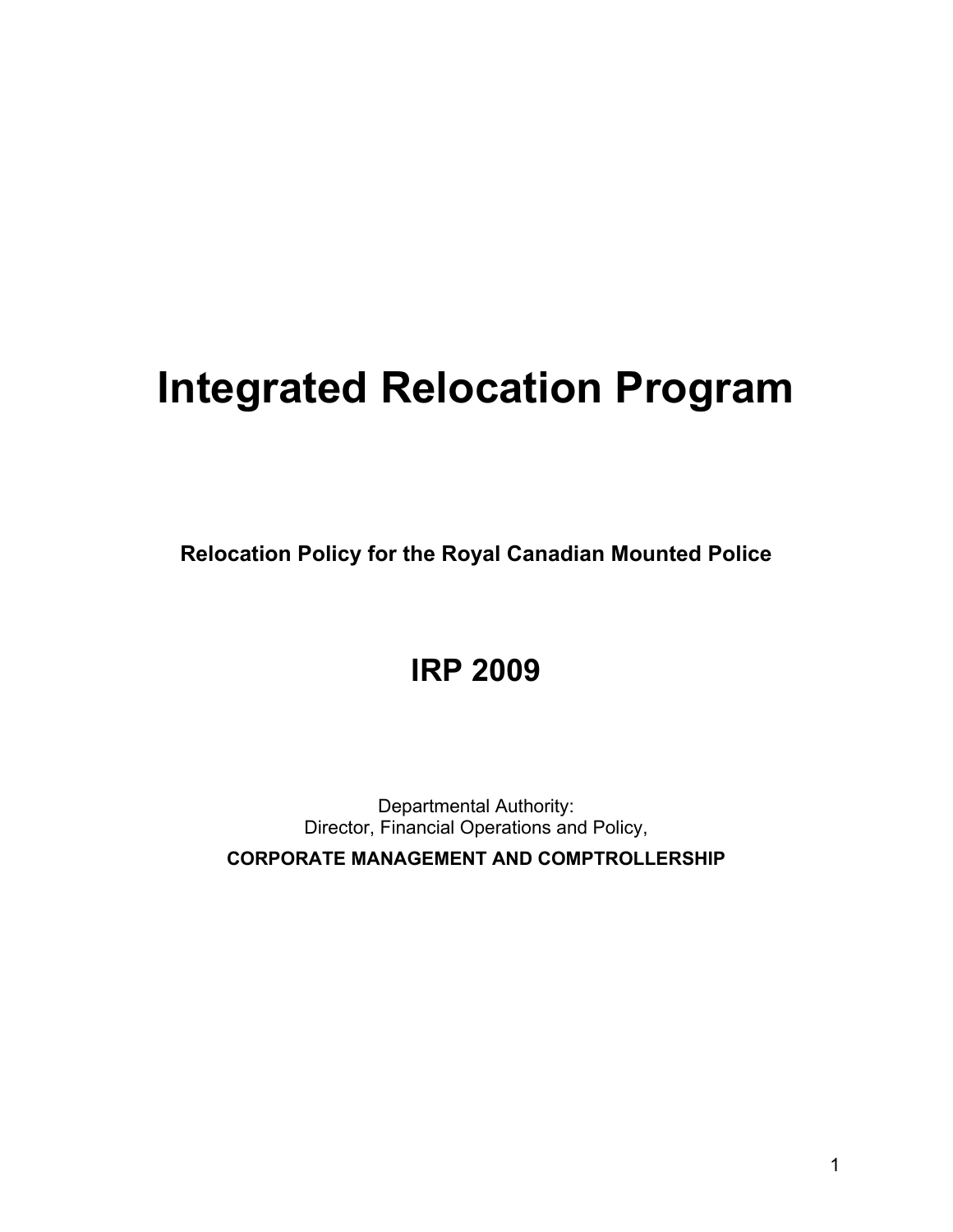# **Table of Contents**

| 1.05. |  |
|-------|--|
|       |  |
|       |  |
| 1.08. |  |
|       |  |
|       |  |
|       |  |
|       |  |
|       |  |
|       |  |
|       |  |
|       |  |
|       |  |
|       |  |
|       |  |
|       |  |
|       |  |
|       |  |
|       |  |
|       |  |
|       |  |
| 3.06. |  |
|       |  |
| 3.08. |  |
|       |  |
|       |  |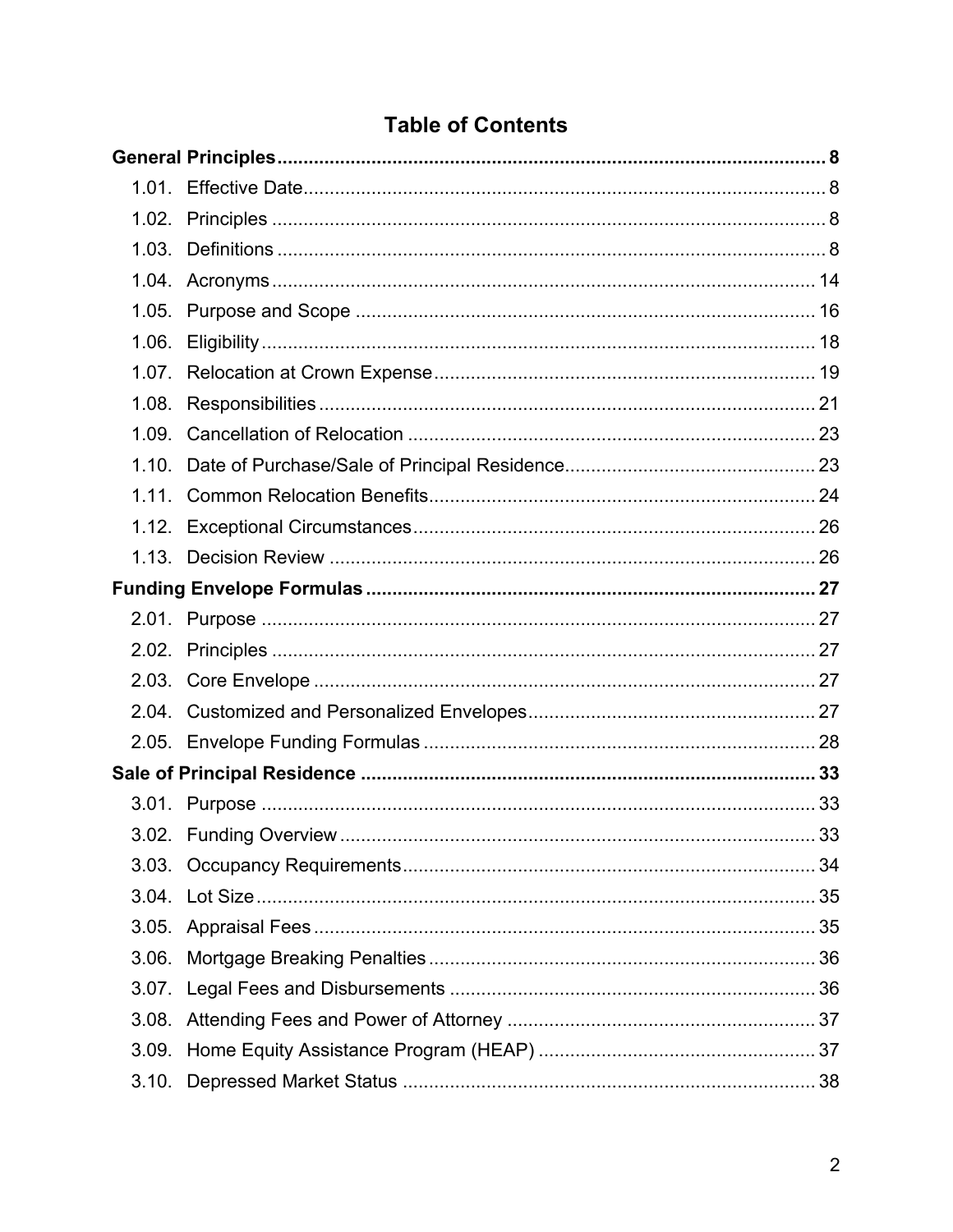| 4.03. |    |
|-------|----|
| 4.04. |    |
|       |    |
|       |    |
| 4.07. |    |
| 4.08. |    |
|       |    |
|       |    |
|       |    |
|       |    |
|       |    |
|       |    |
|       |    |
| 4.16. |    |
|       | 49 |
|       |    |
|       |    |
|       |    |
|       |    |
| 5.02. |    |
| 5.03. |    |
| 5.04. |    |
| 5.05. |    |
|       |    |
|       |    |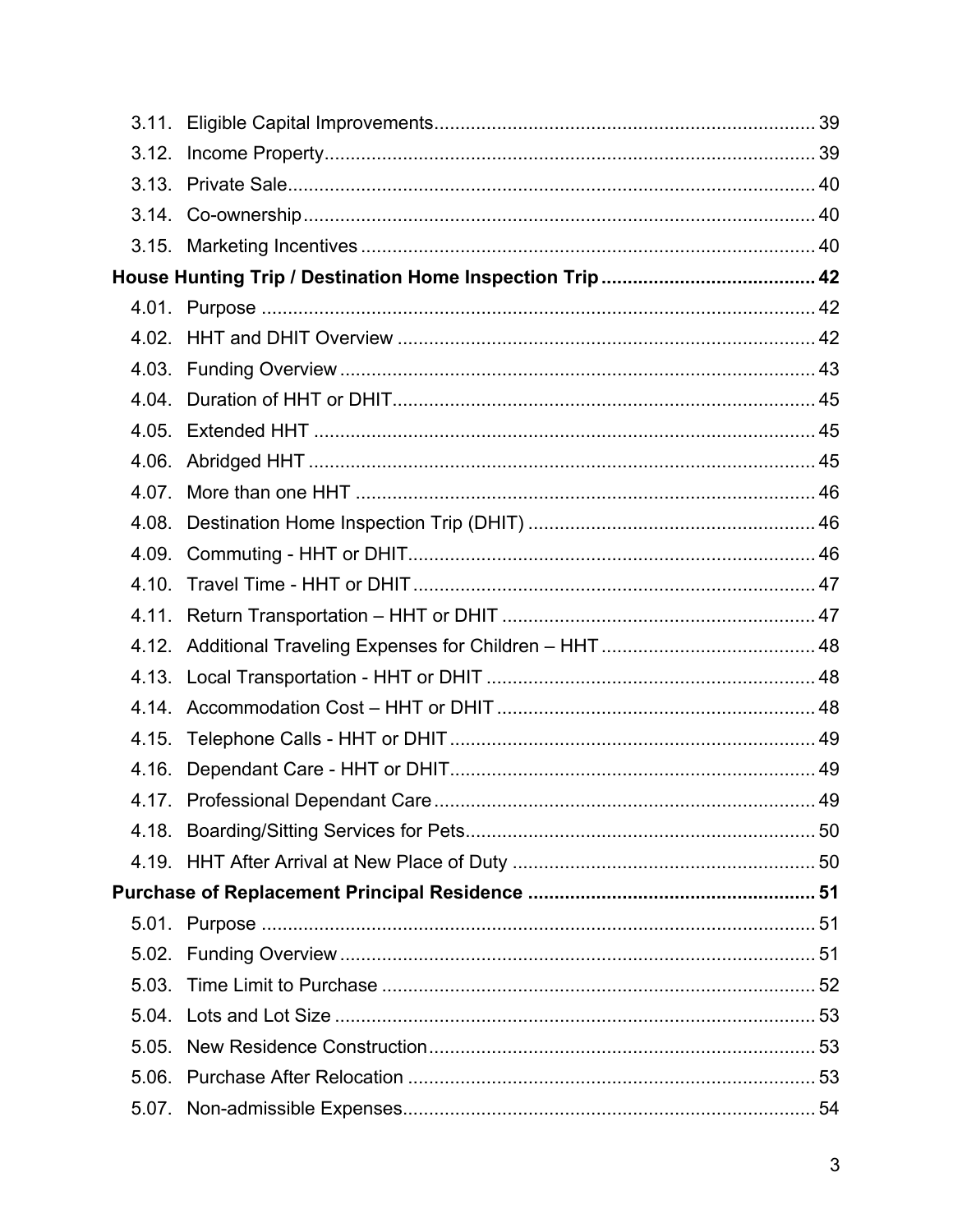| 5.08. |  |
|-------|--|
| 5.09. |  |
|       |  |
|       |  |
|       |  |
|       |  |
| 5.14. |  |
| 5.15. |  |
| 5.16. |  |
| 5.17. |  |
| 5.18. |  |
|       |  |
|       |  |
|       |  |
|       |  |
|       |  |
|       |  |
| 6.05. |  |
| 6.06. |  |
|       |  |
|       |  |
|       |  |
|       |  |
|       |  |
| 7.03. |  |
|       |  |
|       |  |
| 7.06. |  |
|       |  |
|       |  |
|       |  |
|       |  |
|       |  |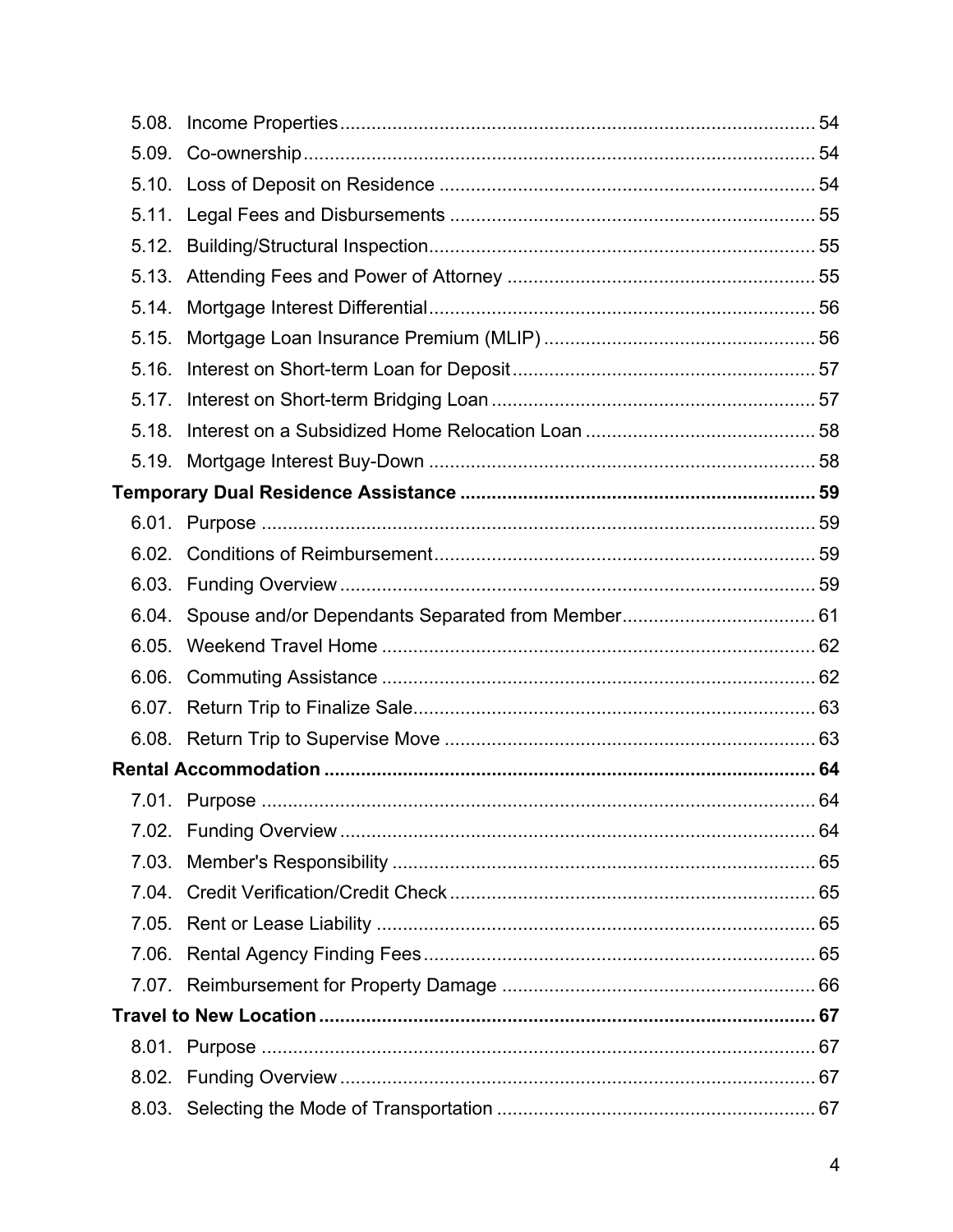| 8.04. |                                                                        |  |
|-------|------------------------------------------------------------------------|--|
| 8.05. |                                                                        |  |
| 8.06. |                                                                        |  |
|       |                                                                        |  |
| 8.08. |                                                                        |  |
|       |                                                                        |  |
|       | Interim Accommodation, Meals and Miscellaneous Relocation Allowance 70 |  |
| 9.01. |                                                                        |  |
|       |                                                                        |  |
| 9.03. |                                                                        |  |
| 9.04. |                                                                        |  |
|       |                                                                        |  |
|       |                                                                        |  |
| 9.07. |                                                                        |  |
| 9.08. |                                                                        |  |
|       |                                                                        |  |
|       |                                                                        |  |
|       | Shipment/Storage/Insurance of Household Goods & Effects (HG&E)  75     |  |
|       |                                                                        |  |
|       |                                                                        |  |
|       |                                                                        |  |
|       |                                                                        |  |
|       |                                                                        |  |
|       |                                                                        |  |
|       |                                                                        |  |
|       |                                                                        |  |
|       |                                                                        |  |
|       |                                                                        |  |
|       | 10.11. Shipment of Recreational Vehicle/Boat/Motorcycle/All-terrain    |  |
|       |                                                                        |  |
|       |                                                                        |  |
|       |                                                                        |  |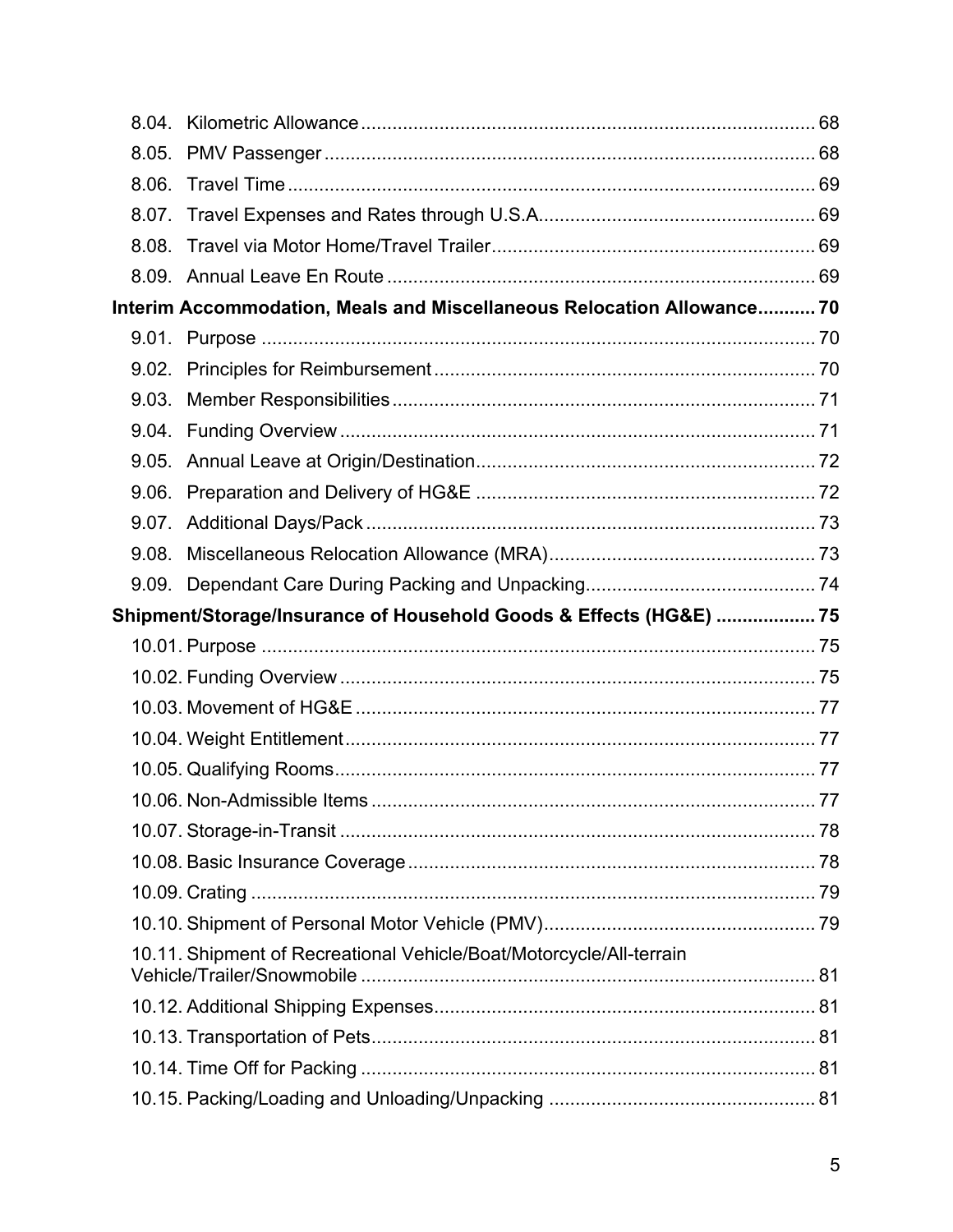| 13.04. Qualifications for Pre-Retirement and Retirement Relocation 89         |  |
|-------------------------------------------------------------------------------|--|
|                                                                               |  |
|                                                                               |  |
|                                                                               |  |
|                                                                               |  |
|                                                                               |  |
|                                                                               |  |
|                                                                               |  |
|                                                                               |  |
|                                                                               |  |
|                                                                               |  |
|                                                                               |  |
|                                                                               |  |
|                                                                               |  |
|                                                                               |  |
|                                                                               |  |
| 14.06. Savings from Reducing Long-term Storage Costs (for appliances only) 99 |  |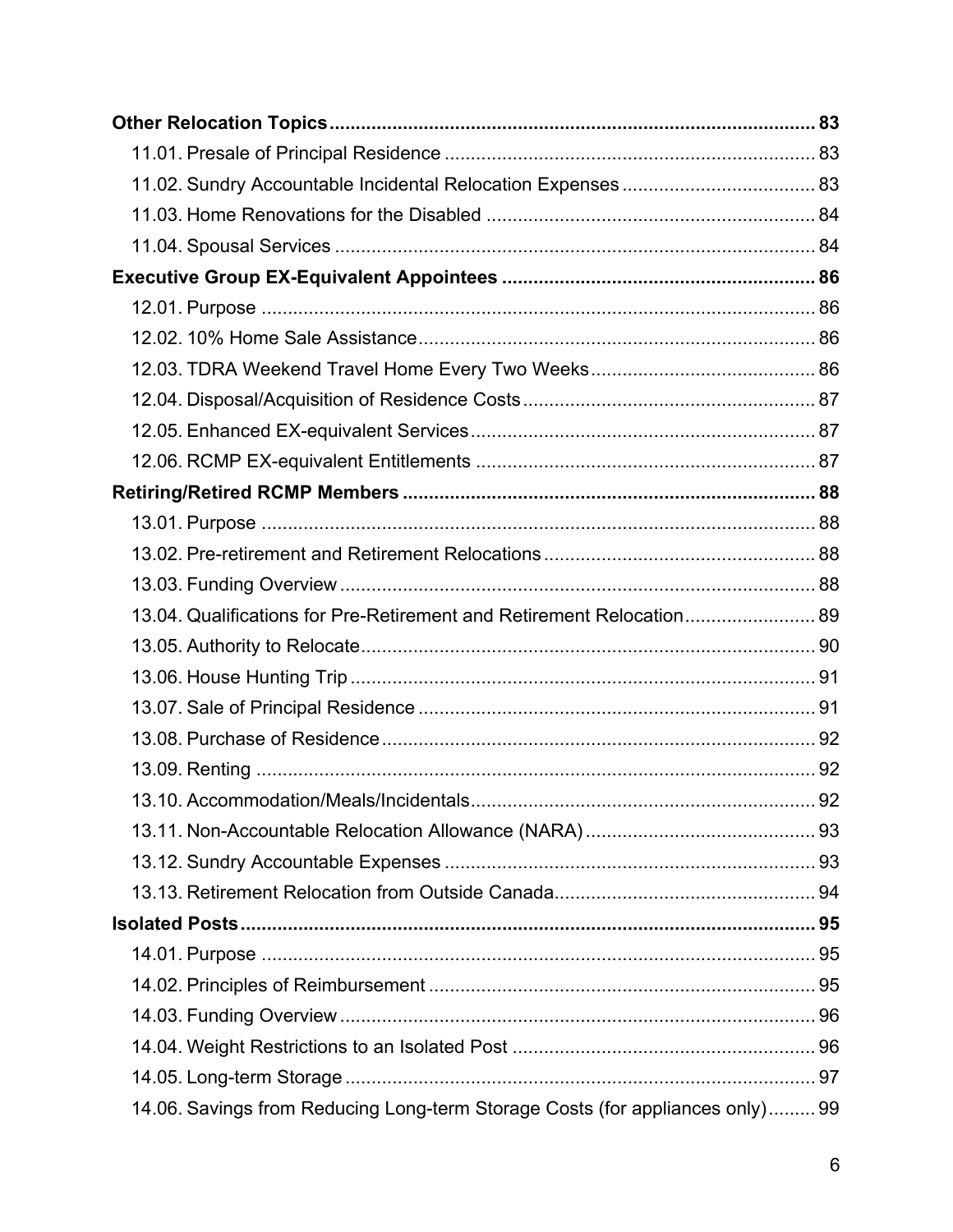| Appendix D: Request to Delay Sale of Principal Residence at Old Place of Duty104 |  |
|----------------------------------------------------------------------------------|--|
|                                                                                  |  |
|                                                                                  |  |
| Appendix G: HHT Prior to Sale of Principal Residence at Old Place of Duty 107    |  |
| Appendix H: Retirement Relocation Applicable and Non-Applicable Benefits  108    |  |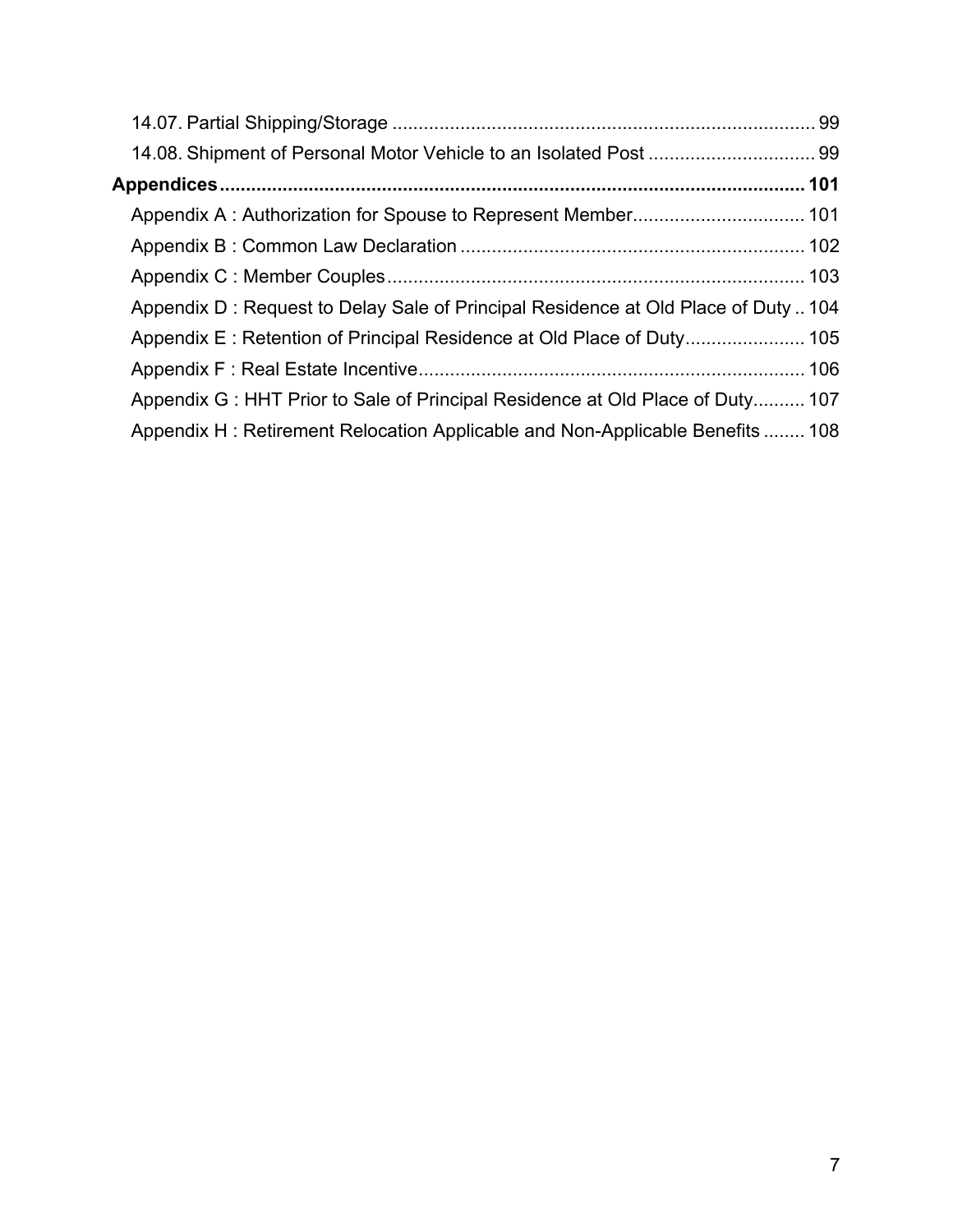## **General Principles**

# *Section 1*

#### <span id="page-7-0"></span>**1.01. Effective Date**

- 1. Treasury Board Secretariat of Canada (TBS) has approved the RCMP Integrated Relocation Program (IRP) effective April 1, 2009.
- 2. Each year on April  $1<sup>st</sup>$ , the RCMP IRP transitions to a new governing policy year. The IRP that is in effect on the date the Member is registered with the Contracted Relocation Service Provider (CRSP) is applicable for the duration of that relocation.

#### **1.02. Principles**

- 1. The following principles shall guide all Members, managers, Relocation Reviewers, and the CRSP in achieving fair, reasonable and modern relocation practices throughout the RCMP:
	- a) **Trust** increase the amount of discretion and latitude for Members, managers, Relocation Reviewers, and the CRSP to act in a fair and reasonable manner.
	- b) **Flexibility** create an environment where decisions respect the duty to accommodate, best respond to Members' needs and interests, and consider operational requirements in the determination of relocation arrangements.
	- c) **Respect** create a sensitive, supportive relocation environment and processes which respect Members' needs.
	- d) **Valuing people** recognize Members in a professional manner while supporting Members, their families, and their health and safety in the relocation context.
	- e) **Transparency** ensure consistent, fair and equitable application of the policy and its practices.
	- f) **Modern practices** introduce relocation management practices that support the principles and are in keeping with relocation industry trends and realities; develop and implement an appropriate relocation accountability framework and structure.

#### **1.03. Definitions**

- 1. A principal residence will be considered **actively marketed** for sale when:
	- a) The principal residence is continuously for sale except for brief interruptions (e.g. to change brokers or listings) through a licensed real estate agent (realtor);
	- b) The principal residence listing price is consistent with the appraisal conducted in accordance with the IRP and the conditions of the market;
	- c) The Member is acting in good faith to dispose of the residence; and
	- d) No reasonable offers are refused.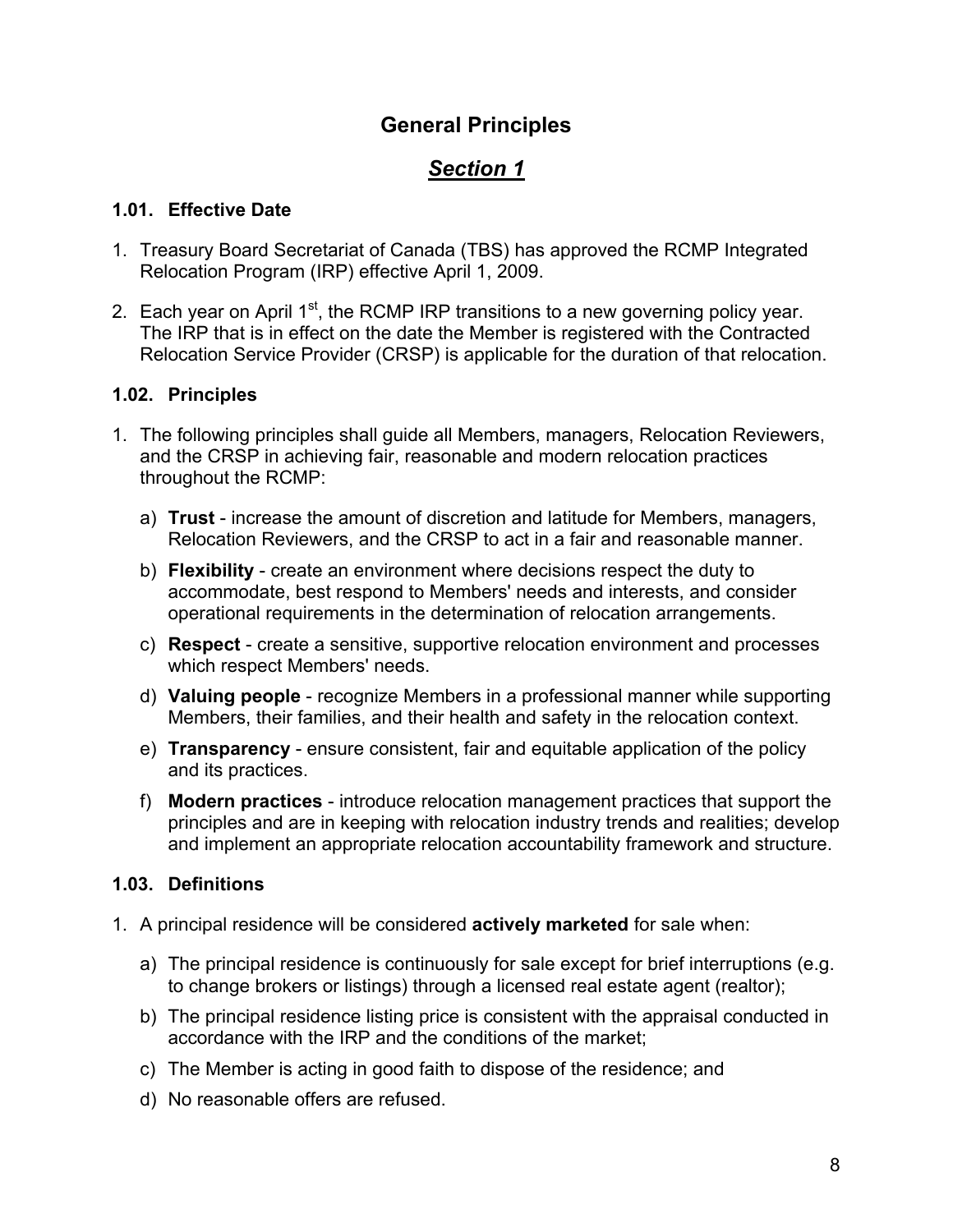If no reasonable offer has been received within 2 months (60 days), Members may use the marketing incentive benefit, as recommended by the CRSP, to meet the criteria of "Actively Marketed."

- 2. **Actual and reasonable expenses** mean:
	- a) The actual expenses incurred, supported by proof of payment, e.g. receipts and vouchers; and
	- b) The reasonable amount that the RCMP judges to be both appropriate and justifiable based on experience of what such costs should be in the circumstances, and within the limits described in the IRP.
- 3. **All-weather road** means a gravel or higher standard road that extends between a location and a place named in the definition of point of departure that is impassable for less than three consecutive weeks during freeze-up and three consecutive weeks during break-up periods, and includes daily ferry service.
- 4. **Arm's length transaction** means a transaction that is consummated between two or more non-related parties. Conversely, a non-arm's length transaction is a transaction consummated between two or more related parties.
	- a) Related individuals include direct-line descendants, as well as spouse or common-law partners, brothers, sisters, and in-laws; and
	- b) Related individuals also include non-immediate family Members such as cousins, aunts, uncles, nephews and nieces.
- 5. **Bridging loan** is temporary financing to allow the Member to close the purchase of the replacement principal residence at the new place of duty before sufficient funds have been received from the sale proceeds of the principal residence at the old place of duty.
- 6. **Business case** is a detailed analysis of the costs, benefits and risks associated with a proposed plan which offers reasonable alternatives. It provides information necessary for making a decision about whether a plan should proceed.
- 7. The **closing date** is the date on which the seller of a property delivers the deed and the funds change hands. It is not relevant for the purpose of determining when a residence is sold/ purchased.
- 8. **Commercial accommodation** is accommodation obtained in a hotel, motel, tourist home, guest cottage, campground or similar establishment that caters to the general public at predetermined rates.
- 9. **Commercial transportation** means transportation by air, ground transportation such as but not limited to: professional airport limousine, rental vehicle, shuttle, taxi, bus, rail or watercraft.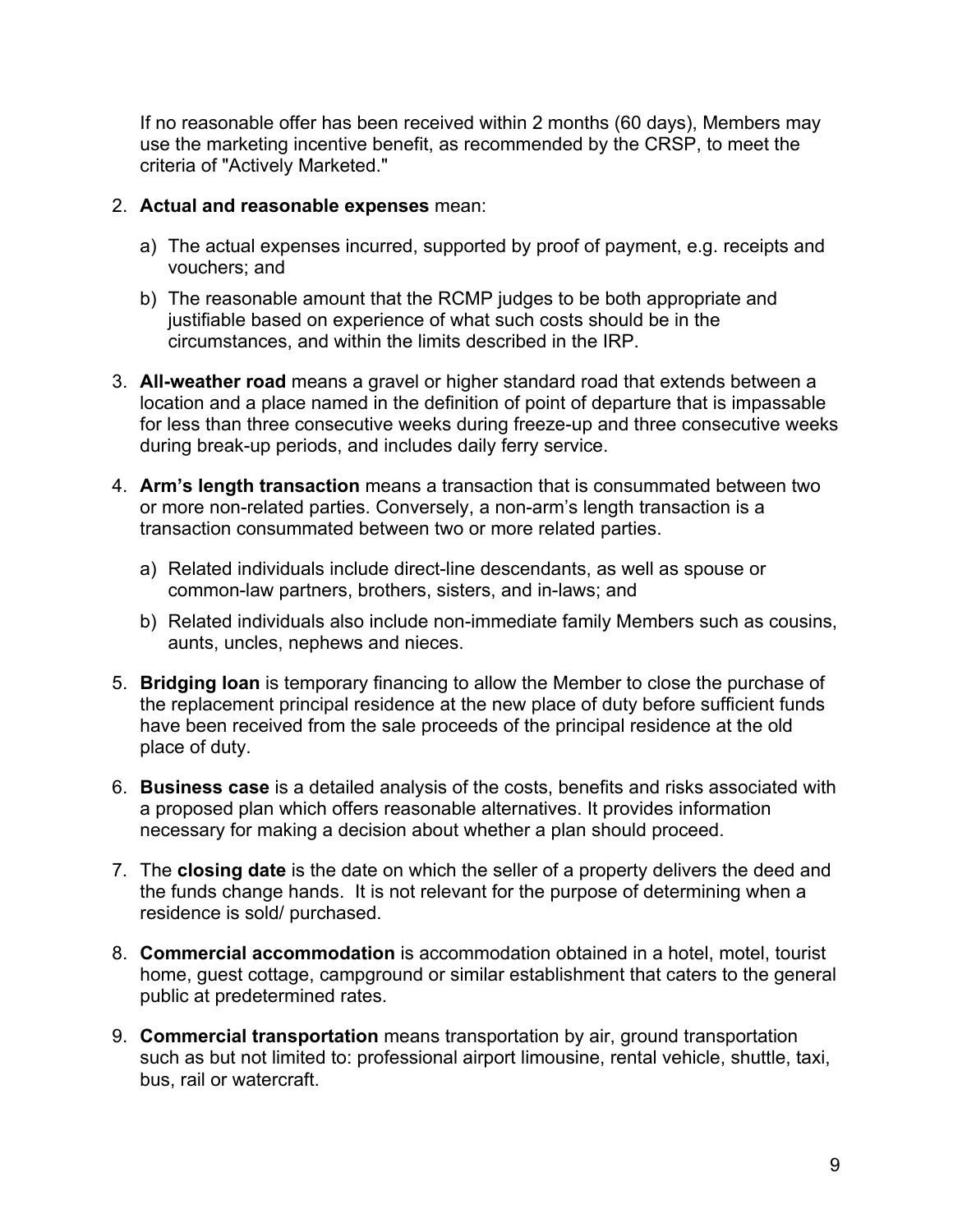- 10. **Common-law spouse** means a person who has resided with the Member in a conjugal relationship for a continuous period for at least one year prior to the issuance of the A-22A.
- 11. **Contracted relocation service provider (CRSP)** is defined as a third party service provider engaged by PWGSC and the RCMP to provide specialized services in accordance with the IRP program to the relocating employee as part of their entitlement under the program.
- 12. **Cost relocation** means that an A-22A transfer has been issued and a relocation at Crown expense has been authorized.
- 13. **Crown-owned housing (COH)** means living accommodation owned, leased, rented or otherwise controlled by the Government of Canada.
- 14. **Dependant** means a person who resides full-time with the employee at the employee's residence and is:
	- a) the biological child, stepchild, adopted child including a child adopted by aboriginal people under the Custom Adoption Practice, or legal ward of that employee or of the employee's spouse who is both dependent on the employee for support and
		- i) under 18 years of age, or
		- ii) dependent on the employee by reason of mental or physical disability, or
		- iii) in full-time attendance at a school or other education institution that provides training or instruction of an educational, professional, vocational or technical nature.
- 15. **Depressed market** means a community where the housing market has decreased more than 20% since the time of purchase.
- 16. **Distance** means the calculated distance by the shortest usual public route using the approved software/tool stipulated in the CRSP contract.
- 17. **Equity** means the sale price of the residence less any existing mortgage and/or lien, not a Member's net worth. For a bridging loan, equity is based upon the difference between the appraised value and the existing mortgage on the principal residence.
- 18. **Exceptional circumstances** mean events that are outside the Member's control. These circumstances are considered rare and should only be considered in cases of extreme and unforeseen situations.
- 19. **Extended family** means immediate family (excluding spouse and dependants), a special-care dependant, live-in nanny (not paid child care), and other dependants who meet the Canada Revenue Agency definition and who must also reside in a Member's principal residence at origin.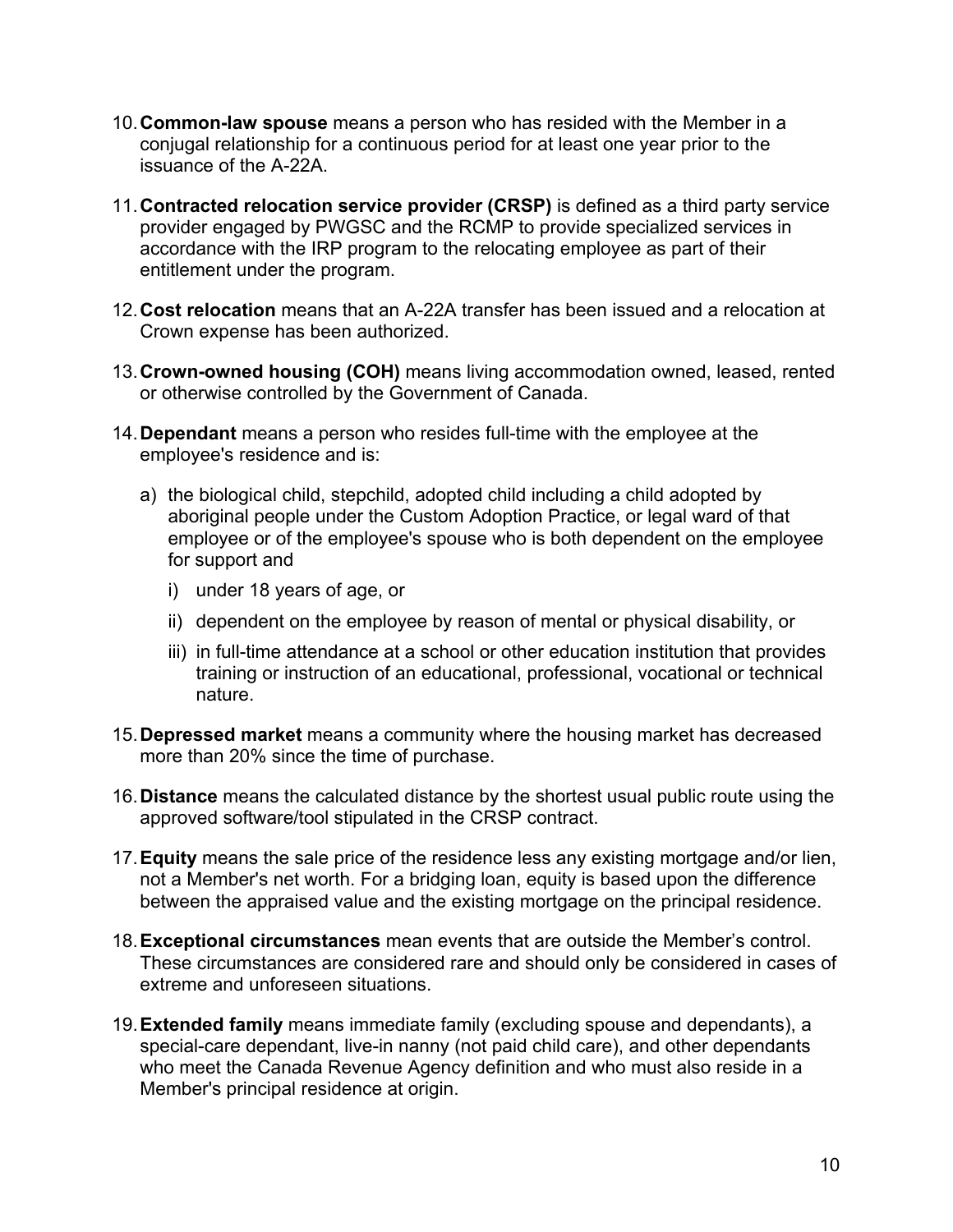- 20. **Household goods and effects (HG&E)** are the personal belongings, including the furniture, household effects, household equipment and personal effects of a Member and dependants. They do not include items not eligible to be shipped due to their hazardous nature or where excluded by IRP or otherwise restricted by household goods removal tariffs.
- 21. **Interim accommodation** means days for which living expenses are paid at either the point of origin and/or at destination when a Member is unable to move into the new residence.
- 22. **Isolated post** means a place named in Appendix A of the Isolated Posts and Government Housing Directive.
- 23. **Legal fees and disbursements** mean all expenses incurred through the services of a lawyer or notary public in securing clear title, fulfilling municipal and provincial property acquisition obligations, and securing financing on the purchase.
- 24. **Living expenses** mean the expenses incurred for food and overnight accommodation. It may also include incidental expenses such as laundry, valet service, gratuities, local telephone calls and local transportation, as specified in the IRP.
- 25. **Member** means a regular Member, civilian Member, special constable or special constable Member as defined in the RCMP Act.
- 26. **Member couple** means two Members who are married at the time of, or have lived together in a conjugal relationship for a continuous period of at least one year prior to, the issuance of the A-22A.
- 27. **Mobile home and double-wide removable home** are synonymous terms for the purposes of this IRP. They mean a transportable, detached, single-family dwelling which is a Member's principal residence and which contains by design the normal amenities for continuous year-round occupancy. The unit is connected to utilities and is designed to stand on a specially prepared site, although these preparations do not include a permanent foundation. The unit is designed and built to be towed or moved by road. This definition does not include a lean-to or other attached living space, fencing or similar items. Nor does this definition include travel trailers, camping trailers and the like, or any type of self-propelled vehicle such as a motor home or pick-up coach.
- 28. A **newly engaged Member** means a person who has been engaged as a regular Member and designated as a peace officer, or a person recruited from outside the RCMP and sworn in as a CM or S/Cst. Member. On relocation to the first place of employment, to a training site or the first place of employment after training, a person is deemed not to be a Member for the purposes of the RCMP Integrated Relocation Program, Treasury Board Travel Directive, and National Joint Council (NJC) Integrated Relocation Program (IRP) Directive. (Reference to these directives is made for the use of rates only).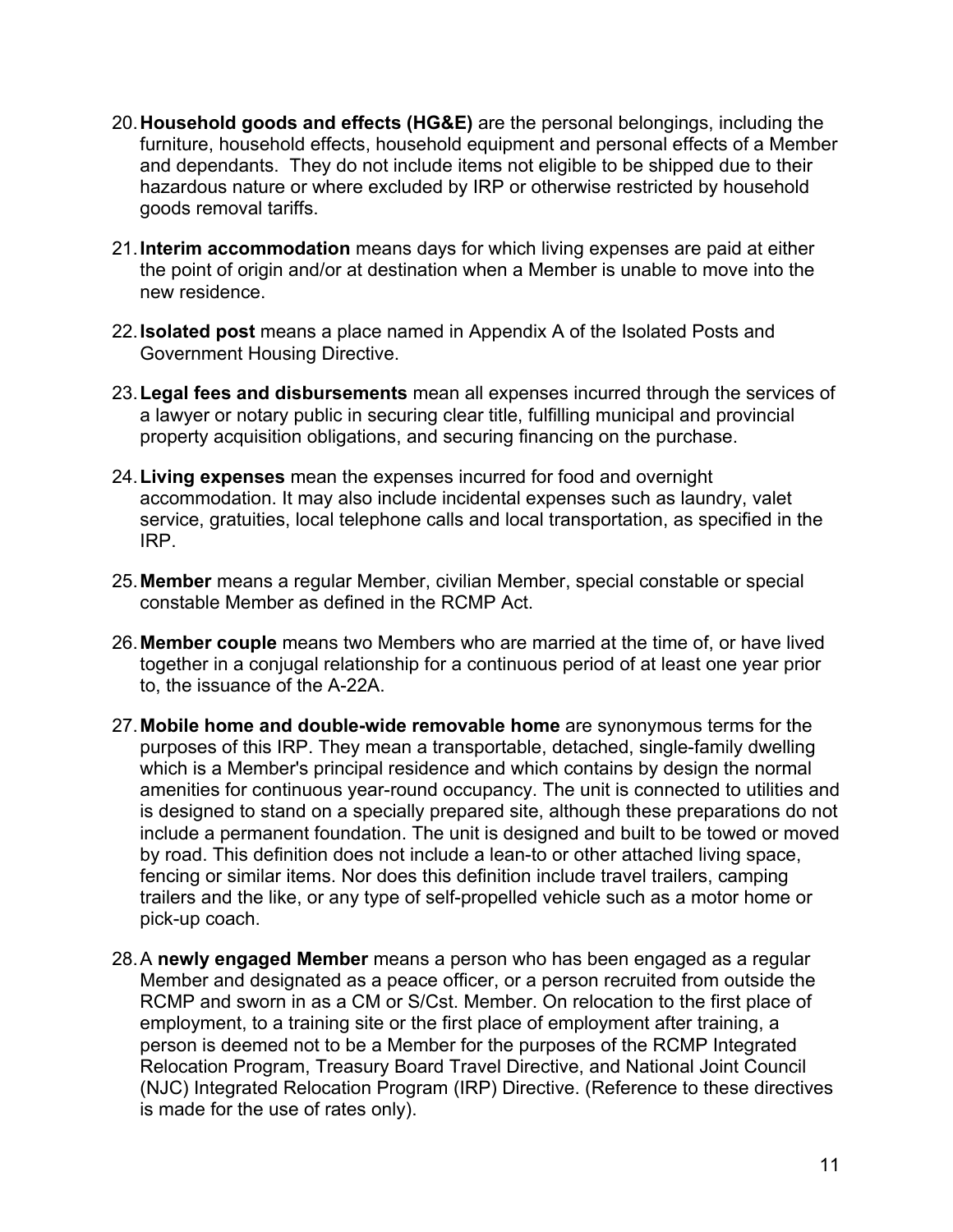- 29. A **non-accountable relocation allowance (NARA)** is an allowance that Members do not have to account for upon relocation i.e. receipts are not required but should be retained.
- 30. **Pet** means a domestic family pet that normally resides in the family home. Horses or a large number of animals, such as cattery, a kennel of dogs or a herd of sheep are not kept for companionship and as such are not considered domestic pets.
- 31. **Place of duty** means the location at or from which a Member ordinarily performs the duties of his/her position and in the case of a Member whose duties are of an itinerant nature, the actual building to which the Member returns to prepare/submit reports, etc., and where other administrative matters pertaining to a Member's employment are conducted.
- 32. **Point of departure** means Vancouver, Edmonton, Calgary, Saskatoon, Winnipeg, Sudbury, Timmins, North Bay, Thunder Bay, Toronto, Ottawa, Montreal, Quebec City, Moncton, Halifax, or St. John's, whichever is nearest to the place of duty of a Member by the most practical route to or from the place of duty.
- 33. **Principal residence** means a dwelling in Canada together with that portion of land (1.235 acres or less) that:
	- a) Is situated at the location to which the member's Household Goods and Effects were last moved at public expense or at a location from which the member is authorized to move Household Goods and Effects where the member's Household Goods and Effects have never been moved at public expense;
	- b) Is owned by the member or the member's dependants or jointly by the member and the member's dependants; and
	- c) Was occupied by the member, the member's dependants or both, immediately prior to official notification of the transfer (as defined by Revenue Canada).
- 34. A **private motor vehicle (PMV)** is a serviceable motor vehicle whose cubic measurement does not exceed 20.80 cubic meters that is owned and registered by the Member or a dependant, and may be of passenger car configuration, or any other type of self-propelled vehicle mounted on a car or truck chassis, but does not include the cars of electric or steam railways or other motor vehicles running only on rails, or a motorized snow vehicle, farm tractor, or similar type of self-propelled vehicle.
- 35. **Private non-commercial accommodation** may include a travel-trailer, tent or a private home, but does not include commercial accommodation, public quarters, the private residence of a Member, or the private residence of a relative or acquaintance with whom a Member normally resides.
- 36. **Professional cleaning** means a service rendered by a company or an individual who provides cleaning services as a regular source of income. It excludes the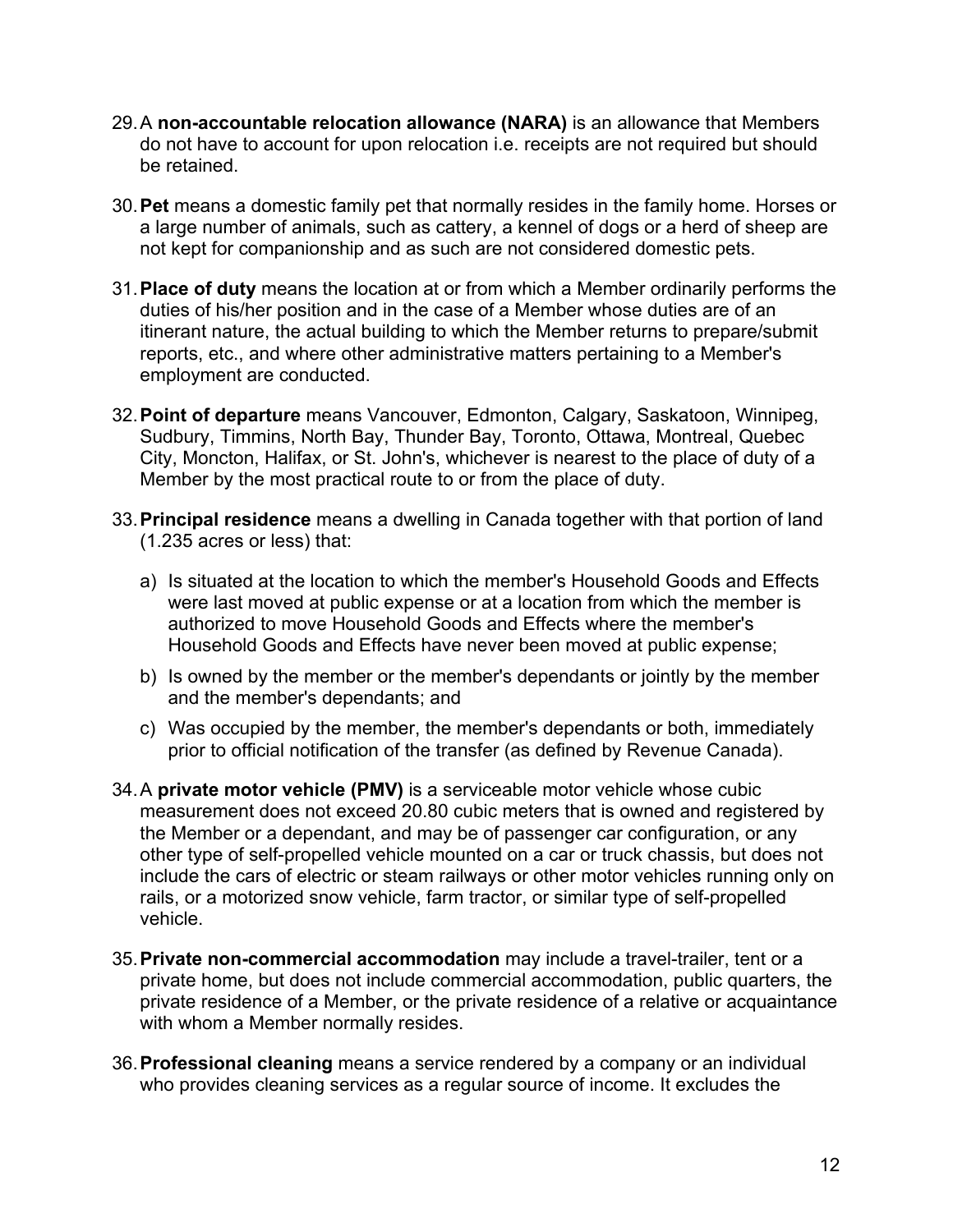purchase of cleaning supplies to personally perform the cleaning. It excludes items deemed as maintenance such as chimney cleaning, furnace cleaning, etc.

- 37. **Purchase price** means the actual amount paid for the residence including applicable federal or provincial taxes less any rebates for said taxes as evidenced by contracts and deeds.
- 38. An official **receipt** for tax purposes as required by CRA shall include the following information:
	- a) Name of Person or Organization that provided the service;
	- b) Date the service was rendered (period covered);
	- c) Address of the employee;
	- d) Signature of the employee;
	- e) \*SIN of the employee **OR** telephone number of the employee (see note below);
	- f) Amount that was paid for the services that were rendered; and
	- g) If the receipt is for baby-sitting, the name(s) of the dependant(s) that were cared for.

\*Note: Although CRA internal procedures indicate that a SIN should be provided on the receipt, Canadian citizens may refuse to provide their SIN to a third party due to confidentiality issues. If this is the case, they are to provide their telephone number to the CRSP in the event that CRA requires the SIN. The telephone number will be passed to CRA by the CRSP.

- 39. **Relocation** means the movement of a Member, spouse and/or dependants and HG&E from the principal residence at the old place of duty to the replacement principal residence.
- 40. **Replacement principal residence** means a dwelling purchased or leased at the new place of duty which will become a Member's principal residence following the relocation.
- 41. **Retiring Member** for the purposes of the RCMP Regulations, sec. 79(1)(a), means a Member who is entitled to an annual allowance or an immediate annuity.
- 42. **Self-contained living accommodation** means accommodation that is equivalent to commercial accommodation available at the same location and should include:
	- a) a private, secure, single, climatically controlled room with self-contained, or adjoining washroom facilities not shared by more than one other person, complete with shower/bath, soap, towels, shower curtain and bath mat;
	- b) a food preparation area, complete with at least a stove, a refrigerator and a microwave oven, as well as pots, pans, cooking utensils and eating utensils;
	- c) a bed complete with bedding linens and pillows;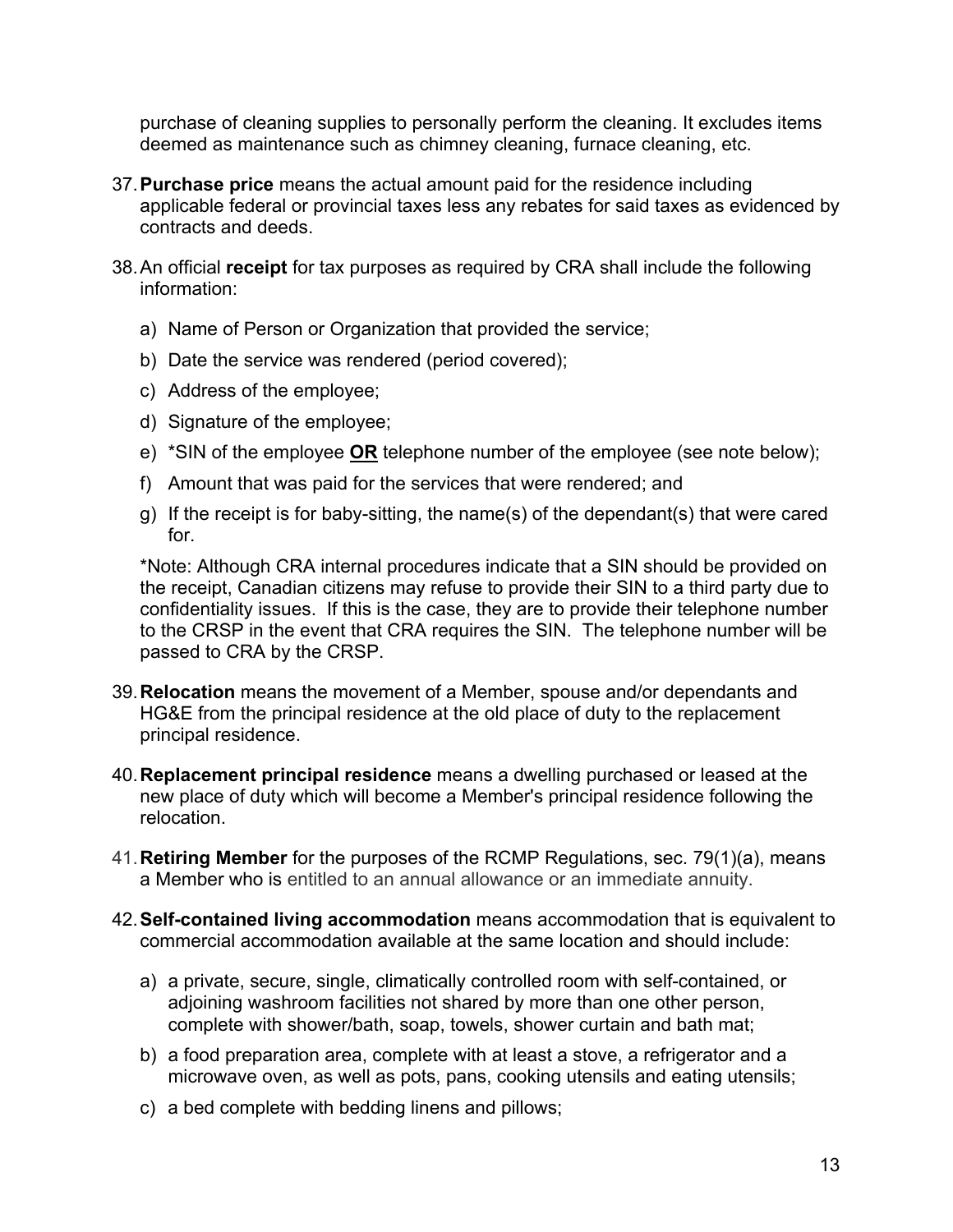- <span id="page-13-0"></span>d) appropriate room furnishings including a desk or table, chairs, dresser, reading lamps, clock radio, and colour television;
- e) available room cleaning services, or cleaning materials, appliances and vacuum; and
- f) Available laundry facilities, and iron and board.

NOTE: Self-contained living accommodation should be distinguished from shared self-contained living accommodation, which is not deemed to be self-contained living accommodation under this definition.

- 43. **Shared Self-contained living accommodation** means a self-contained dwelling converted to room/dormitory accommodation and will be treated for purposes of administration as per the Treasury Board Manual, Chapter 4-1, Employee Services.
- 44. **Spouse** means husband, wife or common-law spouse.
- 45. **Temporary accommodation** means days for which living expenses are paid in accordance with the Treasury Board Travel Directive at the start or end of the voyage to the new place of duty or both.
- 46. **Training site** means "Depot" Division at Regina, Saskatchewan, or any other location where a newly engaged Member/cadet undergoes training prior to relocation to his/her first place of duty.
- 47. **Transfer** means the movement of a Member from one position to another within the RCMP.
- 48. **Travel trailer** means a trailer towed behind a vehicle, by means of a bumper or frame hitch, and is designed to provide temporary living accommodation for recreational, camping or travel use. It is of such size or weight as not to require special highway movement permits when towed by a motor vehicle.
- 49. **Travelling expenses** mean the transportation and living expenses incurred en route to the new place of duty.

#### **1.04. Acronyms**

| 1. ATV  | <b>All-Terrain Vehicle</b>                    |
|---------|-----------------------------------------------|
| 2. CERC | <b>Canadian Employee Relocation Council</b>   |
| 3. COH  | Crown Owned Housing                           |
| 4. CM   | Civilian Member                               |
| 5. CRA  | Canada Revenue Agency                         |
| 6. CRSP | <b>Contracted Relocation Service Provider</b> |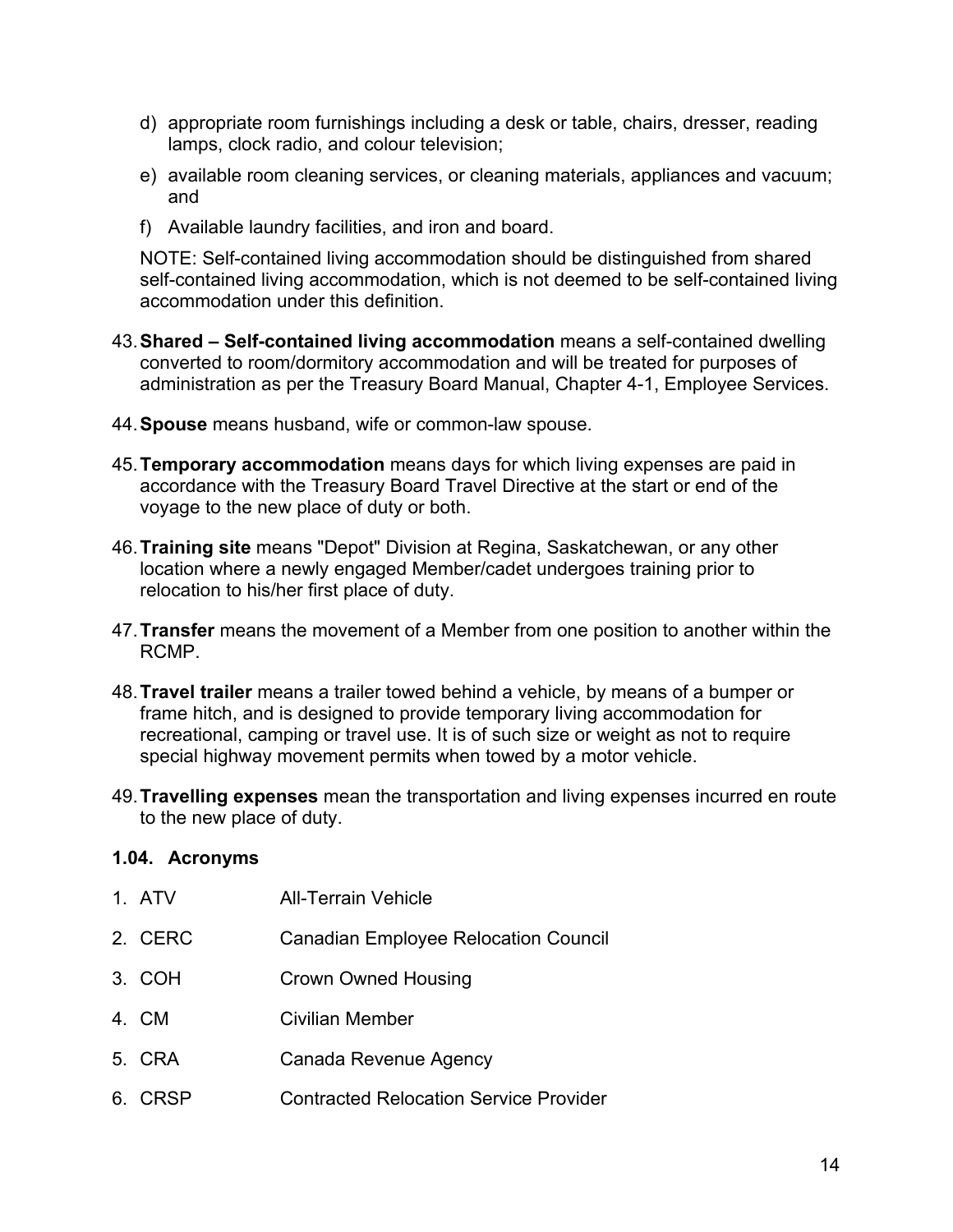| 7. CV          | <b>Curriculum Vitae</b>                                               |
|----------------|-----------------------------------------------------------------------|
| 8. DHIT        | Destination Home Inspection Trip                                      |
| 9. DNC         | Departmental National Coordinator                                     |
| 10. FAA        | <b>Financial Administration Act</b>                                   |
| <b>11.FMM</b>  | <b>Finance Management Manual</b>                                      |
| <b>12.FSD</b>  | <b>Foreign Service Directives</b>                                     |
| 13. GST        | Goods & Services Tax                                                  |
| 14. HEAP       | Home Equity Assistance Program                                        |
| 15.HGRS        | <b>Household Goods Removal Service</b>                                |
| 16.HG&E        | <b>Household Goods and Effects</b>                                    |
| <b>17. HHT</b> | <b>House Hunting Trip</b>                                             |
| <b>18.HSA</b>  | <b>Home Sale Assistance</b>                                           |
| <b>19.HST</b>  | <b>Harmonized Sales Tax</b>                                           |
| 20. IAM & MRA  | Interim Accommodations, Meals & Miscellaneous Relocation<br>Allowance |
| 21. IPGHD      | <b>Isolated Posts &amp; Government Housing Directive</b>              |
| <b>22.IRP</b>  | <b>Integrated Relocation Program</b>                                  |
| 23. LDP        | <b>Limited Duration Post</b>                                          |
| 24. LTS        | Long-term Storage                                                     |
| 25. MLIP       | Mortgage Loan Insurance Premium                                       |
| 26. NARA       | Non-Accountable Relocation Allowance                                  |
| <b>27. NJC</b> | <b>National Joint Council</b>                                         |
| <b>28. PMV</b> | <b>Private Motor Vehicle</b>                                          |
| 29.PST         | <b>Provincial Sales Tax</b>                                           |
| 30. PWGSC      | <b>Public Works &amp; Government Services Canada</b>                  |
| 31.RM          | <b>Regular Member</b>                                                 |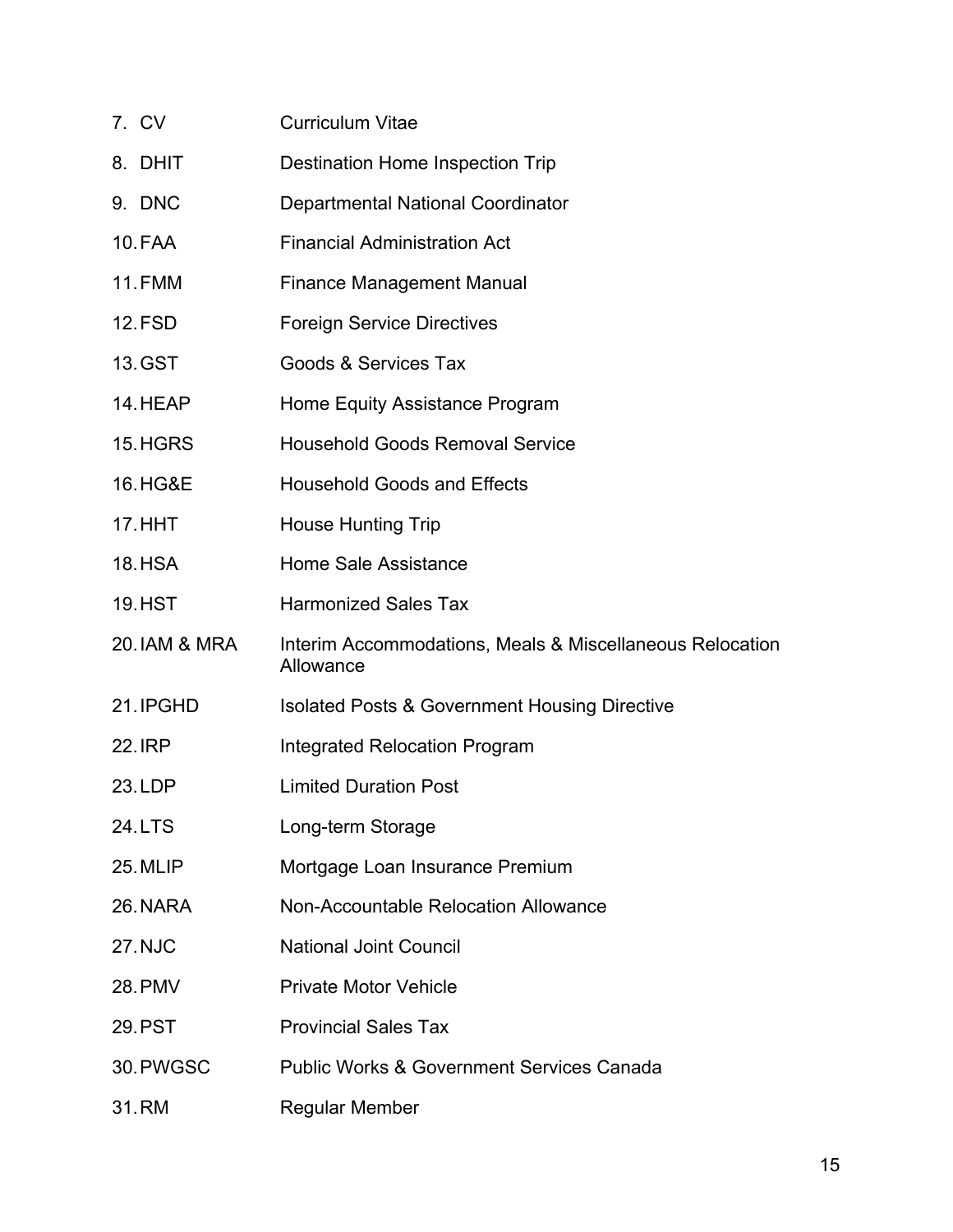- <span id="page-15-0"></span>32. RSA Rental Search Agency
- 33. TBS Treasury Board Secretariat
- 34. TDRA Temporary Dual Residence Assistance

#### **1.05. Purpose and Scope**

- 1. It is the objective of the RCMP to enhance the mobility of a Member by assisting in the relocation process so that it is carried out:
	- a) With minimal impact on RCMP operations;
	- b) With minimal detrimental effects on the Member and his/her family;
	- c) In the most efficient fashion; and
	- d) At the most reasonable cost to the Crown.
- 2. The IRP is applicable when the Member has been issued an A-22A and a relocation at Crown expense has been authorized (See Section 1.07 for the criteria of a relocation at Crown expense).
- 3. The IRP is also applicable to retirement relocations and relocations which are necessary due to the death of a serving Member.
- 4. The IRP does not apply to relocations to or from Canada and another country or relocations taking place between two points outside Canada. These relocations are governed by the Foreign Service Directives (FSD).

NOTE: The exceptions are provisions for retiring Members who plan to retire from postings outside of Canada (Section 13.13) or who plan to retire to locations outside of Canada (Section 13.04.2).

- 5. The IRP and any limitations thereto are published as policy and not as permissive guidelines. It allows Members to make choices based on their specific needs. However, those choices shall not extend benefits or create entitlements. Discretion, be it at the Member, CRSP or departmental level, will be confined to those provisions where discretion is specifically authorized.
- 6. The provisions under the IRP will provide for legitimate expenses only, without opening the way for personal gain or for the underwriting of extravagances.
- 7. Members who have been issued an A-22A must provide the required information to the Relocation Reviewer. The Relocation Reviewer will register the Member with the CRSP. Should a Member choose not to be registered with the CRSP, he/she forgoes all benefits that may have been available under the IRP.
- 8. Members should not engage in any relocation activities (i.e. sale of residence, house hunting trip, purchase of new residence, etc.) prior to being authorized a cost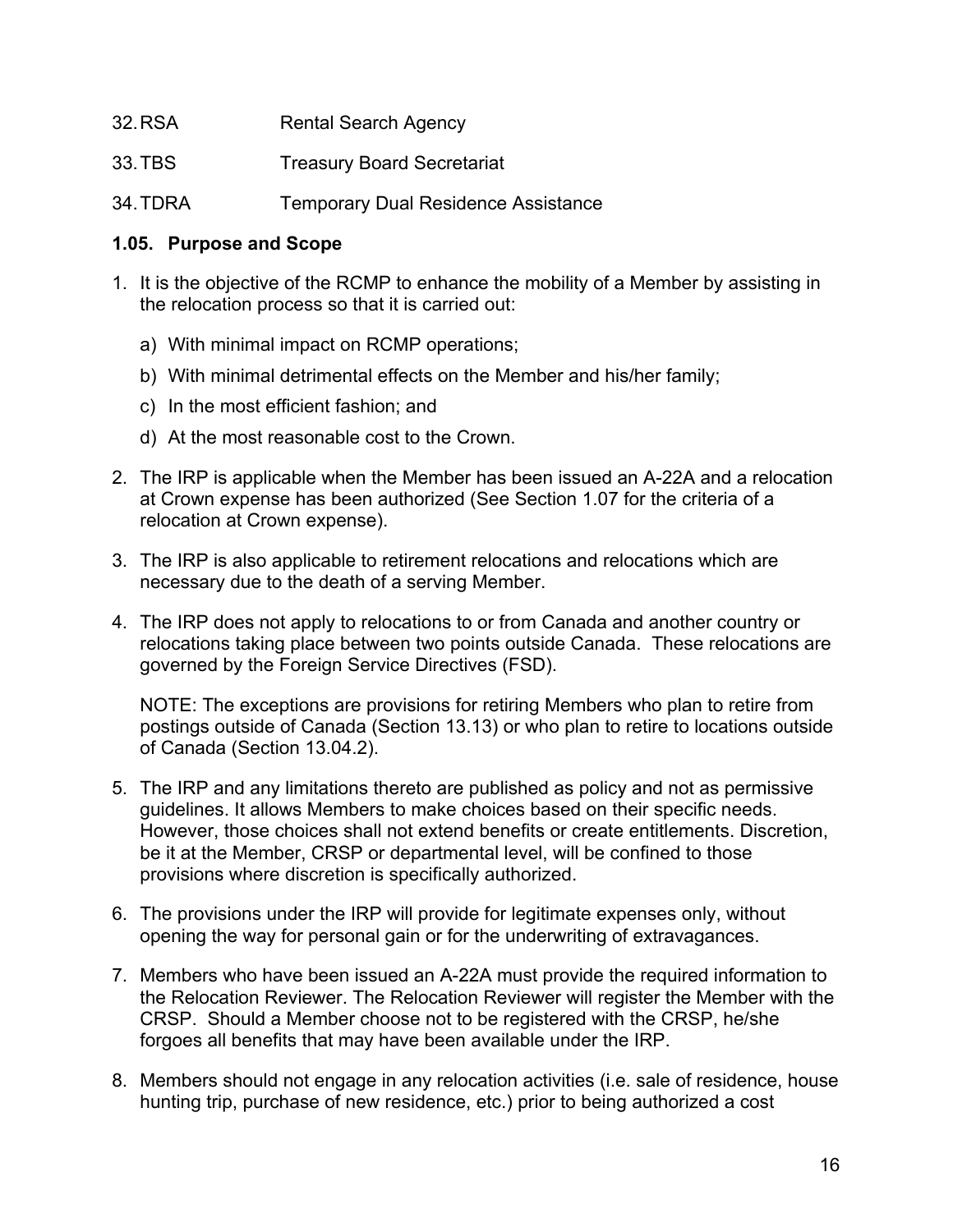relocation, contacting their regional Relocation Reviewer and being registered with the CRSP.

- 9. When selecting a third party service provider, the Member will ensure that an arm's length relationship exists.
- 10. A Member will not be able to claim relocation expenses that are incurred before the A-22A has been issued or the 1733 has been signed by the CO/Delegate unless approved by the DNC/delegate.
- 11. A cost relocation must be completed within 24 months from the date that the A-22A was issued.
- 12. The Retirement Relocation must be completed with 24 months of the date the Member retired from the RCMP as indicated on the 1733. Provisions for a 1-year extension are outlined in Section 13.
- 13. Reimbursements will be based on actual and reasonable relocation expenses in keeping within justifiable use of public funds and the provisions of the IRP.
- 14. All claims for reimbursement must be supported by receipts. Receipts must be original documents, the customer's carbon copy or the customer's monthly statement of credit card expenditures. Certified photocopies are acceptable. This is to ensure the validity of the reimbursement requested and to prevent duplicate reimbursement by the RCMP, or the CRSP. The Member may sign a personal declaration justifying a loss due to exceptional circumstances.
- 15. Some relocation benefits may be taxable benefits. It is the Member's responsibility to keep receipts and adequate records to substantiate any expense in the event of an audit by the Canada Revenue Agency (CRA). Details in this regard can be provided by the CRSP.
- 16. A tax information slip or relevé 1 will be issued for income-tax purposes for some relocation related expenses paid to or on behalf of the Member that are deemed a taxable benefit by the CRA. Information regarding the taxation of relocation benefits is available through the CRSP.
- 17. Any relocation expenditure not reimbursed by the RCMP or the CRSP may be allowed by the CRA. The Member may be able to claim these expenses on his/her income tax return.
- 18. When the interpretation of the IRP by the CRSP and the Member differs:
	- a) The Member must request this interpretation in writing;
	- b) The Relocation Reviewer is to be consulted for clarification on interpretation provided;
	- c) Expenses resulting from misinterpretation or mistakes may not be reimbursed; and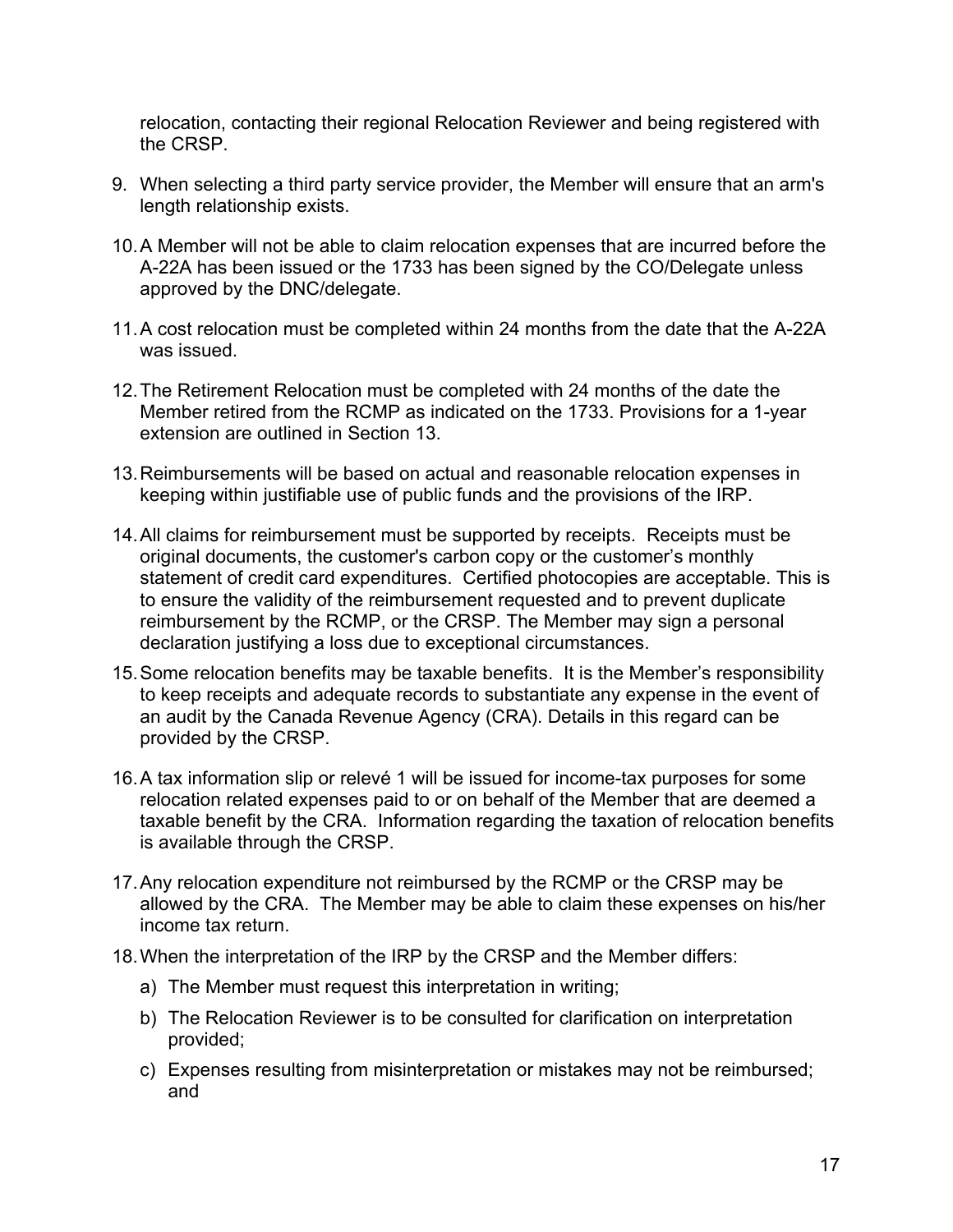- <span id="page-17-0"></span>d) Any funds paid to the Member in error must be returned by the Member immediately upon request by the CRSP or the RCMP.
- 19. The relocation of a mobile home is restricted to Members who owned a mobile home prior to April 1, 2003. Mobile homes purchased after April 1, 2003 will not be relocated or stored at public expense.
	- a) Mobile homes that will be relocated at Crown expense must conform to provincial dimensions when in transit.
	- b) The relocation of mobile homes is restricted to locations having access by allweather roads.

#### **1.06. Eligibility**

- 1. The IRP outlines the various benefits available to a Member who has been issued a transfer and has been authorized a cost relocation within Canada as a consequence of employment with the RCMP, subject to Section 1.07.
- 2. The spouse and/or dependant(s) of a Member who dies while in the service of the RCMP will be relocated under the IRP subject to the following:
	- a) The spouse and/or dependant(s) may choose to be relocated anywhere within Canada; and
	- b) An extension to the 24 month completion provision may be approved by the DNC/delegate.
- 3. The relocation of newly engaged Members and re-engaged Members will be governed by the provisions as outlined in Financial Management Manual (FMM) 9.5.
- 4. The relocation of a Civilian Member (CM) converting to a Regular Member (RM) who graduates from Depot will be governed by the provisions of the IRP.
- 5. Retirement relocations will be governed by the provisions outlined in Section 13 only.
- 6. Member Couples
	- a) For a Member couple living in same principal residence at the old place of duty who is transferred to the same or nearby new place of duty and plan to live in the same replacement principal residence, the IRP will apply to only one Member and a spouse, not two separate Members.
	- b) For a Member couple living in same principal residence at the old place of duty who is transferred to different new places of duty which are not within commuting distance and plan to live in separate replacement principal residences, the IRP will apply to two separate Members.
		- i) For funding purposes, the Members will be considered as single Members;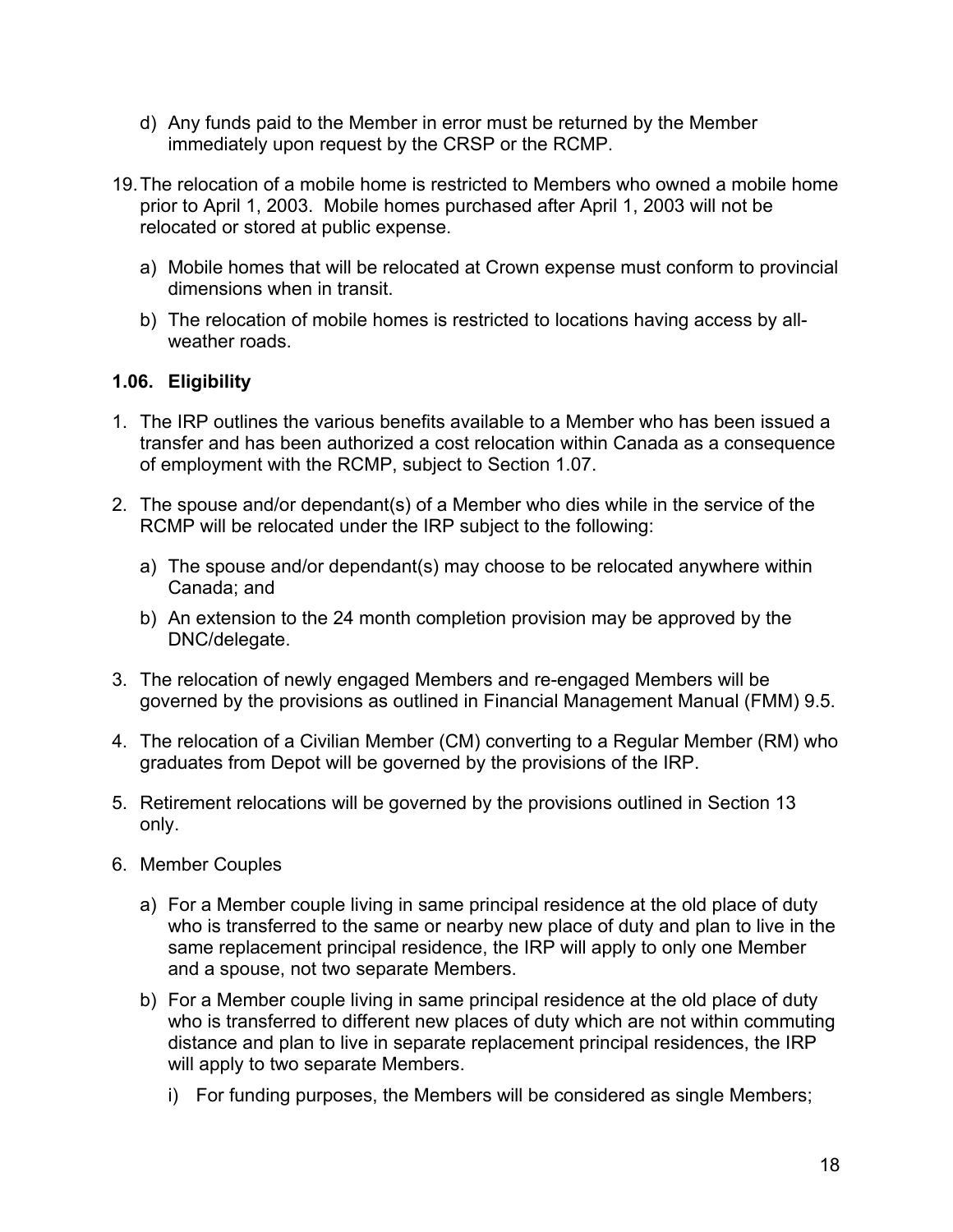- <span id="page-18-0"></span>ii) For funding purposes, if the Members are homeowners, one will be considered the homeowner and the other will be considered a renter;
- iii) Disposal costs for only one principal residence at old place of duty will be paid or reimbursed.
- c) For a Member couple living in separate principal residences at different old places of duty who is transferred to the same or nearby new place of duty and plan to live in the same replacement principal residence, the IRP will apply to only two separate Members.
	- i) For funding purposes, the Members will be considered as single Members.
	- ii) Purchase costs of only one principal residence at the new place of duty will be paid or reimbursed.
- d) For a Member couple living in separate principal residences at different old places of duty who is transferred to different new places of duty which are not within commuting distance and plan to live in separate replacement principal residences, the IRP will apply to two separate Members.
	- i) For funding purposes, the Members will be considered as single Members.
- e) See Appendix C for a graphical representation of the Member Couple scenarios.

#### **1.07. Relocation at Crown Expense**

A relocation at Crown expense will only be issued as a result of an official transfer issued by RCMP Staffing and Personnel, retirement or the death of a Member in service with the RCMP. The following are the types of relocations that may be issued:

- 1. Regular Relocation Only authorized by RCMP Staffing & Personnel if the following conditions are met:
	- a) The distance between the old place of duty and the new place of duty is at least 40 km; and
	- b) The distance between the residence at origin and the new place of duty is at least 40 km.
- 2. Local Relocation
	- a) A relocation that does not meet the conditions of a Regular Relocation is considered a Local Relocation.
	- b) Local Relocations will only be paid by the Crown when:
		- i) There is a documented requirement for the Member to relocate and live near the new place of duty; and
		- ii) The relocation is authorized by the CO/delegate for operational reasons; or
		- iii) The Member must vacate COH.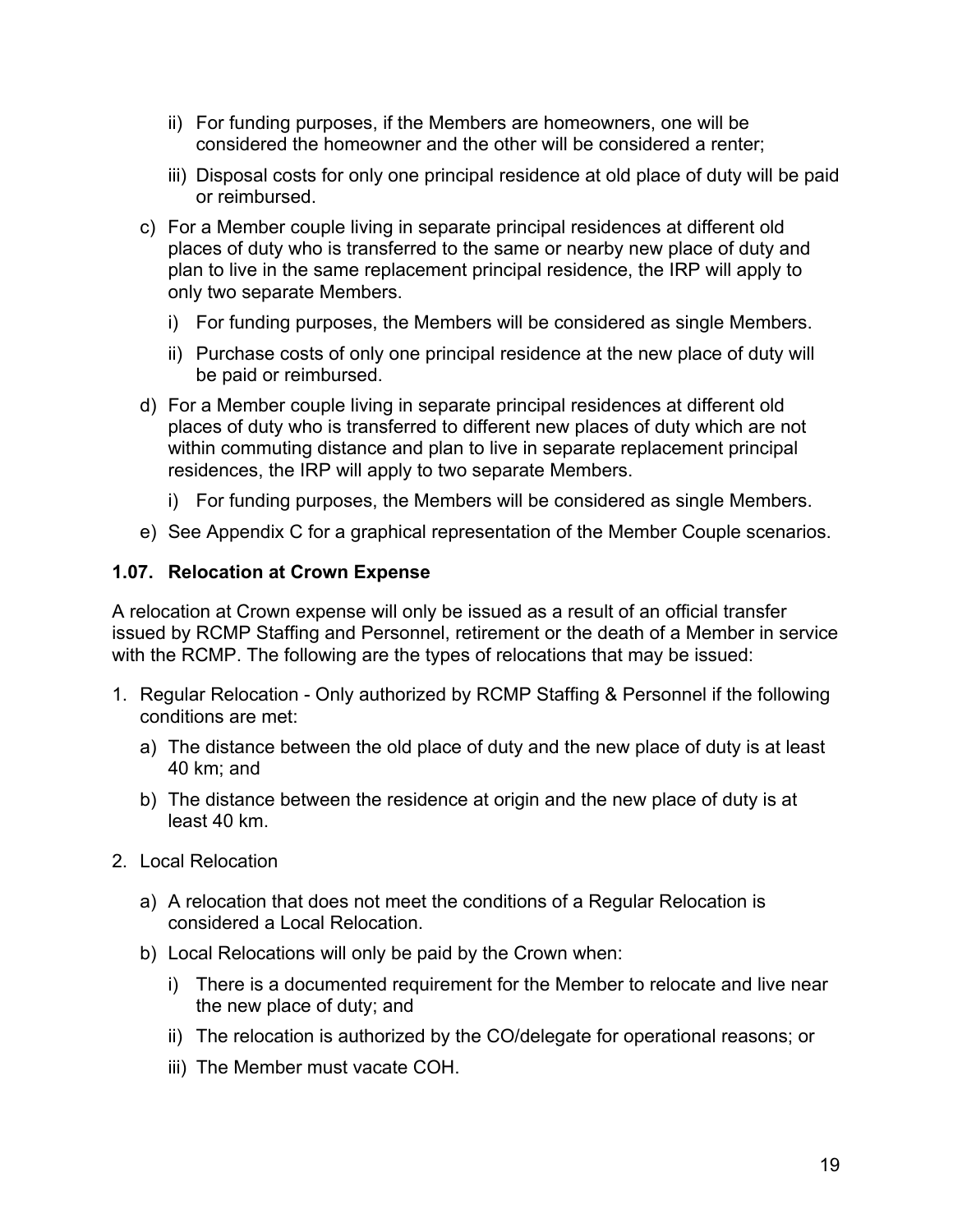- 3. Retirement Relocations
	- a) Retirement Relocations at Crown Expense will only be authorized if the conditions in Section 13.04 are met.
- 4. Relocating the Surviving Spouse and/or Dependant(s)
	- a) When a Member dies in the service of the RCMP, the surviving spouse and/or dependant(s) are entitled to full IRP relocation benefits under the following conditions:
		- i) The deceased Member, surviving spouse and/or dependant(s) were transferred at Crown Expense to a location other then his/her area of engagement sometime during his/her career with the RCMP; and
		- ii) The relocation is within Canada.
- 5. Member Requested Transfer
	- a) A Member requested transfer is not mandatory. The Member must understand that he/she may not be entitled to any of the financial assistance and benefits provided under the IRP. The benefits, if any, must be:
		- i) Formally agreed to in writing by RCMP Staffing and Personnel and the Member;
		- ii) Clearly outlined in writing and strictly adhered to; and
		- iii) Not exceed any of the limitations outlined in the IRP.
	- b) The Member will not be registered with the CRSP.
	- c) Although a Member requested transfer is not governed by the IRP, the Relocation Reviewer may seek the support and guidance of the DNC/ delegate.
- 6. If a Member's spouse is employed by another federal department, the costs may be shared by the RCMP and the other department when it is to their mutual advantage and when prior arrangements have been made.
- 7. If a Member's spouse, who works for an organization other than the federal government, is transferred and the Member is subsequently transferred to the same or nearby place and they plan to live in the same replacement residence, the RCMP may cover only the costs, in accordance with the IRP, that the spouse's employer did not cover.
- 8. After being authorized a cost relocation, if the Member's replacement principal residence is less than 40 km (by the shortest usual public route) closer to the new place of duty than his/her previous residence, all relocation benefits may be deemed taxable by CRA (See definition of "eligible relocation" outlined in Section 248. (1) of the *Income Tax Act.).*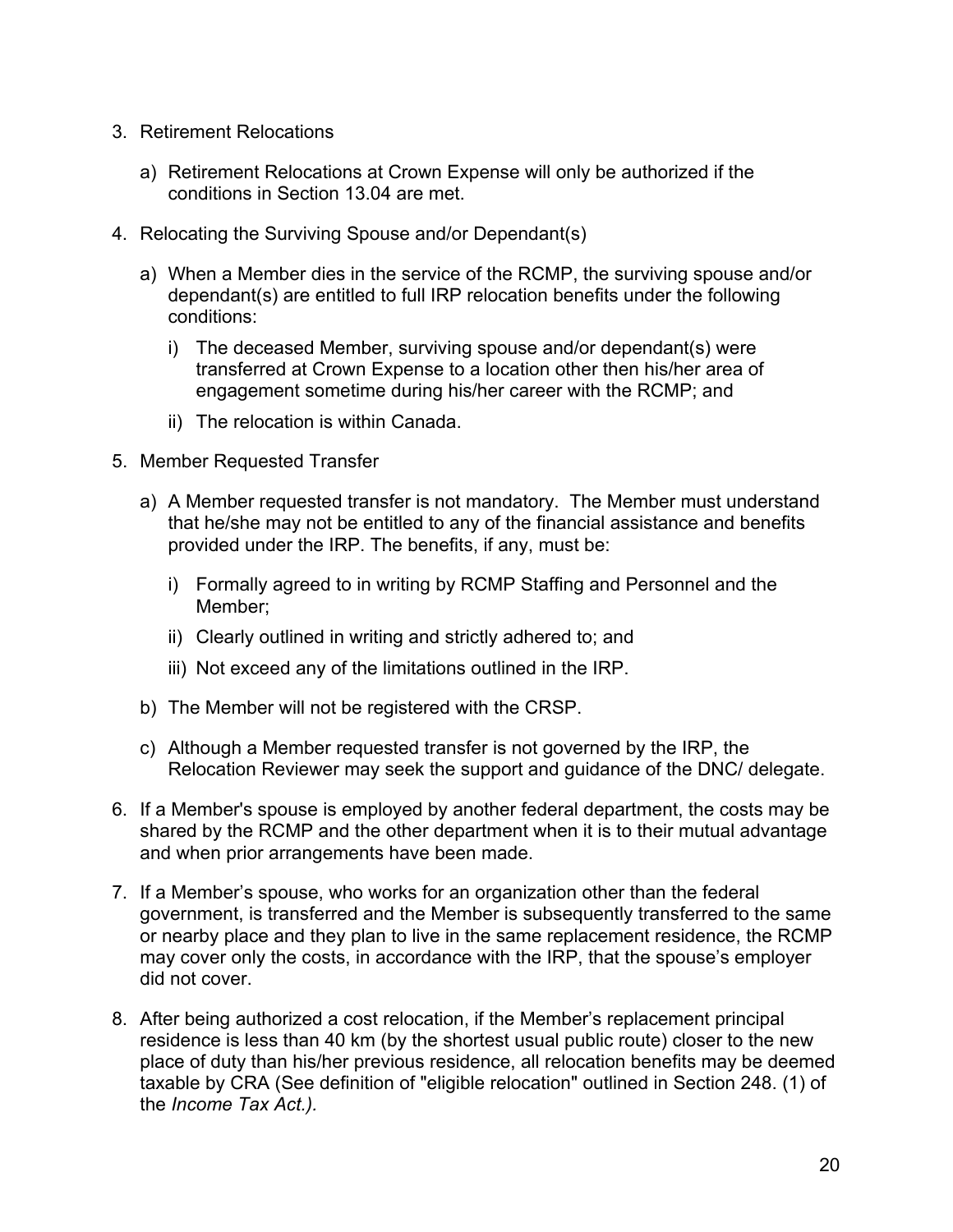<span id="page-20-0"></span>a) The formula for calculating the distance, to determine if relocation benefits will be taxable, is:

| Distance in kilometres between former home<br>and new place of work | km |
|---------------------------------------------------------------------|----|
| Distance in kilometres between new home and<br>new place of duty    | km |
| Line 1 minus line 2                                                 | km |

- b) Local Relocations are an exception to this rule only if there is an operational requirement for the Member to live at or near his/her new place of duty.
- c) The CRSP will be able to advise if the relocation benefits will be deemed a taxable benefit.

#### **1.08. Responsibilities**

#### 1. **RCMP**

- a) Once a Member has been issued a cost relocation, the RCMP and/or the CRSP may reimburse the Member or pay on behalf of the Member actual and reasonable relocation expenses, within the limits of the IRP.
- b) The RCMP may reimburse the Member for a wide range of relocation expenses. However, these expenses must be directly attributable to the relocation, reasonable and justifiable.
- c) Employees who recommend, authorize, interpret, process payment, review, and audit expense claims/benefits are considered as management for the purposes of this program and should be familiar with:
	- i) RCMP Regulations;
	- ii) Financial Administration Act (FAA);
	- iii) Isolated Posts and Government Housing Directive (IPGHD);
	- iv) [Treasury Board Travel Directive](http://publiservice.tbs-sct.gc.ca/pubs_pol/hrpubs/TBM_113/td-dv-1_e.asp);
	- v) Household Goods Removal Service Contract; and
	- vi) Integrated Relocation Program 2009

#### 2. **Member**

- a) The Member is responsible to know the applicable policies and ensure that any claims comply with the policies.
- b) The Member should not enter into a contract for services prior to consultations with the CRSP.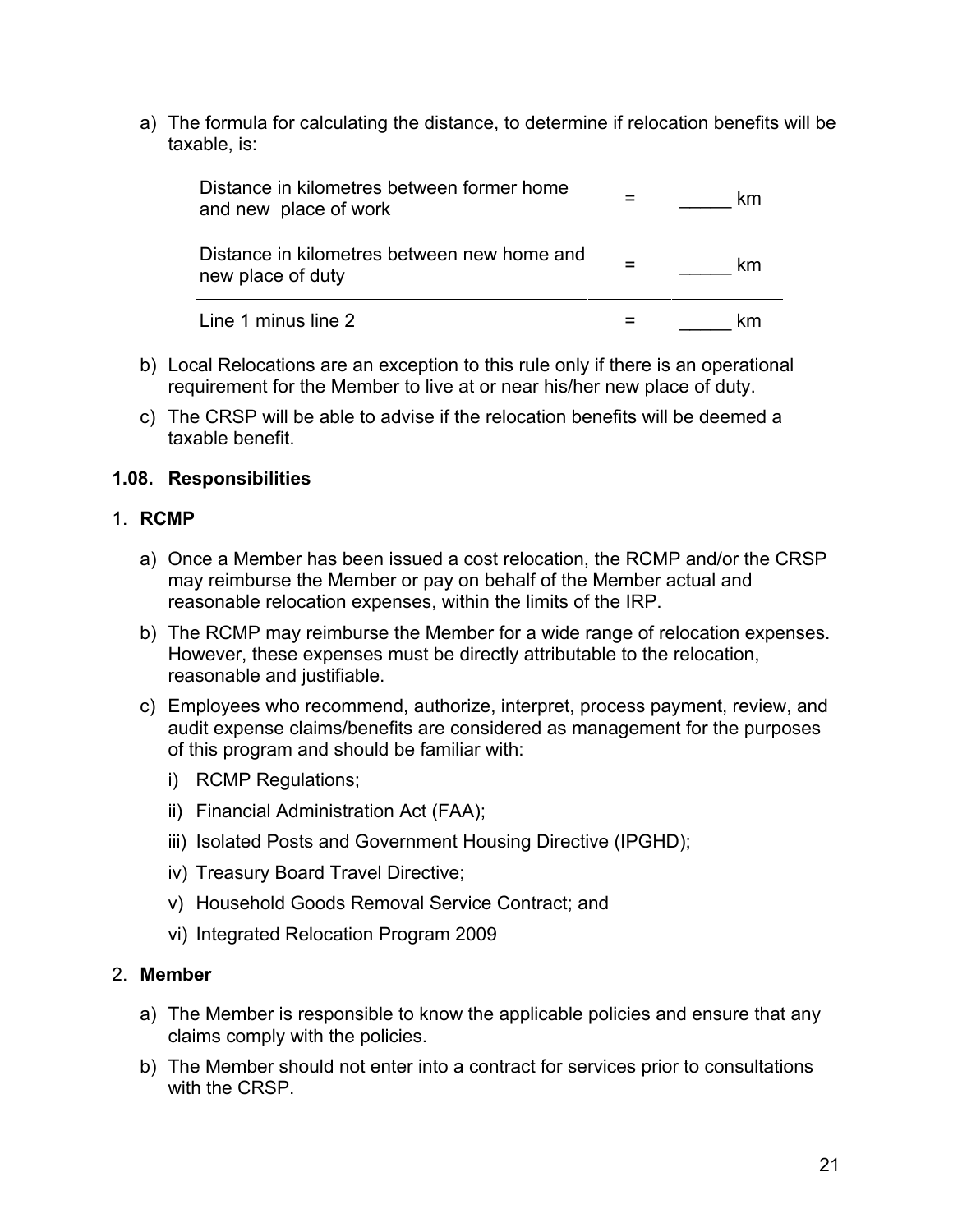- c) Unless other arrangements are made, a Member is expected to effect his/her relocation within a reasonable amount of time. Upon arrival at the new place of duty, the Member is required to report for duty the next work day.
- d) A Member has to ensure that the relocation of his/her spouse, and/or dependants and HG&E are coordinated as closely as possible with the reporting/post implementation date/the disposal of the residence at old place of duty (either rented or owned) and the occupancy of the replacement principal residence.
- e) Within 21 days after receipt of the A-22A and authorization to relocate, the Member must:
	- i) Contact the Relocation Reviewer;
	- ii) Register with the CRSP; and
	- iii) Follow the process outlined by the CRSP for appraisal and relocation services.
- f) Within 15 working days of receipt of the appraisal, the Member must elect one of the following:
	- i) Sell the residence;
	- ii) Retain the residence and take the Real Estate Incentive; or
	- iii) Retain the residence without the Real Estate Incentive.

NOTE: The retention of the principal residence and the Real Estate Incentive are forfeited the moment the principal residence is placed for sale and such, no attempts to "try" the Real Estate market will be granted.

- g) If the Member elects to sell the residence but needs to delay the sale:
	- i) A request for delay of sale must be submitted to the Relocation Reviewer for furtherance to the DNC/delegate for pre-approval;
	- ii) The request for delay of sale must clearly explain why the Member is seeking a delay of sale;
	- iii) The Member must complete and sign the form "Request to Delay Sale of Principal Residence" (See Appendix D); and
	- iv) If the 24-month period to complete the relocation expires as a result of a delay of sale and the residence at old place of duty remains unsold, the election to sell will automatically be converted to an election to retain the residence without the Real Estate Incentive.
- h) If the Member elects to retain the residence without the Real Estate Incentive, he/she must:
	- i) Complete and sign the form "Retention of Principal Residence at Old Place of Duty" (See Appendix E); and
	- ii) Understand that the cost to dispose of the residence will not be paid by the Crown until a subsequent cost relocation has been issued and if it is deemed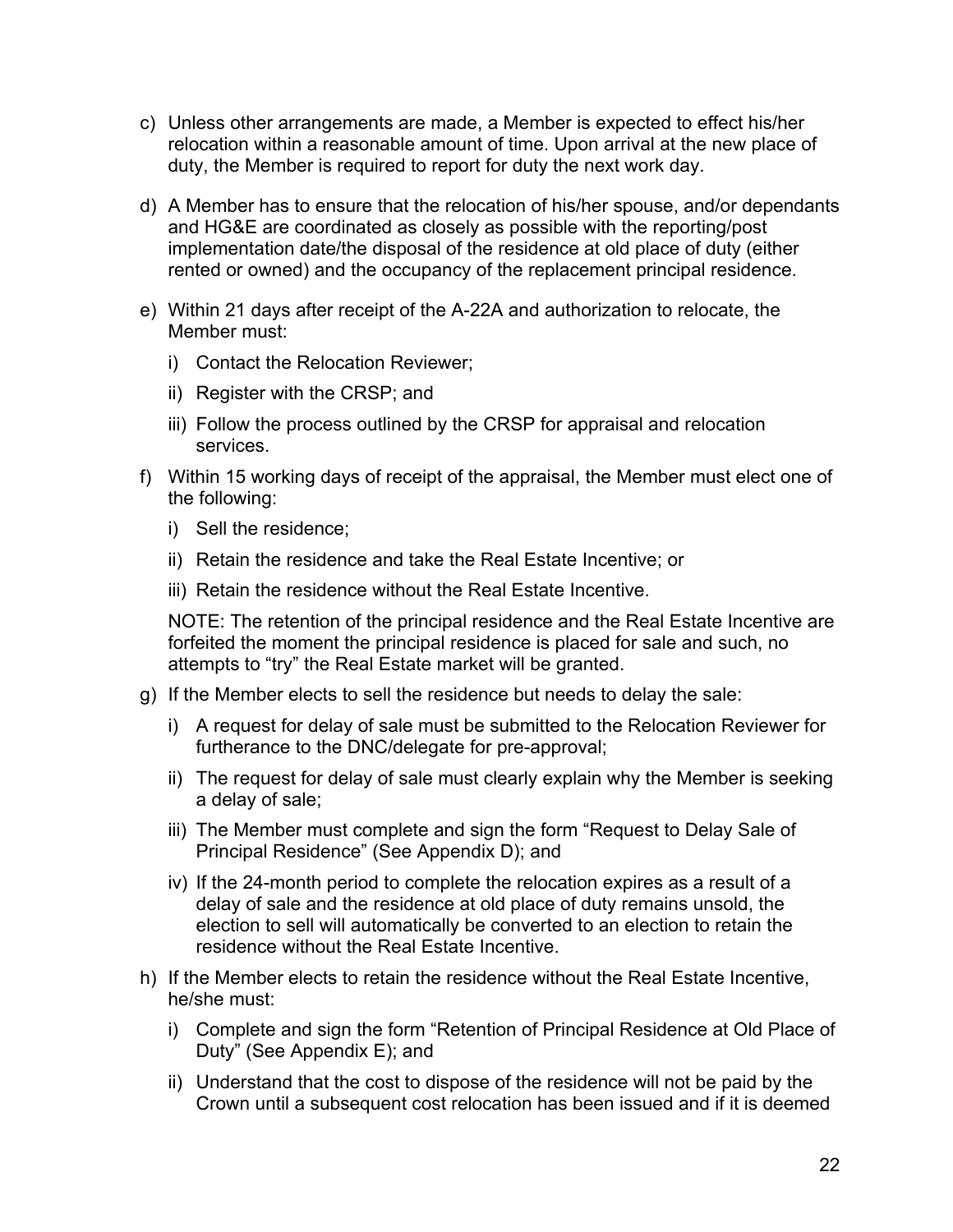to be the principal residence of the Member at that time. Upon a subsequent cost relocation, a new appraisal of the residence will be conducted.

- <span id="page-22-0"></span>i) If the Member elects to retain the residence and accept the Real Estate Incentive, he/she accepts the following conditions:
	- i) The Member must sign a waiver foregoing any future reimbursement of real estate fees, legal fees or other related disposal costs for the property. Should a Member choose to re-occupy this residence on a subsequent relocation, the residence would be designated as a principal residence for any further relocation that might occur after re-occupancy (See Appendix F).
	- ii) A Member who would not incur a real estate commission in the sale of his/her residence is not entitled to the Real Estate Incentive (e.g. co-op bylaws preclude charging a real estate commission on the sale).

#### **1.09. Cancellation of Relocation**

#### 1. **RCMP Requested Cancellation**

- a) Should the RCMP cancel the transfer, the Relocation Reviewer is authorized to reimburse the Member for relocation related expenses incurred before the transfer was cancelled by the RCMP. Reimbursable expenses will vary according to the stage of the relocation.
- b) Upon notification of cancellation, it is the responsibility of the Member to terminate any arrangements in progress except for the removal of HG&E. These will be cancelled by the Relocation Reviewer.

#### 2. **Member Requested Cancellation**

- a) If the Member requests that his/her relocation be cancelled for personal reasons, he/she may be required to reimburse all or part of the relocation expenses incurred.
- b) The Member may be responsible for expenses that have been incurred by thirdparty service provider that have not been paid by the RCMP.
- c) If the cancellation is due to exceptional circumstances, the Member should submit a business case, detailing the circumstances, to the Relocation Reviewer for furtherance to the DNC/delegate for review and approval.
- d) The DNC/delegate must be notified by the Relocation Reviewer of all Member requested cancellations for the purposes of determining if expenses will be recovered from the Member.

#### **1.10. Date of Purchase/Sale of Principal Residence**

1. An agreement of purchase or sale must be in writing and signed by both parties to be enforceable. The date an agreement of purchase or sale becomes binding is: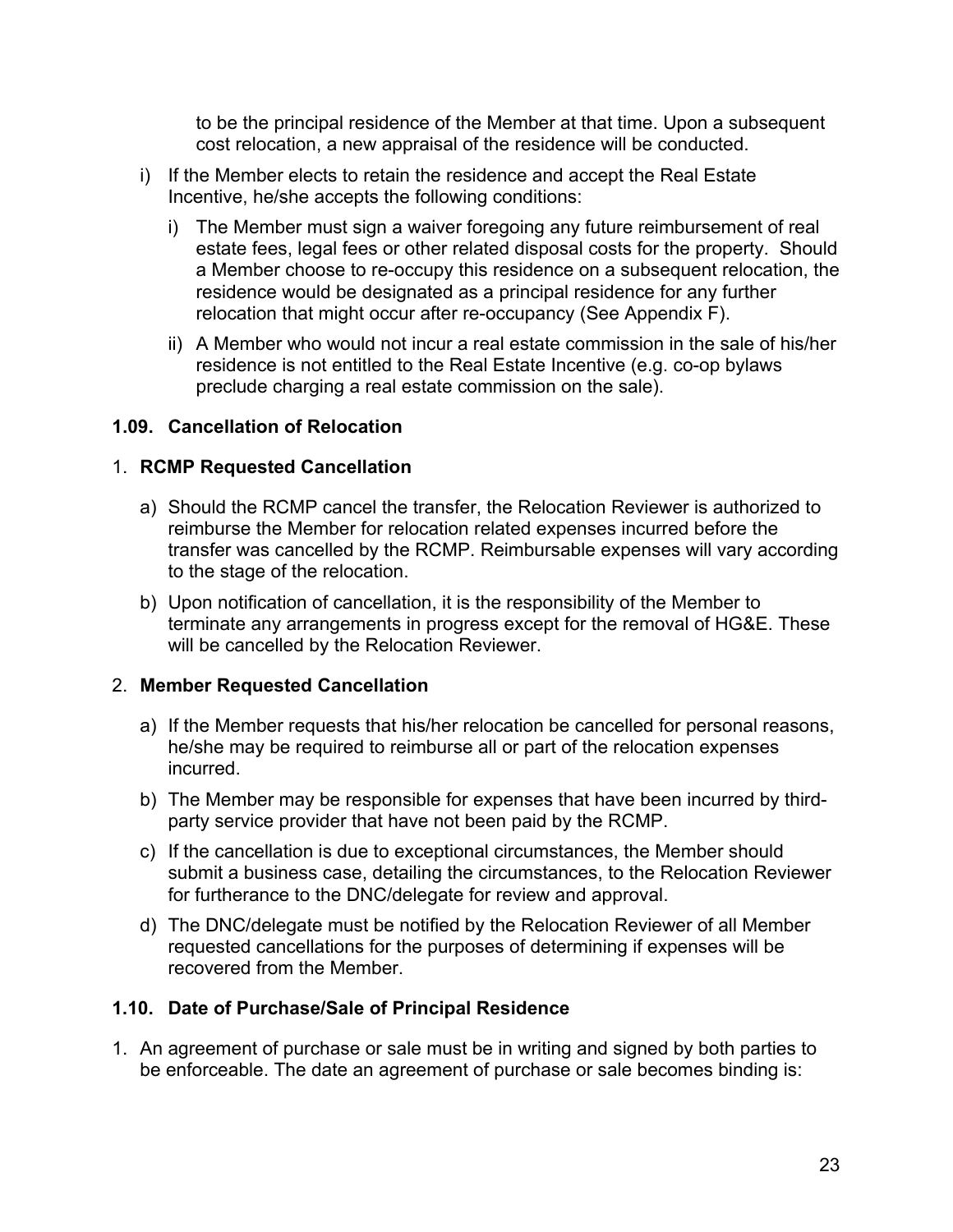- <span id="page-23-0"></span>a) If there are no conditions, the date the offer is accepted; or
- b) If there are conditions, the date the conditions are met or removed.
- 2. The closing date is the date on which the seller of a property delivers the deed and the funds change hands. It is not relevant for the purpose of determining when a residence is sold/ purchased.

#### **1.11. Common Relocation Benefits**

#### 1. **Meals**

- a) Members, spouses and/or authorized dependants will be paid a meal allowance for each full day in commercial or private non-commercial accommodation as per the Treasury Board Travel Directive rates and within the limitations of the IRP.
- b) A meal allowance will not necessarily be paid for each full day in commercial accommodation if the accommodation is self-contained.

#### 2. **Accommodation**

- a) Accommodation provisions will comply with the current Public Works & Government Services Canada (PWGSC) Accommodation and Car Rental Directory.
- b) The number of hotel/motel rooms a Member is entitled to throughout the IRP (i.e. HHT, TNL, etc.) is based on family size. The following table outlines the room entitlement:

| <b>Family Size</b> | <b>Room Entitlement</b>                             |
|--------------------|-----------------------------------------------------|
|                    |                                                     |
| 2                  | 1 room, or<br>2 rooms (if dependant and not spouse) |
| $3$ to $5$         | 2 rooms                                             |
| 6 or 7             | 3 rooms                                             |
| 8 or more          | 4 rooms                                             |

 NOTE: In all cases, extra room entitlement exists when the dependent children over 12 years of age are of different genders.

c) When a Member chooses to upgrade his/her commercial accommodation beyond the limits of the PWGSC Accommodation and Car Rental Directory, the cost of the upgrade will be funded from the *Personalized Envelope*.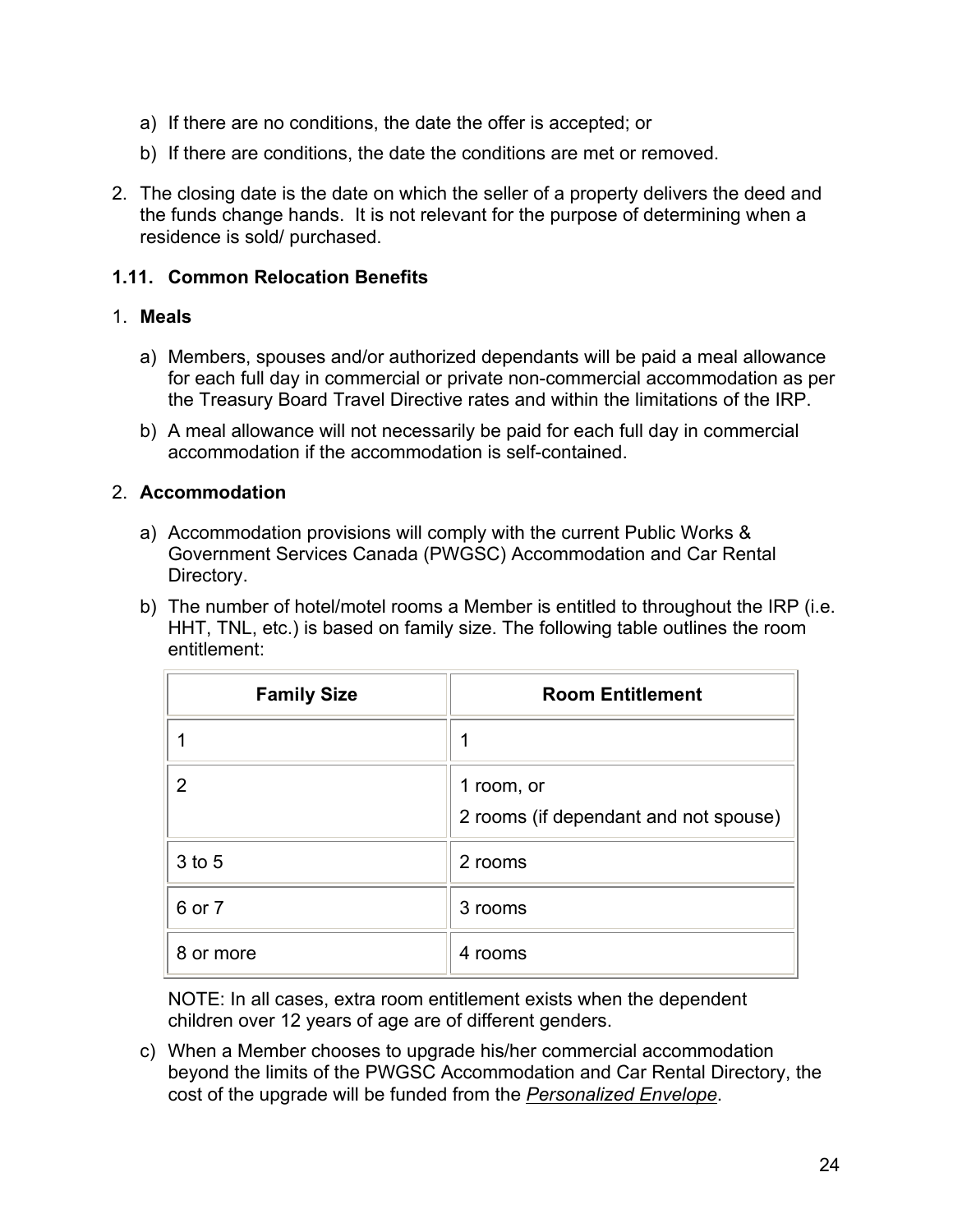- d) A Member is eligible for a savings allowance if he/she uses less than his/her room entitlement. See Section 2.05.3.g) for further clarification.
- e) A Member who elects to stay in private non-commercial accommodation may claim for the private non-commercial accommodation allowance of \$50 per night for each night private non-commercial accommodation is occupied.
	- i) This allowance is payable per family unit and not per individual family member.
	- ii) A Member who stays in his/her own residence is not entitled to this allowance.

#### 3. **Transportation**

- a) All commercial transportation arrangements must be made via the Government's contracted travel services. There will be no reimbursements from the *Core* or *Customized Envelopes* for travel arrangements made outside of this service provider.
- b) A Member will be reimbursed actual and reasonable expenses for road, ferry, bridge, tunnel tolls and parking charges. These expenses will be reimbursed from the same funding envelope in which the kilometric allowance is funded (i.e. toll costs incurred for a second vehicle will be funded from the *Customized/Personalized Envelope)*.

NOTE: Ferry charges may include a berth/cabin, etc. when overnight travel is required.

c) The size of rental car is based on family size. The following table outlines the rental car size entitlement by family size:

| <b>Family Size</b> | <b>Rental Car Entitlement</b> |  |
|--------------------|-------------------------------|--|
| 1 to $3$           | Mid-size / Intermediate       |  |
|                    | Full size                     |  |
| 5 or more          | Mini van                      |  |

- i) Car rental provisions will comply with the current Public Works & Government Services Canada (PWGSC) Accommodation and Car Rental Directory.
- ii) When renting a vehicle, a government issued designated travel card should be used to pay for rental expenses or vehicle insurance should be purchased.
- iii) Drop off fees shall be reimbursed from the same funding envelope from which the rental vehicle was authorized.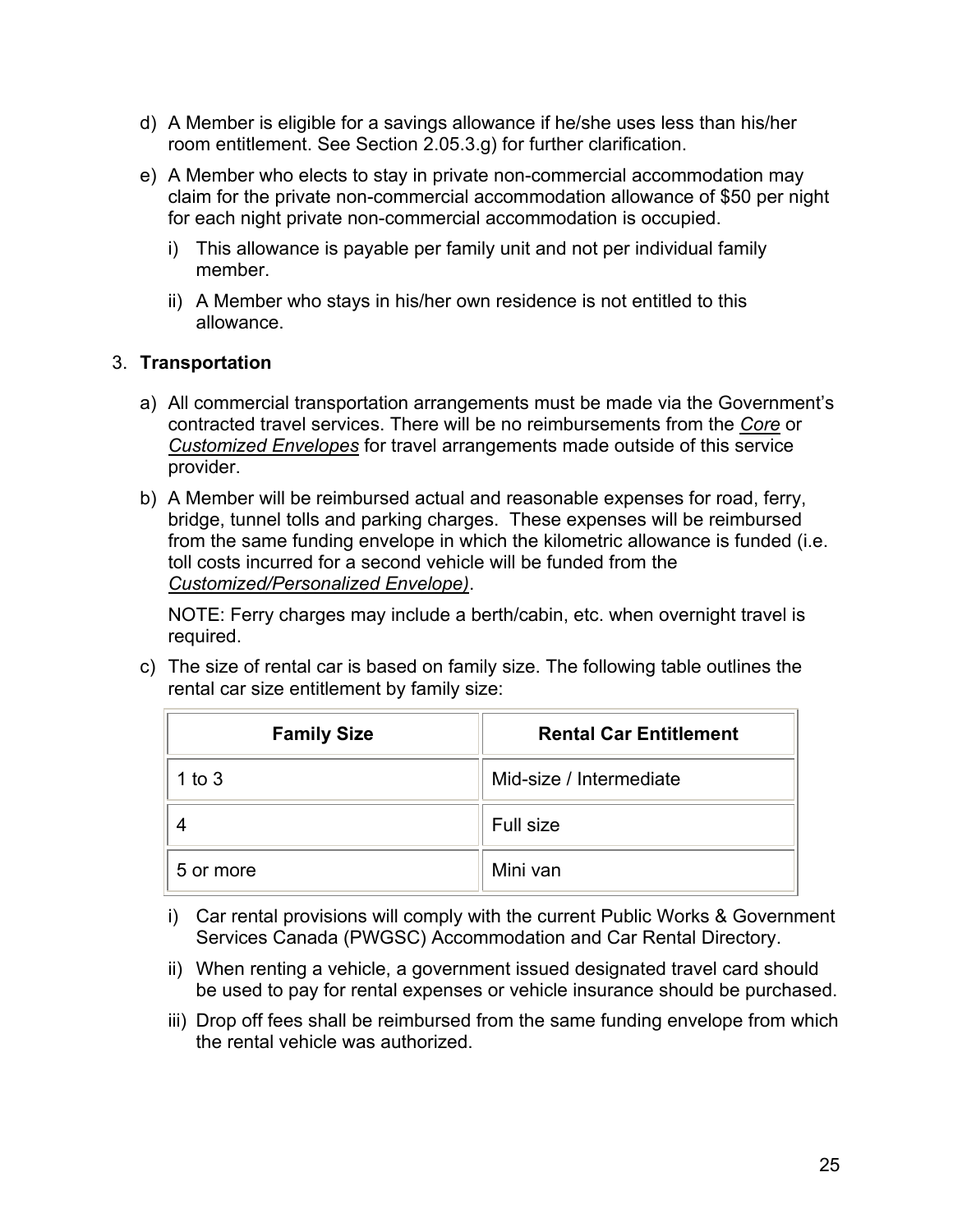#### <span id="page-25-0"></span>4. **Household Goods and Effects (HG&E)**

- a) Shipment of HG&E provisions will comply with the current Household Goods Removal Service (HGRS) contract.
- b) Any damage sustained to a Member's property in transit or storage must be claimed through the HGRS contracted service provider.

#### 5. **Professional Cleaning**

- a) Members may be reimbursed for cleaning expenses related to the principal residence at both the former and new places of duty as follows:
	- i) *Core Envelope*
		- Actual and reasonable expenses up to a maximum of \$100 per residence (excluding taxes).
	- ii) *Customized Envelope*
		- Actual and reasonable expenses up to an additional \$100 per residence (excluding taxes).
	- iii) *Personalized Envelope*
		- Expenses in excess of *Core* and *Customized Envelopes*.

#### **1.12. Exceptional Circumstances**

- 1. The CRSP or the Member must seek authorization from the Relocation Reviewer on all requests for reimbursement of relocation related expenses that fall within the intent of the IRP, but whose exceptional circumstances have not been specifically addressed.
- 2. If the Relocation Reviewer does not have the authority to authorize the request, the Relocation Reviewer must submit a business case to the DNC/ delegate for review.
- 3. Any request for reimbursement of relocation expenses not specifically allowed for within the IRP must be approved by the TBS.
- 4. In exceptional circumstances, the DNC/delegate may post authorize relocation expenses incurred up to 30 days prior to the issuance of the A-22A.

#### **1.13. Decision Review**

1. In cases of alleged misrepresentation or interpretation, grievance procedures as outlined in the Royal Canadian Mounted Police Act will apply. In cases where the Alternative Dispute Resolution process is used, the outcome will be submitted to the DNC/delegate for review and approval.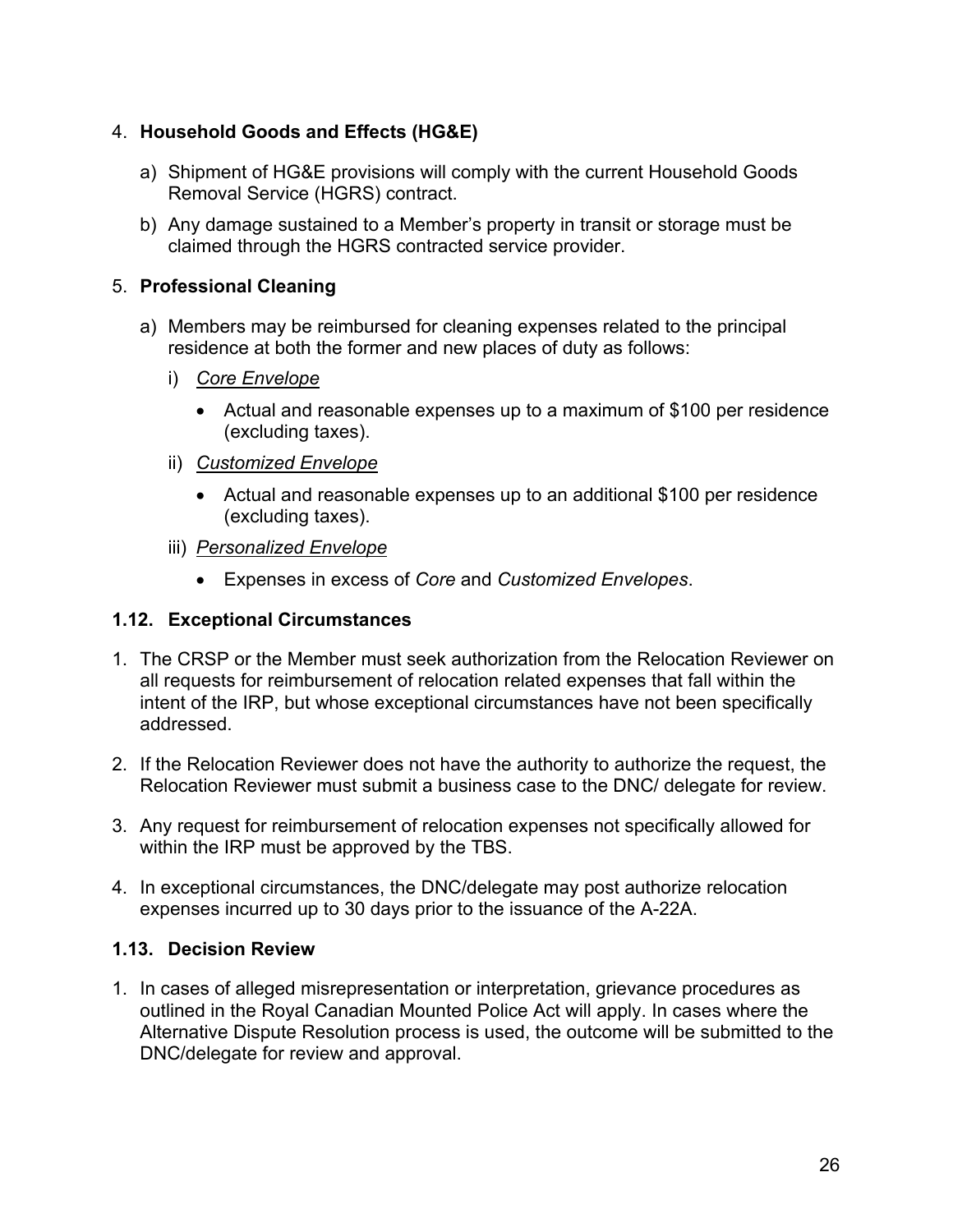## **Funding Envelope Formulas**

# *Section 2*

#### <span id="page-26-0"></span>**2.01. Purpose**

1. If a Member is authorized a cost relocation, the RCMP will pay, or reimburse the Member, for relocation related expenses from three funding envelopes. The funding formulas establish the amount of funding that is available to the relocating Member.

#### **2.02. Principles**

- 1. The IRP is comprised of the following funding components: *Core***,** *Customized***,** and *Personalized Envelopes***.**
- 2. While the use of all the components of the *Core Envelope* is not mandatory, unused benefits cannot be exchanged or assigned a monetary value to pay for other core benefits or added to the *Customized* or *Personalized Envelopes*. Members who do not use core benefits forfeit them.
- 3. Should all the available funds in the *Customized Envelope* not be required, the unused balance will remain with the RCMP. Unused benefits cannot be used to increase or to justify an increase to other benefits that are needed by the Member.
- 4. Should the Member's requirements exceed the funds available in the *Customized Envelope*, he/she may be able to draw-down funds from the *Personalized Envelope*, subject to the required approvals and availability of funds.
- 5. The balance in the *Personalized Envelope*, less applicable deductions, will be paid to the Member at the conclusion of the relocation process.

#### **2.03. Core Envelope**

- 1. This envelope funds the payment or reimbursement of eligible basic relocation related expenses.
- 2. Members who do not use Core Benefits shall forfeit them.

#### **2.04. Customized and Personalized Envelopes**

- 1. These envelopes fund the reimbursement of eligible relocation expenses up to the value calculated by the *Customized* and *Personalized Envelopes* funding formulas.
- 2. The *Customized* and *Personalized Envelopes* allow the Member to claim other elements of a move that are not covered under the *Core Envelope*. They provide the Member flexibility to choose items that best meet their relocation needs. These benefits are funded subject to the availability of funds.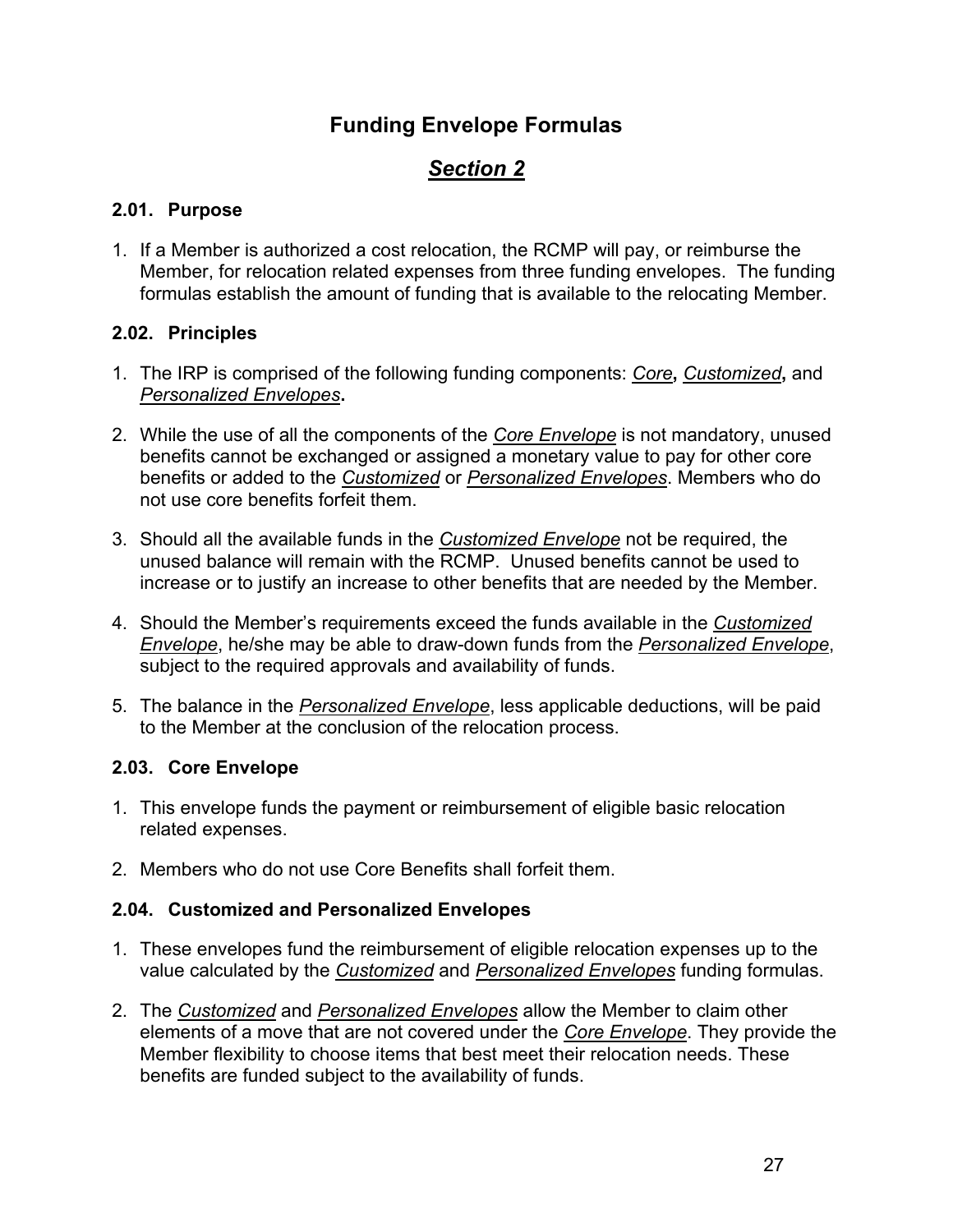- <span id="page-27-0"></span>3. Relocation expenses which are funded from both the *Customized* and *Personalized Envelopes* will be charged first against the *Customized Envelope*. Relocation expenses which exceed the available funds in the *Customized Envelope* will then be funded from the *Personalized Envelope*.
- 4. Expenditures which are considered personalized benefits (as indicated in the appropriate Section within the IRP) are only funded from the *Personalized Envelope*.
- 5. All unused *Customized Envelope* funds are retained by the RCMP.
- 6. The *Personalized Envelope* is intended to fund legitimate relocation expenses that are considered attributable, but not critical, to the relocation. Expenses that fall within the intent of the IRP may be claimed from the *Personalized Envelope* and may be approved by the CRSP. The expenses must be clearly reasonable and justifiable.
	- a) The *Personalized Envelope* is a Member's money and may or may not be used to enhance the relocation. The Member will have the final decision on how the Personalized funds are expended.
	- b) Reimbursement of relocation costs over and above pre-negotiated rates and limits cannot, under any circumstances, be reimbursed from the *Personalized Envelope*.
	- c) The balance in the *Personalized Envelope* is paid to the Member less applicable deductions.

#### **2.05. Envelope Funding Formulas**

#### 1. *Core Envelope*

There is no funding formula for the *Core Envelope*.

#### 2. *Customized Envelope*

The funding formula for the Customized Envelope is based on the following three elements:

#### a) **Real Estate Commission or Rent**

- i) The first element used to calculate the *Customized Envelope* depends on the accommodation status of the Member at the time the A-22A is issued:
	- Homeowner: The greater of \$1,000 OR 35% of the applicable real estate commission, based on the appraised value of the residence, to a maximum of \$5,250 (applicable taxes excluded)
	- Renter: A renter at origin will be credited with \$1,000.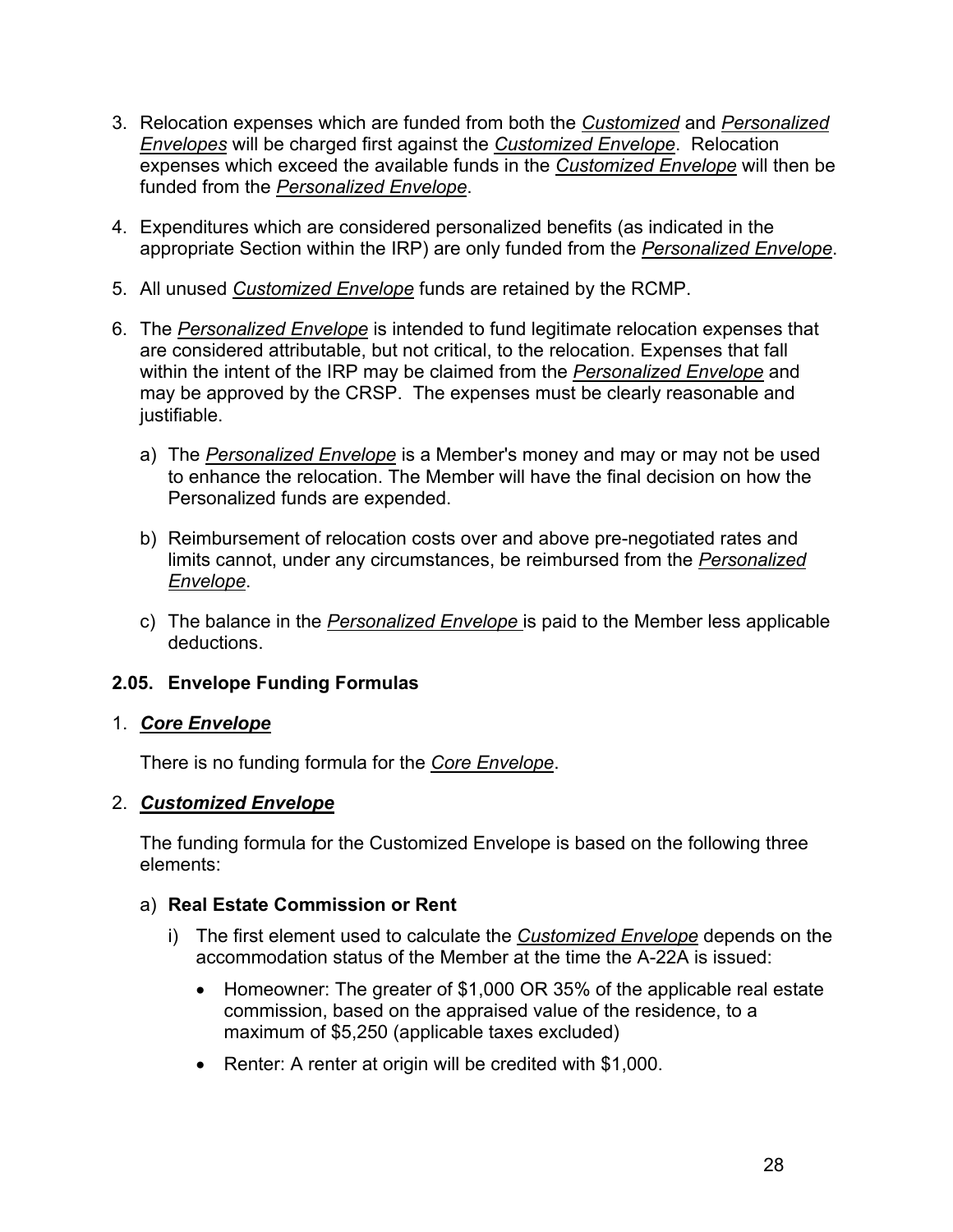#### NOTES:

- 1. The funding envelope provided to a residence owner is greater because the expenses associated with buying/selling a residence are considered greater than those of a renter disposing of or acquiring rental accommodation.
- 2. In the event that a Member's principal residence is sold within the time that a cost relocation has been issued and the consultation with the CRSP has not been completed, the sale price will be used in lieu of an appraisal to establish the funding envelope.

#### b) **Transportation of Members, Spouse and/or Dependants**

i) The second element used to calculate the *Customized Envelope* is the cost of one-way transportation to the new place of duty location for the Member, spouse and/or family. The calculation is based on the one-way distance between the former and new place of duty as determined by the agreed upon commercial distance calculator software and the following formula.

 Formula: (Distance x Current Department of Finance kilometric rate x Family  $Size) \times 35\%$ 

ii) Where the transportation costs of the Member, spouse and/or dependants (where applicable) are assumed by the RCMP, as is the case for a Member flown in and out of the Isolated Post place of duty via Crown-owned aircraft, the Member will not be entitled to this element of the *Customized Envelope*. Therefore, the mileage calculation for transportation of the relocation will not apply.

#### c) **Transportation of Household Goods & Effects**

i) The third element used to calculate the *Customized Envelope* is based upon the cost of shipping an average of 1,000 lbs (453.60 kg) of HG&E per room from one location to another. This does not include the shipment of vehicles for calculation purposes.

1 kg =  $2.2046$  lbs.

Formula: 35% x cost to ship HG&E per qualifying rooms (based on a zone-tozone matrix).

ii) A Member renting a room(s) in a residence is entitled to the shipment of HG&E. The qualifying room is the greater of the number of rooms rented or the percentage of the rooms rented based on amount paid, (i.e. 3 people rent a 3-bedroom house and rent is based on a room then there is one qualified room. If the rental formula is based on the entire premises divisible by the number (3) of shared tenants, then a Member is entitled to 1/3 of the entire number of rooms).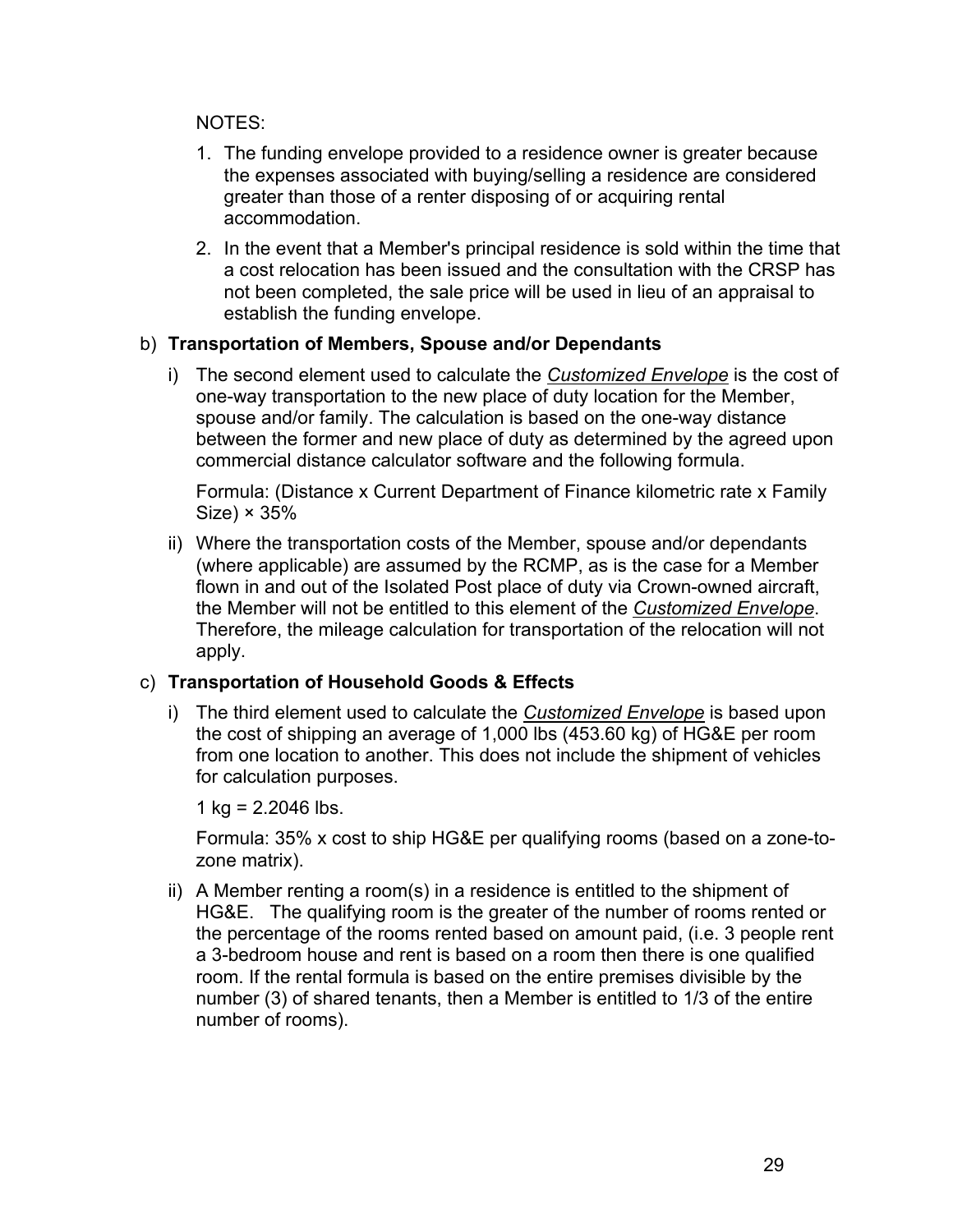NOTES:

- The cost to ship HG&E applies to articles shipped under the *Core Envelope* which the moving firm will accept on a straight-weight basis only (Policy Centre confirmed rates).
- In cases where labourers are flown into remote communities for packing, this cost will be excluded from the formula configuration being used.

#### 3. *Personalized Envelope*

The funding formula for the Personalized Envelope is based on the following three elements:

#### a) **Non-Accountable Relocation Allowance (NARA)**

- i) The Member (other than an EX- or equivalent) will receive a Non-Accountable Relocation Allowance (NARA) credited to the *Personalized Envelope* in the amount of \$650. Receipts are not required by the RCMP but should be retained for taxation purposes.
- ii) The NARA is used to offset the costs not specifically reimbursed under the IRP. For example:
	- Food which cannot be shipped, e.g. frozen food, perishables:
	- Household goods which cannot be shipped, e.g. paint and building materials;
	- Connection and disconnection of electrical appliances and preparation for shipment, i.e. blocking drum in washer, securing stereo turntable;
	- Disassembling and assembling of garden and patio furniture;
	- Removal or installation of valance boxes, curtain rods, wall hooks, clocks and wall mirrors;
	- Taking up or relaying hall runners;
	- Labour of altering and re-hanging existing drapes and curtains;
	- Purchase of new school books required part way through year due to change of location;
	- Non-cancellable portions of fees such as insurance and local clubs and associations;
	- Tuning of pianos;
	- Photocopy and transmittal costs for transcripts of academic records for the Member or his/her children;
	- Replacement of propane tank;
	- House plants; and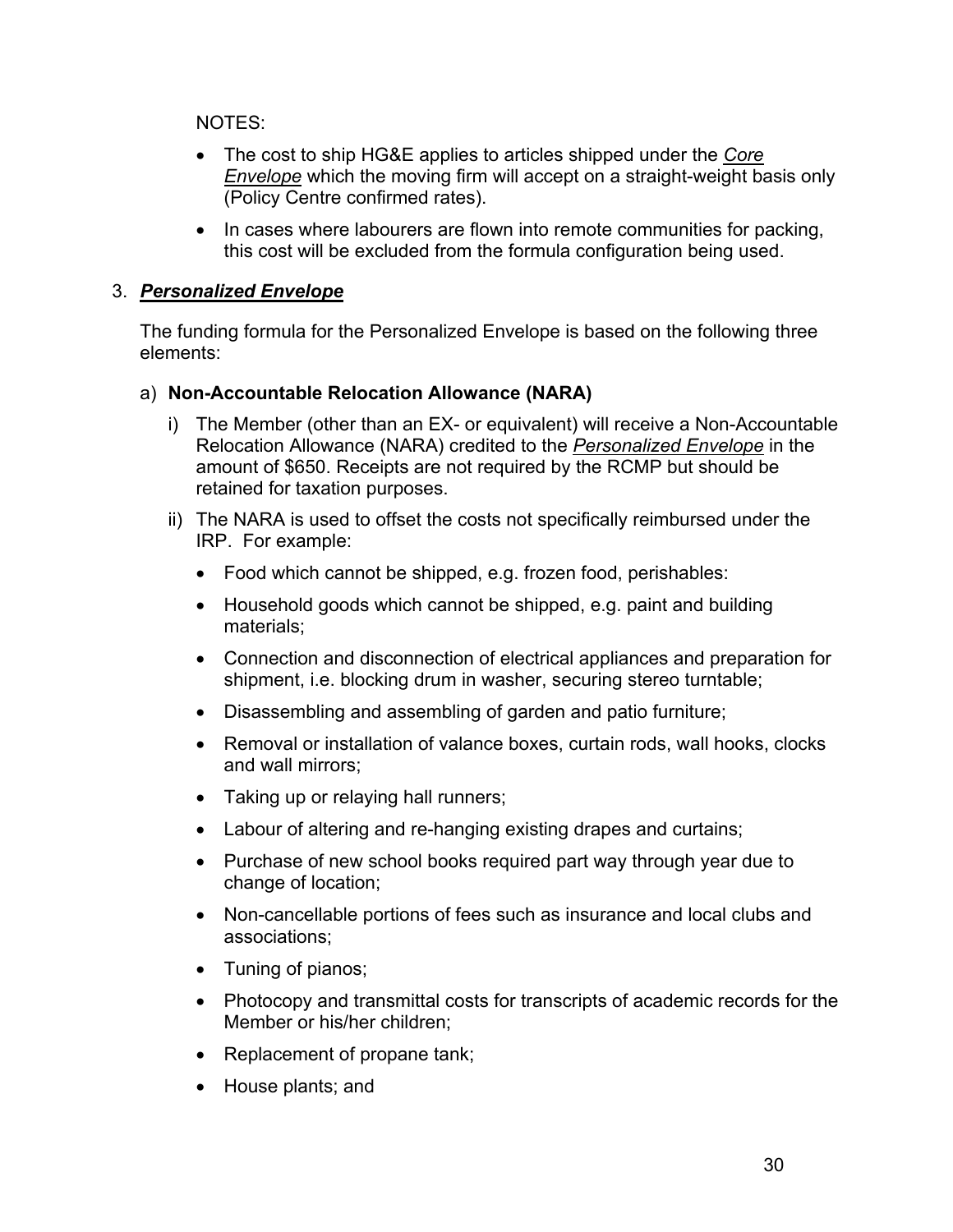- Other minor out-of-pocket expenses.
- iii) Although no receipts are required, the Member must sign a statement to certify that the funds were spent as intended.

#### b) **Real Estate Incentive**

- i) A Member who elects not to sell his/her residence or to sell the residence privately at the former place of duty may have 80% of the real estate commission fees transferred to the *Personalized Envelope* (taxes excluded). The amount is calculated on the appraised value times the pre-negotiated real estate commission rates times 80%, up to a maximum of \$12,000.
- ii) The Member can choose the Real Estate Incentive or the costs to sell the residence privately, but not both.

#### c) **Relocation Allowance**

- i) A Member who is authorized a cost relocation may receive a Relocation Allowance which will be credited to the *Personalized Envelope*.
- ii) The Relocation Allowance is based on 1/12th of the annual salary effective on the date that the A-22A was issued.
- iii) A Member being relocated as a result of a promotion to an EX-equivalent category is entitled to the EX provisions under Section 12.
- iv) If the Member wishes to cash-out the Relocation Allowance prior to file closure, it will be paid no earlier than 30 days in advance of the move of HG&E. Prior to the cash out of funds, the CRSP will withhold an amount for income taxes.

#### d) **Savings from Shipping Fewer Household Goods and Effects**

- i) A Member who ships household goods and effects below the established weight threshold may transfer to his/her *Personalized Envelope*, 80% of the savings resulting from shipping weight below this threshold. The weight of ATVs, snowmobiles, motorcycles, etc., stored in garage is excluded from the weight factor.
- ii) In those instances where the Crown incurs storage costs (long-term storage), there will be no transferable savings for shipping under the threshold. Also, when there is no shipment of household goods and effects (via governmentlicensed contracted commercial carriers), there will be no transferable savings for shipping under the threshold.
- iii) Members who are proceeding unaccompanied OR not shipping their entire household effects are not entitled to this benefit.

#### e) **Savings from a Shorter HHT**

i) A Member who is authorized to drive and completes the HHT in less than the normal length HHT of 5 days, may transfer 100% of all accommodation, meals and incidental savings for unused days (capped at \$250) to the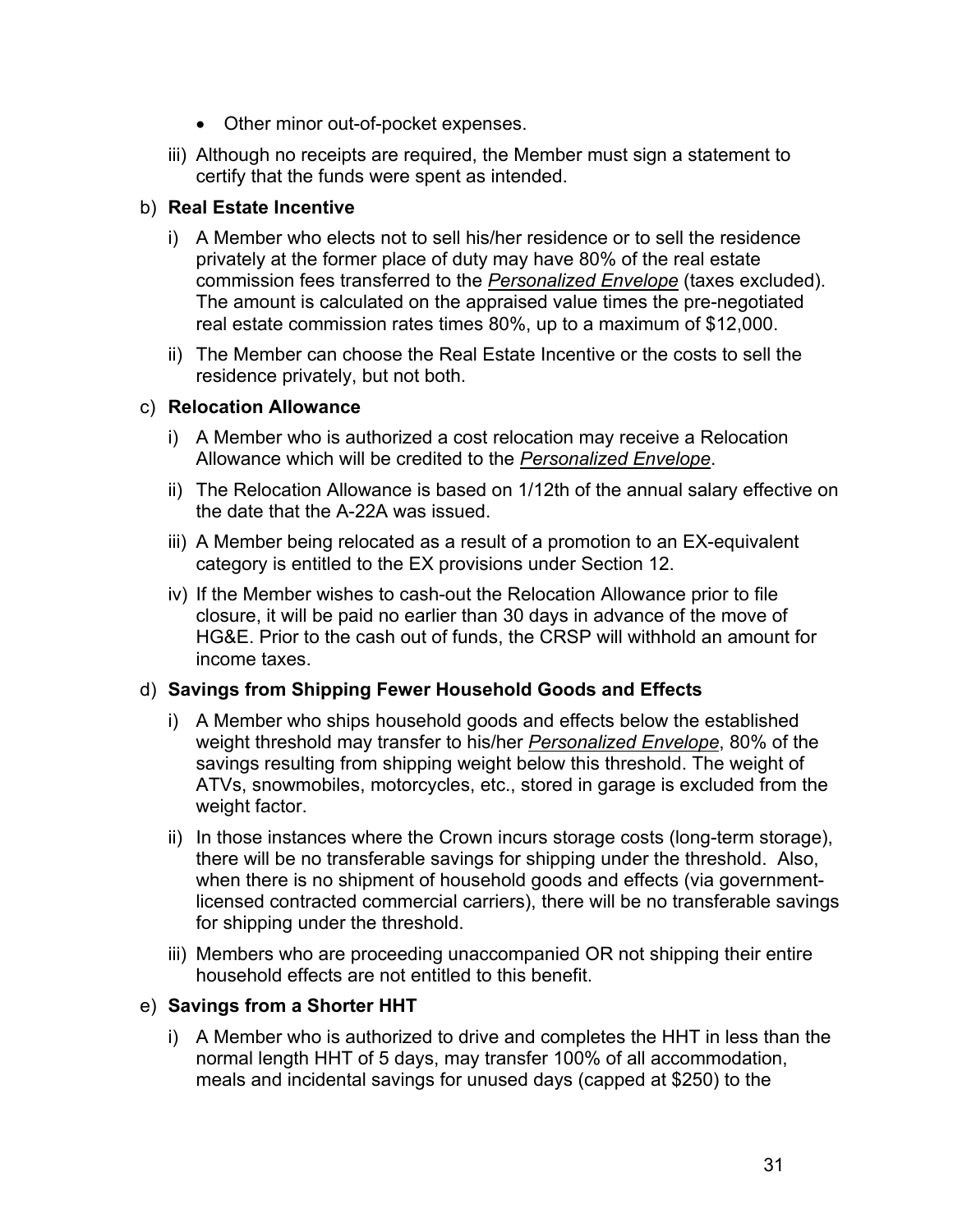Personalized envelope. For calculation purposes, a normal HHT consists of the following:

- 5 days' meals (HHT) + 2 days (travel status)
- 5 nights' accommodation (HHT) + 1 night accommodation (travel status)
- 5 days' incidental allowance (HHT) + 2 days incidental allowance (travel status)
- ii) When driving more than 650 km one way, approval must be obtained by the Regional Relocation Reviewer. Must be cost efficient – additional time to be annual leave/compensatory time off. When there is no commercial alternative and the Member necessarily has to drive more then 650 km one way, the Regional Reviewer can approve the second day.

Example: A Member and spouse who departed on Sunday (travel time) and returned on Thursday (travel time) would have used 3 days' meals and 3 nights' accommodation. Therefore, the Member could transfer the cost of 2 days' meals and 2 nights' accommodation and 2 days' incidentals up to a maximum of \$250 to the *Personalized Envelope*.

NOTE: Only applicable to a Member who drives.

#### f) **Savings from Reducing Long-Term Storage Costs (for appliances only)**

- i) A Member transferred to an Isolated Post who moves into COH where it is impossible to normally accommodate the major appliances is entitled to longterm storage (LTS) at public expense.
- ii) A Member who makes alternate arrangements (disposal or decide not to store the major appliances at public expense) may transfer, to the *Personalized Envelope*, 80% of the storage costs of one set of appliances to a maximum of 24 months based on industry weight averages.

NOTE: Industry averages have determined that the current cost of storing one complete set of appliances (dishwasher, dryer, freezer, refrigerator, stove/range, and washer) for one year is \$450. This amount may be adjusted by the Relocation Reviewer based on actual contractual cost.

#### g) **Savings from Reducing Commercial Accommodation Costs**

i) If there is an entitlement to more than one room funded from the *Core Envelope*, Members are eligible for reimbursement of the private noncommercial accommodation incentive of \$50 per night per family unit in lieu of their entitlement to additional rooms. This savings incentive is applicable during HHT, DHIT, TNL and IAM&MRA.

NOTE: If a suite is taken in lieu of two or more rooms, the Member does not qualify for the \$50 incentive per night.

- ii) The \$50 savings incentive per night will be transferred to the *Personalized Envelope*.
- iii) This incentive is not applicable to a retiring Member.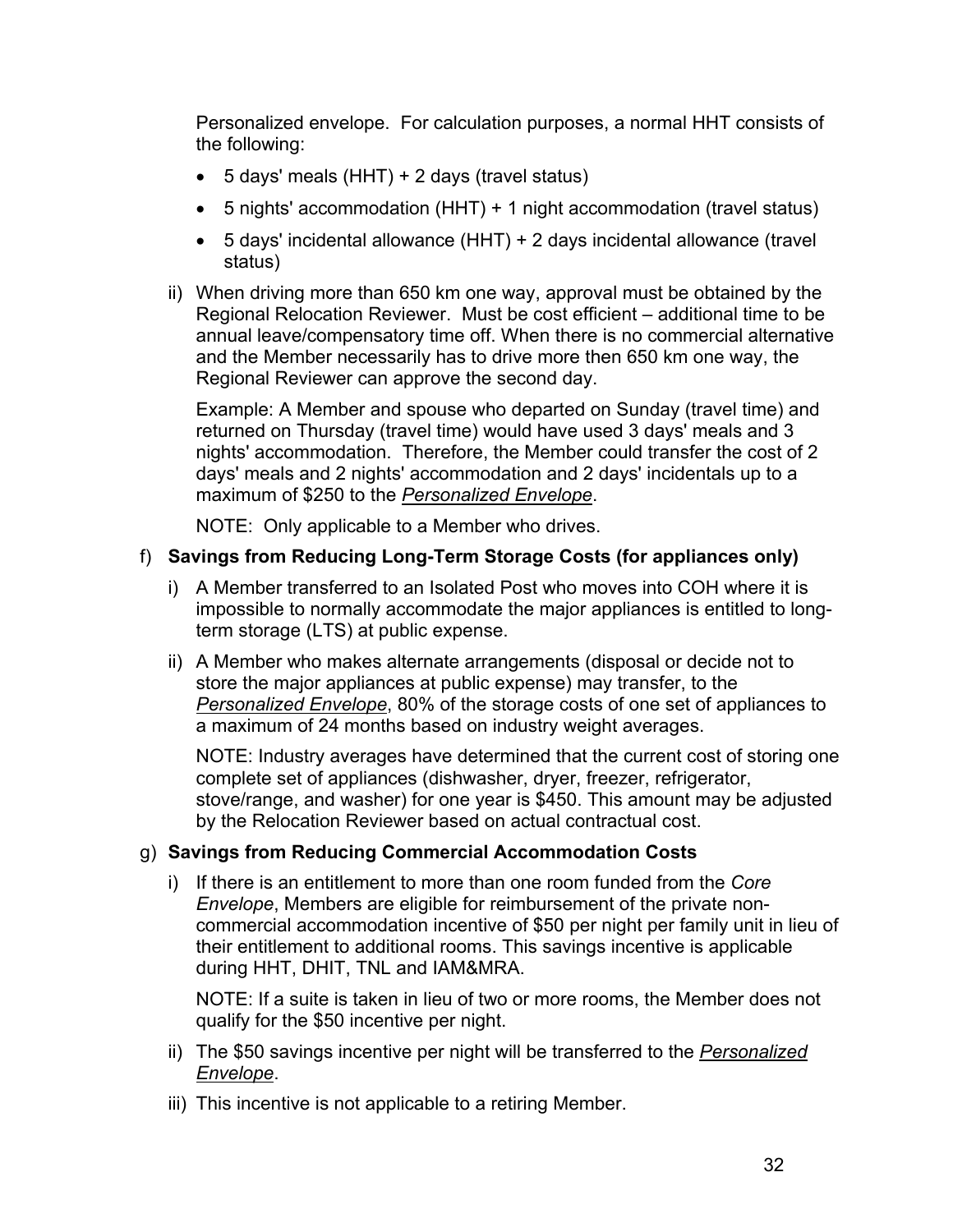# **Sale of Principal Residence**

# *Section 3*

#### <span id="page-32-0"></span>**3.01. Purpose**

1. The purpose is to assist Members in the sale of a principal residence at the former place of duty when transferred from one place of duty to another.

#### **3.02. Funding Overview**

1. The benefits outlined in this Section are funded from the *Core, Customized,* and *Personalized Envelopes* as follows:

| <b>Benefit</b>                                                         | <b>Core Envelope</b>                                                                                       | <b>Customized</b><br><b>Envelope</b> | <b>Personalized</b><br><b>Envelope</b>                                      | <b>Section</b><br><b>Reference</b> |
|------------------------------------------------------------------------|------------------------------------------------------------------------------------------------------------|--------------------------------------|-----------------------------------------------------------------------------|------------------------------------|
| <b>Real Estate</b><br>Commission                                       | Up to pre-<br>negotiated rates                                                                             |                                      |                                                                             |                                    |
| <b>Appraisal Fees</b>                                                  | Up to pre-<br>negotiated<br>rates; Second<br>appraisal if<br>deemed<br>necessary by<br>the<br>DNC/delegate |                                      | Second<br>appraisal if<br>requested by<br>Member                            | 3.05                               |
| Mortgage Breaking<br>Penalty (not able to<br>port mortgage<br>subject) | Lesser of 3<br>months interest<br>plus<br>administrative<br>fees or \$5,000                                |                                      | In excess of<br>amounts paid<br>under Core<br>Envelope                      | 3.06                               |
| Mortgage Breaking<br>Penalty (chooses<br>not to port<br>mortgage)      |                                                                                                            |                                      | Lesser of 3<br>months<br>interest plus<br>administrative<br>fees or \$5,000 | 3.06                               |
| Legal Fees and<br><b>Disbursements</b>                                 | Up to pre-<br>negotiated rates                                                                             |                                      |                                                                             | 3.07                               |
| <b>Land Survey</b>                                                     | <b>Actual costs</b>                                                                                        |                                      |                                                                             | 3.07                               |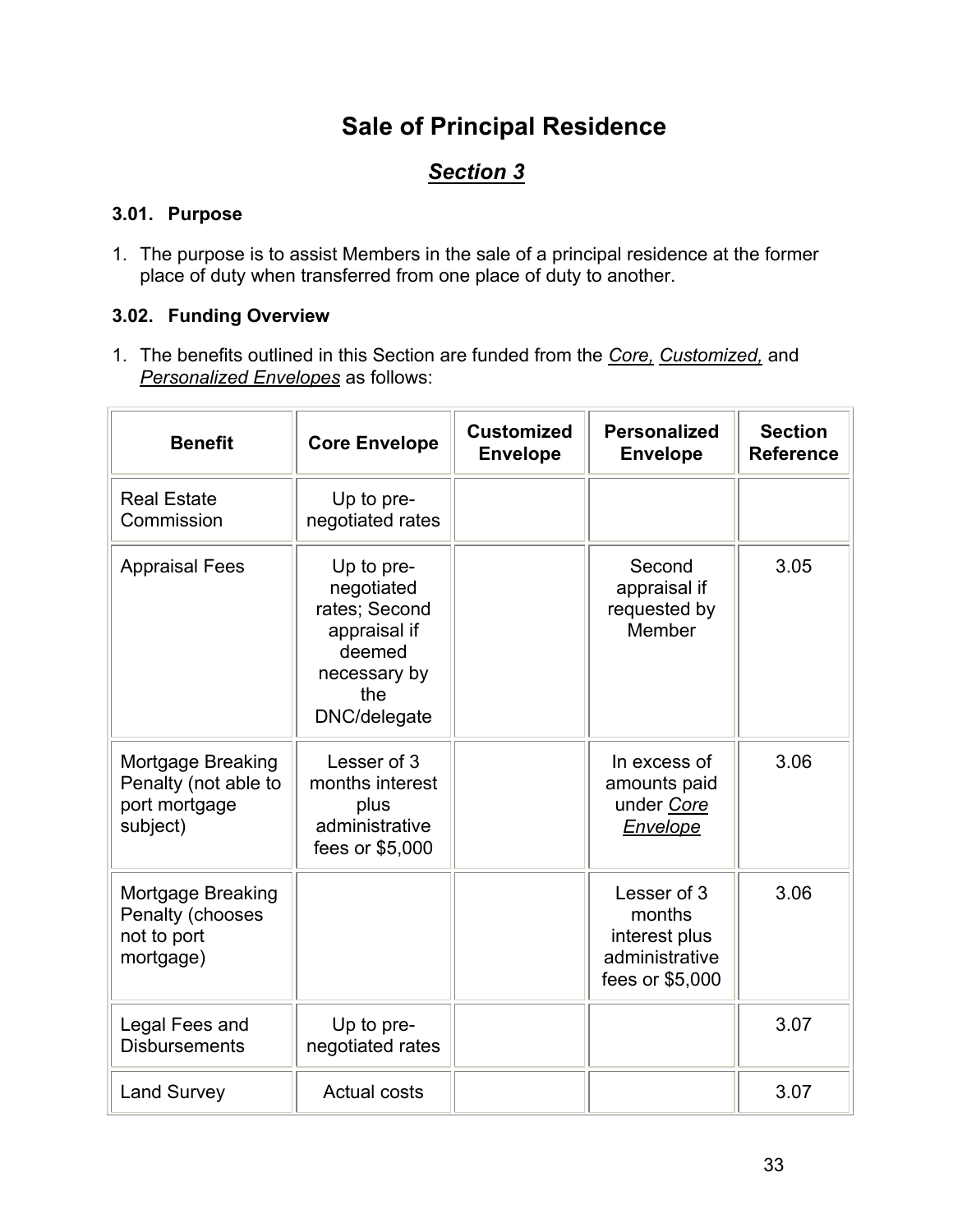<span id="page-33-0"></span>

| Attending Fees or<br>Power of Attorney            | Actual<br>expenses                                 |                                            |                                                   | 3.08   |
|---------------------------------------------------|----------------------------------------------------|--------------------------------------------|---------------------------------------------------|--------|
| <b>Building/Structural</b><br>Inspection          |                                                    | Up to pre-<br>negotiated<br>rates          |                                                   |        |
| Home Equity<br>Assistance<br>Program (HEAP)       | 80% of<br>qualifying loss<br>up to \$15,000        | Remaining<br>qualifying<br>loss            | When all<br>custom funds<br>have been<br>expended | 3.09   |
| <b>Home Sale</b><br>Assistance (EX<br>equivalent) | Actual<br>expenses                                 |                                            |                                                   | 12.02  |
| <b>Depressed Market</b><br>Sale                   | 100% of<br>qualifying loss                         |                                            |                                                   | 3.10   |
| Capital<br>Improvements                           |                                                    | Actual<br>expenses                         | When all<br>custom funds<br>have been<br>expended | 3.11   |
| <b>Private Sale</b>                               | Actual<br>expenses                                 |                                            |                                                   | 3.13   |
| Marketing<br><b>Incentives</b>                    |                                                    | Actual<br>expenses                         | When all<br>custom funds<br>have been<br>expended | 3.15   |
| Professional<br>Cleaning of<br>Residence          | Up to a<br>maximum of<br>\$100 (taxes<br>excluded) | An additional<br>\$100 (taxes<br>excluded) | Remaining<br>expenses                             | 1.11.5 |

#### **3.03. Occupancy Requirements**

- 1. The IRP benefit for the reimbursement or payment of expenses associated with the sale of a residence is subject to one of the following requirements:
	- a) The Member, spouse and/or dependant(s) occupied the residence as their principal residence immediately prior to the A-22A and relocation being issued,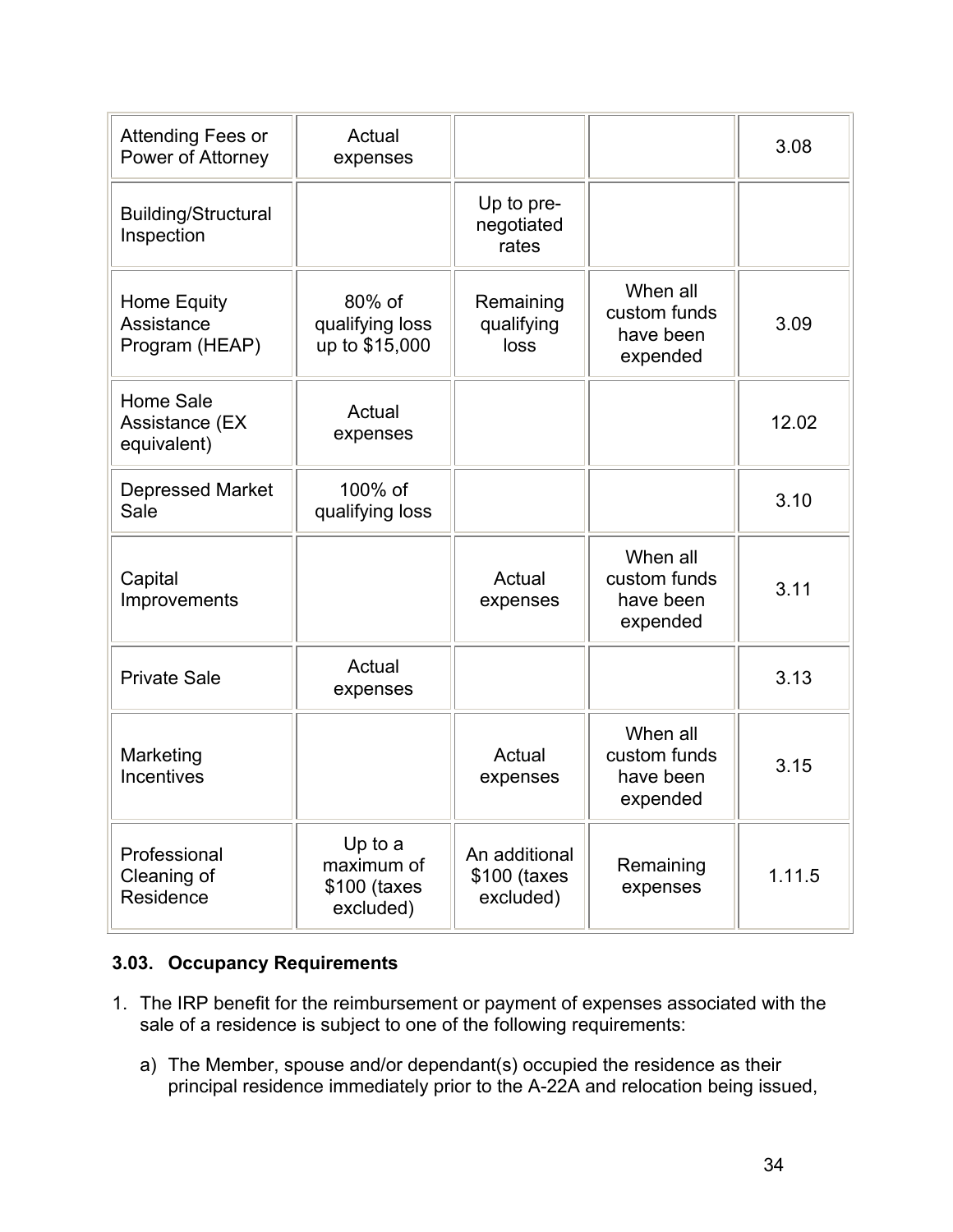<span id="page-34-0"></span>the 1733 being signed by the CO for pre-retirements, or the discharge date for retired Members; or

b) The Member can demonstrate that he/she had purchased the residence within the last six months with the intention of living in it, but had not taken possession of the residence due to the terms of the purchase agreement or exceptional circumstances beyond his/her control.

NOTES:

- i) For the purposes of the funding envelopes, the Member will be considered a renter;
- ii) The Member can only claim the disposal costs for the residence;
- iii) The Real Estate Incentive is not available on the residence; and
- iv) The Home Equity Assistance Program benefit is not available on the residence.

#### **3.04. Lot Size**

- 1. The amount that the Member may claim from the *Core Envelope* for the costs associated with the sale of a residence is limited to a lot size of not more than 1.235 acres (0.5 hectare) or up to 4 acres (2.47 hectares) where required by zoning laws and city bylaws.
- 2. If additional land or acreage is sold as a parcel with the principal residence, the Member will only be reimbursed for the portion of the costs that would have been reimbursed within the above limitations.

#### **3.05. Appraisal Fees**

- 1. The Member may claim for the cost of an appraisal up to the pre-negotiated rates.
	- a) *Core Envelope*
		- i) One professional appraisal not exceeding IRP pre-negotiated rates. A second appraisal can be funded from the *Core Envelope* only when requested by the DNC/delegate in exceptional circumstances. An average of the two will be used.
	- b) *Personalized Envelope*
		- i) A second appraisal when requested by the member and deemed necessary by the DNC/delegate.
- 2. There are two different types of appraisals:
	- a) To further assist in establishing market value to facilitate disposal, a standard residence industry appraisal reflecting the typical turnover period for properties of the type being appraised in a given sector or community is required. This will be administered when HEAP is not expected.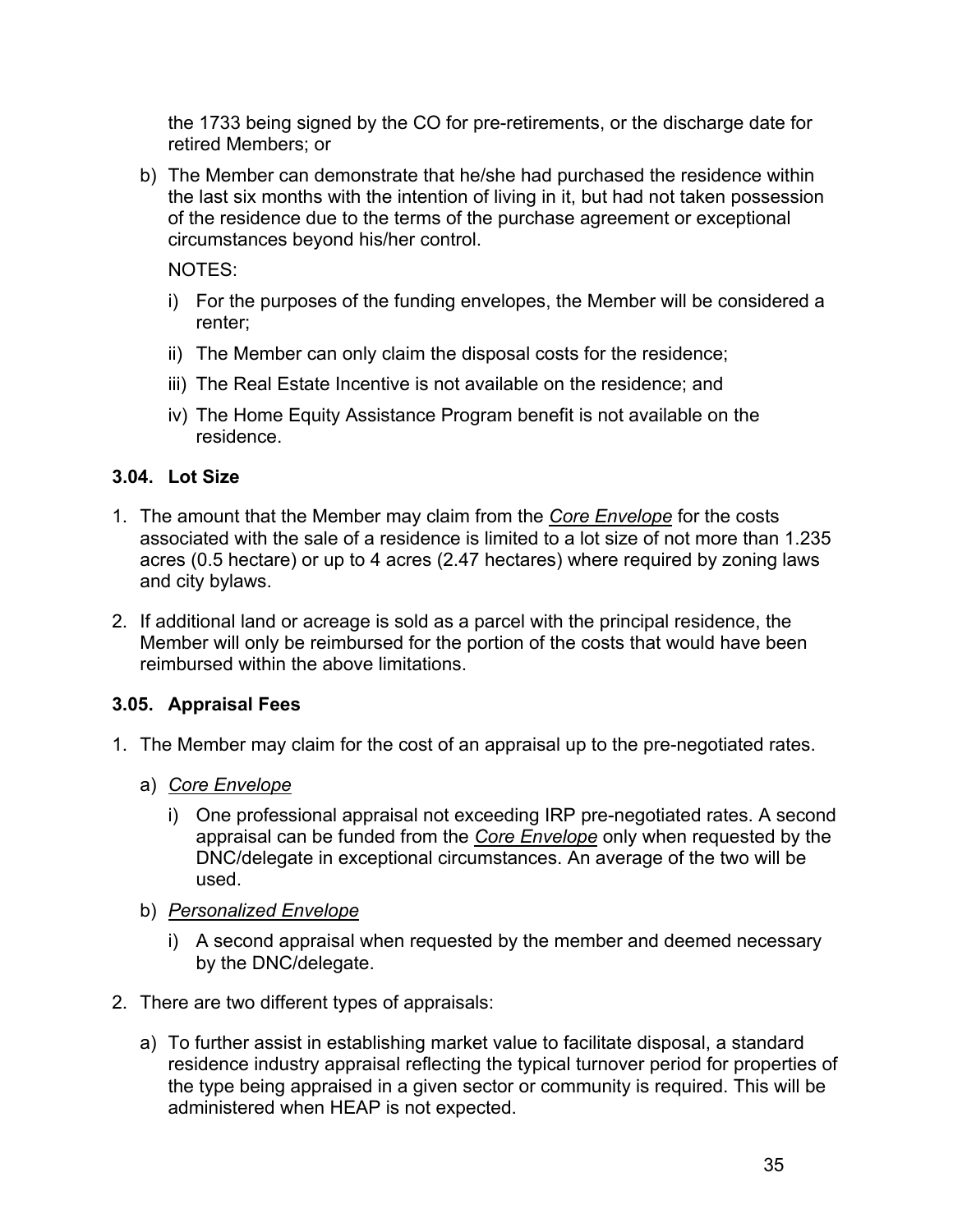- <span id="page-35-0"></span>b) For specific relocations only, where there is a possibility that HEAP may be claimed, a Canadian Employee Relocation Council (CERC) standard residential appraisal is required.
- 3. If the property being sold is larger than what is outlined in Section 3.04., the appraisal must identify the value of the residence and property covered by the IRP separately from the value of the portion that exceeds the limitations.
- 4. If the Member purchased the residence within the last two months, the purchase price can be used and a new appraisal will not be required.
- 5. When more than one appraisal is obtained, an average of the appraised values will be used.

#### **3.06. Mortgage Breaking Penalties**

- 1. The Member should be aware that terminating a mortgage is not always necessary when selling a residence. The primary focus is to ensure the portability of mortgages whenever possible. Members are expected to port their mortgage and make every effort to minimize this expense.
- 2. The Member may claim for an administration fee for setting up a mortgage or porting a mortgage if charged. The administrative fee is to be funded from the same envelope which funded the penalty.
- 3. The Member may claim for a mortgage early repayment penalty to the lesser of an amount not exceeding 3 months interest plus any administrative charges by the financial institution, or \$5,000. Reimbursement using funds from the *Core Envelope* is contingent on the portability of the mortgage.

#### **3.07. Legal Fees and Disbursements**

- 1. The Member may claim expenses associated with obtaining clear title to the property for sale funded from the *Core Envelope* as follows:
	- a) Land survey costs, if Member's lawyer or notary certifies that:
		- i) The last survey is more than five years old; or
		- ii) There have been observable changes to the lot since the last survey; or
		- iii) The seller is required by law to provide a survey.
	- b) Charges levied by a lender for the disposal of a first or second mortgage on the property, but not both.
	- c) Legal fees necessarily incurred as the result of deed transfer to Land Titles System.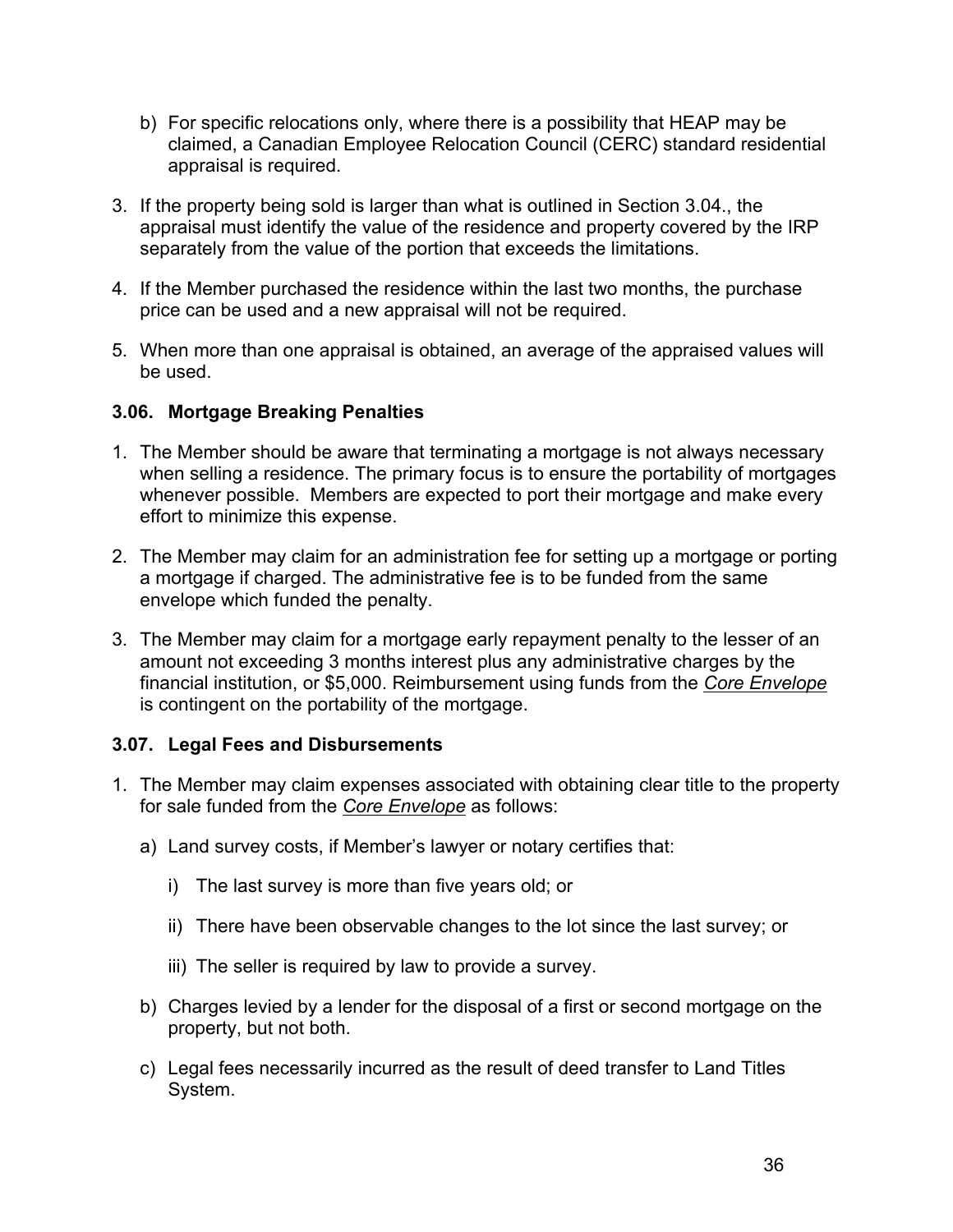d) Municipal fees associated with municipal name changes for tax rolls.

## **3.08. Attending Fees and Power of Attorney**

- 1. If the Member is unable to be present at the closing of the residence at the former place of duty, the Member should inquire if the document can be faxed to the local detachment, signed, and returned by fax.
- 2. If the above steps are not available to the Member, Attending Fees or Power of Attorney may be claimed from the *Core Envelope* subject to the following:
	- a) Member was prevented from being present for operational reasons. This needs to be certified by the Member's next commander to the CRSP, through the Relocation Reviewer.
	- b) Member was prevented from being present because he/she was traveling to the new place of duty. This needs to be certified by the Relocation Reviewer to the CRSP.
	- c) Approval of the Attending Fees or Power of Attorney resulting from exceptional circumstances other than in Section 3.08.2.a) or 3.08.2.b) must be approved by the DNC/Delegate.

## **3.09. Home Equity Assistance Program (HEAP)**

- 1. All requests for HEAP must be pre-approved by the DNC/Delegate.
- 2. A Member who sells his/her residence for less than the original purchase price (at time of initial posting) may be reimbursed the difference (residence value capped at \$300,000)
	- a) *Core Envelope*
		- i) 80% of qualifying loss up to \$15,000
	- b) *Customized/Personalized Envelopes*
		- i) Remaining qualifying loss
- 3. The original purchase price may be increased for amounts spent for eligible capital improvements (see Section 3.11).
- 4. It is the responsibility of the Member to ensure all possible effort is made to prevent the need for HEAP. If an equity loss is a direct result of neglectful actions of the Member (e.g. ignoring advice from the CRSP, and building a house in a declining market with no existence of comparable housing) the claim for HEAP may be reduced or rejected.
- 5. Any reduction in the sale price based upon deferred maintenance will not be allowed when calculating HEAP.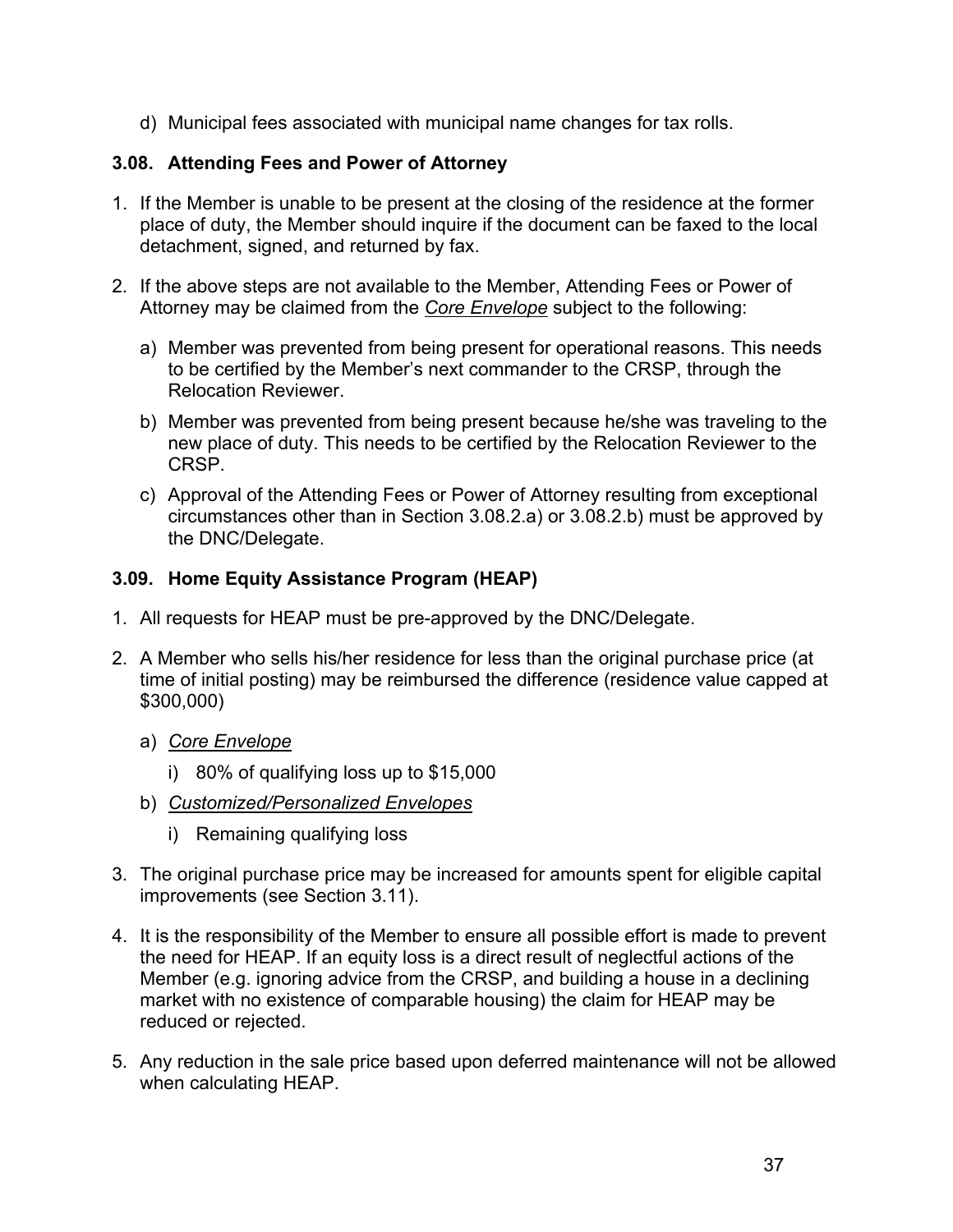EXAMPLE: Inspection of residence reveals that furnace must be replaced. If the asking price is reduced in lieu of replacing the furnace, this amount is excluded under HEAP.

6. HEAP is not applicable to EX-equivalent Members.

#### **3.10. Depressed Market Status**

- 1. The Member and the realtor must build a business case for depressed market status (20% or higher decline in the real estate market) approval by submitting the following documentation to the CRSP for furtherance to the DNC/delegate for authorization by the Project Authority at Treasury Board Secretariat.
	- a) Personal introduction including an outline of changes in the local economy evident during the time at origin.
	- b) All pertinent information with respect to the purchase of the subject property. This would include the original purchase agreement, the current appraisal report, list of the capital improvements made to the property and the related costs. Also, the appraised value when originally purchased and any property assessments since the time of purchase. Regarding cost of construction, this will require submission of original receipts to confirm the original purchase price, if a building contract was not used. Capital improvements must be supported by original receipts only.
	- c) General and specific information on the geographic location and local economic state; i.e. the circumstances in the surrounding areas such as mill closures, unemployment rate, school closures. Include relevant newspaper articles, memos, and objective evidence of market decline. Also, include sale date, date offer received, listing date list price, reduced list price and any home equity loss paid.
	- d) For real estate information:
		- i) Letter from Realtor expressing his/her professional opinion of the overall decline in the market since time of purchase;
		- ii) Copies of comparable sales (similar type residences) that were concluded within the past 6 to 12 months;
		- iii) Number of current listings in various price ranges and number of days on the market;
		- iv) Number of sales (year-to-date) in various price ranges and number of days on the market;
		- v) Number of sales during previous 2 years in various price ranges and number of days on the market;
		- vi) Number of foreclosures (year-to-date) and same for previous 2 years; and
		- vii) Current vacancy rates and similar information from previous years.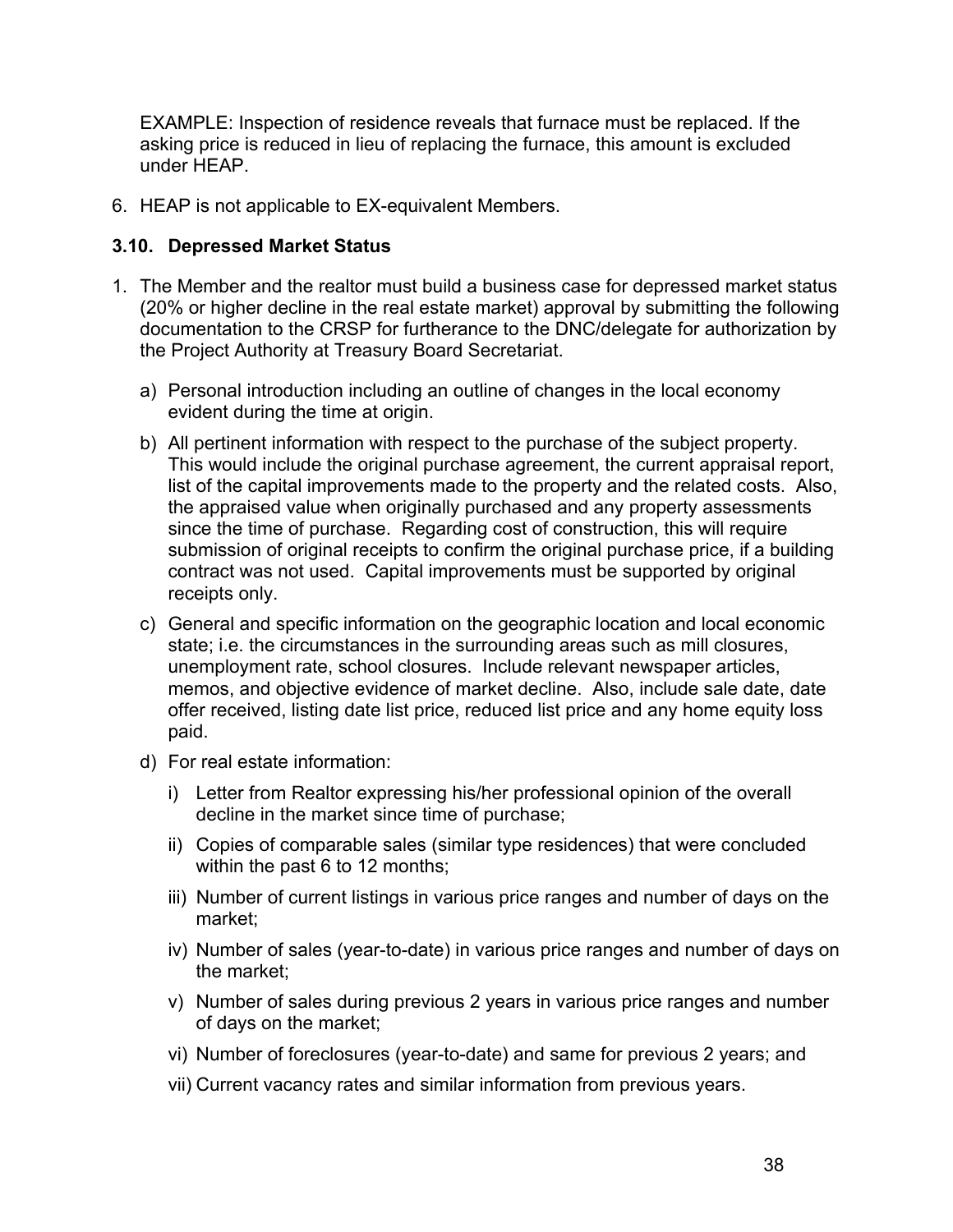NOTE: All items must be labelled with a table of contents.

## **3.11. Eligible Capital Improvements**

1. The original purchase price of a residence may be increased by amounts spent on eligible capital improvements, which shall be taken into account when determining whether the Member has experienced a loss in the sale of the residence.

NOTE: Capital improvements must have been carried out after the Member took possession of the residence and before the sale of the residence.

- 2. Original receipts are required for all eligible capital improvements and must be reviewed and approved by the CRSP based on CRA requirements.
- 3. The following is an all-inclusive list of allowable capital improvements that will be taken into consideration to determine the original value of the residence:
	- a) Additions bedroom, bathroom, deck/patio, porch, walkway, storage shed, garage.
	- b) Installations new windows, driveway (including paving), central air conditioning.
	- c) Complete modernization of kitchen new cupboards, countertops, sink, taps;
	- d) Complete modernization of bathroom new cupboard/vanity, countertop, sink, shower/tub;
	- e) Change of heating system hot water radiator to forced air gas or upgrades to high efficiency furnace and required duct work;
	- f) Basic landscaping other than decorative, including the installation of a perimeter fence. On new residence construction, initial landscaping which occurs within one year of occupancy is excluded when not identified by the Building Agreement.

NOTE: In the event of an audit, CRA remains the final authority regarding eligibility of the items.

4. This is not applicable to EX-equivalent Members.

## **3.12. Income Property**

- 1. A Member who sells an income producing residence such as a duplex, triplex, multiple-unit building, small store or confectionery, etc. that is also his/her residence, may only claim expenses for the portion of the building that is used as the principal residence.
- 2. The Member must disclose the percentage (based upon the square footage) of the building which is used as a principal residence when completing the necessary IRP participation agreement with the CRSP.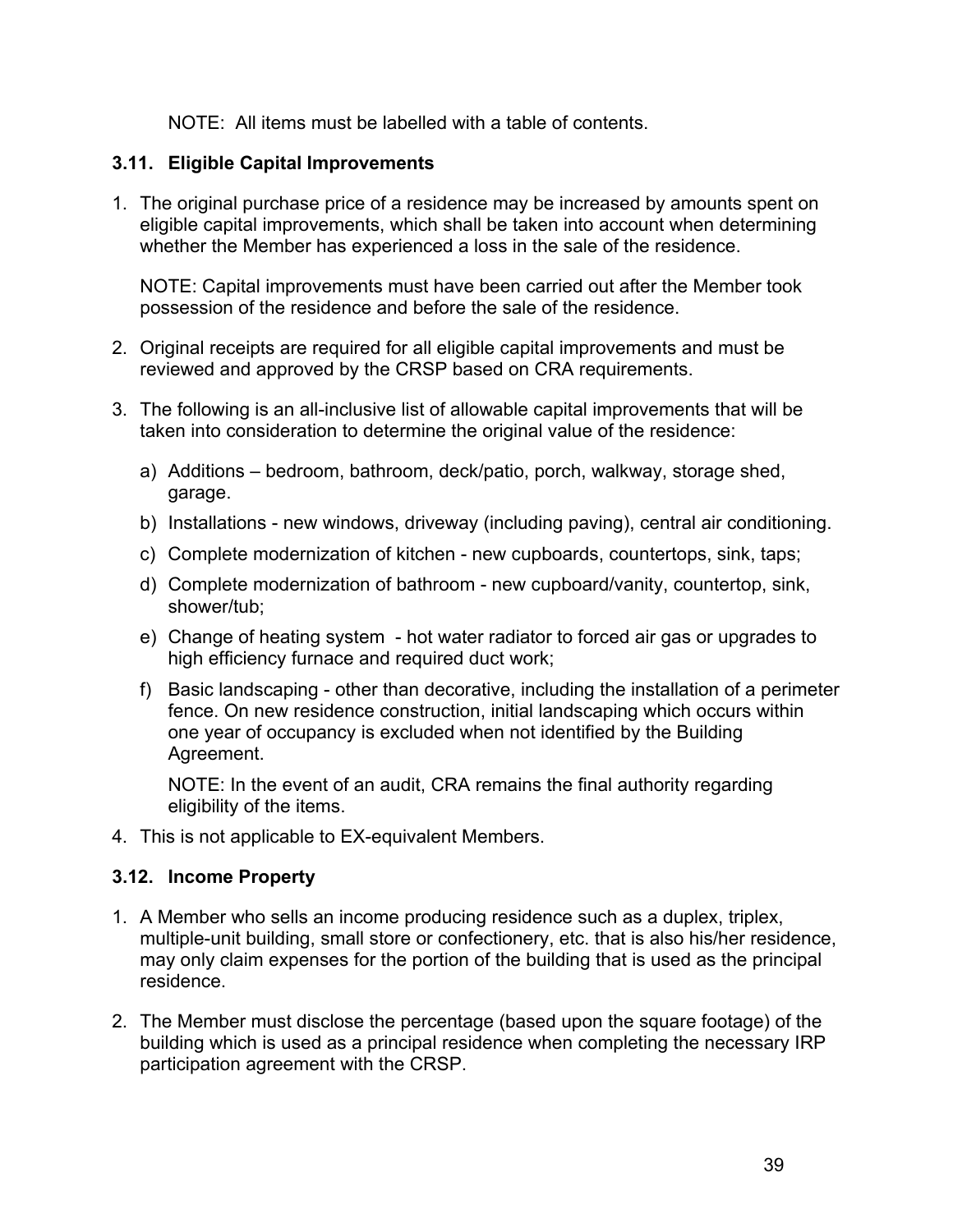## **3.13. Private Sale**

- 1. A Member who sells his/her principal residence privately may claim the actual and reasonable expenses related to the sale. These include:
	- a) Appraisal fees;
	- b) Advertising;
	- c) For Sale signs; and
	- d) Other expenses related to the sale of the residence as approved by the CRSP.
- 2. The sum of such expenses must not exceed the commission that would have been paid had the residence been sold by a licensed real estate agent at IRP established fees. Receipts are required.
- 3. The Member cannot claim both the Real Estate Incentive and the expenses associated with a private sale.

#### **3.14. Co-ownership**

- 1. Where the principal residence is co-owned by a person who is not the Member's spouse or dependant(s):
	- a) The Member must disclose the percentage of ownership when completing necessary IRP participation agreement with the CRSP; and
	- b) Only that portion of the expenses directly proportional to the Member's legal share of the residence can be claimed.
- 2. If title is shared with a parent of the Member or spouse who does not live in the residence but is only assisting in the financing of the residence (in-trust or otherwise), the Member will be considered the sole owner for the purposes of IRP benefits.

NOTE: A sworn declaration from the co-owner(s) attesting to their relationship with the Member and that the shared title is for financial assistance purposes only must be provided.

#### **3.15. Marketing Incentives**

- 1. When market conditions warrant, Members may use a marketing incentive to attract potential buyers.
	- a) It remains the Member's responsibility to discuss the use of a marketing incentive with his/her Realtor.
	- b) The Member may claim for marketing incentives only if:
		- i) It was recommended by the real estate agent and supported by the CRSP to realize the sale;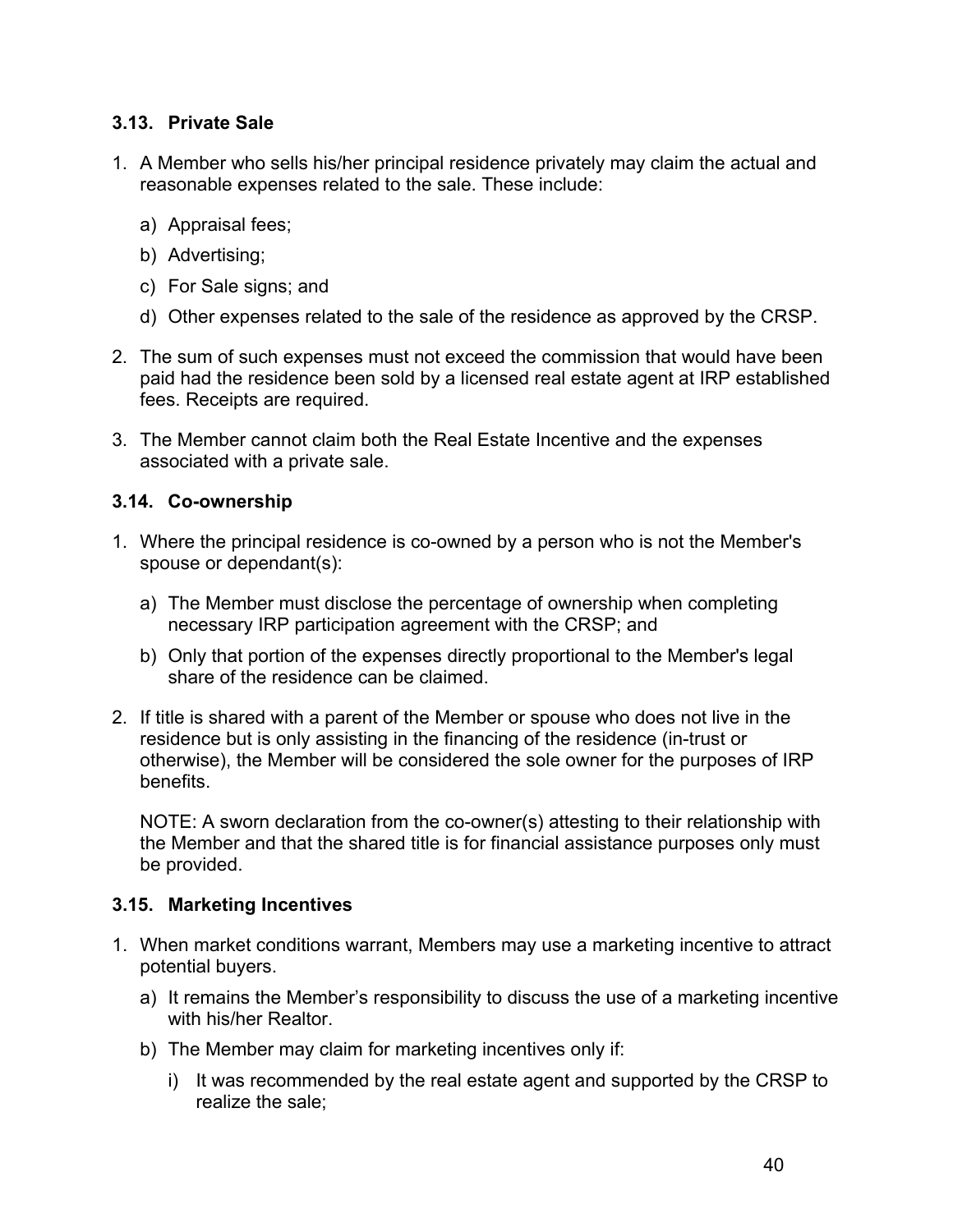- ii) The marketing incentive is reflected in the amended property listing agreement and the offer to purchase documents; and
- iii) The marketing incentives are allowed by the CRA.
- c) Examples of acceptable marketing incentives include:
	- i) decorating bonus;
	- ii) early closing bonus;
	- iii) prepayment of property taxes or condo fees for a set period of time; and
	- iv) mortgage interest buydown.
- d) Examples of non-acceptable marketing incentives include:
	- i) Items already in the home such as appliances, full tank of oil;
	- ii) Items normally considered maintenance and upkeep issues which a prudent homeowner would address;
	- iii) Bonus or incentive to the Realtor/Broker; and
	- iv) Bonus or incentive instigated at the time of an offer as a negotiation tool.
- 2. Marketing incentive may be reimbursed from the *Customized/Personalized Envelopes*, subject to the availability of funds.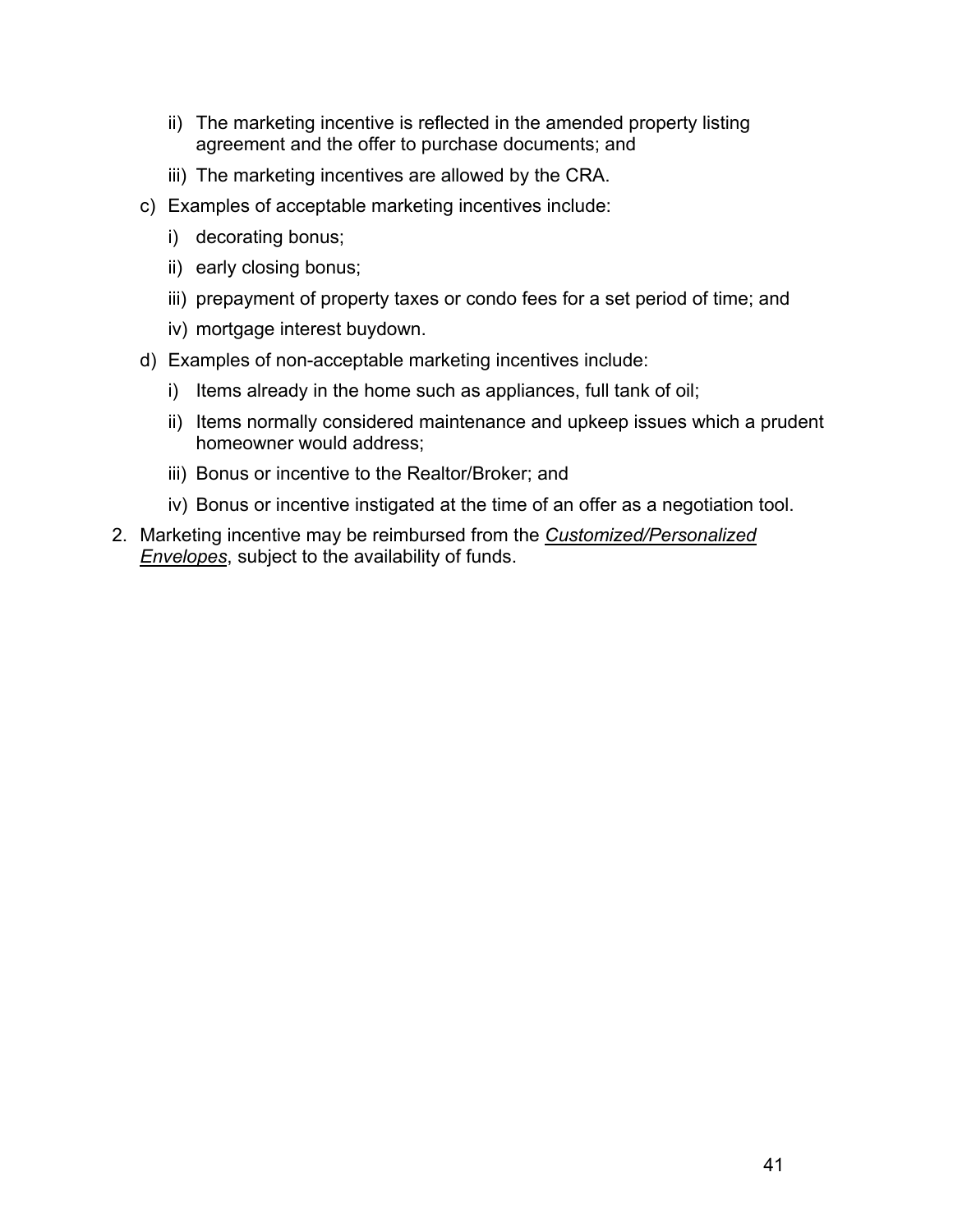# **House Hunting Trip / Destination Home Inspection Trip**

## *Section 4*

#### **4.01. Purpose**

- 1. A House Hunting Trip (HHT) is designed to enable a Member to secure a suitable residence either existing, newly built or to be built.
- 2. The purpose of a Destination Home Inspection Trip (DHIT) is to:
	- a) Inspect a currently owned residence that the Member plans to reoccupy or Crown Owned Housing (COH) and, if required;
	- b) Finalize school arrangements; and/or
	- c) Arrange specific medical or specialized care requirements.
- 3. The Relocation Reviewer must authorize the HHT or DHIT before the Member departs.
- 4. A Member may be eligible to a HHT or a DHIT, but not both.
- 5. Only one person, the Member or spouse, may engage in a DHIT at Crown expense.

### **4.02. HHT and DHIT Overview**

- 1. Before proceeding on a HHT, the Member:
	- a) Should sell his/her residence at origin with a determined closing date provided to the Relocation Reviewer; or
	- b) Must provide documentation to the Relocation Reviewer certifying that the rental lease has been terminated, if the Member is a renter at old place of duty; and
	- c) Must submit form 4064 to the Relocation Reviewer.
- 2. A HHT may be authorized by the Relocation Reviewer before the Member has sold his/her residence subject to:
	- a) The HHT application must indicate that the Member accepts all financial responsibility/risks resulting from purchasing a residence at the new place of duty before the residence at the old place of duty is sold; and
	- b) The HHT application must clearly explain why the Member is seeking a HHT before disposal at old place of duty.
	- c) The Member must complete and sign the form "HHT Prior to Sale of Principal Residence at Old Place of Duty" (See Appendix G).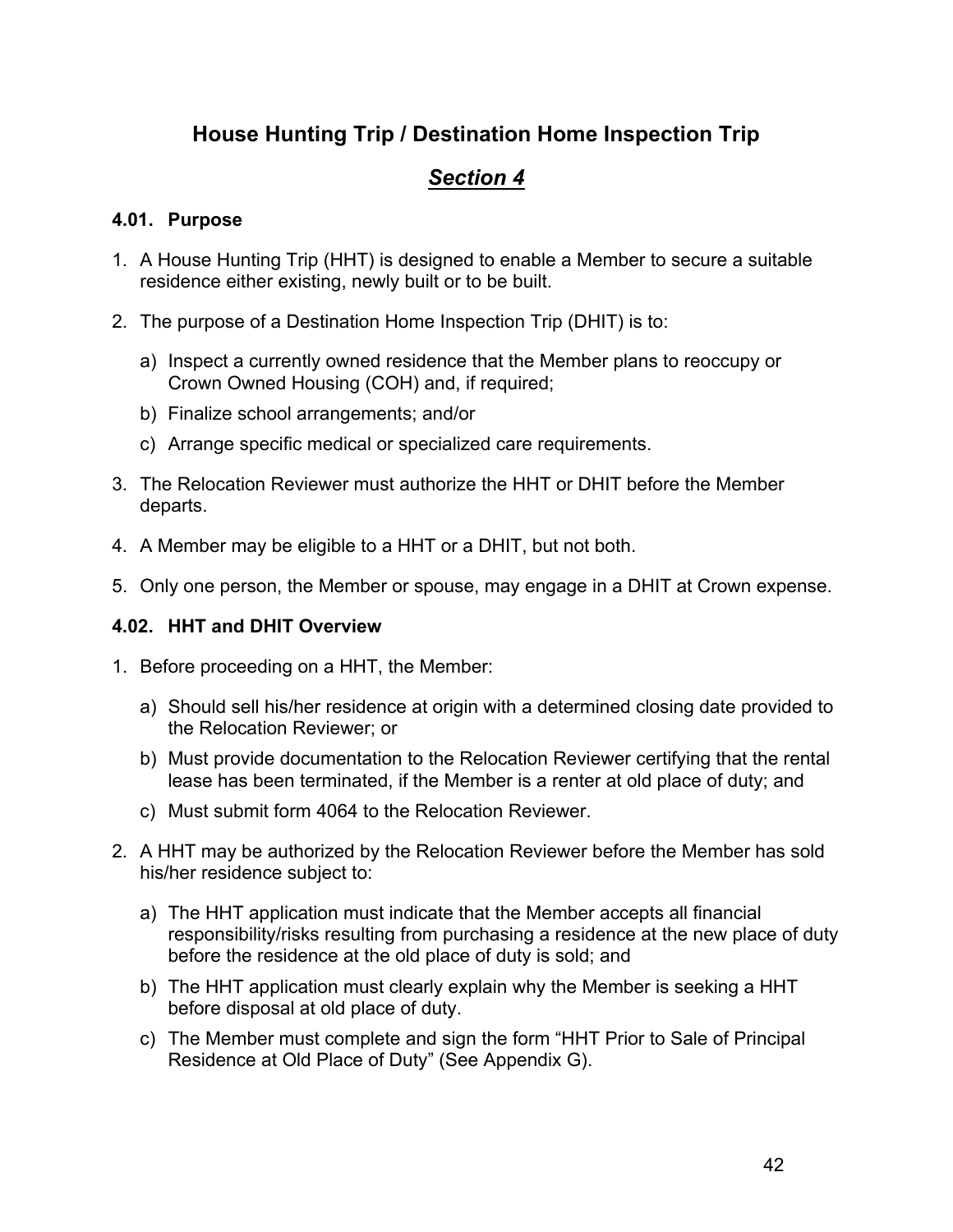- 3. Before the Member takes a HHT, he/she should make enquiries at the new place of duty to determine the potential housing market (e.g. real estate agent, internet resources). Before a HHT is authorized to "G", "M", or "V" Division, the Member must first consult the Relocation Reviewer.
- 4. Where COH is available, but has not been assigned to the Member, the Member may be eligible for a HHT if he/she substantiates beforehand that a viable housing market exists at the new place of duty.
- 5. A Member who is relocating to a new place of duty including an Isolated Post, where he/she will not be utilizing COH, is eligible for a HHT.
- 6. A Member who is assigned COH is not eligible for a HHT but may be eligible for a DHIT.
- 7. The Member is deemed to be on travel duty for the normal duration of a HHT  $(5 + 2)$ days). Annual leave/compensatory/in-lieu time off may be used for days beyond these days. A copy of the approved "leave on-line" document must be provided to the Relocation Reviewer.
- 8. If the Member owns a parcel of land and he/she intends to build a residence on the land, the Member may be eligible for a HHT, but not a DHIT.
- 9. A Member who plans to reoccupy a residence that he/she already owns which is inhabited by the Member's spouse and or dependant(s) is not eligible for a HHT or a **DHIT.**
- 10. A Member who plans to reoccupy a residence that he/she has continuously owned, but not inhabited by his/her spouse and/or dependant(s) is not eligible for a HHT.
- 11. A Member who takes a HHT or a DHIT and subsequently reoccupies a currently owned residence may be required to reimburse all related expenses to the HHT or DHIT.
- 12. A Member who has already secured accommodation is not eligible for a HHT.

#### **4.03. Funding Overview**

1. The benefits outlined in this Section may be funded from the *Core, Customized or Personalized Envelopes* as follows:

| <b>Benefit</b>                                          | <b>Core Envelope</b> | <b>Customized/Personalized</b><br><b>Envelopes</b> | <b>Section</b><br><b>Reference</b> |
|---------------------------------------------------------|----------------------|----------------------------------------------------|------------------------------------|
| IHHT:<br>$parallel$ Accommodation: 5<br>$\ $ + 1 nights | Member and<br>spouse | Children and/or extended family                    | 1.11<br>4 04                       |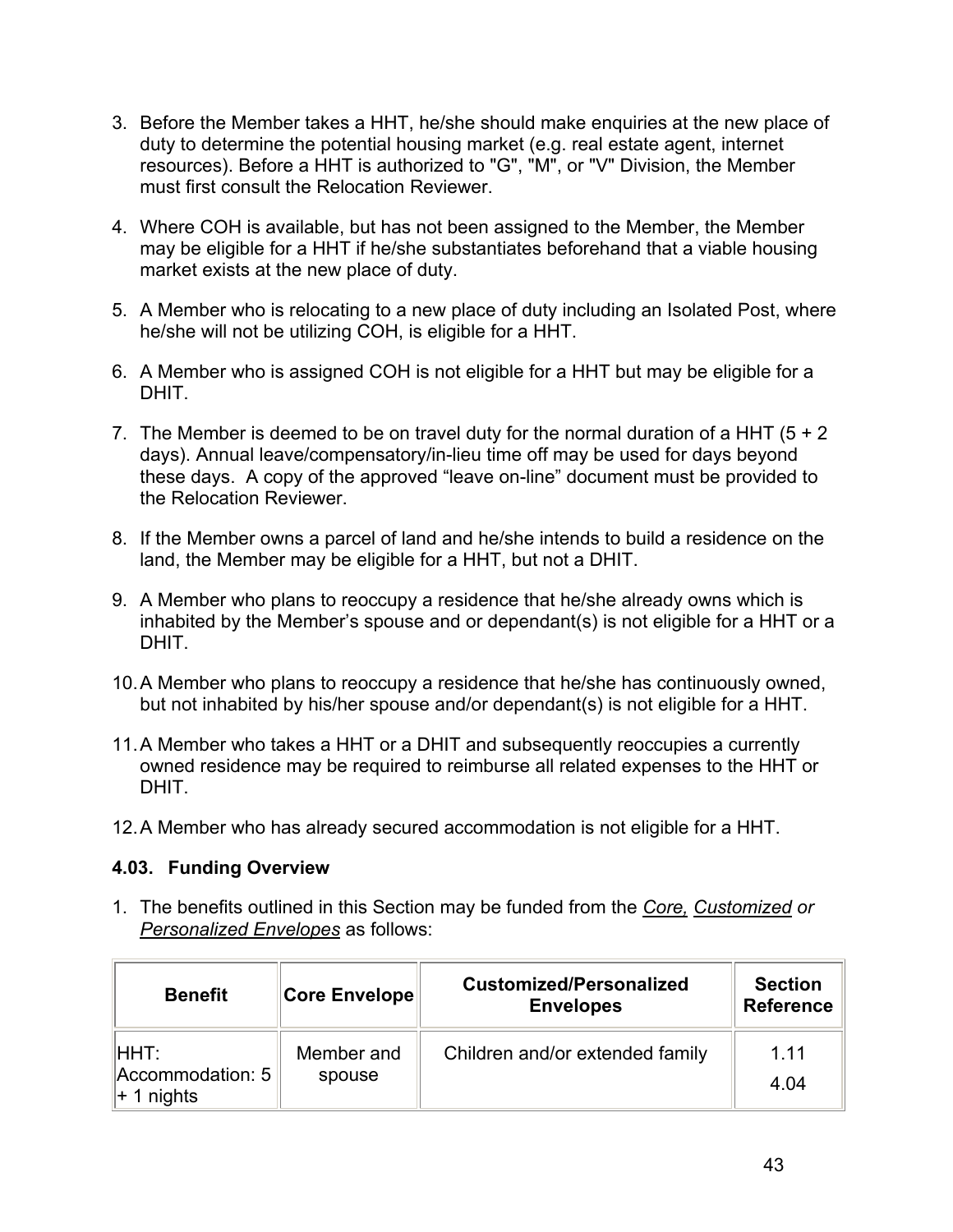| Meals: $5 + 2$ days<br>Incidentals: $5 + 2$<br>days                                                             |                                                          |                                                                                         | 4.14                         |
|-----------------------------------------------------------------------------------------------------------------|----------------------------------------------------------|-----------------------------------------------------------------------------------------|------------------------------|
| <b>Extended HHT</b><br>Accommodation:<br>up to 4 days<br>Meals: up to 4<br>days<br>Incidentals: up to 4<br>days |                                                          | Member, spouse, dependants and/or<br>extended family accommodation and<br>meals         | 4.05                         |
| <b>DHIT</b><br>Accommodation: 3<br>nights<br>Meals: 4 days<br>Incidentals: 4 days                               | Member or<br>spouse (one<br>person only)                 |                                                                                         | 1.11<br>4.04<br>4.08<br>4.14 |
| <b>HHT/DHIT</b><br>Rental car:<br>HHT - 6 days<br>DHIT - 3 days                                                 | Actual<br>expenses<br>based on family<br>size            | Upgrades                                                                                | 1.11<br>4.04                 |
| Commuting for<br><b>HHT or DHIT</b>                                                                             | Kilometric<br>expenses or<br>car rental and<br>gas       |                                                                                         | 4.09                         |
| Return<br>transportation                                                                                        | Member and<br>spouse (HHT)<br>Member or<br>spouse (DHIT) | Children and/or extended family<br>(HHT)<br>None (DHIT)<br>Exception see Section 4.12.2 | 4.11                         |
| Telephone calls                                                                                                 | Local/long<br>distance -<br>business                     | No reimbursement for calls home                                                         | 4.15                         |
| Dependant care: 7<br>days                                                                                       | Actual<br>expenses<br>within<br>limitations              | Expenses for extra HHT/DHIT days<br>and above the Core Envelope                         | 4.16                         |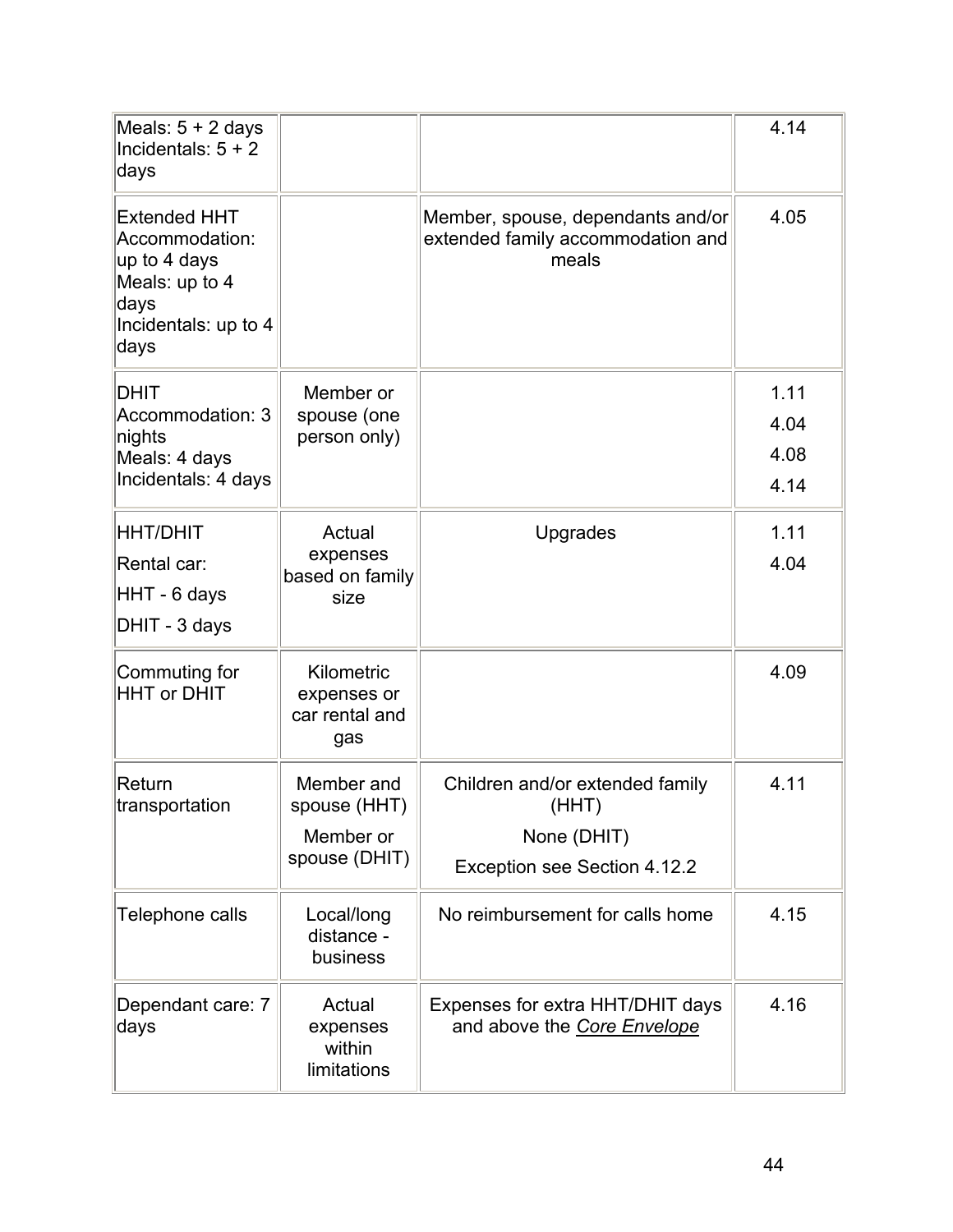| Boarding of pets | Actual expenses | 4.18 |
|------------------|-----------------|------|
|                  |                 |      |

### **4.04. Duration of HHT or DHIT**

- 1. The duration of a HHT is up to 5 days (6 nights) at the new place of duty plus 2 days of travel time.
- 2. The duration of a DHIT is up to 2 days (3 nights) at the new place of duty plus 2 days of travel time.

#### **4.05. Extended HHT**

- 1. The Relocation Reviewer may authorize additional days for a HHT, funded from the *Customized/Personalized Envelope*, up to a maximum of 4 additional days for the following reasons:
	- a) Family matters for locating day care, school, elder care and/or making specialized medical arrangements; and/or
	- b) Finding accommodation to finalize principal residence accommodation.
- 2. The Member must be able to substantiate the need for the extension.

## **4.06. Abridged HHT**

- 1. If a HHT is shortened for reasons beyond the control of the Member (i.e. required to return to place of work for operational reasons, lack of houses on market, illness or death in the family, etc.), he/she may continue the HHT at a later date or continue the HHT after arriving at the new place of duty. In addition to the days not used on the original HHT, up to two additional travel days will be allowed. The Member may claim the following expenses:
	- a) *Core Envelope*
		- i) All expenses normally allowed for the type of HHT required; and
		- ii) Return transportation to new place of duty if abridged HHT is a result of operational reasons.
	- b) *Customized/Personalized Envelope*
		- i) Return transportation to the new place of duty.
- 2. The Relocation Reviewer must pre-authorize the continuation of the HHT.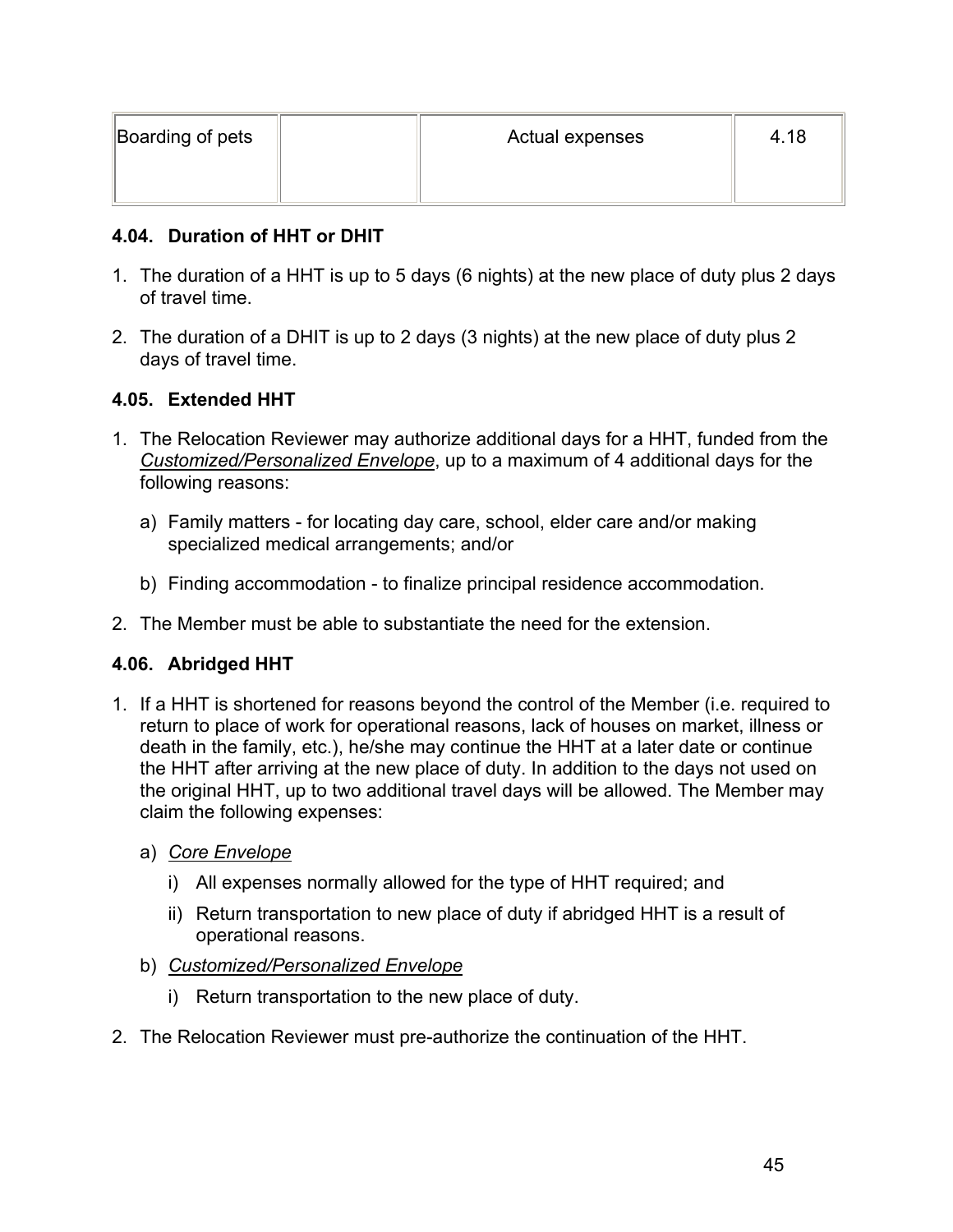## **4.07. More than one HHT**

- 1. If the HHT was unsuccessful, the Member may take one additional HHT. Any costs associated with an additional HHT (transportation, accommodation, meals, and incidental expenses) may be funded from the *Customized/Personalized Envelopes*. The Member must provide documentation to substantiate the need for an additional HHT.
- 2. The Relocation Reviewer must have approval from the Member's NCO before approving an additional HHT.

## **4.08. Destination Home Inspection Trip (DHIT)**

- 1. The Member may claim the following expenses:
	- a) *Core Envelope:*
		- i) Return transportation for the Member or spouse (one person only);
		- ii) Up to 2 travel days (inclusive of meals and incidentals); and
		- iii) Up to 2 days at destination (3 nights of accommodation, 2 days of meals and incidentals maximum);
		- iv) Dependant care if Member is single.
	- b) *Personalized Envelope:*
		- i) Spousal and dependant expenses if attending with Member; and
		- ii) Dependant-care expenses if the Member and spouse both go on the DHIT.

## **4.09. Commuting - HHT or DHIT**

- 1. When the old and new places of duty are in close proximity, the Member may commute each day for the purposes of the HHT or DHIT. The total cost of commuting cannot exceed the costs and time taken for a regular HHT or DHIT.
	- a) *Core Envelope:*
		- i) Driving costs calculated by Treasury Board Travel Directive kilometric rates times the actual distance driven;
		- ii) Meals restricted to a maximum of 5 days (HHT) or 2 days (DHIT);
		- iii) No overnight stopovers are allowed;
		- iv) No incidental daily expense allowance will be paid; and
		- v) When cost effective, a rental car may be authorized by the Relocation Reviewer. The cost cannot exceed what would have cost had the Member used his/her own personal vehicle to commute for a HHT or DHIT.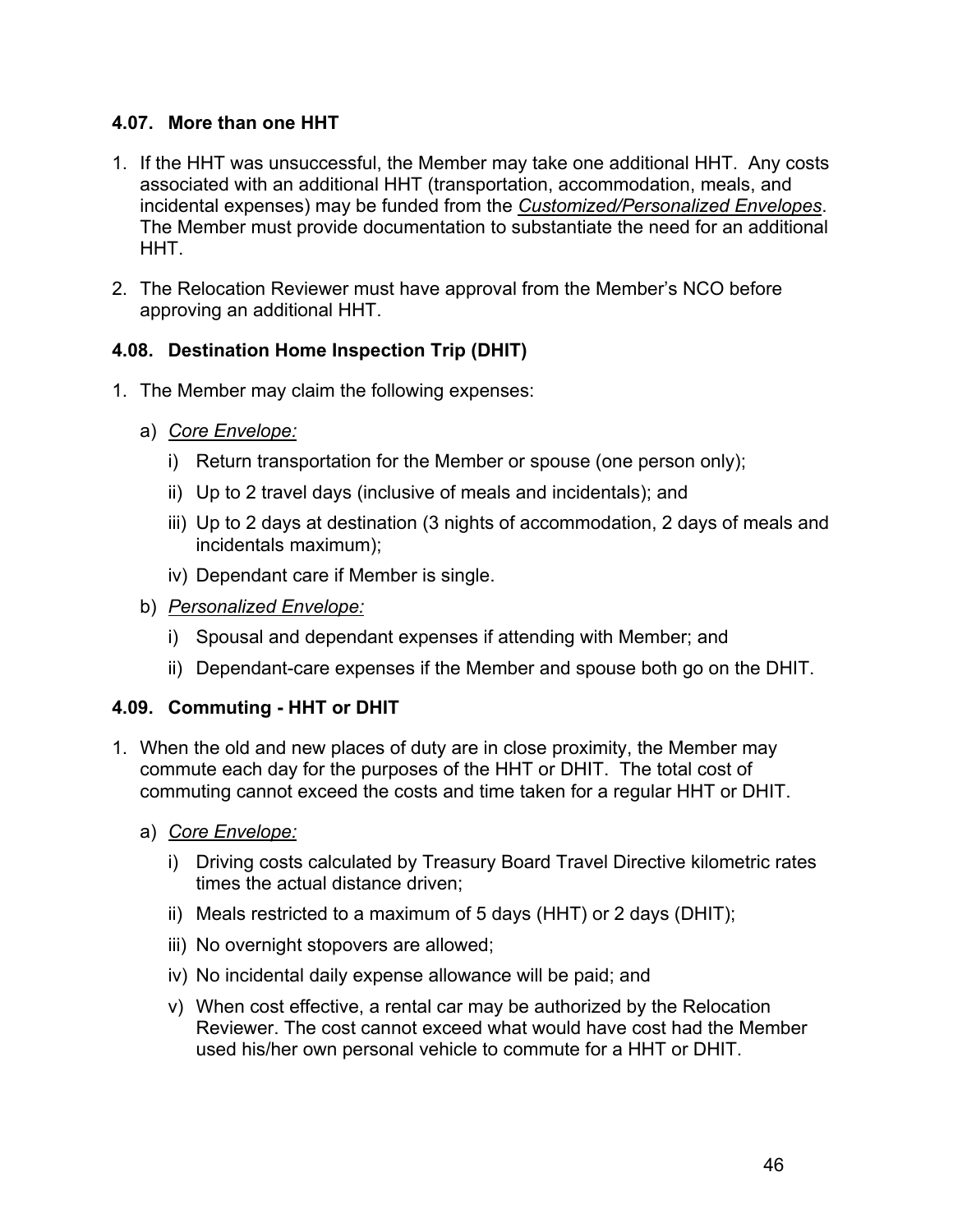### b) *Personalized Envelope:*

i) Expenses in excess of the *Core Envelope* (i.e. car rental upgrades).

## **4.10. Travel Time - HHT or DHIT**

- 1. Total travel time must not exceed 2 days except when distances and connections are such that the total return journey cannot be accomplished in that period. In such cases, additional travel time may be authorized by the Relocation Reviewer and those expenses paid from the *Core Envelope*.
- 2. The Member must use one travel day for every 650 km driven. When a Member chooses to drive more than 650 km one way, prior authorization must be obtained from the Relocation Reviewer
- 3. When there is no commercial transportation available and the Member must drive more than 650 km one way:
	- a) The Relocation Reviewer must approve the additional travel days;
	- b) Additional expenses will be funded from the *Core Envelope*; and
	- c) There is no requirement to use annual leave.
- 4. Additional travel time and related expenses resulting from a Member selecting a different mode of transportation than authorized by the Relocation Reviewer must be funded from the *Personalized Envelope*.
	- a) Authorized annual/compensatory/in-lieu time off leave must be used for the additional days.

## **4.11. Return Transportation – HHT or DHIT**

- 1. For the purposes of the HHT or DHIT the Member must employ the most practical and economical return transportation from the old place of duty to the new place of duty for each authorized person.
- 2. The mode of travel must be pre-authorized by the Relocation Reviewer.
	- a) *Core Envelope:*
		- i) Commercial transportation (air, rail, bus or car rental) booked through the government contracted travel services;
		- ii) Private motor vehicle: 100% of the Treasury Board Travel Directive kilometric rate, not to exceed the cost of commercial transportation that could have been used;
		- iii) Motorcycles: 100% of the Treasury Board Travel Directive kilometric rate;
		- iv) RCMP aircraft.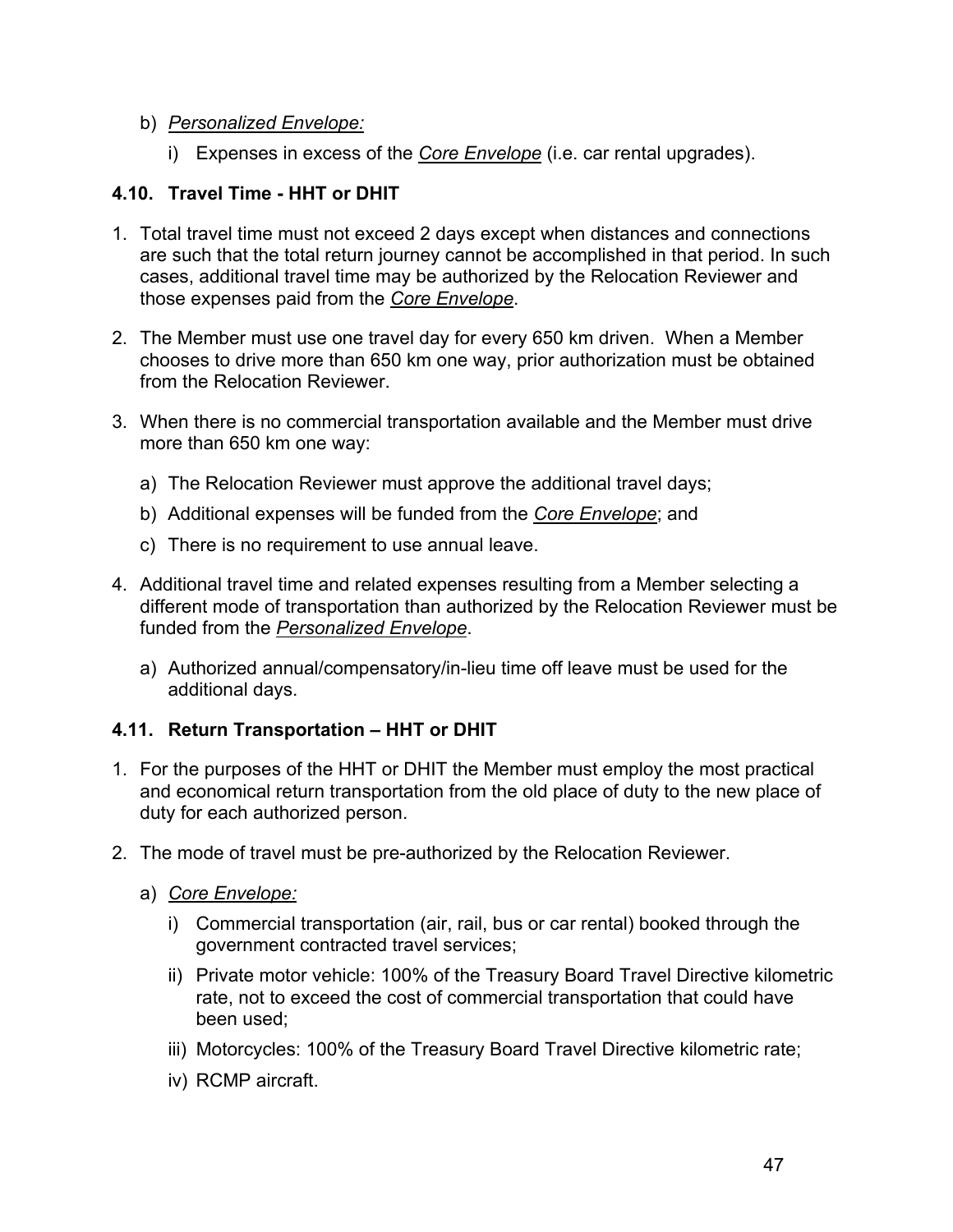NOTE: Distance is based on the actual kilometres driven between the residence at old place of duty and the hotel/accommodation at the new place of duty.

- b) *Customized/Personalized Envelope:*
	- i) Commercial transportation for dependants and extended family booked through the government contracted travel services.

## **4.12. Additional Traveling Expenses for Children – HHT**

- 1. A Member who wishes to have his/her children accompany him/her on a HHT may do so by using funds from the *Customized* or *Personalized Envelopes* subject to the availability of funds.
- 2. Members who reside in a location that is accessible only by air will be able to claim, from the *Core Envelope*, the air transportation expenses only for dependants in situations where dependant care is unavailable or unsuitable.

## **4.13. Local Transportation - HHT or DHIT**

1. While conducting a HHT or DHIT, the Member may claim the following expenses:

## a) **Car Rental**

- i) *Core Envelope:*
	- Up to a maximum of 6 days (HHT) or 3 days (DHIT) reimbursement of actual and reasonable car rental expenses based on family size;
	- Actual and reasonable gas expenses; and
	- Parking and toll charges.
- ii) *Personalized Envelope:*
	- Expenses in excess of the *Core Envelope*.

## b) **Private Motor Vehicle (PMV)**

- i) *Core Envelope:*
	- Driving costs outlined by the Treasury Board Travel Directive kilometric rate times the actual distance driven in lieu of gas expenses; and
	- Parking and toll charges.

## **4.14. Accommodation Cost – HHT or DHIT**

1. The Member may claim actual and reasonable accommodation expenses within the range found in the PWGSC Accommodation & Car Rental Directory. When no hotel is listed, actual and reasonable expenses may be claimed from the applicable funding envelope.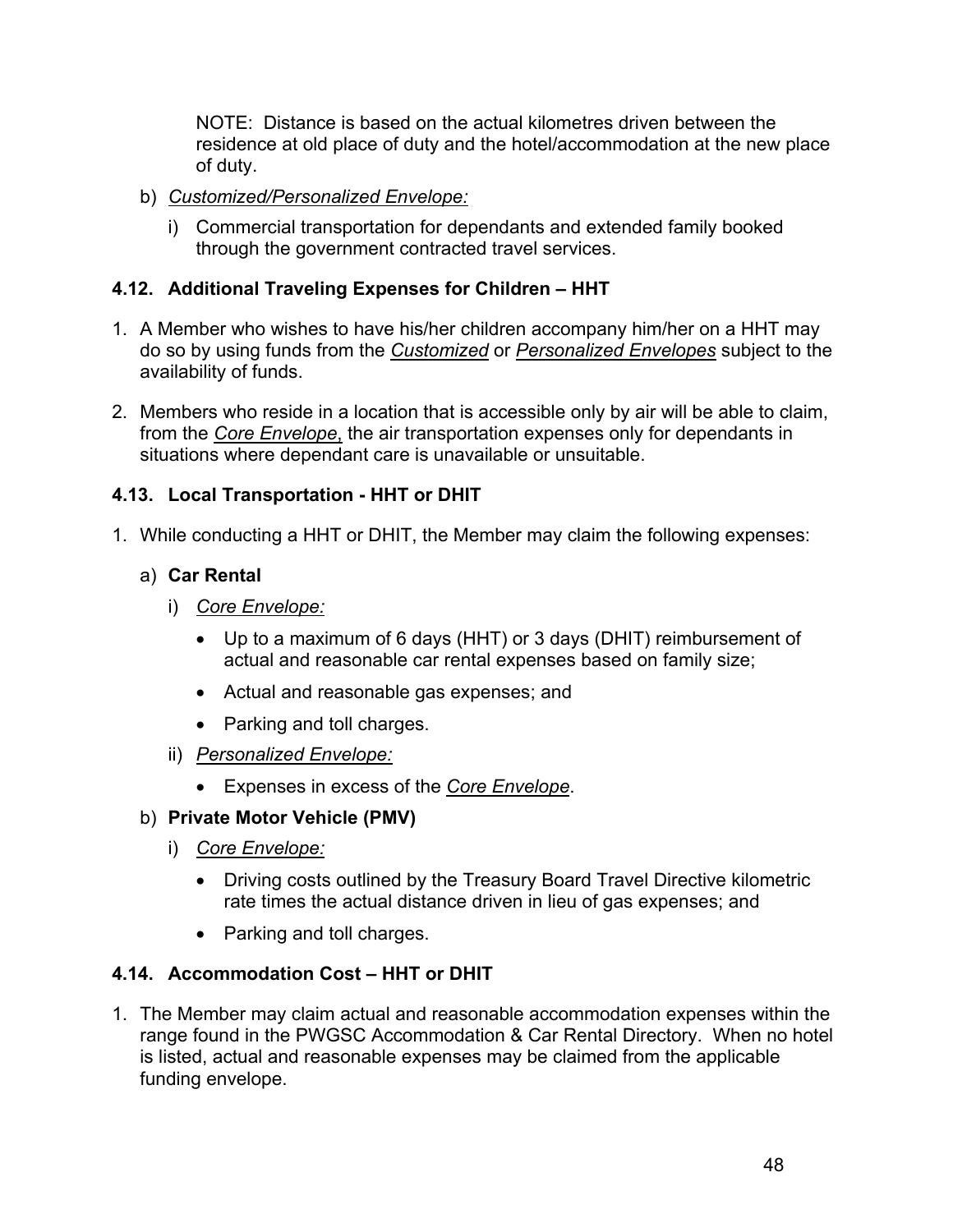## **4.15. Telephone Calls - HHT or DHIT**

- 1. The Member may claim actual and reasonable local telephone calls. This does not include long distance calls home as they are included in the daily incidental allowance.
	- a) *Core Envelope:*
		- i) Local business telephone call expenses incurred during the course of a HHT or DHIT (to real estate agents, rental agencies, etc.). If available, receipts are to be provided.

## **4.16. Dependant Care - HHT or DHIT**

- 1. A Member who is accompanied by his/her spouse or a single parent who has left children under 16 years old at home or other dependants (i.e. over 18 years old provided the child is incapable of caring for himself/herself due to a physical or mental disability), may claim dependant care expenses as follows:
	- a) *Core Envelope:*
		- i) Up to \$75 each day if care is provided by individuals who provide dependant care as a regular source of income and do not reside with the family; or a bonded sitter provided by a company in the business of providing dependantcare services. Receipts are required.
		- ii) \$35 each day if care is provided by a friend or relative. Receipts are not required.
	- b) *Customized/Personalized Envelope*:
		- i) Dependant care expenses beyond the *Core Envelope* are subject to the availability of funds.

NOTE: Dependant-care expenses may be reimbursed at origin or destination.

2. The Member may only claim for dependant care expenses that are additional to any existing dependant care arrangements based on the maximum daily/nightly amount for the length of the HHT or DHIT (including travel).

## **4.17. Professional Dependant Care**

- 1. When a Member requires a professional care provider to accompany him/her on a HHT to provide specialized care to a dependant, the Member may claim the accommodation, meals & transportation expenses for the professional care provider from the *Core Envelope*.
- 2. The Member must obtain prior approval from the Relocation Reviewer.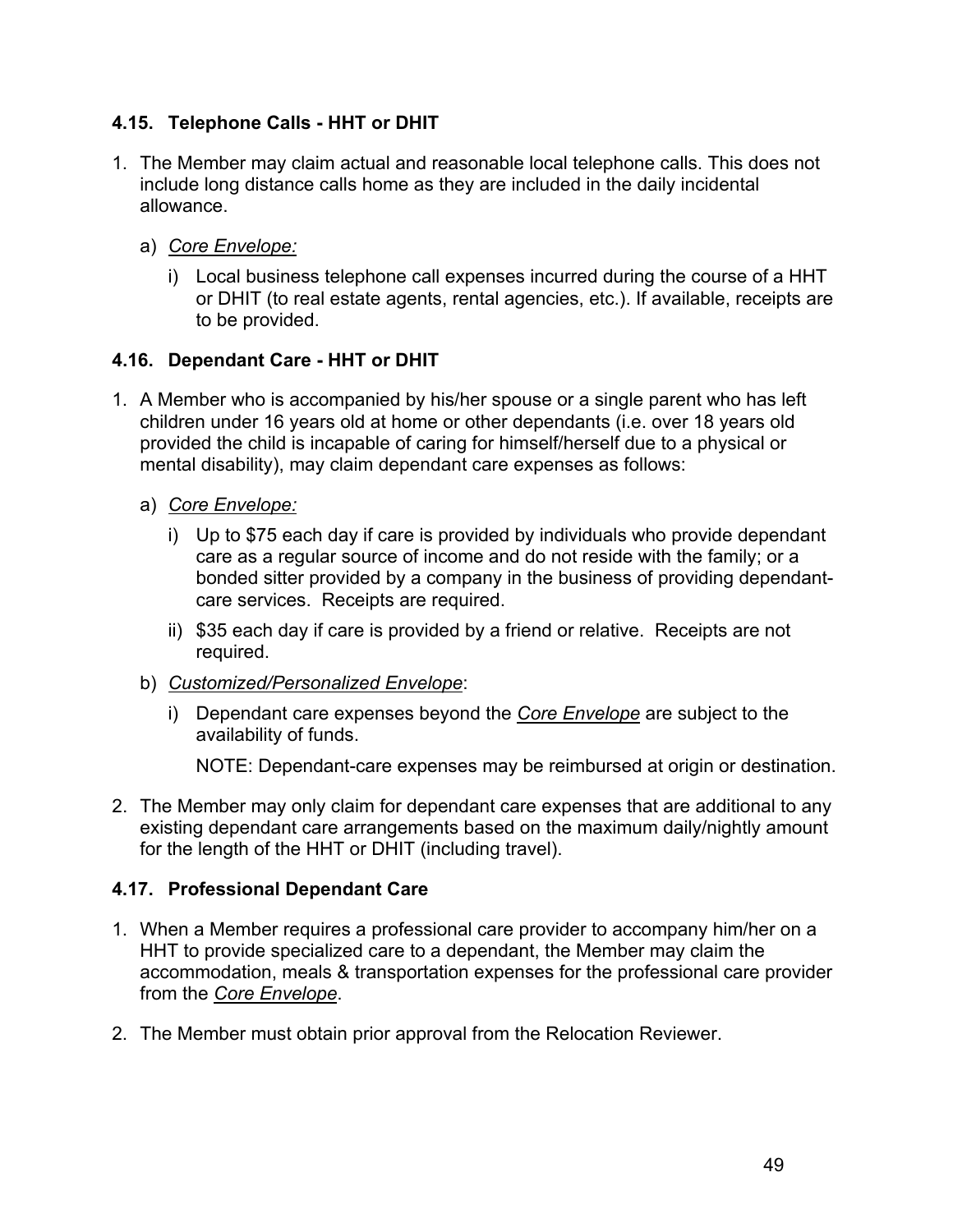## **4.18. Boarding/Sitting Services for Pets**

1. If a Member requires boarding or pet sitting services for his/her pet in order to go on a HHT or DHIT, he/she may claim these expenses from the *Customized/Personalized Envelope*. The Service Provider must be in the business of providing such a service. If boarding services are not available locally, the Member may claim the cost to transport the pet to the closest point where services are available from the *Customized/Personalized Envelope*.

## **4.19. HHT After Arrival at New Place of Duty**

- 1. Where no HHT was used in advance of the travel to new location, but was taken after arrival at destination, the Member may claim for the following:
	- a) *Core Envelope:*
		- i) Up to five days for dependant care; and
		- ii) Kilometric rate for PMV used for HHT purposes; or
		- iii) Car rental if pre-authorized by the Relocation Reviewer.
- 2. If the Member is already at destination on temporary dual residence assistance (TDRA) and his/her spouse proceeds to destination for HHT purposes, the Member may be reimbursed the following spousal expenses:
	- a) *Core Envelope*
		- i) Return travel;
		- ii) Meals in accordance with the Treasury Board Travel Directive; and
		- iii) Dependant care.

NOTE: Since the Member resides in semi-permanent accommodation at destination, no accommodation expenses should be reimbursed for either the Member or the spouse.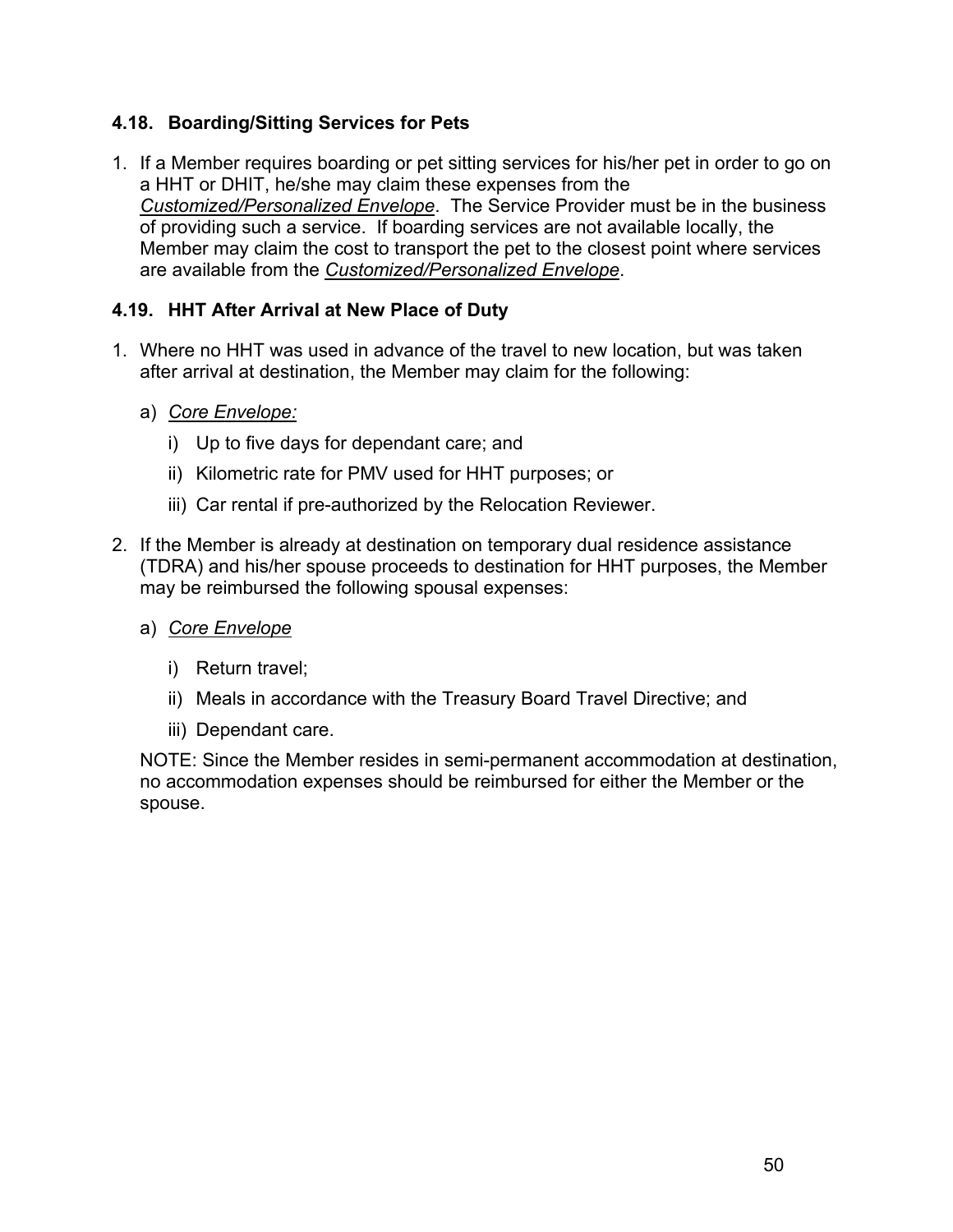# **Purchase of Replacement Principal Residence**

# *Section 5*

#### **5.01. Purpose**

1. The purpose is to assist Members in the purchase of a principal residence at the new place of duty when transferred from one place of duty to another.

## **5.02. Funding Overview**

1. The benefits outlined in this Section are funded from the *Core, Customized*, and *Personalized Envelopes* as follows:

| <b>Benefit</b>                                     | <b>Core Envelope</b>                                                     | <b>Customized</b><br><b>Envelope</b>                                                                       | <b>Personalized</b><br><b>Envelope</b>                                        | <b>Section</b><br><b>Reference</b> |
|----------------------------------------------------|--------------------------------------------------------------------------|------------------------------------------------------------------------------------------------------------|-------------------------------------------------------------------------------|------------------------------------|
| New home<br>warranty                               |                                                                          |                                                                                                            | Personalized<br>Envelope only                                                 | 5.05.5                             |
| Legal fees and<br>disbursements                    | Up to<br>established<br>pre-negotiated<br>rates                          |                                                                                                            |                                                                               | 5.11                               |
| <b>Building</b><br><b>Structural</b><br>inspection | One inspection<br>per residence<br>up to the pre-<br>negotiated<br>rates | One inspection up<br>to pre-negotiated<br>rates for a new<br>residence which<br>has never been<br>occupied |                                                                               | 5.12                               |
| Attending fees<br>and Power of<br>Attorney         | Actual and<br>reasonable<br>costs                                        |                                                                                                            |                                                                               | 5.13                               |
| Mortgage<br>interest<br>differential               | Up to a<br>maximum of<br>\$5,000 if<br>unable to port<br>mortgage        |                                                                                                            | Up to a maximum<br>of \$5,000 if able to<br>port mortgage and<br>chose not to | 5.14                               |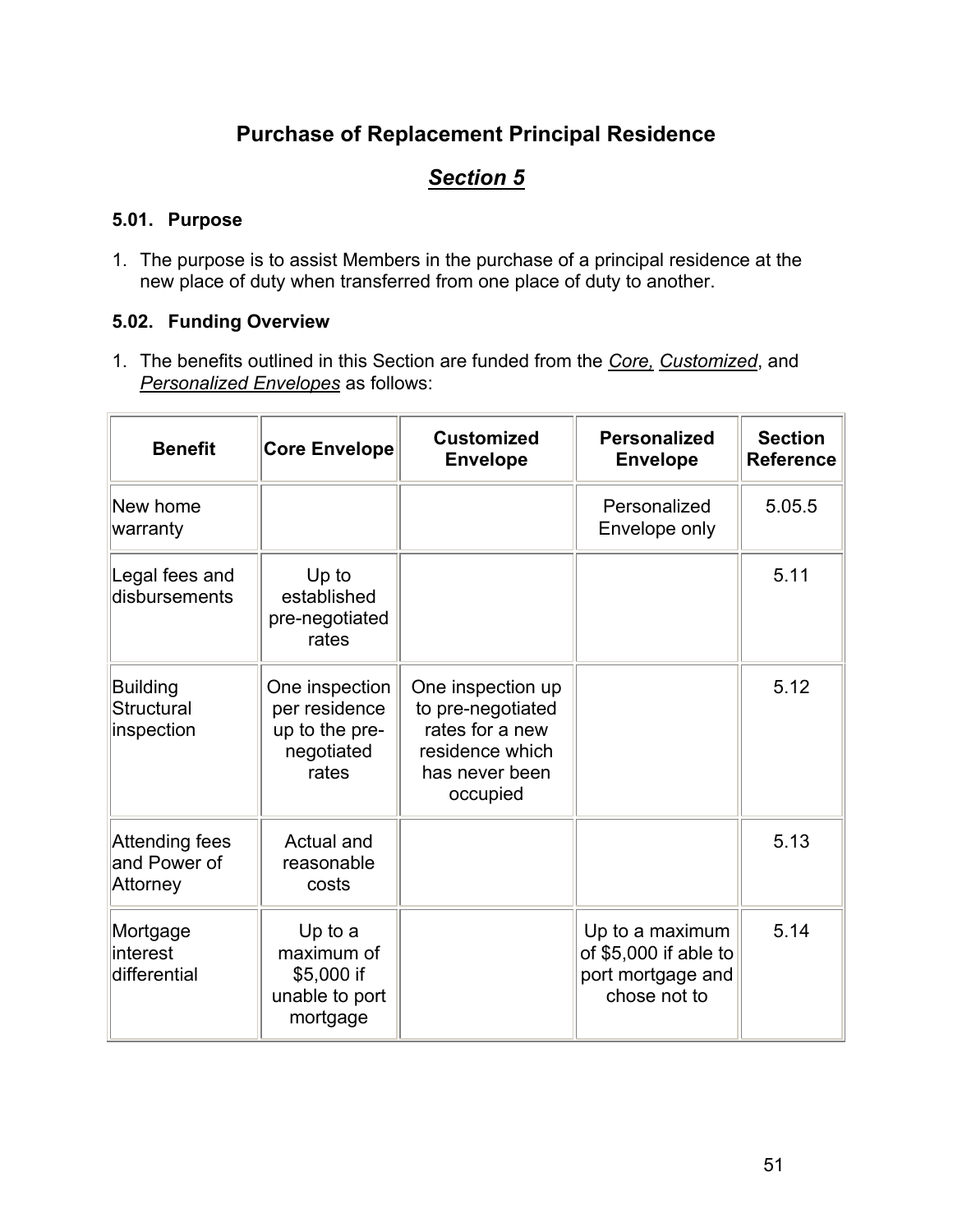| Mortgage Ioan<br>insurance<br>premium             | Actual and<br>reasonable<br>expenses as<br>per Section<br>5.15.1.a) | Actual and<br>reasonable<br>expenses as per<br>Section 5.15.1.b) | Actual and<br>reasonable<br>expenses as per<br>Section 5.15.1.c) | 5.15   |
|---------------------------------------------------|---------------------------------------------------------------------|------------------------------------------------------------------|------------------------------------------------------------------|--------|
| Interest on short-<br>term loan for<br>deposit    | Actual and<br>reasonable<br>expenses as<br>per Section<br>5.16.1    |                                                                  |                                                                  | 5.16   |
| Interest on short-<br>term bridging<br>loan       | Actual and<br>reasonable<br>expenses as<br>per Section<br>5.17.1    | Actual and<br>reasonable<br>expenses as per<br>Section 5.17.2    | Expenses in<br>excess of<br>customized funds                     | 5.17   |
| Interest on<br>subsidized home<br>relocation loan |                                                                     | Actual and<br>reasonable<br>expenses as per<br>5.18.1            | Expenses in<br>excess of<br>customized funds                     | 5.18   |
| Mortgage<br>interest buy-<br>down                 |                                                                     |                                                                  | Personalized<br>Envelope only                                    | 5.19   |
| Professional<br>Cleaning of<br>Residence          | Up to a<br>maximum of<br>\$100 (taxes<br>excluded)                  | An additional \$100<br>(taxes excluded)                          | Remaining<br>expenses                                            | 1.11.5 |

#### **5.03. Time Limit to Purchase**

- 1. The Member may claim the benefits under this Section of the IRP provided that the replacement residence is purchased at the new place of duty within 24 months after the A-22A has been issued.
- 2. All expenses must be incurred within 24 months of the issuance of the A-22A and invoices should be submitted within two months of the expense being incurred.
- 3. If a Member chooses to purchase a residence prior to the issuance of the A-22A, the related expenses will not be reimbursed (with the exception of Section 11.01.4.).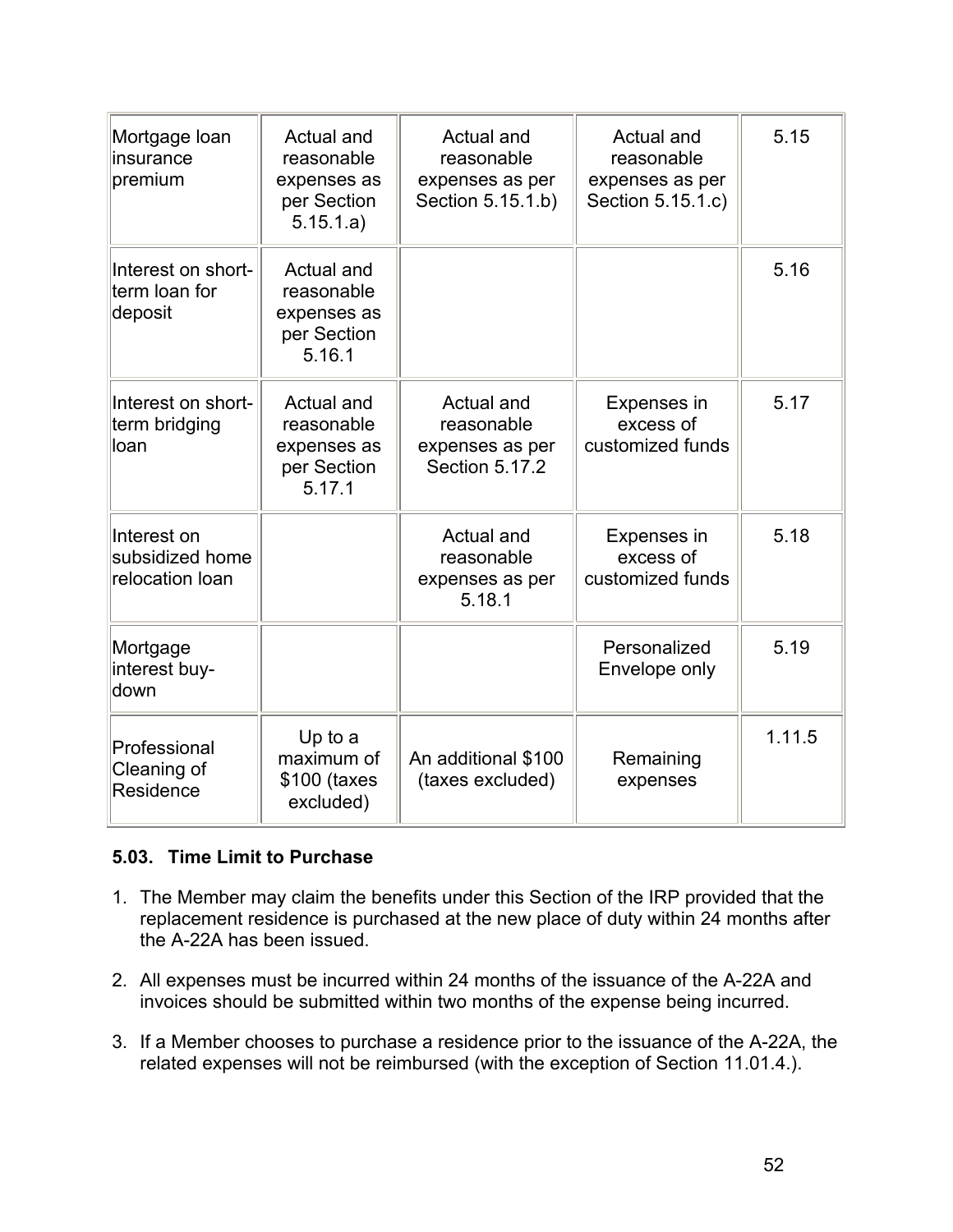#### **5.04. Lots and Lot Size**

- 1. The amount that the Member may claim from the *Core Envelope* for the costs associated with the purchase of a residence is limited to a lot size of not more than 1.235 acres (0.5 hectare) or up to 4 acres (2.47 hectares) where required by zoning laws and city bylaws.
- 2. If additional land or acreage is purchased as a parcel with the principal residence, the Member will only be reimbursed for the portion of the costs that would have been reimbursed within the above limitations. The Member must obtain an appraisal showing the value of the excess land. The Member may claim the cost of the appraisal from the *Core Envelope*.

#### **5.05. New Residence Construction**

- 1. A Member who constructs a principal residence at the new place of duty may be reimbursed those expenses related to the purchase of the land and residence which would have been reimbursed if a residence was purchased on the market.
- 2. Taxes such as GST, PST and/or HST are not reimbursable.

NOTE: The purchase price will be reduced by the amount of any rebate or GST/PST/HST from the purchaser or builder if these taxes were included in the original purchase price.

- 3. All costs identified in the building agreement will be deemed as part of the original purchase price.
- 4. All costs not identified in the building agreement will be deemed as capital improvements.
- 5. New home warranties may be claimed under the *Personalized Envelope* only.
- 6. No costs will be reimbursed over and above what would have been needed to acquire a ready-built residence.

## **5.06. Purchase After Relocation**

- 1. Only one type of assistance is payable for acquiring accommodation at the new location whether rented or purchased. A member may be reimbursed expenses incurred to rent a dwelling (i.e. rental assistance, rental search agency fees) or expenses incurred to purchase a home, but not both.
- 2. The Member, who originally relocated into a rental accommodation at the new place of duty, may claim the benefits under this Section of the IRP if he/she purchases a residence within 24 months after the A-22A has been issued.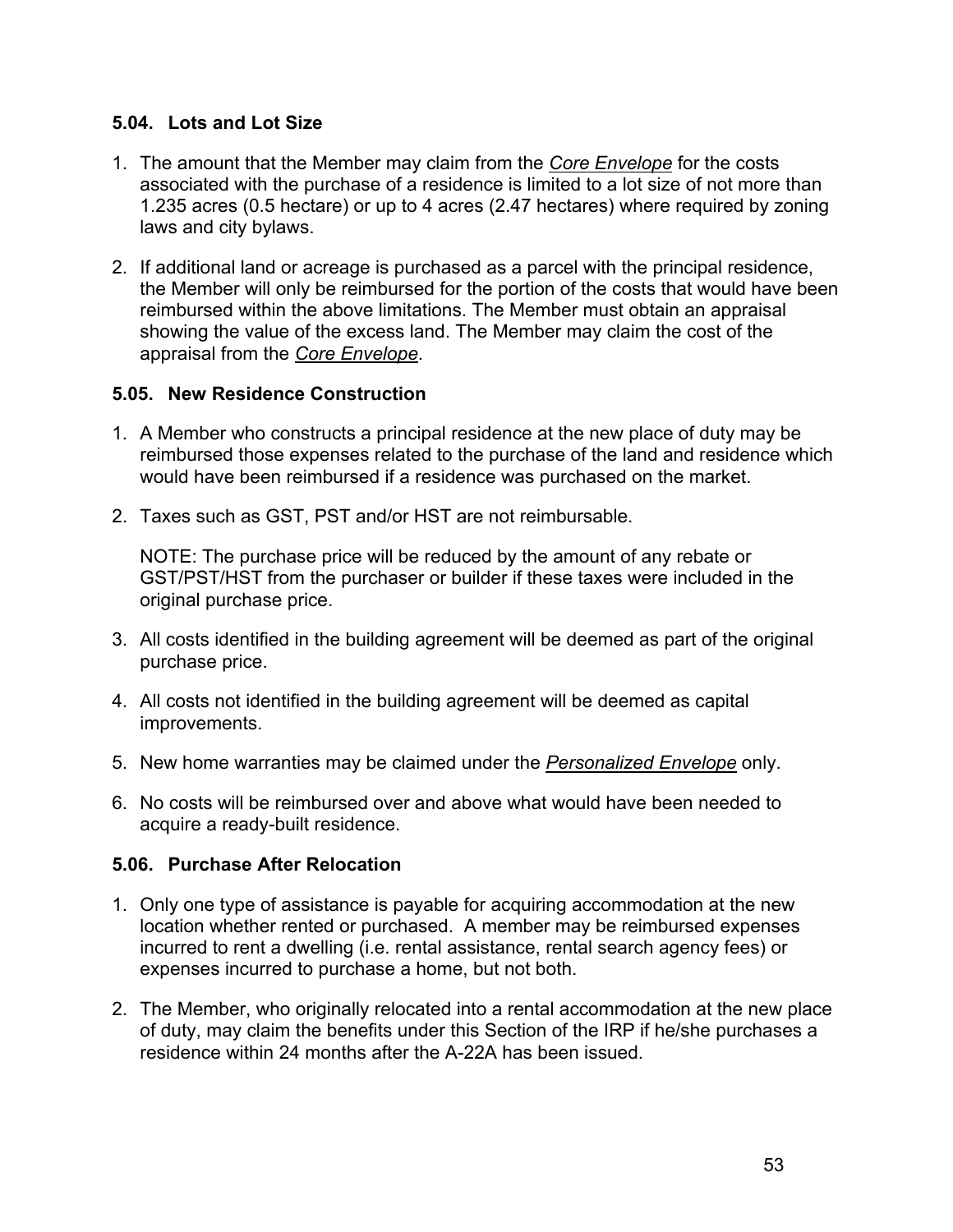3. Shipment of the HG&E from the rental accommodation to the purchased residence is not covered under the IRP and will be the responsibility of the Member.

#### **5.07. Non-admissible Expenses**

- 1. Payments on closing, such as adjustments for utilities, municipal taxes or any other costs not essential to the establishment of clear title.
- 2. Discounts and/or rewards offered by a financial institution to promote loyalty or attract and keep the Member's business.
- 3. Expenses to establish services that do not already exist at the residence.

#### **5.08. Income Properties**

1. A Member who purchases an income-producing residence (such as a duplex, triplex, multiple unit building, small store or confectionery, etc.) which is also the Member's residence can only claim expenses for that part of the building that he/she uses as the principal residence based on the square footage used as the personal portion of the overall space.

#### **5.09. Co-ownership**

- 1. Where the principal residence is co-owned by a person who is not the Member's spouse or dependant:
	- a) The Member must disclose the percentage of ownership when completing necessary IRP participation agreement with the CRSP; and
	- b) Only that portion of the expenses directly proportional to the Member's legal share of the residence can be claimed.
- 2. If title is shared with a parent of the Member or spouse who does not live in the residence, but is only assisting in the financing of the residence (in-trust or otherwise), the Member will be considered the sole owner for the purposes of IRP benefits.

NOTE: A sworn declaration from the co-owner(s) attesting to their relationship with the Member and that the shared title is for financial assistance purposes only must be provided.

## **5.10. Loss of Deposit on Residence**

1. A Member who loses a deposit when purchasing a residence because he/she fails to fulfill the purchase agreement is not entitled to claim for the loss of that deposit unless it was due to the transfer being cancelled by the RCMP.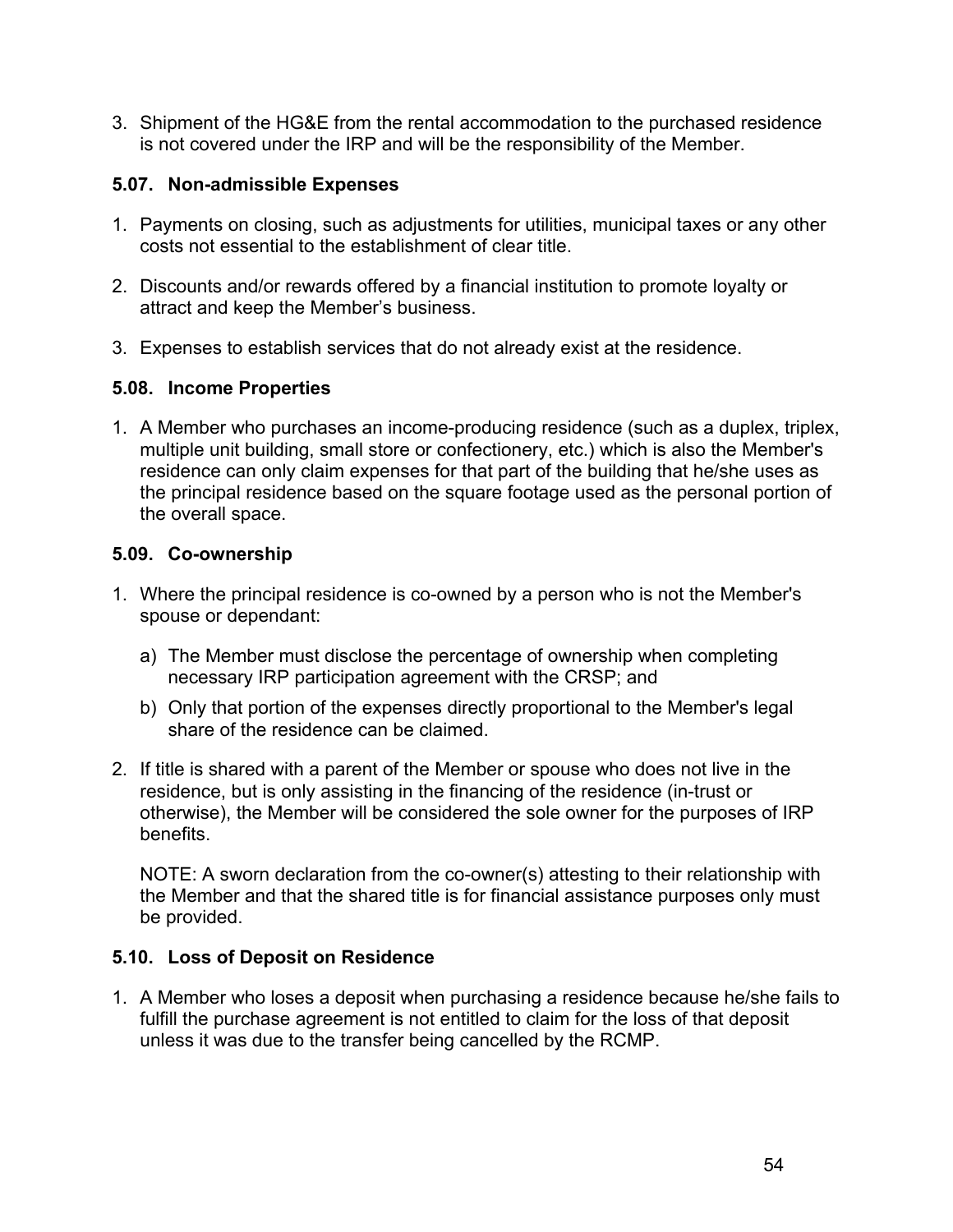## **5.11. Legal Fees and Disbursements**

- 1. The Member may claim associated legal fees and disbursements, including applicable taxes, incurred to complete the purchase of his/her residence. The Member is reimbursed for other expenses of a legal nature necessarily incurred to obtain clear title to a residence as follows:
	- a) *Core Envelope*
		- i) Sheriff's fees;
		- ii) Land transfer tax;
		- iii) Deed transfer charges;
		- iv) Title insurance or survey costs;
		- v) Certificate of execution; and
		- vi) Appraisal and water test fees necessarily incurred at the request of the lender to obtain a first or second mortgage.

## **5.12. Building/Structural Inspection**

- 1. When a Member submits an offer to purchase, costs for a structural inspection of the residence shall be reimbursed as follows:
	- a) *Core Envelope*
		- i) First structural inspection (up to the maximum IRP negotiated fee) on each residence where an offer to purchase is made. If a residence does not pass the first structural inspection, fees for one subsequent residential structural inspection on the same residence may be reimbursed.
		- ii) Well, water potability, and septic system inspection (including the pumping when required for the inspection); and
		- iii) Follow-up termite and pyrite inspections when recommended in writing by the building inspector.
	- b) *Customized/Personalized Envelope*
		- i) One structural inspection may be claimed up to the maximum IRP negotiated rate for a new residence covered under warranty but which has never been occupied.

## **5.13. Attending Fees and Power of Attorney**

- 1. If the Member is unable to be present at the closing of the residence at the new place of duty, the Member should inquire if the document can be faxed to the local detachment, signed, and returned by fax.
- 2. If the above steps are not available to the Member, Attending Fees or Power of Attorney may be claimed from the *Core Envelope* subject to the following: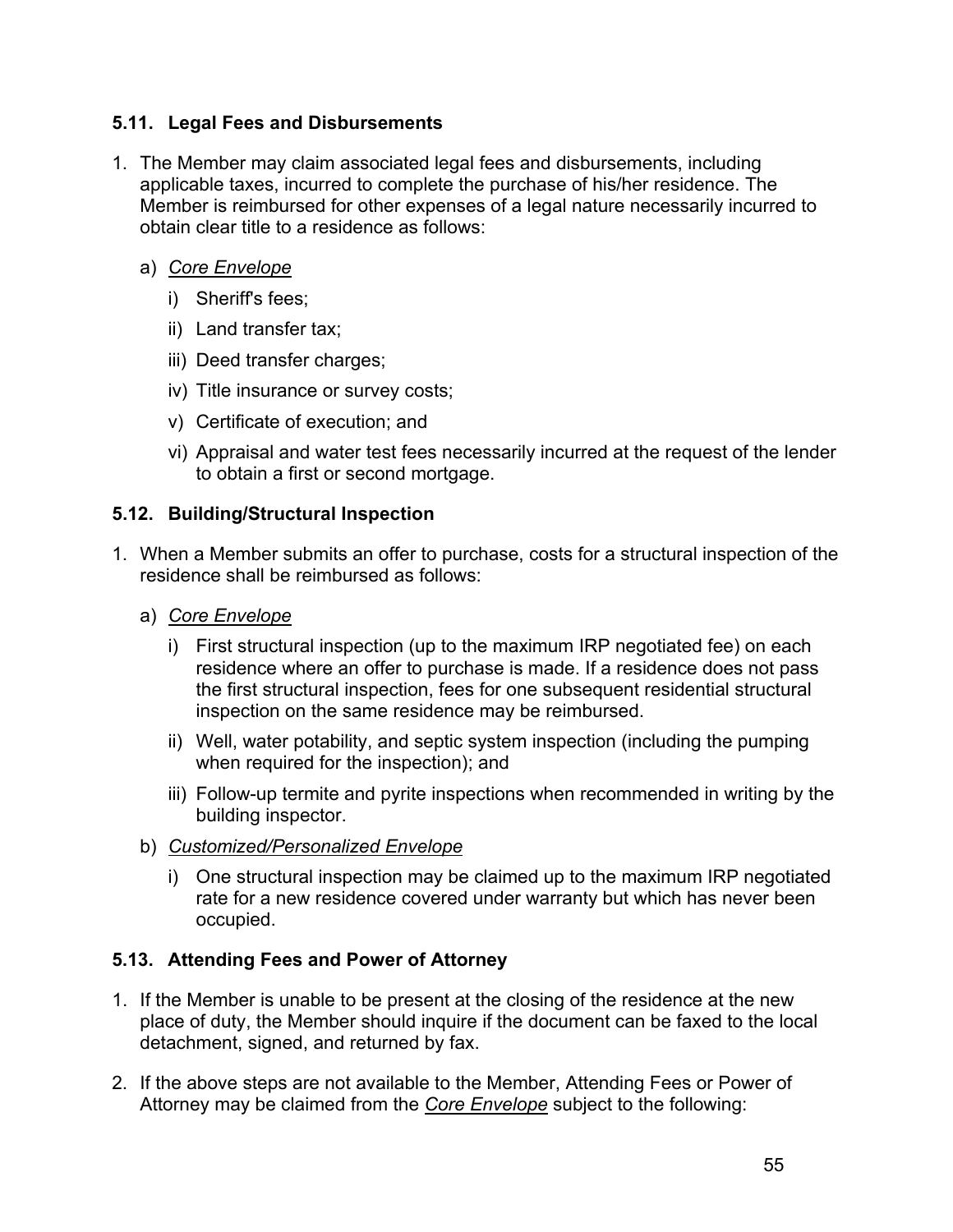- a) Member was prevented from being present for operational reasons. This needs to be certified by the Member's next commander to the CRSP, through the Relocation Reviewer.
- b) Member was prevented from being present because he/she was traveling to the new place of duty. This needs to be certified by the Relocation Reviewer to the CRSP.
- c) Approval of the fees for Attending Fees or Power of Attorney resulting from exceptional circumstances other than in Section 5.13.2.a) or 5.13.2.b) must be approved by the DNC/Delegate.

## **5.14. Mortgage Interest Differential**

- 1. The Member may claim the expenses for the mortgage interest differential, up to a maximum of \$5,000 from the *Core Envelope*, when:
	- a) The interest rate of the new mortgage is higher than the interest rate of the mortgage at the old place of duty; and
	- b) The Member is unable to port his/her mortgage.

NOTE: If the Member was able to port his/her mortgage and chose not to, the mortgage interest differential can only be claimed using funds from the *Personalized Envelope*.

| The difference<br>between:        | The interest rates on the two mortgages                                                  |
|-----------------------------------|------------------------------------------------------------------------------------------|
| <b>Based on the</b><br>lesser of: | the outstanding mortgage at the former place of duty; or<br>the new mortgage principal   |
| For:                              | the remaining term of the mortgage at the former place of<br>duty, not exceeding 5 years |
| To a maximum of:                  | \$5,000                                                                                  |

2. The amount is calculated as follows:

## **5.15. Mortgage Loan Insurance Premium (MLIP)**

1. The MLIP is required when the mortgage is more than 80% of the purchase price of the new residence. As such, the Member may claim MLIP expenses and administration fees paid to the insurer as outlined below. The eligible premium can be paid in one lump sum or amortized over the life of the mortgage. It is the Member's responsibility to ensure that every effort is made to port the MLIP from the former residence to the residence purchased at the new place of duty.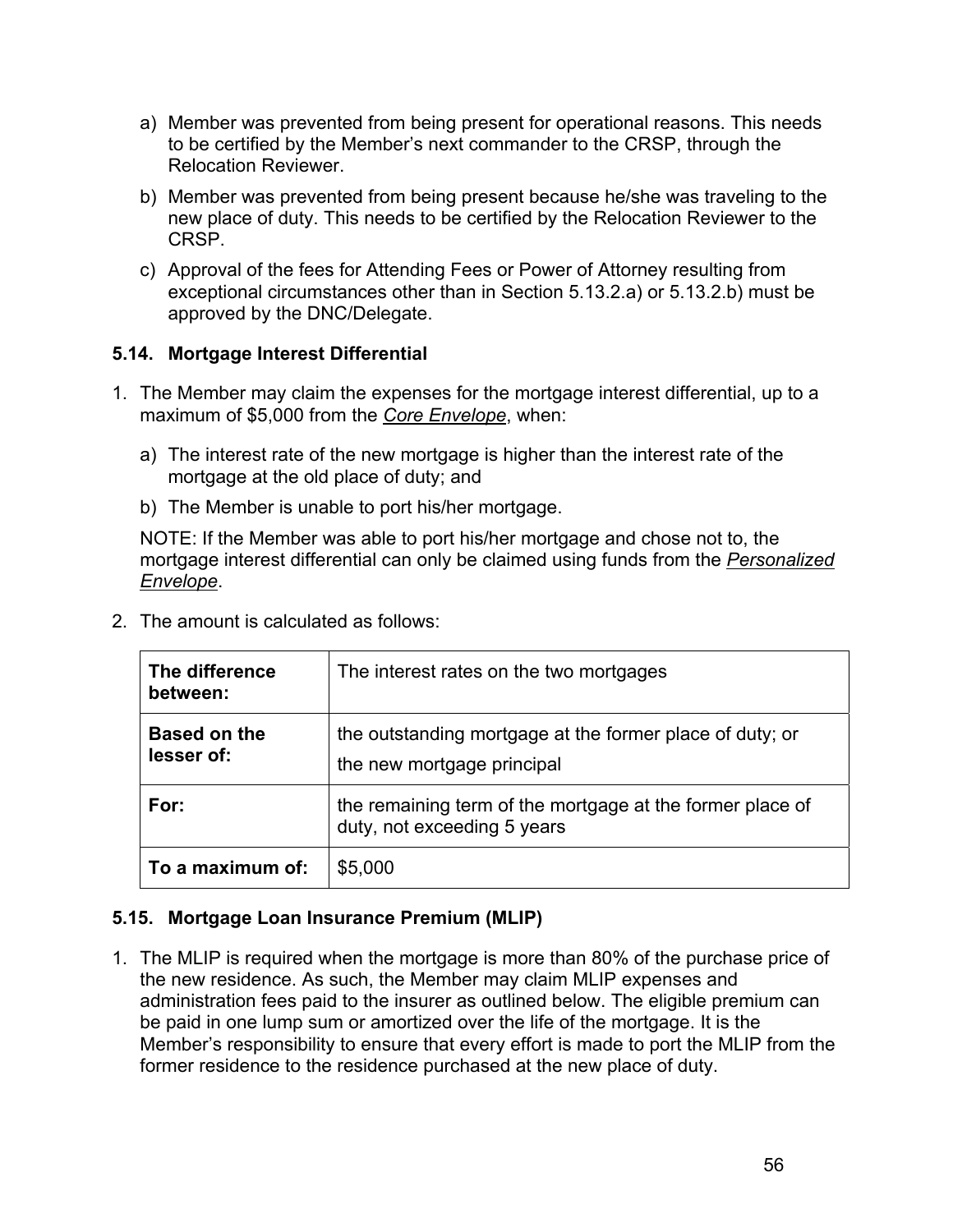- a) *Core Envelope*
	- i) Actual and reasonable costs only if the entire equity from the sale of the former residence is transferred to the residence purchased at the new place of duty.
	- ii) Actual and reasonable costs if the Member was prevented from purchasing at origin but has sold the former principal residence on the preceding transfer, and the entire equity from the sale of the former residence is transferred to the residence at the new place of duty.
	- iii) Actual and reasonable costs of the portion that would have been payable in any case, when the entire equity from the sale of the former residence is not fully transferred to the residence purchased at the new place of duty.
- b) *Customized/Personalized Envelope*
	- i) Actual and reasonable costs if the Member is a renter at origin.
- c) *Personalized Envelope*
	- i) Actual and reasonable costs of any increase in the premium, resulting from the Member's decision not to transfer the entire equity from the sale of the former residence to the residence purchased at the new place of duty.

## **5.16. Interest on Short-term Loan for Deposit**

- 1. A Member who secures a short-term loan for a deposit on the purchase of a principal residence at the new place of duty may claim these expenses as follows:
	- a) *Core Envelope*
		- i) Interest on the loan until the Member takes possession of the residence or one year after the purchase agreement is signed, whichever is earlier; and
		- ii) Necessary administration fees to process this transaction/loan.

NOTE: The amount of the loan cannot exceed the minimum amount required by the local market to confirm a commitment to purchase.

## **5.17. Interest on Short-term Bridging Loan**

- 1. The Member may be required to close the purchase of a residence at the new place of duty before the funds have been released from the sale of his/her residence at the old place of duty. In order to close the purchase, the Member may have to take a short-term bridging loan. The Member may claim the interest on a bridge loan or a line of credit and the associated administration fees charged by the financial institution from the *Core Envelope*, subject to the following conditions:
	- a) Interest on the bridge loan does not normally exceed 14 days; and
	- b) Amount of the loan does not exceed the amount of equity in the residence at the former place of duty.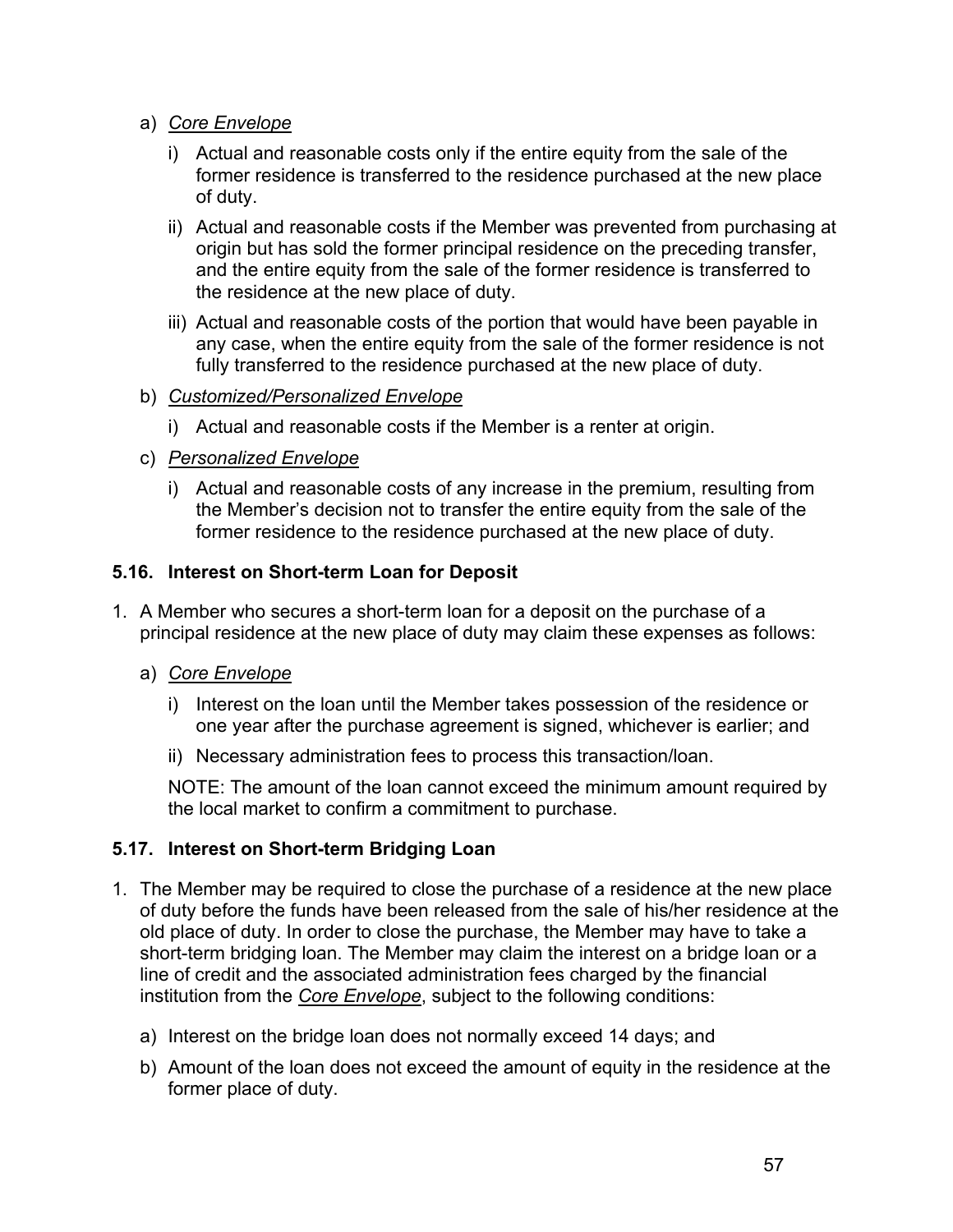- 2. The Member may claim the interest on a bridge loan or a line of credit and the associated administration fees charged by the financial institution from the *Customized/Personalized Envelope* provided that it does not exceed the lesser of the:
	- a) Equity in the unsold residence at the former place of duty; or
	- b) Purchase cost of the residence at the new place of duty.

#### **5.18. Interest on a Subsidized Home Relocation Loan**

- 1. The Member may claim interest expenses on a subsidized home relocation loan from the *Customized/Personalized Envelope*, subject to the following criteria:
	- a) A cost relocation has been authorized;
	- b) The relocation is within Canada;
	- c) The loan is not to exceed \$25,000; and
	- d) The loan is to purchase a principal residence that is at least 40 km closer to the new place of duty.

NOTES:

- 1. Interest on a subsidized home relocation loan does not apply when relocating locally after the initial transfer (i.e. renting a replacement residence and purchasing within the 2-year limit).
- 2. The only exceptions under CRA rules are as follows: Member signs an Agreement of Purchase and Sale prior to relocating to the new place of duty and occupies interim accommodation (rental or commercial/non-commercial) until the new residence is available. Must be less than one year from relocation to ensure the benefit remains non-taxable.

#### **5.19. Mortgage Interest Buy-Down**

- 1. The Member may claim interest expenses to buy down a mortgage from the *Personalized Envelope* as follows:
	- a) Interest bought down on a mortgage; and
	- b) Additional legal fees to establish this arrangement.
- 2. The buy-down amount shall not be below the prescribed rate as determined by the CRA. This rate is revised on a quarterly basis.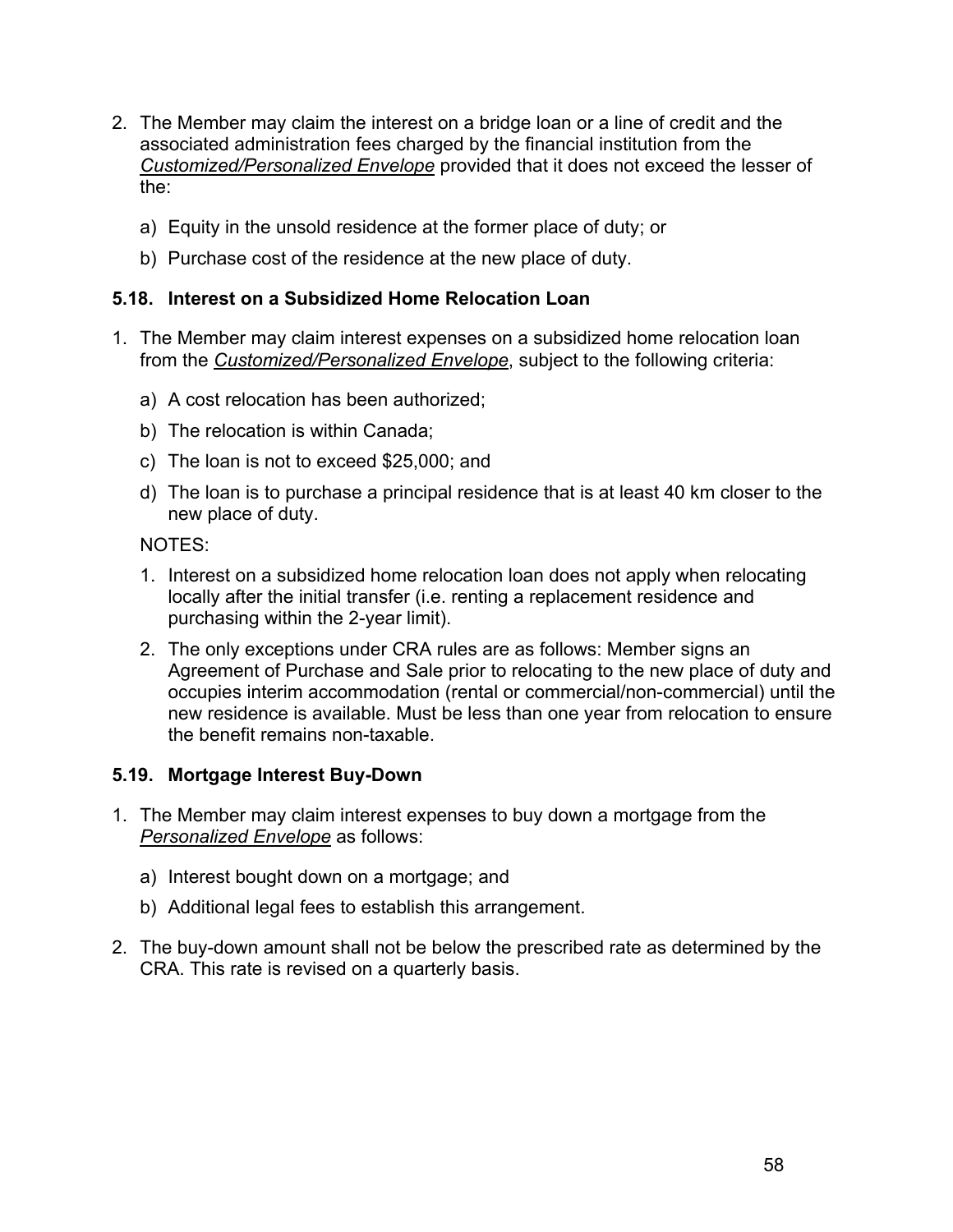# **Temporary Dual Residence Assistance**

# *Section 6*

### **6.01. Purpose**

- 1. The Member remains at all times responsible for the expenses associated with one household, either at origin or at destination depending on the circumstances.
- 2. Temporary Dual Residence Assistance (TDRA) may be provided when a Member, due to circumstances outside his/her control, is temporarily maintaining two residences.

#### **6.02. Conditions of Reimbursement**

- 1. TDRA can occur in the following situations:
	- a) Due to an operational requirement for the Member to start work at the new place of duty before the residence at old place of duty is sold;
	- b) When the spouse and/or one or more dependants remain at the old place of duty to complete an educational term (secondary school - current semester, college/university - current school year); or
	- c) When a spouse and/or one or more dependants precede the Member to the new place of duty to begin an educational term.
- 2. TDRA requires that the Member's principal residence at old place of duty must be:
	- a) actively marketed; or
	- b) sold, however the Member still owns the residence.
- 3. TDRA requires prior approval from the Relocation Reviewer, with concurrence from the Member's CO/Director of both the old place of duty and the new place of duty.
	- a) It is the Member's responsibility to obtain written approval from his/her COs/Directors for furtherance to the Relocation Reviewer.

#### **6.03. Funding Overview**

| <b>Situation</b><br><b>Benefits</b>                                                                   |                                                                                                                                                                                         | <b>Notes</b>                                                                                                                                        |
|-------------------------------------------------------------------------------------------------------|-----------------------------------------------------------------------------------------------------------------------------------------------------------------------------------------|-----------------------------------------------------------------------------------------------------------------------------------------------------|
| <b>Member and family</b><br>moves to destination<br>prior to disposal of<br>residence at origin<br>or | Core Envelope<br>Actual and reasonable accommodation<br>expenses for up to 9 months relating to:<br>1. Interest charges on the mortgage at<br>destination or rental cost, if applicable | If the Member owns at<br>origin and purchases/rents<br>at destination, the<br>residence at destination<br>will be covered at<br>government expense. |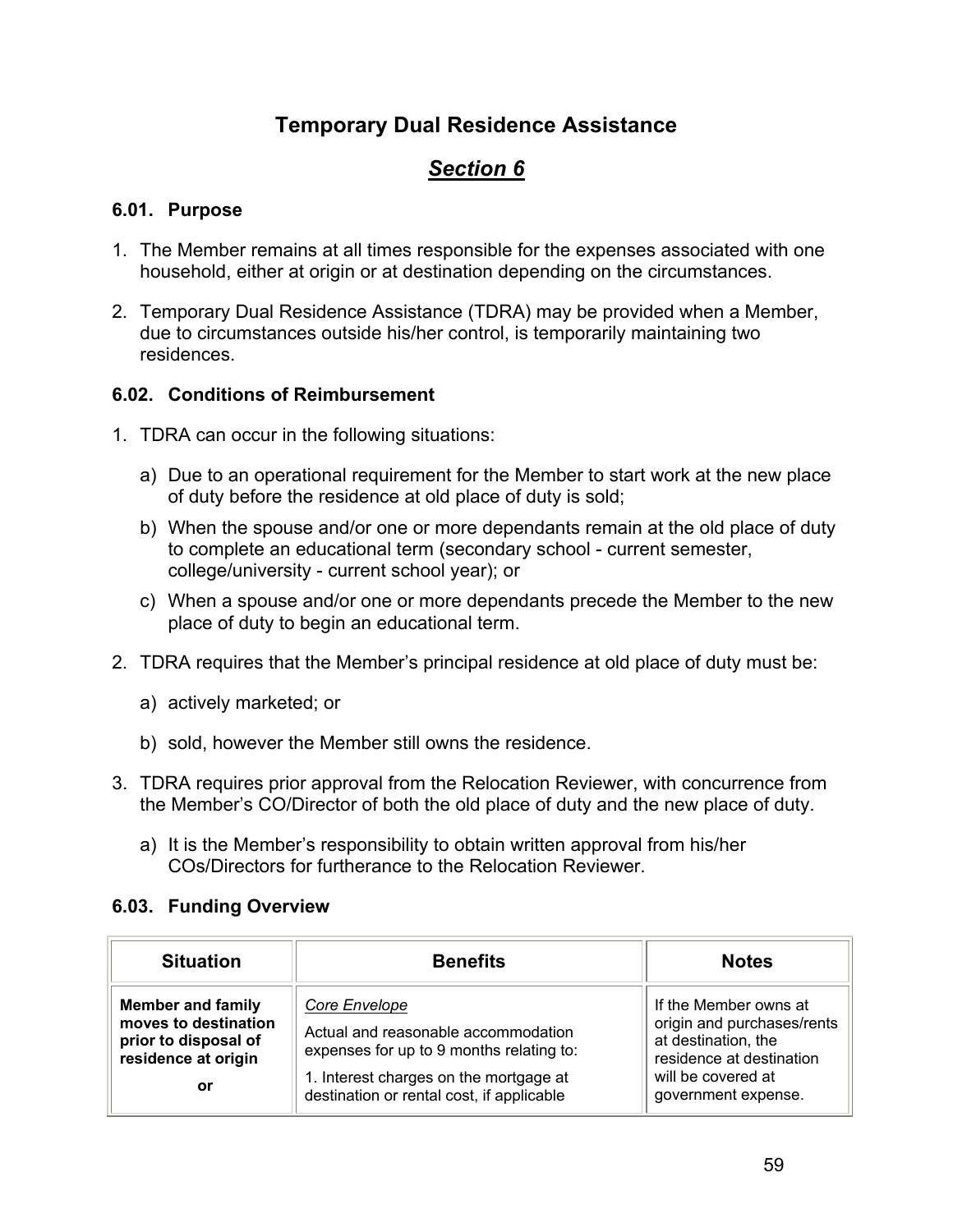| <b>Situation</b>                                                                                                                                                                                                                                                                                                                                                                                                                                                                                                                                                    | <b>Benefits</b>                                                                                                                                                                                                                                                                                                                                                                                                                                                                                                                                                                                                                                                  | <b>Notes</b>                                                                                                                                                                                                                                                                                                                                                                                                                                                                                                     |
|---------------------------------------------------------------------------------------------------------------------------------------------------------------------------------------------------------------------------------------------------------------------------------------------------------------------------------------------------------------------------------------------------------------------------------------------------------------------------------------------------------------------------------------------------------------------|------------------------------------------------------------------------------------------------------------------------------------------------------------------------------------------------------------------------------------------------------------------------------------------------------------------------------------------------------------------------------------------------------------------------------------------------------------------------------------------------------------------------------------------------------------------------------------------------------------------------------------------------------------------|------------------------------------------------------------------------------------------------------------------------------------------------------------------------------------------------------------------------------------------------------------------------------------------------------------------------------------------------------------------------------------------------------------------------------------------------------------------------------------------------------------------|
| <b>Single Member</b><br>2. Property taxes at destination<br>proceeds to<br>3. Utilities (i.e. electricity and heating) at<br>destination prior to<br>destination<br>disposal of residence<br>4. Property maintenance (snow removal, lawn<br>at origin<br>cutting, minor maintenance) on the vacant<br>residence at origin<br>5. Additional insurance costs on the vacant<br>residence at origin<br>6. Insurance costs on the residence at<br>destination<br>Customized / Personalized Envelope<br>Period in excess of 9 months (Core) to a<br>maximum of 12 months. |                                                                                                                                                                                                                                                                                                                                                                                                                                                                                                                                                                                                                                                                  | No meals or<br>miscellaneous relocation<br>allowances are<br>reimbursable.                                                                                                                                                                                                                                                                                                                                                                                                                                       |
| Member is required to<br>proceed<br>unaccompanied to<br>destination due to<br>operational reasons.<br><b>Family remains</b><br>behind pending<br>disposal of residence<br>at origin and the<br><b>Member acquires</b><br>temporary<br>accommodation<br>or<br><b>Single Member is</b><br>required to proceed<br>to destination due to<br>operational reasons.                                                                                                                                                                                                        | Core Envelope<br>Hotel accommodation, parking and laundry<br>expenses to a maximum of 7 days in order to<br>secure self-contained accommodation (if<br>available at destination)<br>Full meal allowance and incidental expenses,<br>as per the TB Travel Directive, during initial 7<br>day period<br>Following initial 7 day period:<br>Self-contained accommodation or rental<br>property expenses, inclusive of parking and<br>laundry expenses, for up to 9 months<br>65% of TB daily meal allowance and incidental<br>expenses during this period<br>Customized / Personalized Envelope<br>Period in excess of 9 months (Core) to a<br>maximum of 12 months | If the Member is joined at<br>destination by his spouse<br>and other family Members<br>and the residence at origin<br>remains unsold, there will<br>be no reimbursement of<br>meal and incidental<br>allowances.<br>The reasonableness of the<br>self contained<br>accommodation / rental<br>property will be<br>determined by the<br>Relocation Reviewer and<br>will be based on the needs<br>of the Member and the<br>costs of other self<br>contained accommodation<br>/ rental properties at<br>destination. |
| <b>Member proceeds</b><br>unaccompanied to<br>destination and<br>secures a permanent<br>accommodation,<br>either rented or<br>purchased. Former<br>residence is being<br>actively marketed but<br>remains unsold and<br>family remains<br>behind pending<br>disposal                                                                                                                                                                                                                                                                                                | Core Envelope<br>Actual and reasonable accommodation<br>expenses inclusive of parking, laundry charges,<br>etc. for up to 9 months relating to:<br>1. Interest charges on the mortgage at<br>destination or rental costs, if applicable<br>2. Property taxes at destination<br>3. Utilities (i.e. electricity and heating) at<br>destination<br>4. Property maintenance (snow removal, lawn<br>cutting, minor maintenance) on the vacant<br>residence at origin<br>5. Additional insurance costs on the vacant<br>residence at origin                                                                                                                            | If the Member owns at<br>origin and purchases at<br>destination, the residence<br>at destination will be<br>covered at government<br>expense.                                                                                                                                                                                                                                                                                                                                                                    |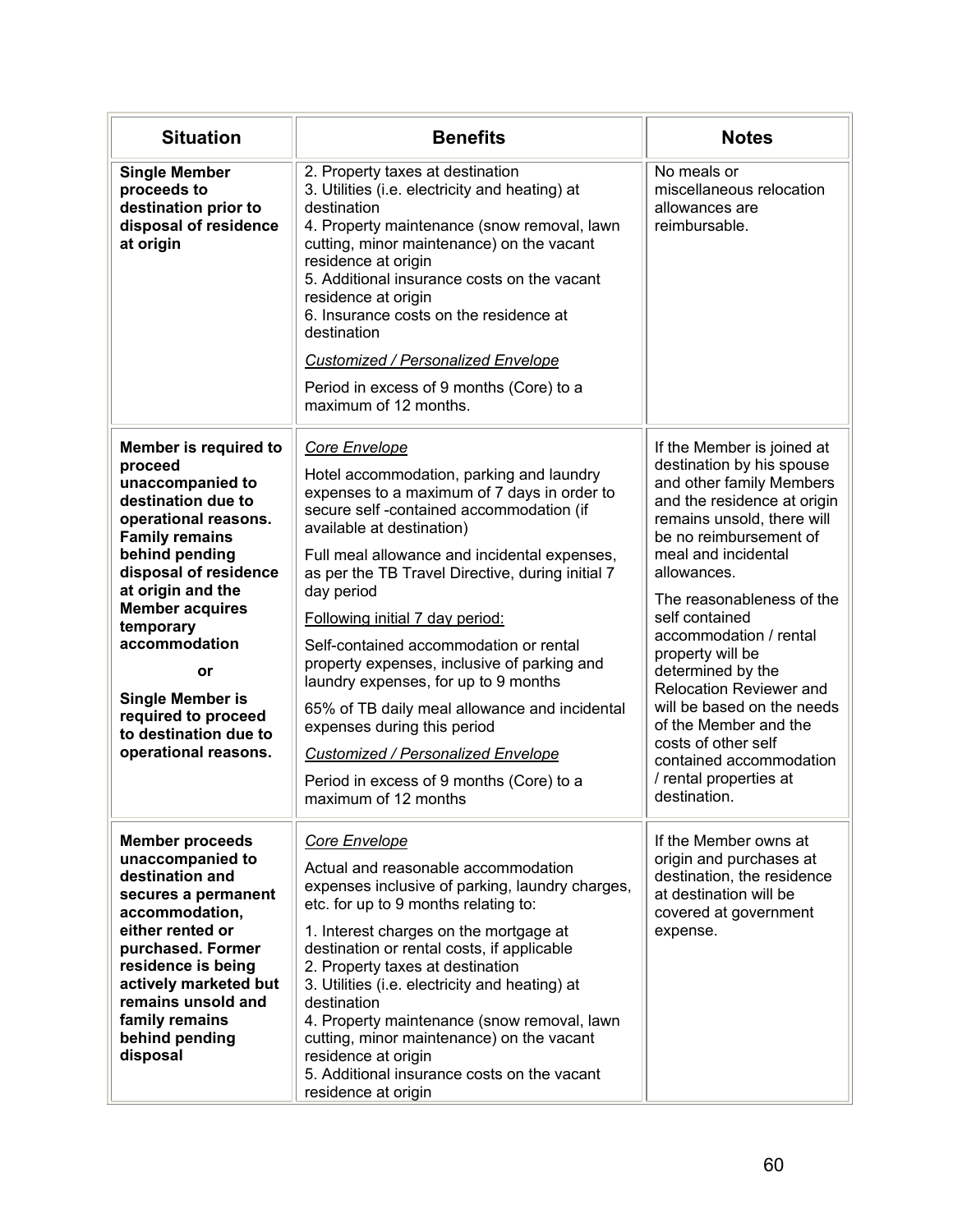| <b>Situation</b>                                                                                                                                                                                                 | <b>Benefits</b>                                                                                                                                                                                                                                                                                                                                                                                                         |  |
|------------------------------------------------------------------------------------------------------------------------------------------------------------------------------------------------------------------|-------------------------------------------------------------------------------------------------------------------------------------------------------------------------------------------------------------------------------------------------------------------------------------------------------------------------------------------------------------------------------------------------------------------------|--|
|                                                                                                                                                                                                                  | 6. Insurance costs on the residence at<br>destination                                                                                                                                                                                                                                                                                                                                                                   |  |
|                                                                                                                                                                                                                  | 65% of TB daily meal allowance and incidental<br>expenses                                                                                                                                                                                                                                                                                                                                                               |  |
|                                                                                                                                                                                                                  | Customized / Personalized Envelope                                                                                                                                                                                                                                                                                                                                                                                      |  |
|                                                                                                                                                                                                                  | Period in excess of 9 months (Core) to a<br>maximum of 12 months.                                                                                                                                                                                                                                                                                                                                                       |  |
| <b>Member proceeds</b><br>unaccompanied to<br>destination where<br>he/she occupies<br><b>Government Owned</b><br>or Controlled<br>Accommodation and<br>family remains<br>behind pending<br>disposal of residence | Core Envelope<br>If accommodation is not self contained, the<br>Member may claim the full meal allowance and<br>incidental expense (TB rates) for a period up to<br>9 months.<br>If accommodation is self contained, the<br>Member may claim 65% of TB daily meal<br>allowance and incidental expenses<br><b>Customized / Personalized Envelope</b><br>Period in excess of 9 months (Core) to a<br>maximum of 12 months |  |

## **6.04. Spouse and/or Dependants Separated from Member**

- 1. A Member may be reimbursed a monthly allowance for private non-commercial accommodation when a spouse and/or dependant(s) remain at the old place of duty or precede the Member to new place of duty to complete/commence an educational term funded as follows:
	- a) *Core Envelope*
		- i) maximum of \$525 a month, for a period up to 4 months
	- b) *Customized/Personalized Envelopes*
		- i) Period in excess of 4 months to a maximum of 6 months, subject to the availability of funds.

## NOTES:

- 1. Part months shall be paid on a pro-rated basis.
- 2. No meals or miscellaneous relocation allowances are reimbursable.
- 3. Other TDRA allowances are not payable under these circumstances.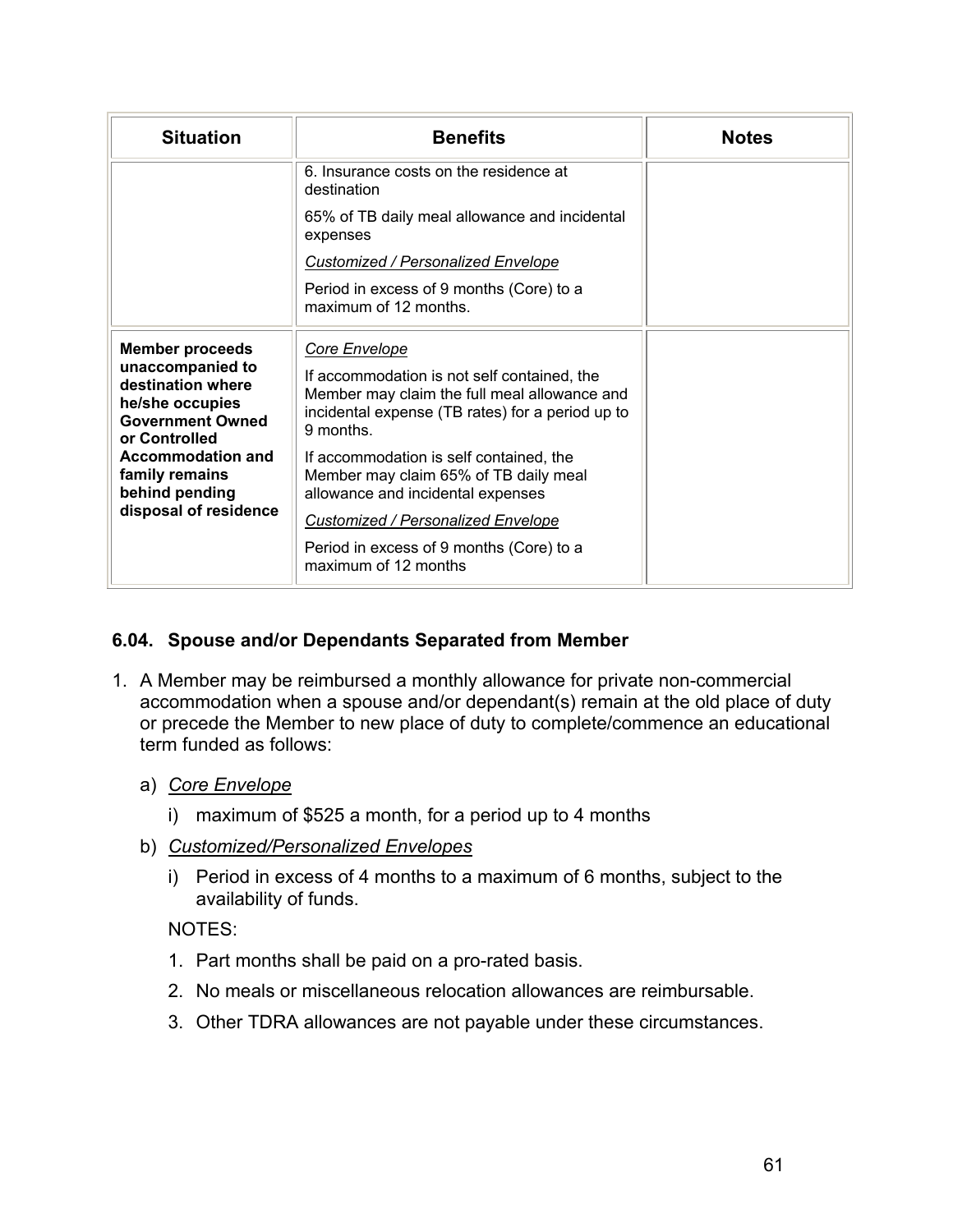- 2. An educational term is defined as the beginning or end of:
	- a) The semester when a dependant is attending intermediate or secondary school; and
	- b) A term when a spouse and/or dependant is attending college or university.
- 3. When the spouse and/or dependant(s) remain at the old place of duty, they must join the Member at the new place of duty when the educational term is completed.
- 4. TNL expenses for the spouse and/or dependants will be reimbursed in accordance with Section 8.
- 5. Reimbursement of this allowance requires the pre-approval of the Relocation Reviewer.

## **6.05. Weekend Travel Home**

- 1. Subject to approval by the Relocation Reviewer, a Member on TDRA may claim weekend travel to his/her old place of duty in accordance with the provisions below, if the Member's spouse and/or dependant(s) have remained at the former place of duty in the unsold residence or in temporary accommodation pending the completion of school.
	- a) *Core Envelope*
		- i) One trip over the initial thirty days of TDRA;
		- ii) Three trips over the initial sixty days of TDRA;
		- iii) Not to exceed five trips over the period of TDRA.

#### **6.06. Commuting Assistance**

- 1. In lieu of the TDRA provisions, a Member may claim commuting assistance subject to the following conditions:
	- a) The Member qualifies for a cost relocation as per Section 1.07;
	- b) The Member must obtain pre-approval from the Relocation Reviewer;
	- c) The old and new places of duty are within daily commuting distance;
	- d) The Member intends to acquire, or has acquired, a permanent residence at the new place of duty; and
	- e) The sale of the Member's former residence has not been finalized.
- 2. Subject to the above, the Member may claim commuting assistance for the following: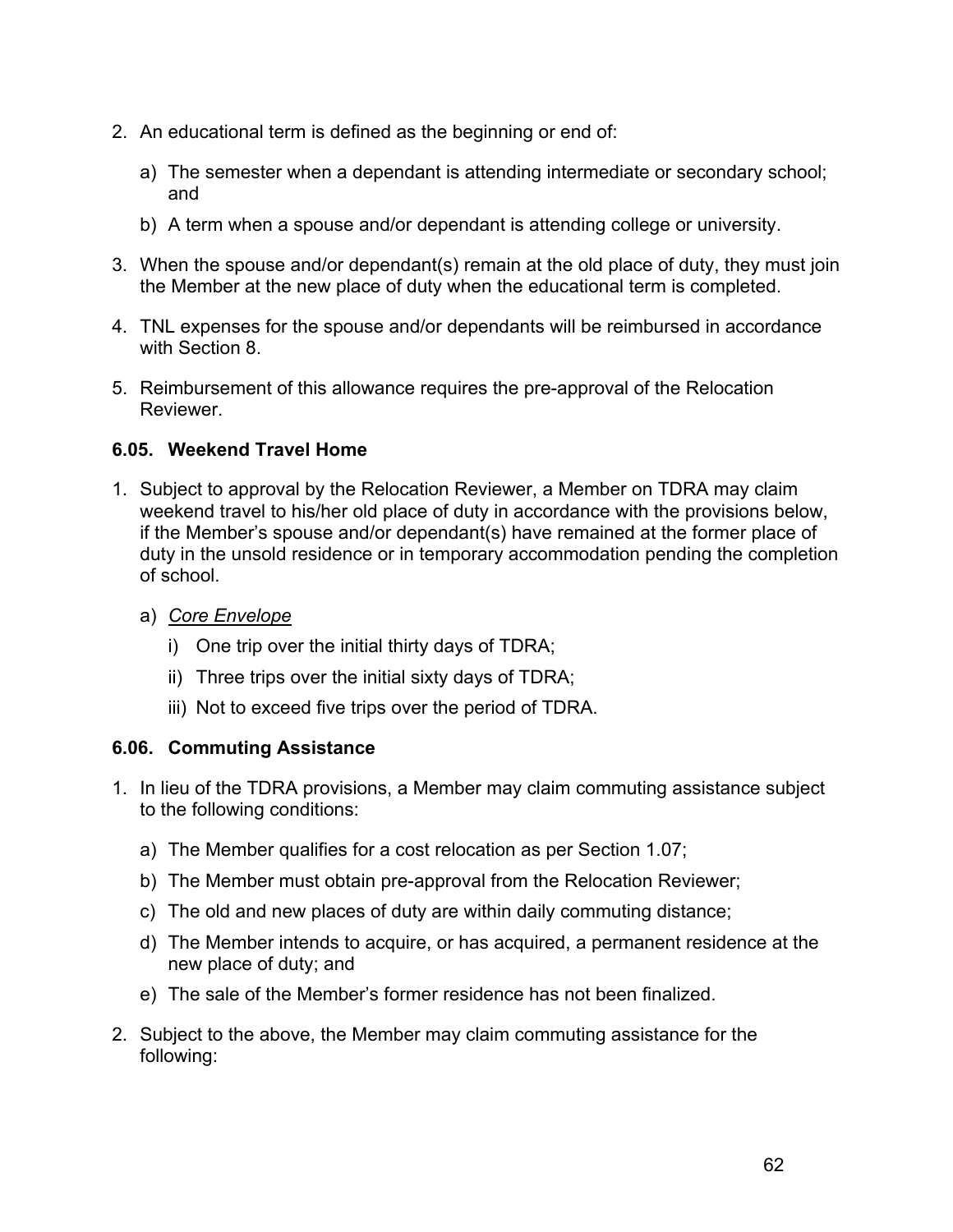- a) *Core Envelope*:
	- i) Up to 9 months (no extensions); and
	- ii) 100% of the kilometric rate for PMV or motorcycles to a maximum of \$500/month.

## **6.07. Return Trip to Finalize Sale**

- 1. Subject to the approval of the Relocation Reviewer, a Member who is on TDRA and subsequently sells his/her residence at the old place of duty may be authorized to return to his/her previous place of duty on annual leave to finalize the sale.
	- a) *Core Envelope*
		- i) Transportation by most economical means;
		- ii) Accommodation for one night; and
		- iii) Meals and incidentals (maximum of 2 days).

#### NOTES:

- 1. Approval will be granted if the presence of the Member and his/her spouse is required to finalize the sale.
- 2. All efforts should be made to courier documents/material between legal firms.
- 3. Attending fees and/or Power of Attorney can be used as outlined in Section 3.08.

## **6.08. Return Trip to Supervise Move**

- 1. Subject to the approval of the Relocation Reviewer, a Member who is on TDRA and must return to the former place of duty to effect the move may claim actual and reasonable transportation and travelling expenses as follows:
	- a) *Core Envelope*:
		- i) Transportation (by most economical means); and
		- ii) Meals and incidentals for travel days.
	- b) The pack/load/clean days will be reimbursed in accordance with Section 9.06.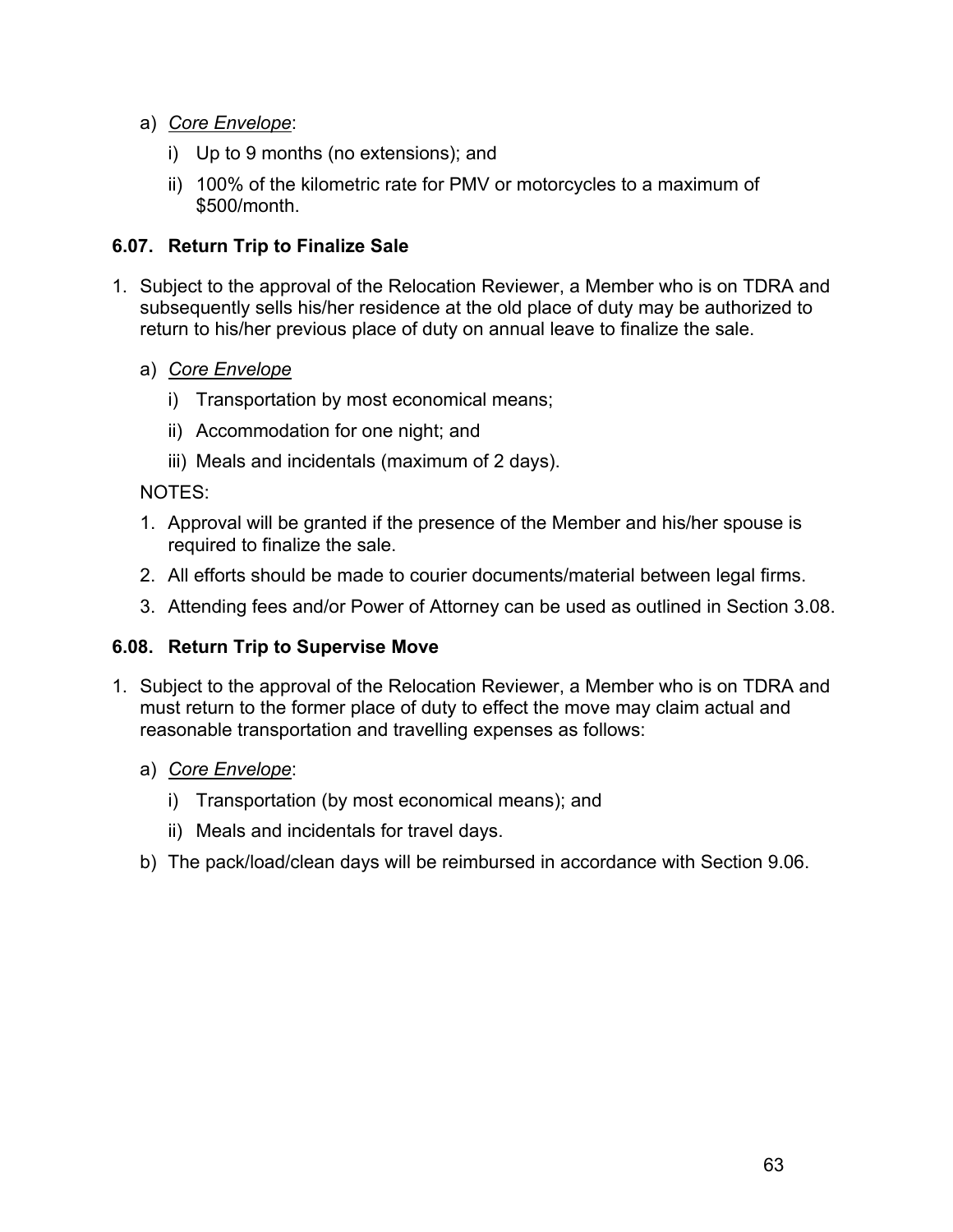## **Rental Accommodation**

# *Section 7*

## **7.01. Purpose**

1. The purpose is to assist a Member in the disposal and acquisition of a principal residence when rented.

## **7.02. Funding Overview**

1. The benefits outlined in this Section are funded from the *Core, Customized and Personalized Envelopes* as follows:

| <b>Benefit</b>                                   | <b>Core Envelope</b>                                                  | <b>Customized</b><br><b>Envelope</b>       | <b>Personalized</b><br><b>Envelope</b>          | <b>Section</b><br><b>Reference</b> |
|--------------------------------------------------|-----------------------------------------------------------------------|--------------------------------------------|-------------------------------------------------|------------------------------------|
| Rent in<br>advance to<br>secure<br>accommodation | 1 month rent                                                          |                                            |                                                 | 7.03                               |
| Credit<br>verification /<br>credit check         |                                                                       | Actual and<br>reasonable<br>expenses       | Expenses in<br>excess of<br>customized<br>funds | 7.04                               |
| Rent or lease<br>liability                       | Up to 3 months<br>rent or more than<br>3 months if<br>required by law |                                            |                                                 | 7.05                               |
| Rental agency<br>finding fees                    | Actual expenses<br>at pre-negotiated<br>established fees              | None                                       |                                                 | 7.06                               |
| Damage to<br>rental property                     | None                                                                  | None                                       |                                                 | 7.07                               |
| Professional<br>cleaning                         | Up to a maximum<br>of \$100 (taxes<br>excluded)                       | An additional<br>\$100 (taxes<br>excluded) | Remaining<br>expenses                           | 1.11.5                             |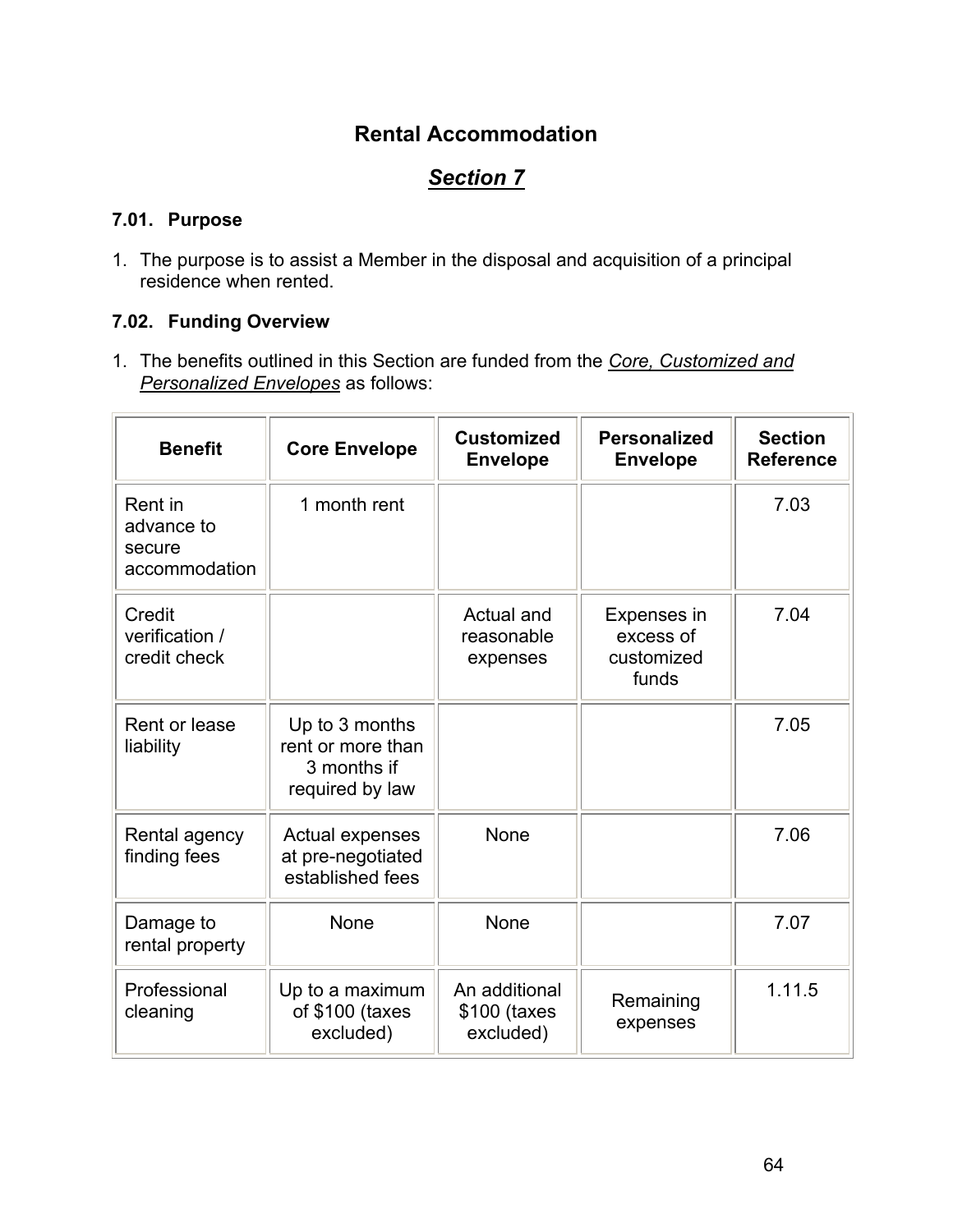### **7.03. Member's Responsibility**

- 1. A Member is responsible to obtain a lease with terms that are reasonable and flexible so as to minimize any potential cost to the Member and the Crown. To this end, a Member should:
	- a) Advise prospective landlords that RCMP policy will not normally reimburse the Member for more than one month rent to hold accommodation, or three months rent to terminate a lease, unless conditions outlined in 7.05.2 are met.
	- b) Negotiate a lease for a maximum of 1 or 2 years.
	- c) Include a provision allowing for termination of the lease on 1 month notice, or upon payment of 1 month's rent if notice cannot be given.
	- d) Avoid any clause which restricts the Member's entitlement to sublet the accommodation at his/her discretion and not at landlord's discretion.
	- e) Consult and discuss prospective terms of lease with the CRSP for professional clarification and guidance.

## **7.04. Credit Verification/Credit Check**

1. Any costs incurred by the Member that are a result of credit verification/credit check to satisfy concerns of the landlord can be reimbursed from the *Customized/Personalized Envelope*.

## **7.05. Rent or Lease Liability**

- 1. A Member who incurs rent or lease liability in order to dispose of his/her rented accommodation may claim the following from the *Core Envelope*:
	- a) An amount up to the equivalent of 3 months' rent; and
	- b) Amounts (required by law) in excess of 3 months' rent.
- 2. An alternative arrangement should be explored to determine if a less costly settlement could be arranged. All findings must be directed to the DNC/delegate for approval. If a part of the reimbursement includes a rent payment, the following statement must be included in the request:

"I certify that if I receive a refund of all or any part of the rent payment from the landlord or from the person subletting, I will repay the Crown the portion for which I have received reimbursement."

## **7.06. Rental Agency Finding Fees**

1. The Member may claim actual and reasonable expenses from the *Core Envelope* for rental finding services provided by professional rental firms up to the pre-negotiated IRP established fees for a maximum of 2 days.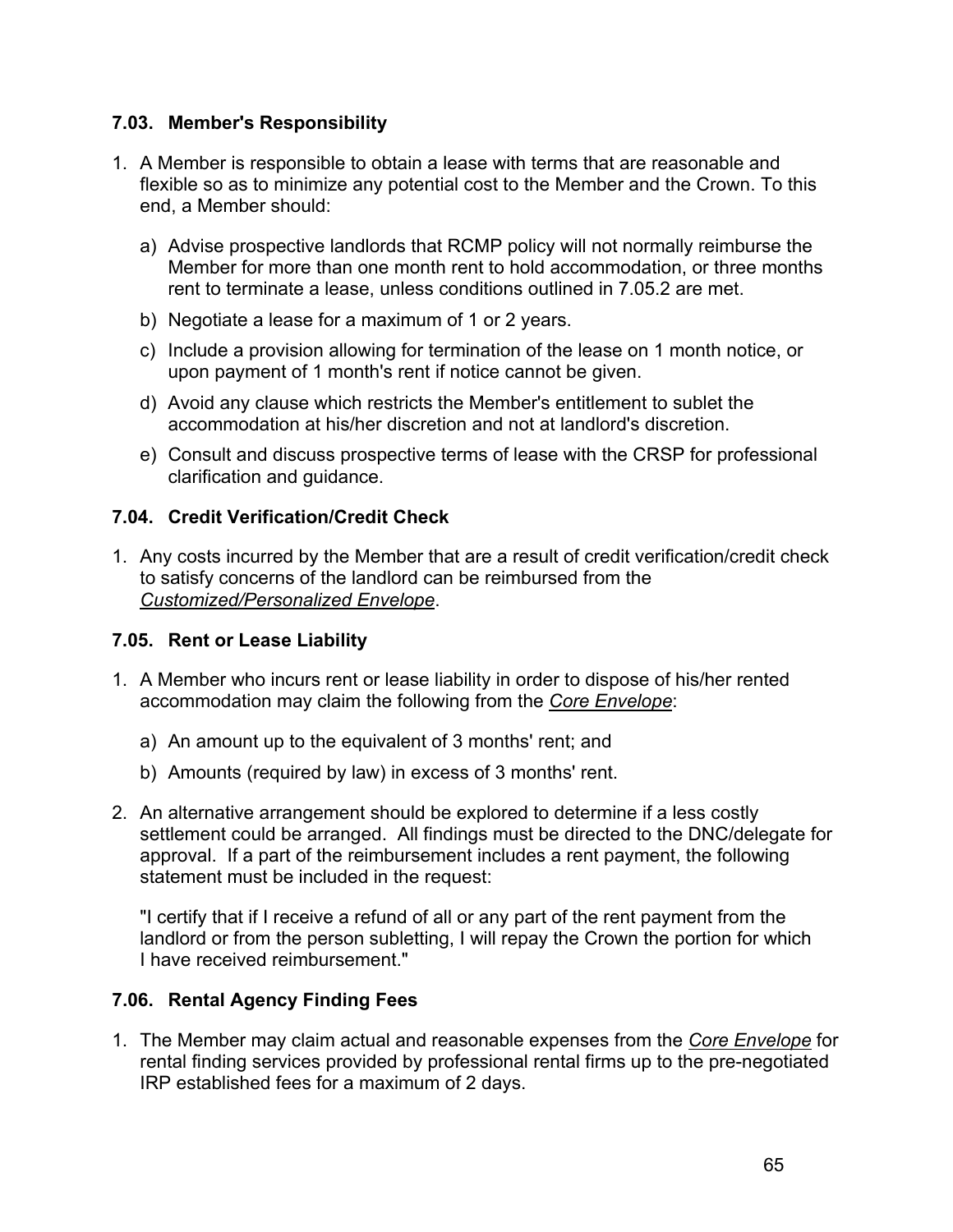NOTE: For locations where established rates and services have not been negotiated, reimbursement will be up to an amount equivalent to the pre-negotiated IRP established fees per day for a maximum of 2 days.

- 2. The Member may claim for rental search assistance from one Rental Search Agency (RSA). These costs are to be funded from the *Core Envelope* for either permanent rental accommodation or TDRA accommodation, but not both.
- 3. If the Member uses the services of a RSA during the HHT phase to locate permanent rental accommodation and subsequently decides to purchase a residence instead, and has not moved in or signed a lease, he/she may claim for the RSA fees.
- 4. If the Member engages the services of a RSA and subsequently chooses to cancel the services but fails to notify the RSA 7 days or more prior to arrival, he/she will be personally responsible for any cancellation fees.

## **7.07. Reimbursement for Property Damage**

- 1. The Member cannot claim for rent or lease liability resulting from property damage caused by the Member.
- 2. Any damage resulting from a sublet arrangement remains the responsibility of the Member and cannot be claimed.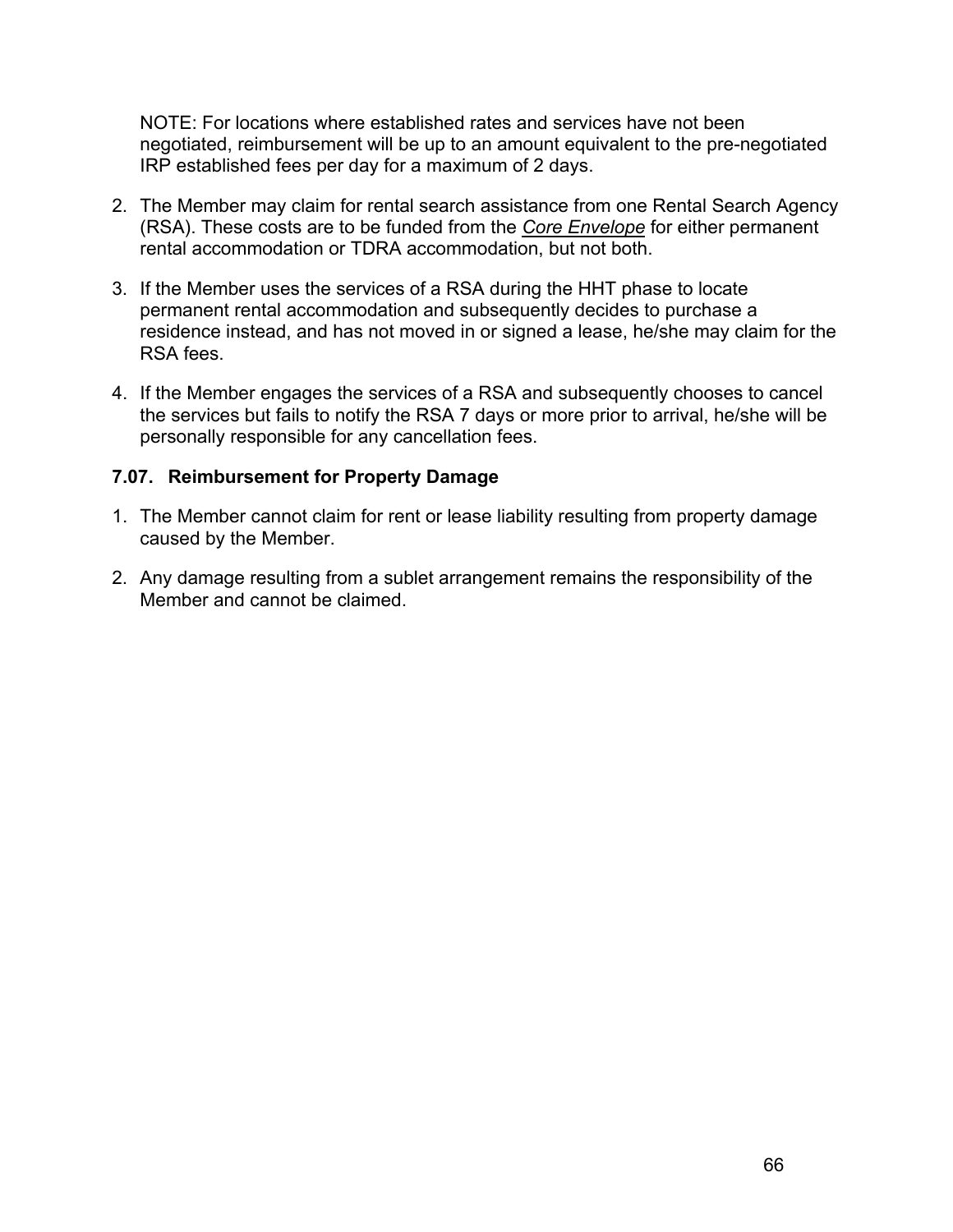## **Travel to New Location**

## *Section 8*

## **8.01. Purpose**

1. It is the responsibility of the RCMP to provide Members, spouses and dependants with transportation, accommodation, meals and incidentals when relocating from one place of duty to another, within Canada.

## **8.02. Funding Overview**

1. The benefits outlined in this Section are funded from the *Core*, *Customized* and *Personalized Envelopes* as follows:

| <b>Benefit</b>                               | Core<br><b>Envelope</b>                | <b>Customized/Personalized</b><br><b>Envelope</b>   | <b>Section</b><br><b>Reference</b> |
|----------------------------------------------|----------------------------------------|-----------------------------------------------------|------------------------------------|
| Transportation                               | Member,<br>spouse and/or<br>dependants | <b>Extended family</b>                              | 8.03 to 8.05                       |
| <b>Meals</b>                                 | Member,<br>spouse and/or<br>dependants | <b>Extended family</b>                              | 1.11.1                             |
| Accommodation                                | Member,<br>spouse and/or<br>dependants | Beyond the Core Envelope;<br><b>Extended family</b> | 1.11.2                             |
| <b>Miscellaneous</b><br>relocation allowance | Member,<br>spouse and/or<br>dependants | Extended family                                     |                                    |

## **8.03. Selecting the Mode of Transportation**

- 1. It is the responsibility of the Relocation Reviewer, in consultation with the Member, to determine the most appropriate and cost effective means of transportation. The mode of travel must be pre-authorized by the Relocation Reviewer. The following factors should be taken into account:
	- a) The family circumstances;
	- b) A Member's reporting date at the new place of duty;
	- c) The delivery date of the HG&E;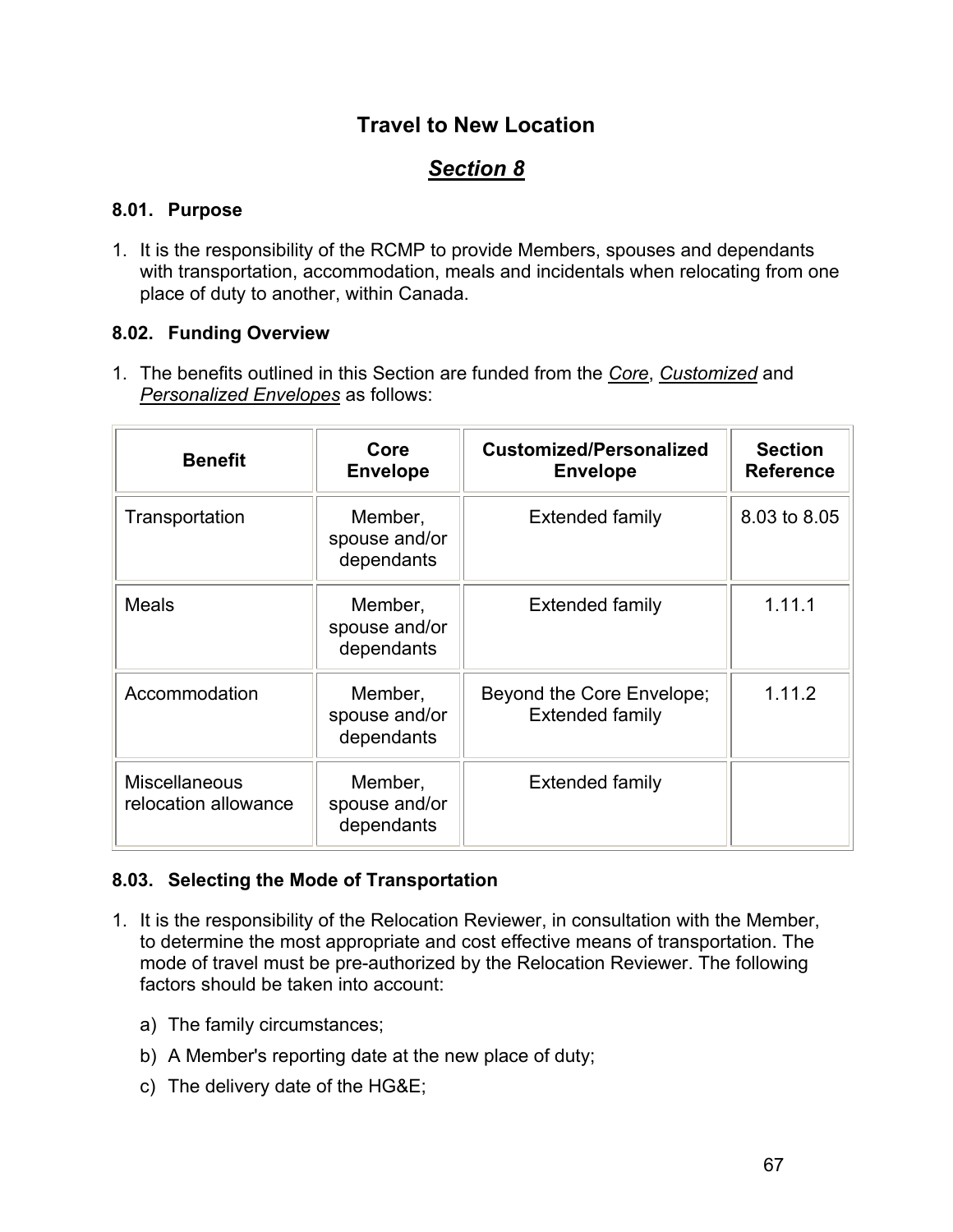- d) The cost of transportation options;
- e) The existence of an acceptable transportation network between the former and the new places of duty; the weather conditions that prevail at that time; and
- f) The availability of Force Aircraft.
- 2. Once the mode of transportation has been determined and authorized, it is expected that the family unit will travel together by the approved mode. Exceptions may be pre-authorized by the Relocation Reviewer if deemed justifiable and cost effective.
- 3. Should a Member choose to travel by a manner other than what the Relocation Reviewer has approved, the additional costs, if any, will be paid from the *Personalized Envelope*.

#### **8.04. Kilometric Allowance**

- 1. A Member authorized to travel by PMV to the new place of duty may claim the following expenses:
	- a) *Core Envelope:*
		- i)  $1<sup>st</sup>$  PMV driven: 100% of the Treasury Board Travel Directive kilometric rate; or
		- ii) Motorcycle: 100% of the Treasury Board Travel Directive kilometric rate; and
		- iii) Trailer: 50% of the Treasury Board Travel Directive kilometric rate.
	- b) *Customized/Personalized Envelopes:*
		- i) Second and additional vehicles driven: 100% of the Treasury Board Travel Directive kilometric rate; and
		- ii) Additional trailers: 50% of the Treasury Board Travel Directive kilometric rate.
- 2. The eligible kilometric distance is calculated from detachment to detachment based on the computation by the authorized kilometric software used by the CRSP.

## **8.05. PMV Passenger**

- 1. When a Member travels as a passenger in a PMV, the operator of which is not eligible to claim a kilometric allowance, the Member may be reimbursed for actual and reasonable payments from the *Core Envelope* subject to the kilometric allowance limitation detailed in Section 8.04.2.
- 2. When a Member travels as a passenger in a PMV, the operator of which is eligible to claim a kilometric allowance, the Member will not be reimbursed for any kilometric allowance since only one individual can claim the allowance.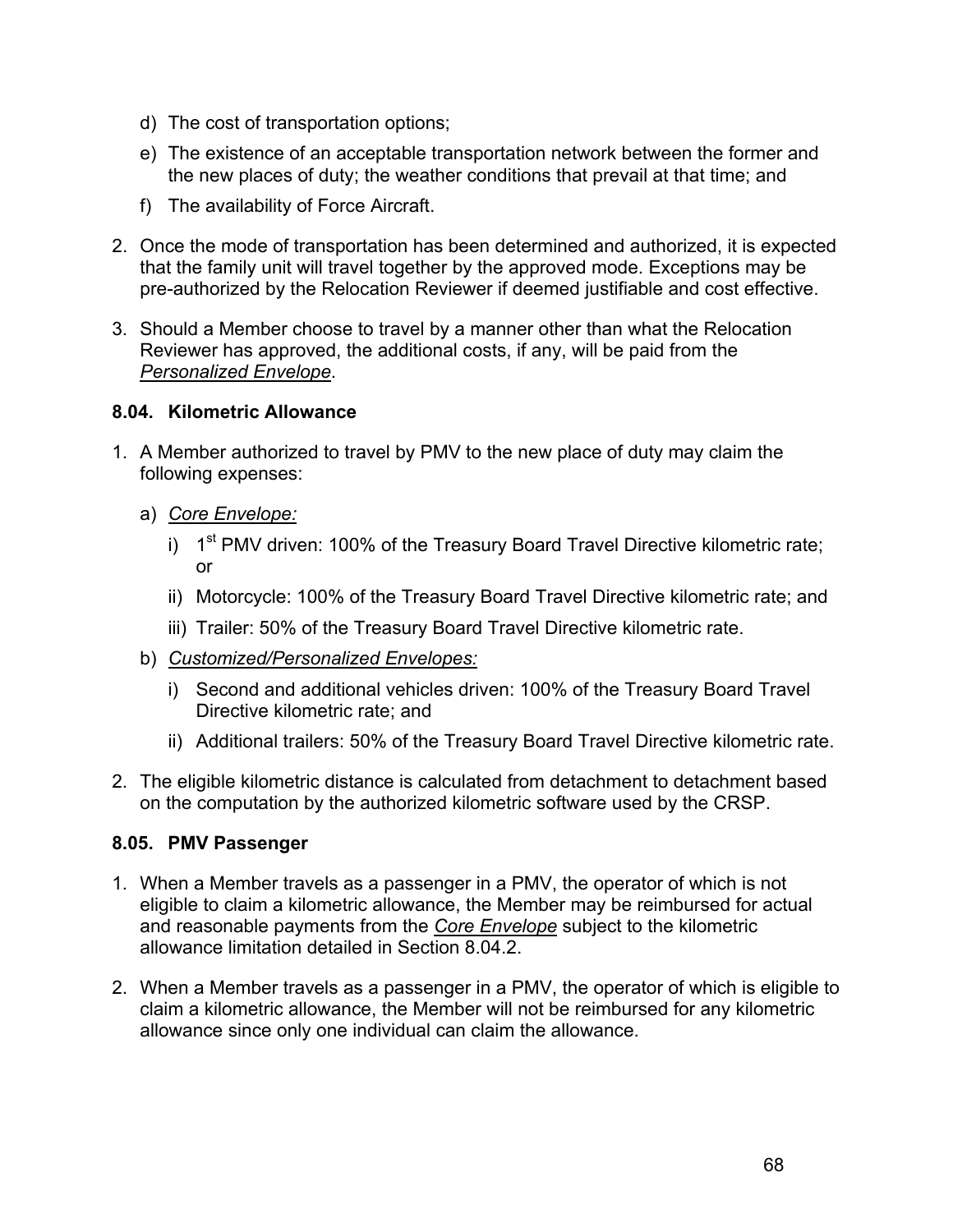### **8.06. Travel Time**

- 1. If the distance from the former place of duty to the new place of duty is 650 km or less, the Member is expected to complete his/her travel in one calendar day unless exceptional circumstances prevent this.
- 2. For trips of more than 650 km, the Member is expected to travel an average of 500 km each calendar day.
- 3. The Member must advise the Relocation Reviewer after the fact and in writing of additional travel time and costs resulting from delays encountered as a result of illness, weather, road conditions, mechanical failure, etc. The Member may claim the additional costs from the *Core Envelope*.

#### **8.07. Travel Expenses and Rates through U.S.A.**

1. The Member may travel through the U.S.A. by PMV, if it is the most direct or appropriate route to his/her new place of duty. The Member may claim for expenses in accordance with Treasury Board rates and should not exceed expenses that would have been incurred had the travel taken place in Canada.

## **8.08. Travel via Motor Home/Travel Trailer**

- 1. Members traveling to the new place of duty by a self-contained motor home/travel trailer may claim the following expenses:
	- a) *Core Envelope*
		- i) Kilometric rate as outlined in Section 8.04;
		- ii) Camp ground fees; and
		- iii) Meals and miscellaneous relocation allowance.

NOTE: A Member cannot claim the private non-commercial accommodation allowance.

## **8.09. Annual Leave En Route**

1. If the Member takes personal annual leave en route to his/her new place of duty, IAM & MRA will not be paid during the leave period.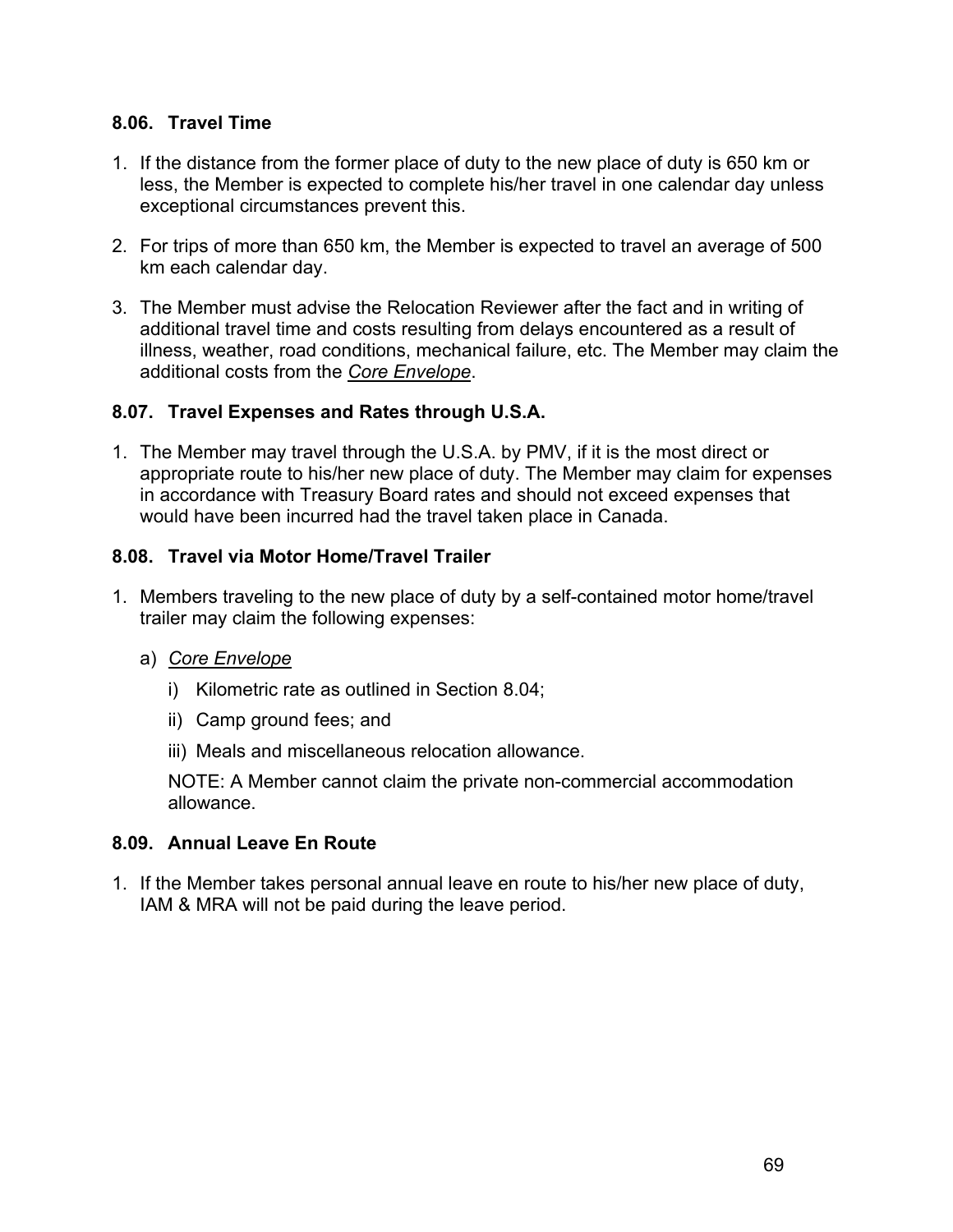## **Interim Accommodation, Meals and Miscellaneous Relocation Allowance**

# *Section 9*

## **9.01. Purpose**

1. It is the policy of the RCMP to reimburse an eligible Member for IAM&MRA expenses while his/her HG&E are packed and unpacked, and during periods in which he/she is necessarily separated from the HG&E.

## **9.02. Principles for Reimbursement**

1. The principle for reimbursement of IAM&MRA expenses is that expenses will normally be reimbursed only for the period a Member remains necessarily separated from his/her HG&E; or permanent accommodation has not been obtained/occupied and suitable alternate accommodation is not available.

NOTE: Being separated from minor easily replaceable household items does not constitute being separated from HG&E.

- 2. Approval to occupy interim accommodation is not automatic nor is it an entitlement.
- 3. Interim accommodation may be paid at the point of origin and/or at destination, but cannot exceed what would have been authorized at the new place of duty had the Member proceeded directly.
- 4. When the shipment of HG&E and the arrival of the Member and dependants are properly coordinated, with the availability of permanent accommodation, the need for interim accommodation should be limited to a maximum of 3 days at the former place of duty (pack, load and clean) and 2 days at the new place of duty (unload and unpack).
- 5. Approval authorities for IAM&MRA are as follows:
	- a) The Relocation Reviewer can authorize up to the first 15 days of the IAM&MRA from the *Core Envelope*.
	- b) Each IAM&MRA request beyond the initial 15 days may be approved by the Relocation Reviewer using funds from the *Personalized Envelope*.
	- c) The Relocation Reviewer can authorize an additional 15 days of IAM&MRA from the Core Envelope if exceptional circumstances exist.
- 6. If IAM&MRA is required beyond 30 days and is within the intent of the IRP, the DNC/delegate may authorize interim expenses reimbursement from the *Core Envelope*.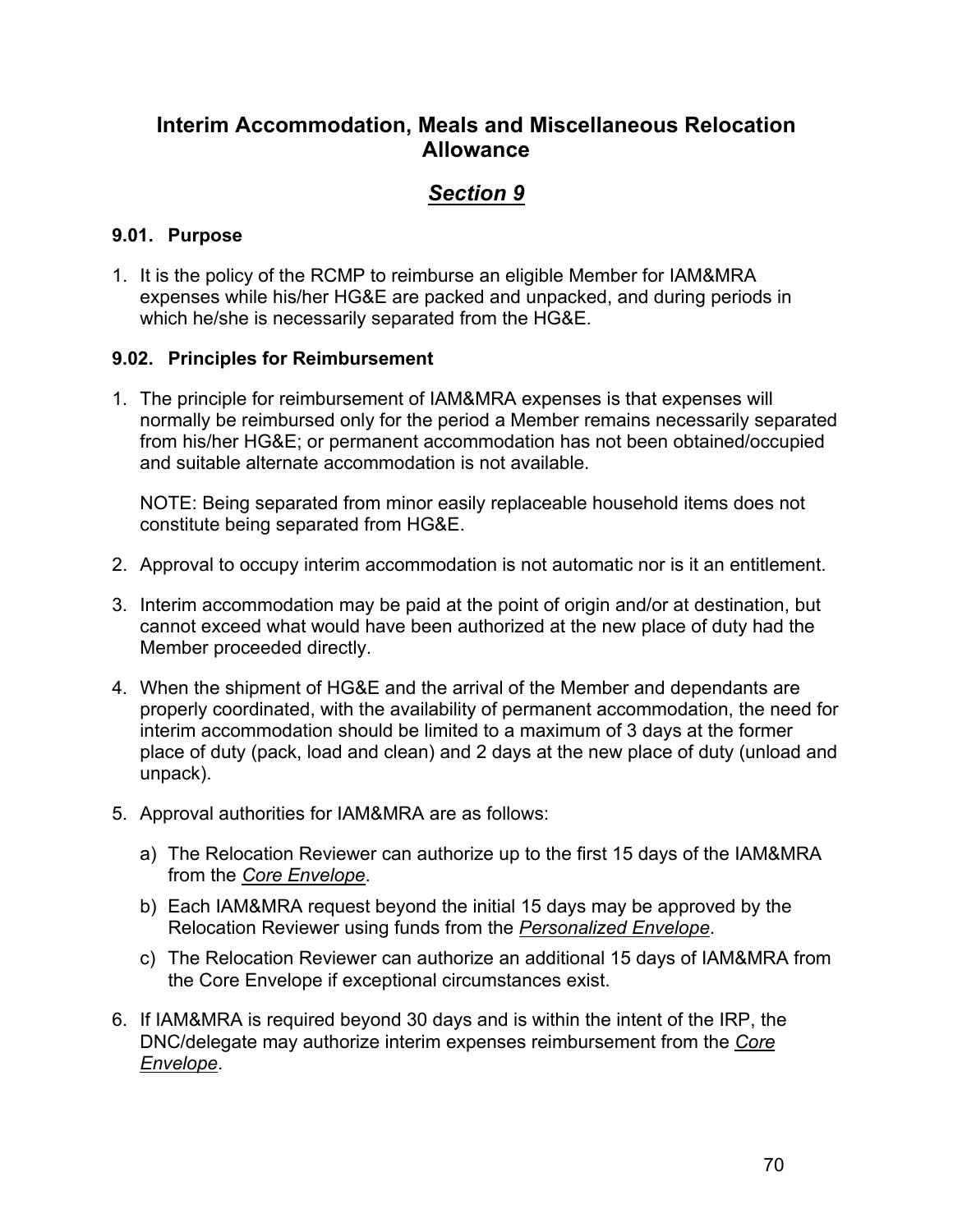When interim accommodation is the result of a decision to await occupancy of a certain type of permanent accommodation even though there is other suitable accommodation available, reimbursement of IAM&MRA expenses will not be authorized from the *Core Envelope* beyond the 15<sup>th</sup> day or the day the HG&E could have been delivered, whichever is later.

Example: Awaiting the occupancy of Crown-owned/leased accommodation (unless designated) or private accommodation whether rented, purchased or under construction, is a personal decision. The IAM&MRA will not be reimbursed from the *Core Envelope* or *Customized Envelope* (for extended family) beyond 15 days.

- 7. Approval of IAM&MA beyond the initial 15 days shall not be authorized in the following situations:
	- a) When interim accommodation is the result of a decisions to await occupancy of a certain type of permanent accommodation even though there is other suitable accommodation available; or
	- b) When the household goods could have been delivered within the initial 15 days; or
	- c) When awaiting occupancy of Crown-owned/leased (unless designated) or private accommodation (rented/purchased/under construction), is a personal decision.
- 8. The 5 days for pack/load/clean/unload/unpack are not included as part of the IAM&MRA outlined above.

## **9.03. Member Responsibilities**

- 1. The onus is on the Member to make every reasonable attempt to minimize his/her interim expenses. If the Member has not made every reasonable attempt to achieve a door-to-door move, and is unnecessarily separated from his/her HG&E, reimbursement for IAM&MRA may not be approved.
- 2. The Member is expected to seek self-contained interim accommodation as soon as possible on arrival at the new place of duty. Full meals cannot be claimed beyond 10 days unless a Member can provide evidence supporting all attempts to secure accommodation with cooking facilities within 16 km (one-way) of the Member's new place of duty.

NOTE: Members relocating to an IP who are living in COH while awaiting the arrival of their HG&E may be reimbursed for meals only.

#### **9.04. Funding Overview**

1. The IAM&MRA benefits outlined in this Section are funded from the *Core*, *Customized*, or *Personalized Envelopes*, as follows: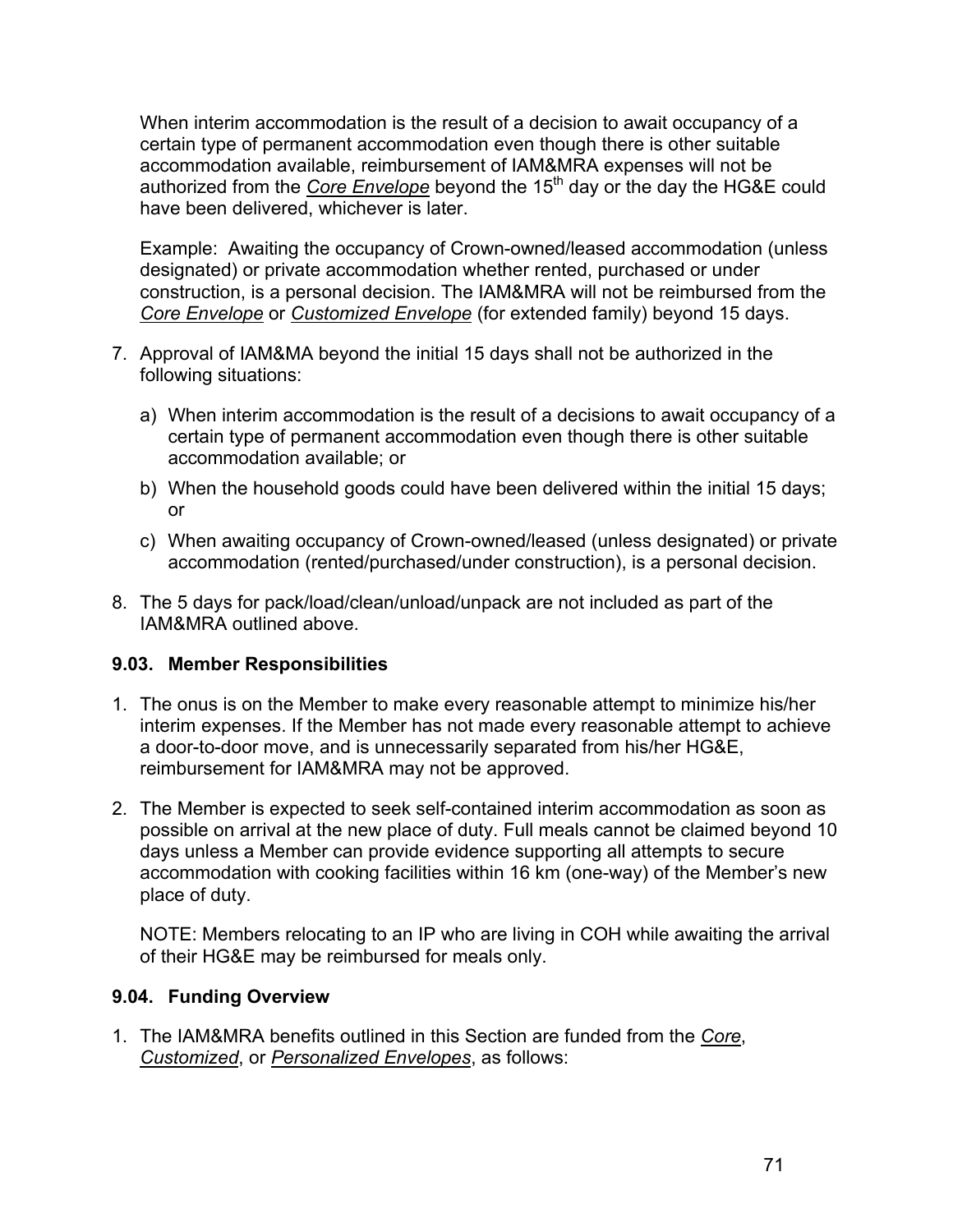| <b>Accommodation</b>   | <b>Core Envelope</b> | <b>Customized</b><br><b>Envelope</b> | <b>Personalized</b><br><b>Envelope</b> |
|------------------------|----------------------|--------------------------------------|----------------------------------------|
| Member                 | Up to 15 days        | 0 days                               | >15days                                |
| Dependant(s)           | Up to 15 days        | 0 days                               | $>15$ days                             |
| <b>Extended Family</b> | 0 days               | 15 days                              | $>15$ days                             |

| <b>Meals</b>                             | <b>Core Envelope</b>                          | <b>Customized</b><br><b>Envelope</b>                   | <b>Personalized</b><br><b>Envelope</b> |
|------------------------------------------|-----------------------------------------------|--------------------------------------------------------|----------------------------------------|
| Member, Spouse<br>and/or<br>dependent(s) | Up to 10 days $@$<br>100% and 5 days<br>@ 65% | 0 days                                                 | $>15$ days $@$<br>65%                  |
| <b>Extended Family</b>                   | 0 days                                        | Initial 10 days $@$<br>100% and next 5<br>days $@65\%$ | $>15$ days $@$<br>65%                  |

| <b>Miscellaneous</b><br><b>Relocation Allowance</b> | Core<br><b>Envelope</b> | <b>Customized</b><br><b>Envelope</b> | <b>Personalized</b><br><b>Envelope</b> |
|-----------------------------------------------------|-------------------------|--------------------------------------|----------------------------------------|
| Member                                              | Up to $15$<br>days      | 0 days                               | 0 days                                 |
| Dependant                                           | Up to $15$<br>days      | 0 days                               | 0 days                                 |
| <b>Extended Family</b>                              | 0 days                  | Up to 15 days                        | 0 days                                 |

## **9.05. Annual Leave at Origin/Destination**

1. If the Member takes personal annual leave at origin or at destination, IAM&MRA will not be paid during the leave period.

## **9.06. Preparation and Delivery of HG&E**

1. The IAM&MRA expenses are normally paid for up to 3 days (if required) at origin and up to 2 days (if required) at destination. These payments are intended to cover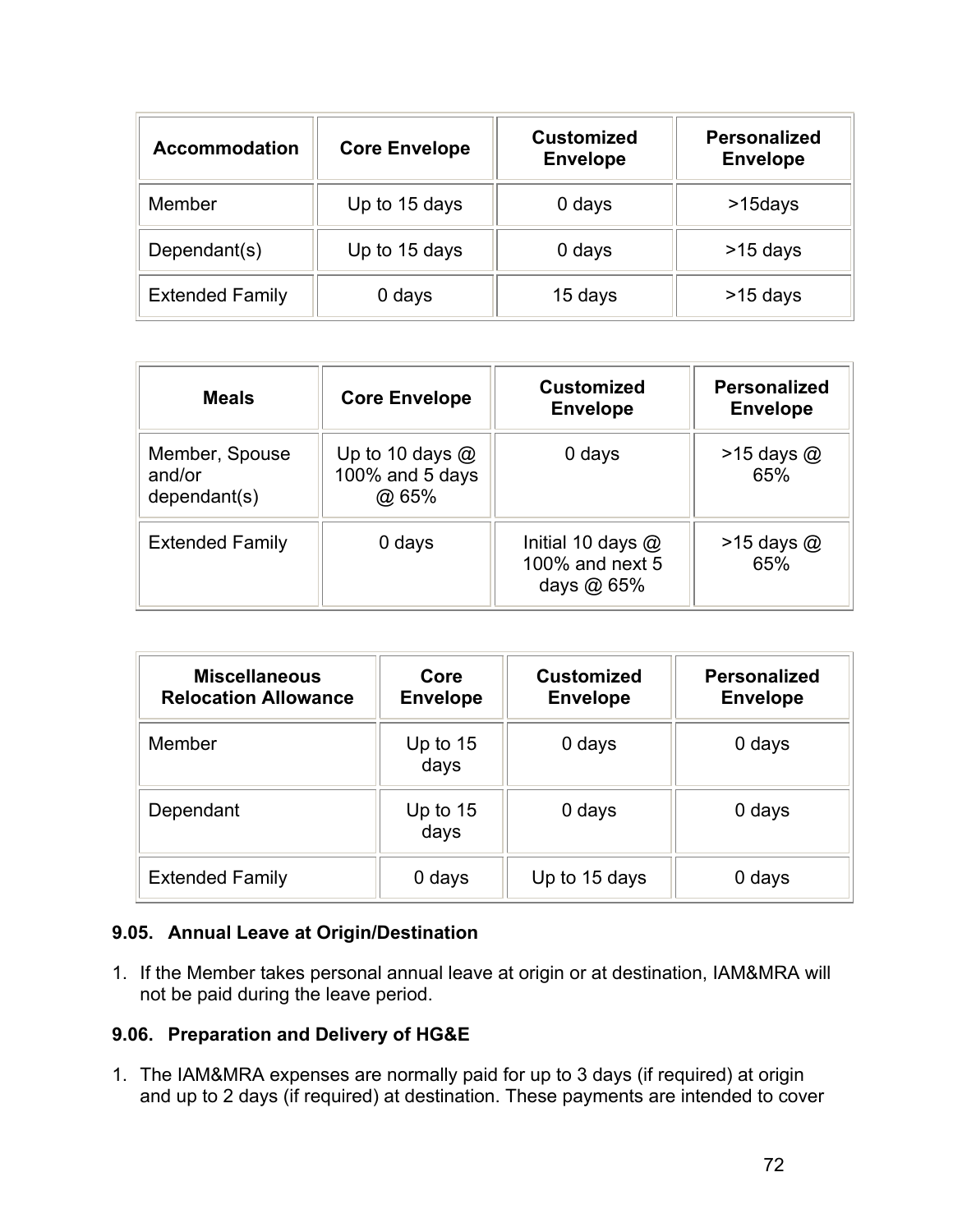expenses incurred while a Member's HG&E are packed, loaded, unloaded and unpacked. Meals are payable during the unpack day regardless of who does the unpacking.

2. The following interim expenses must be authorized by the Relocation Reviewer and may be paid from the *Core Envelope:*

|                                                     | Pack, Load, and Clean | <b>Unload and Unpack</b> |
|-----------------------------------------------------|-----------------------|--------------------------|
| <b>Accommodation</b>                                | Up to 3 nights        | Up to 2 nights           |
| <b>Meals</b>                                        | Up to 3 days          | Up to 2 days             |
| <b>Miscellaneous</b><br><b>Relocation Allowance</b> | Up to 3 days          | Up to 2 days             |

## **9.07. Additional Days/Pack**

- 1. In exceptional cases, up to 3 days of additional IAM&MRA may be authorized by the Relocation Reviewer and reimbursed using Core funding under the following circumstances:
	- a) Action taken by the van line for which the RCMP can apply a penalty; or
	- b) A load/unload day has been scheduled that will coincide with the weekend or a statutory holiday, if the date was approved by the Relocation Reviewer.
- 2. Members are expected to make themselves available to receive their HG&E at the earliest date possible that it can be delivered. Any costs associated with a delay resulting from a Member not receiving the HG&E on the first available delivery date will be paid from the *Personalized Envelope*.

#### **9.08. Miscellaneous Relocation Allowance (MRA)**

- 1. The Member may claim for this allowance for each day of paid interim accommodation as follows:
	- a) *Core Envelope*
		- i) Daily miscellaneous relocation expense allowance for up to 15 days for the Member, spouse and dependants (Member receives 12% of daily meal allowance; spouse and dependants receive 6% of daily meal allowance).
	- b) *Customized Envelope*
		- i) Daily miscellaneous relocation expense allowance for up to 15 days for extended family at 6% of daily meal allowance.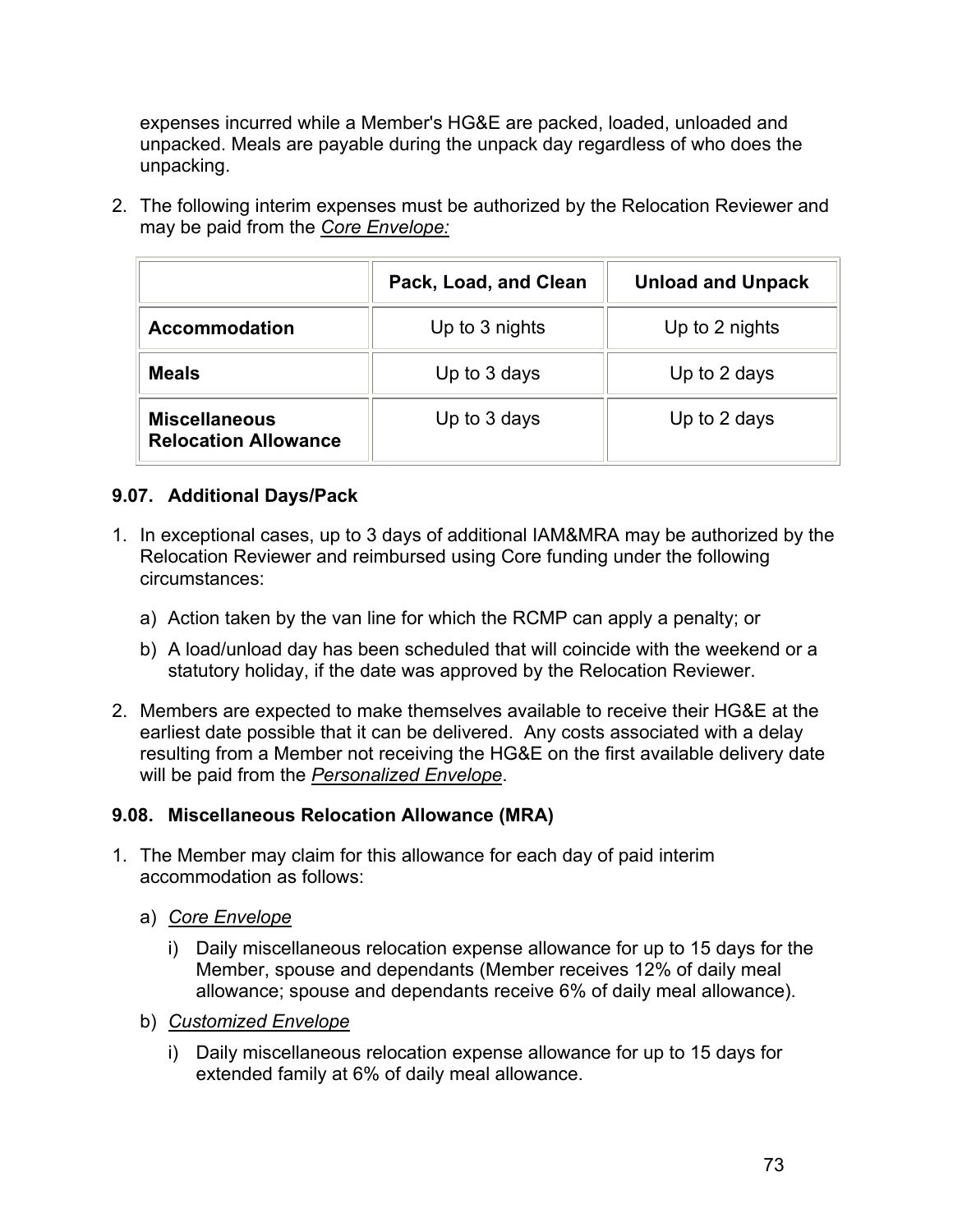## **9.09. Dependant Care During Packing and Unpacking**

- 1. Dependant care expenses in addition to any existing dependant care arrangements incurred during the packing, loading, unloading and unpacking of HG&E will be reimbursed as follows:
	- a) *Core Envelope*
		- i) Up to \$75 each day if care is provided by individuals who provide dependant care as a regular source of income and do not reside with the family; or a bonded sitter provided by a company in the business of providing dependantcare services. Receipts are required.
		- ii) \$35 each day if care is provided by a friend or relative. Receipts are not required.
		- iii) Up to 2 days at origin and 2 days at destination.
	- b) *Personalized Envelope*
		- i) Only when additional days have been pre-approved by the Relocation Reviewer.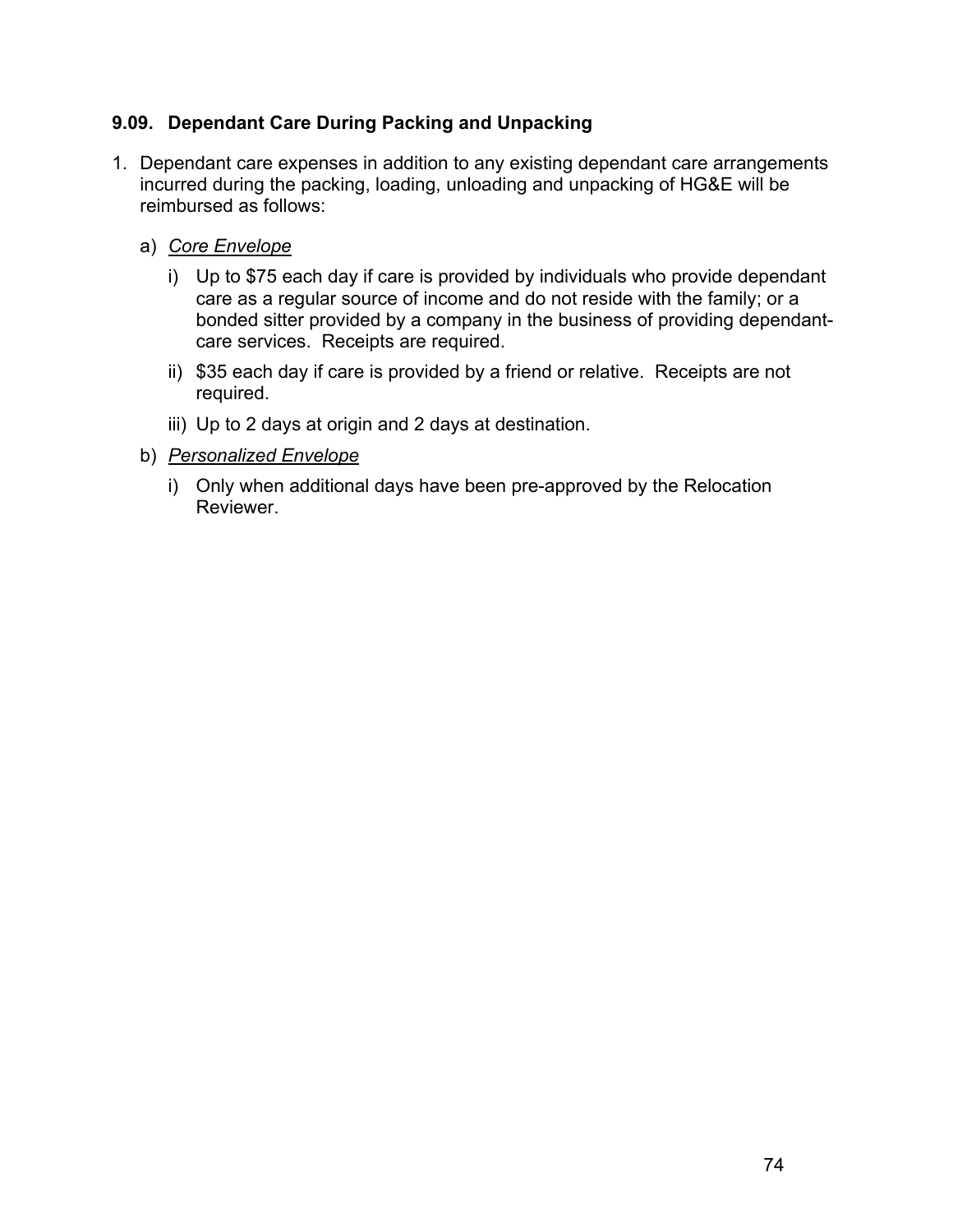## **Shipment/Storage/Insurance of Household Goods & Effects (HG&E)**

# *Section 10*

#### **10.01. Purpose**

- 1. The RCMP will pay for transporting the HG&E of a Member who is relocated in accordance with the conditions and limitations of the IRP. The HGRS contract outlines the details of the transporting of HG&E.
- 2. In the event that there is a discrepancy between the IRP and the HGRS, the HGRS will take precedence.
- 3. The Relocation Reviewer is responsible to make the shipping arrangements with the van lines as per the HGRS contract terms and conditions. The Relocation Reviewer will advise the Member of the length of time the van line has to deliver the HG&E to the new residence.

NOTE:

For shipment of HG&E to isolated posts, between isolated posts and out of isolated posts, the Relocation Reviewer will research all possible routes/modes of shipment (i.e. all-weather roads, ice-roads and air) and choose the most cost-effective method.

- 4. Apart for certain exceptions described in this Section, or approved by the DNC/delegate, expenses incurred for loading, unloading, packing, unpacking, insurance, cartage or freight charges for moving HG&E from the former principal residence (or from long-term storage only) to the new principal residence (or longterm storage) may be claimed by the Member or paid directly to a third-party service provider.
- 5. If a Member retains the principal residence at the old place of duty and proceeds to the new place of duty unaccompanied while his/her spouse and/or dependants remain at the former principal residence, relocation benefits will apply for the entire family to reunite on a subsequent transfer. These relocation benefits shall not exceed the relocation costs from the location where the Member resides had the family been residing with the Member.
- 6. It is the Member's responsibility to submit a copy of the original bill of lading to the Relocation Reviewer at the earliest possible date.

## **10.02. Funding Overview**

1. The benefits outlined in this Section are funded from the *Core*, *Customized*, or *Personalized Envelopes* as follows: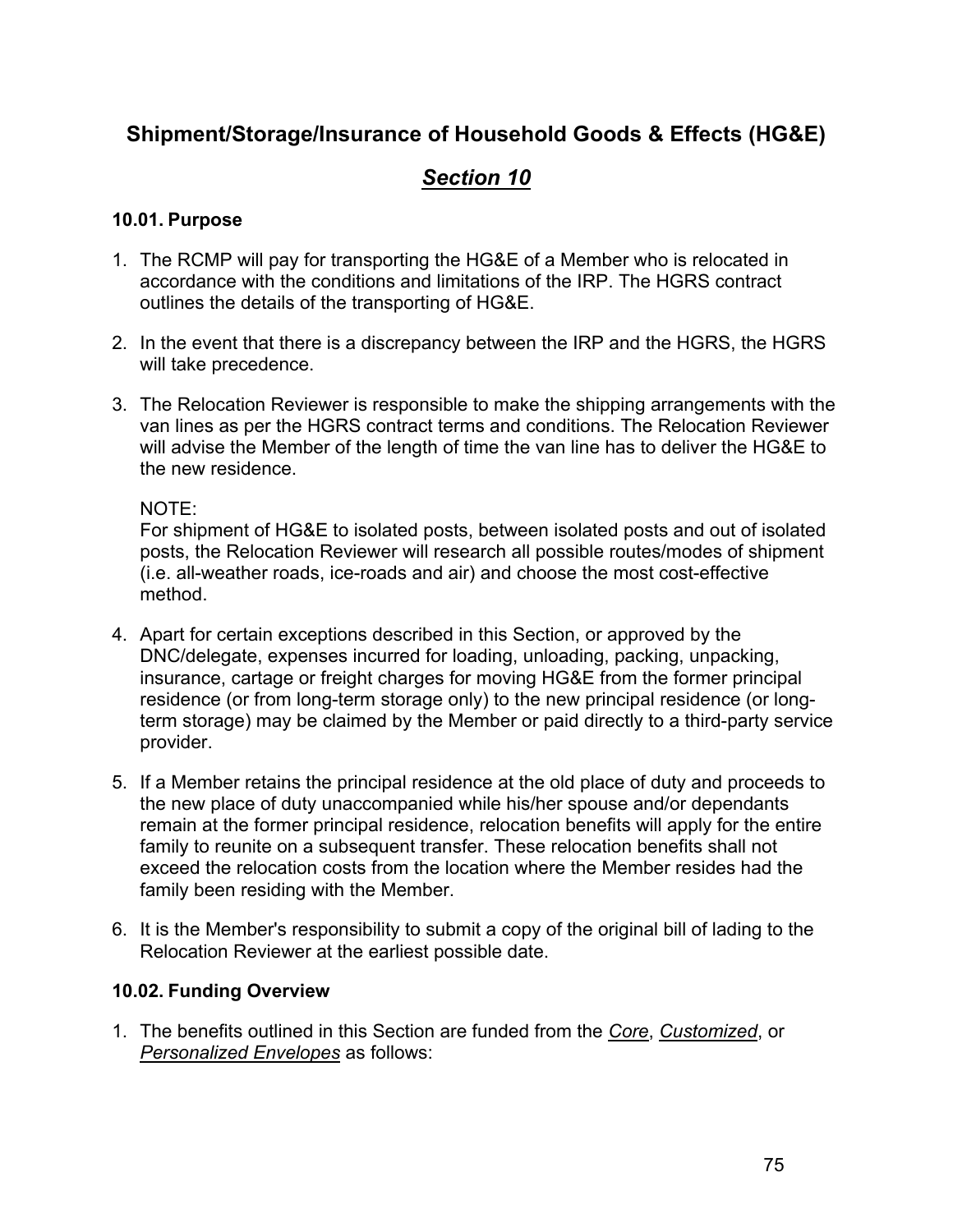| <b>Benefit</b>                                                                        | <b>Core Envelope</b>                                                | <b>Customized/Personalized</b><br><b>Envelopes</b> | <b>Section</b><br><b>Reference</b> |
|---------------------------------------------------------------------------------------|---------------------------------------------------------------------|----------------------------------------------------|------------------------------------|
| Shipment of HG&E                                                                      | Up to 20,000<br>lbs/9,071.94 kg                                     | Weight in excess of 20,000<br>lbs/9,071.94 kg      | 10.04                              |
| Storage-in-transit                                                                    | Up to the<br>number of<br>interim<br>accommodation<br>days approved | Expenses in excess of<br><b>Core Envelope</b>      | 10.07                              |
| Long-term storage (LTS) -<br>only when authorized                                     | Up to 20,000<br>lbs/9,071.94 kg                                     | Weight in excess of 20,000<br>lbs/9,071.94 kg      | 14.05                              |
| <b>Basic insurance</b>                                                                | Up to \$100,000<br>coverage                                         | Over \$100,000 coverage                            | 10.08                              |
| <b>Additional insurance</b>                                                           |                                                                     | <b>Actual expenses</b>                             | 10.08                              |
| Crating                                                                               |                                                                     | <b>Actual expenses</b>                             | 10.09                              |
| Shipment of PMV                                                                       | Actual<br>expenses for<br>first PMV                                 | Actual expenses for all<br>other PMVs              | 10.10                              |
| Car rental at destination                                                             | Actual and<br>reasonable<br>expenses                                | Upgrades                                           | 10.10.5<br>1.11.3                  |
| Recreational<br>vehicle/boat/motorcycle/all-<br>terrain<br>vehicle/trailer/snowmobile |                                                                     | <b>Actual expenses</b>                             | 10.11                              |
| <b>Additional shipping</b><br>expenses                                                |                                                                     | Actual expenses                                    | 10.12                              |
| Pet shipment                                                                          |                                                                     | <b>Actual expenses</b>                             | 10.13                              |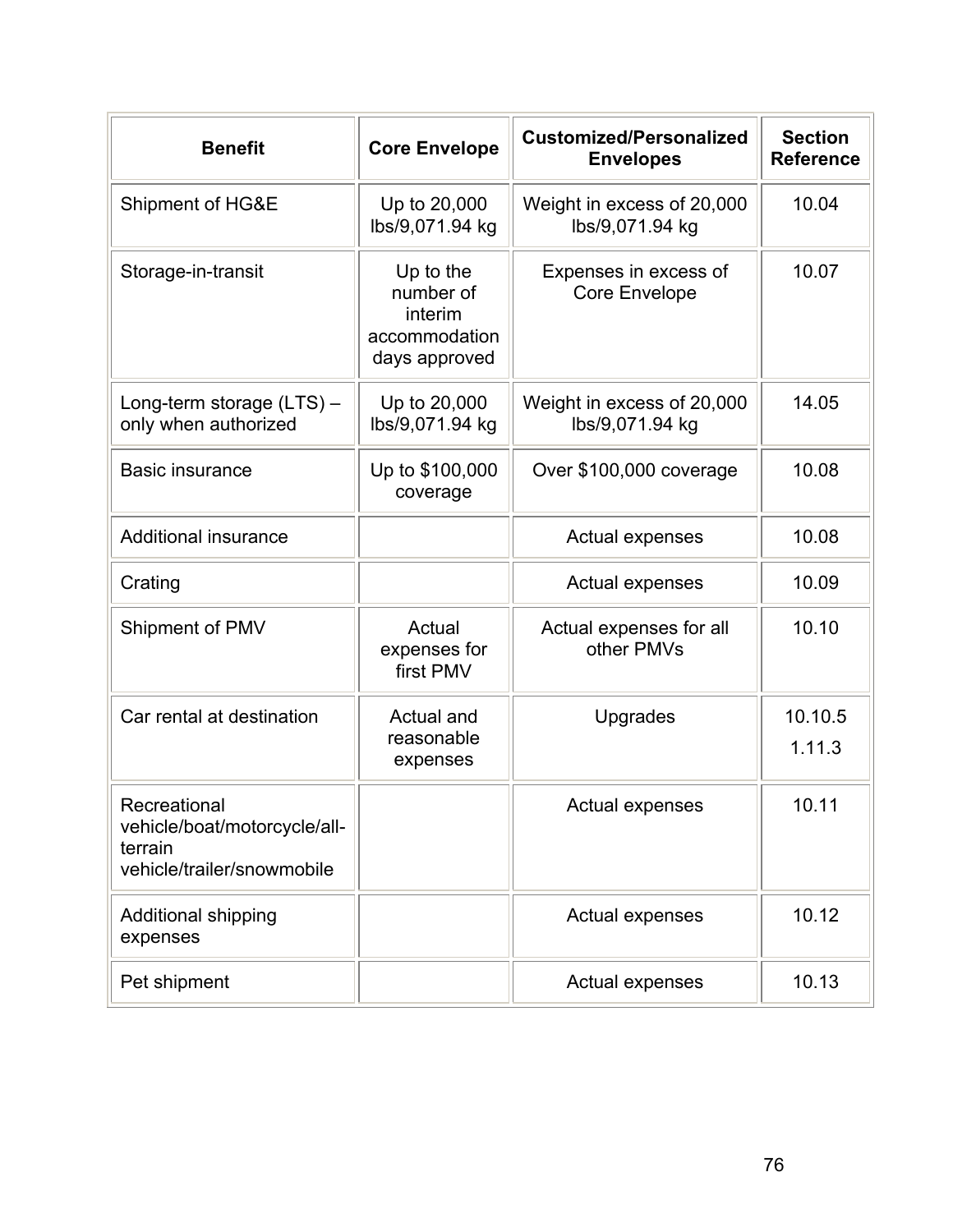### **10.03. Movement of HG&E**

- 1. To ensure the movement of his/her HG&E, the Member will:
	- a) Complete form 3124 and submit it to his/her Relocation Reviewer as soon as the intended date of departure is known.
	- b) If possible, it must be submitted three weeks before departure.
	- c) If it is a National Headquarters Member located within another division, he/she may submit form 3124 to the Relocation Reviewer in the division in which he/she resides if form 3124 cannot reach National Headquarters two weeks before departure.

#### **10.04. Weight Entitlement**

- 1. The RCMP will arrange for and pay the cost of packing, insuring, shipping, in-transit storage and unpacking of a reasonable quantity of personal and HG&E up to the following:
	- a) *Core Envelope*
		- i) Weight up to a maximum of 20,000 lbs/9071.94 kg including packing and crating.
	- b) *Customized/Personalized Envelope*
		- i) Weight in excess of 20,000 lbs./9,071.94 kg
		- ii) Any extra charges when large articles are moved on a weight dimensional basis, or a cubic basis, or with surcharges.

#### **10.05. Qualifying Rooms**

- 1. Qualifying rooms include kitchen, bedrooms (including bedrooms in finished basement), living room, recreation room, family room, dining room, basement, garage (not condos and apartments), outbuilding/storage shed (limit of one), and a storage room (separate from apartment).
- 2. For the purposes of establishing the number of qualifying rooms, the appraisal reports will be used for a home owner. For a renter, the Member will provide the list of rooms.

#### **10.06. Non-Admissible Items**

1. Non-admissible items are items not eligible to be shipped due to their hazardous nature or where excluded by this IRP or otherwise restricted by household goods removal tariffs.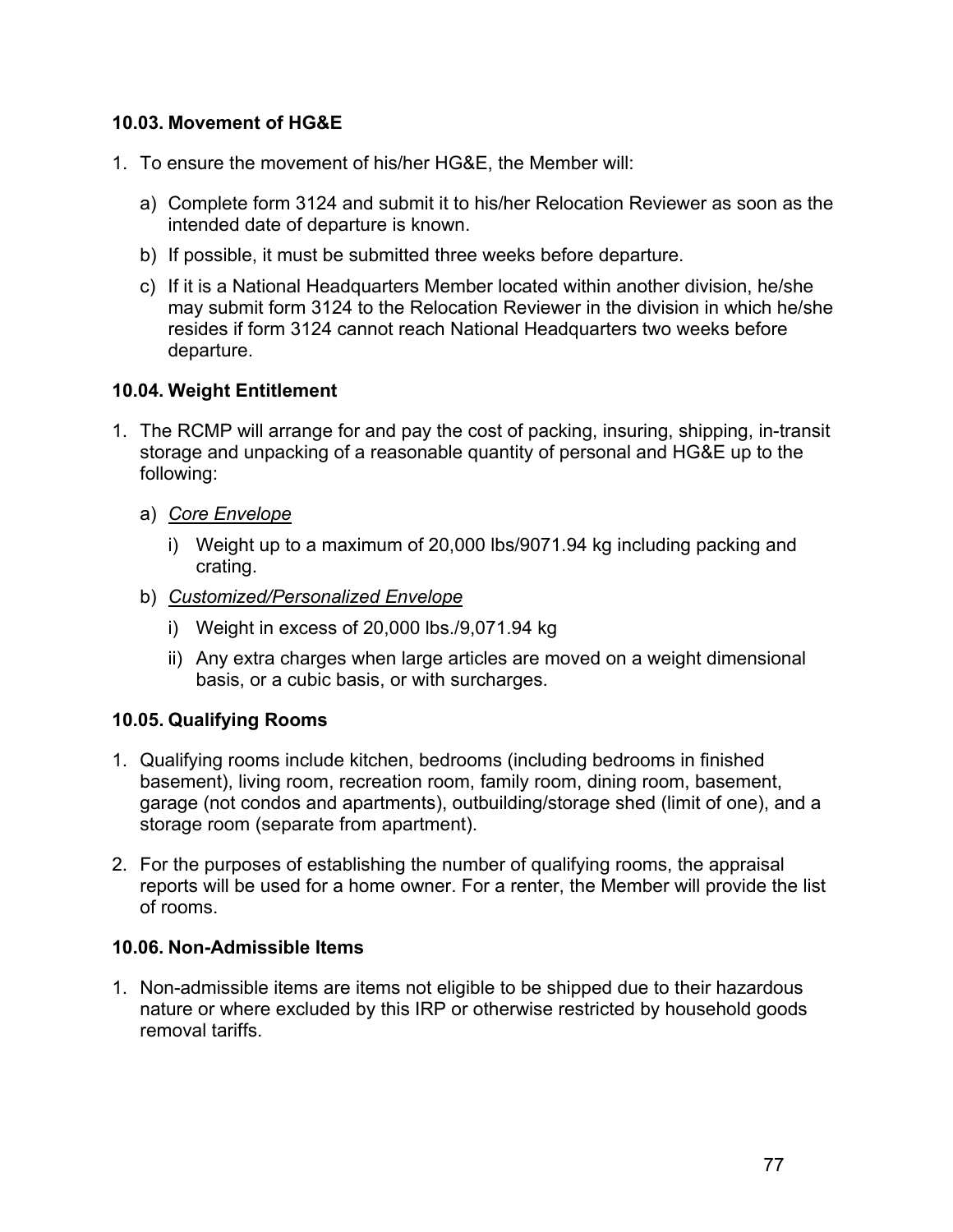#### **10.07. Storage-in-Transit**

- 1. Storage, when necessary and incidental to the shipment of HG&E to the new place of duty, may be authorized as follows:
	- a) *Core Envelope*
		- i) Storage costs will not be reimbursed beyond the last day for which IAM&MRA is authorized.
		- ii) When no IAM&MRA is requested, storage costs may be reimbursed from the *Core Envelope*, up to a maximum of 15 days.
	- b) *Customized/Personalized Envelope*
		- i) The cost of any extensions beyond the period authorized from the *Core Envelope*.

NOTE: No extensions will be granted from the *Customized Envelope* when the delay is directly the result of personal choices, e.g. annual leave. Storage expenses incurred as a result of personal decisions are strictly funded from the *Personalized Envelope*.

#### **10.08. Basic Insurance Coverage**

1. With certain exceptions, the van line or its agent provides replacement cost protection on RCMP authorized removals of HG&E within Canada, or to and from the continental U.S. including Alaska. The insurance is the responsibility of the contracted van line or its agent and provides coverage during periods of transit and storage of the HG&E.

The limits for insurance coverage (\$100,000) on HG&E will be consistent with those prescribed by TBS within the public service relocation policy as adjusted from time to time.

- 2. To obtain coverage on HG&E, the moving company will provide the Member with a Pre-Move Information Package. The package includes the terms and conditions of the insurance and all the necessary forms.
- 3. Based on terms, limitations and conditions negotiated by the HGRS, the Member is provided with replacement cost paid.
	- a) *Core Envelope*
		- i) \$100,000 coverage on authorized HG&E

NOTE: Claims for loss/damage is between the Member, the carrier van lines/moving company, and the insurer.

- b) *Customized/Personalized Envelope*
	- i) Premium for coverage over the basic coverage of \$100,000; and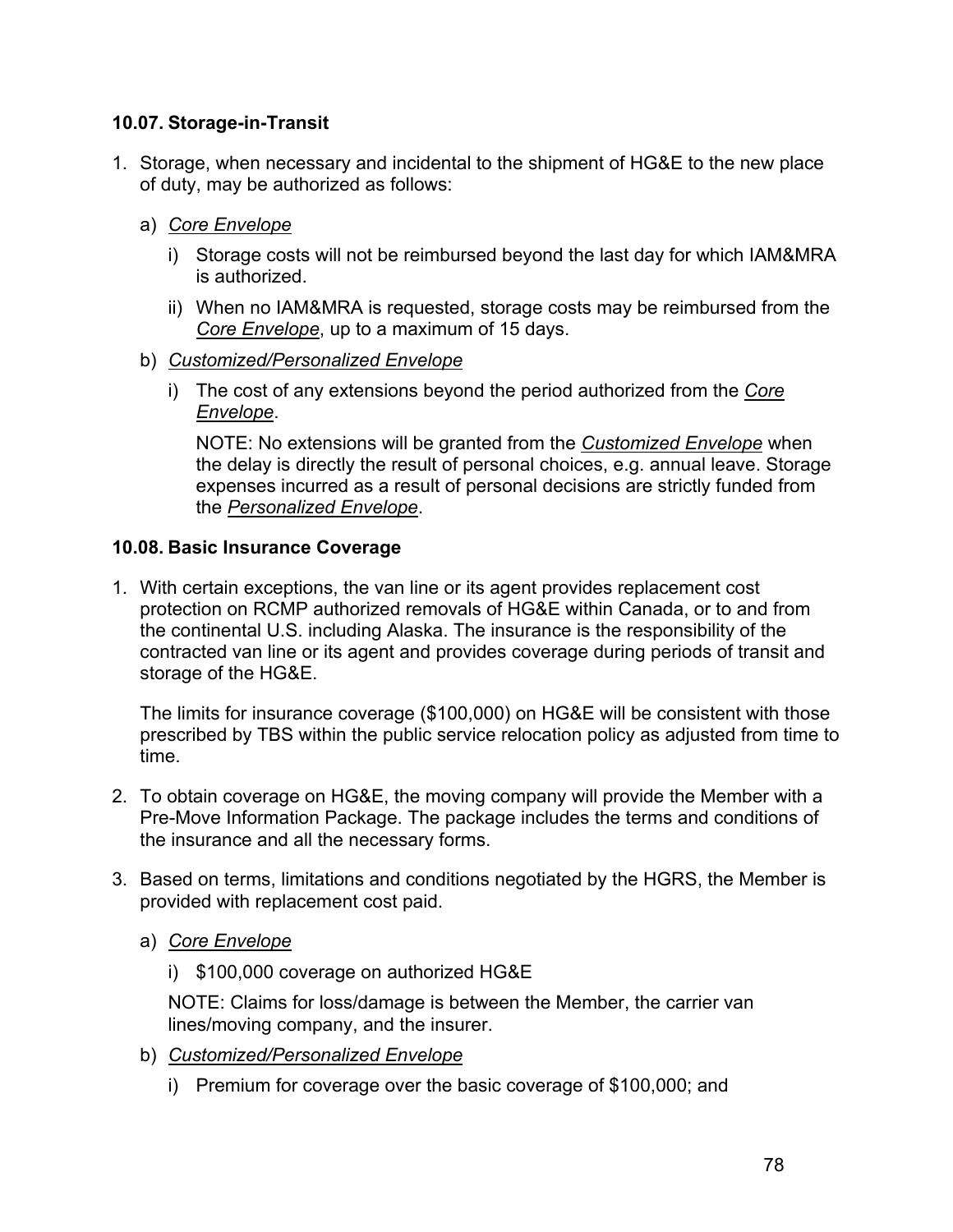ii) Insurance premiums for specific items.

## **10.09. Crating**

1. The Member may have HG&E that may require additional protection i.e. china, art, and antiques. Any crating costs for such items may be reimbursed from the *Customized/Personalized Envelope*.

## **10.10. Shipment of Personal Motor Vehicle (PMV)**

- 1. If the Member wishes to ship a PMV, he/she must obtain authorization from the Relocation Reviewer in advance. He/she must provide a copy of the vehicle registration and details about the load date along with the 3124 form.
- 2. The Member must include all applicable receipts on form 1393.
- 3. When the relocation distance is less than 1,100 km the Member may be required to travel to the new place of duty by PMV. The Relocation Reviewer will base the requirement upon factors such as the cost of shipping the PMV and moving the Member, spouse and dependants by commercial means. The following factors will also be taken into account:
	- a) The family circumstances at the time of the move;
	- b) The Member's reporting date at the new place of duty;
	- c) The existence of an acceptable road network between the former place of duty and the new place of duty; and
	- d) The weather conditions that normally prevail at the time the move is to take place.
- 4. Where the shipment of one or more PMVs is authorized, the Member will ship the PMV(s) to the new place of duty by the most economical mode using the government's contracted carrier, and may claim shipping and insurance costs.

NOTES:

- a) Claims for loss or damage are between the Member, van lines, and insurer company.
- b) The Relocation Reviewer will consider the full costs associated with the shipment (e.g. time taken, rental costs at destination) prior to authorizing the shipment.
- 5. When a Member is necessarily separated from his/her PMV due to shipping and the primary mode of travel to new location is by commercial carrier, the Member may claim car rental costs as per the provisions in Section 1.11.3.c from the *Core Envelope*.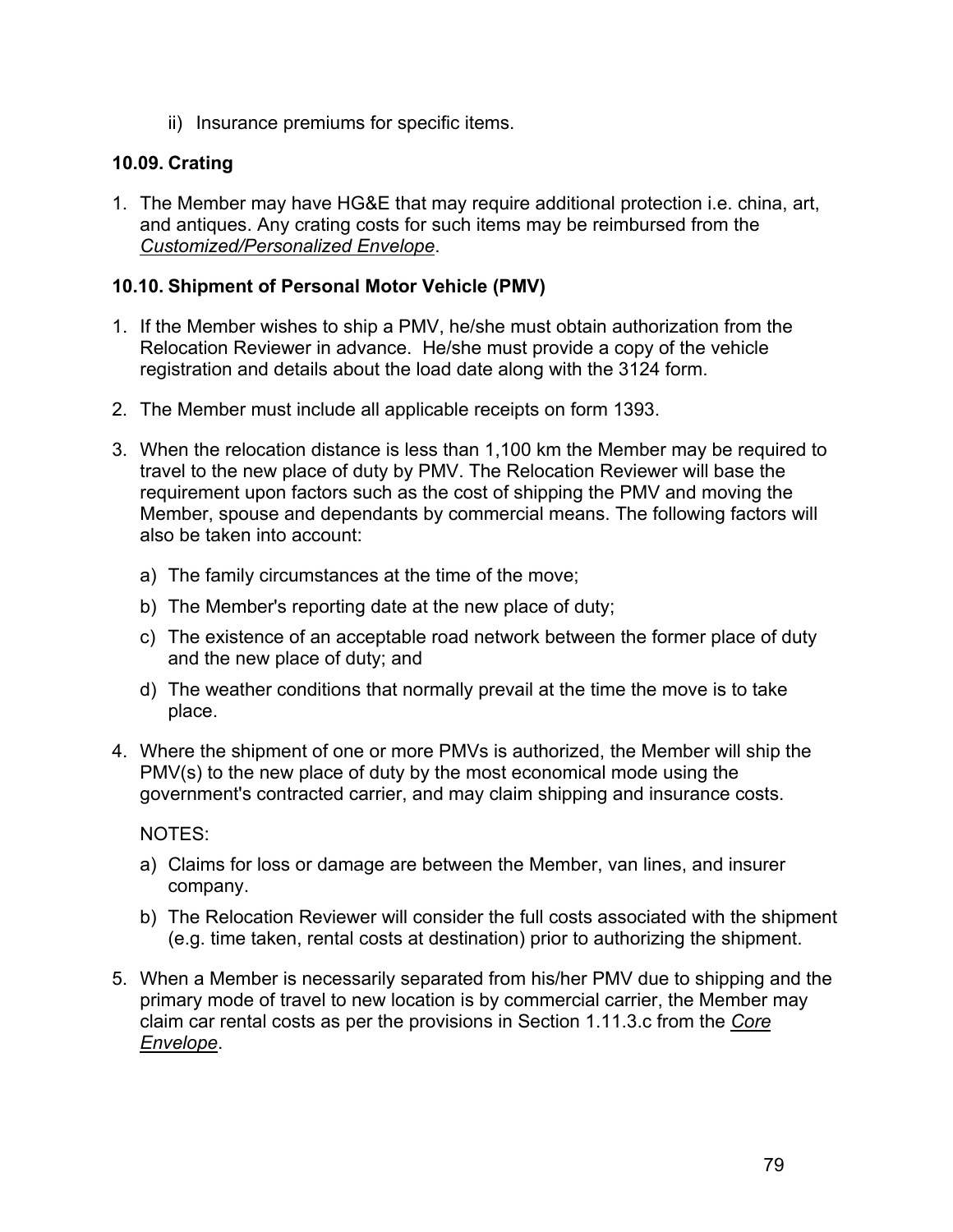NOTES:

- a) Car rental may be at origin and/or destination.
- b) If a Member owns more than one PMV, car rental costs will not be reimbursed if the Member is able to make arrangements to have access to one of his/her PMVs.
- c) Car rental must be pre-approved by the Relocation Reviewer.
- 6. The following expenses associated with the shipment of PMVs may be reimbursable:
	- a) The kilometric rate prescribed in the Treasury Board Travel Directive to cover the expense of moving the PMV to and from a transfer agent's depot at each end of the move;
	- b) If required, one-way transportation by the most economical means for the Member to return from and travel to the auto agent's depot at each end of the move;
	- c) The charges levied by a transfer agent to deliver the PMVs to and receive it from the government's contracted carrier; and
	- d) The charges for storing the PMVs at an agent's depot for a total combined maximum period of 10 days.
- 7. Members must ship their PMV under the HGRS contract when the service is available.
- 8. When the Member is authorized to ship one or more PMV, holiday trailer or boat and he/she ships one which does not meet the definitions in the HGRS Contract, he/she will be required to pay the costs from their *Personalized Envelope*.
- 9. The Member may claim actual and reasonable expenses related to shipping the PMV via commercial carrier as follows:
	- a) *Core Envelope*
		- i) Cost to ship first PMV
	- b) *Customized/Personalized Envelope*
		- i) Cost to ship second and additional PMVs

NOTE: If the Member opts to drive the primary PMV and ship the second PMV by commercial carrier, the shipment costs are funded from the *Customized/Personalized Envelope*.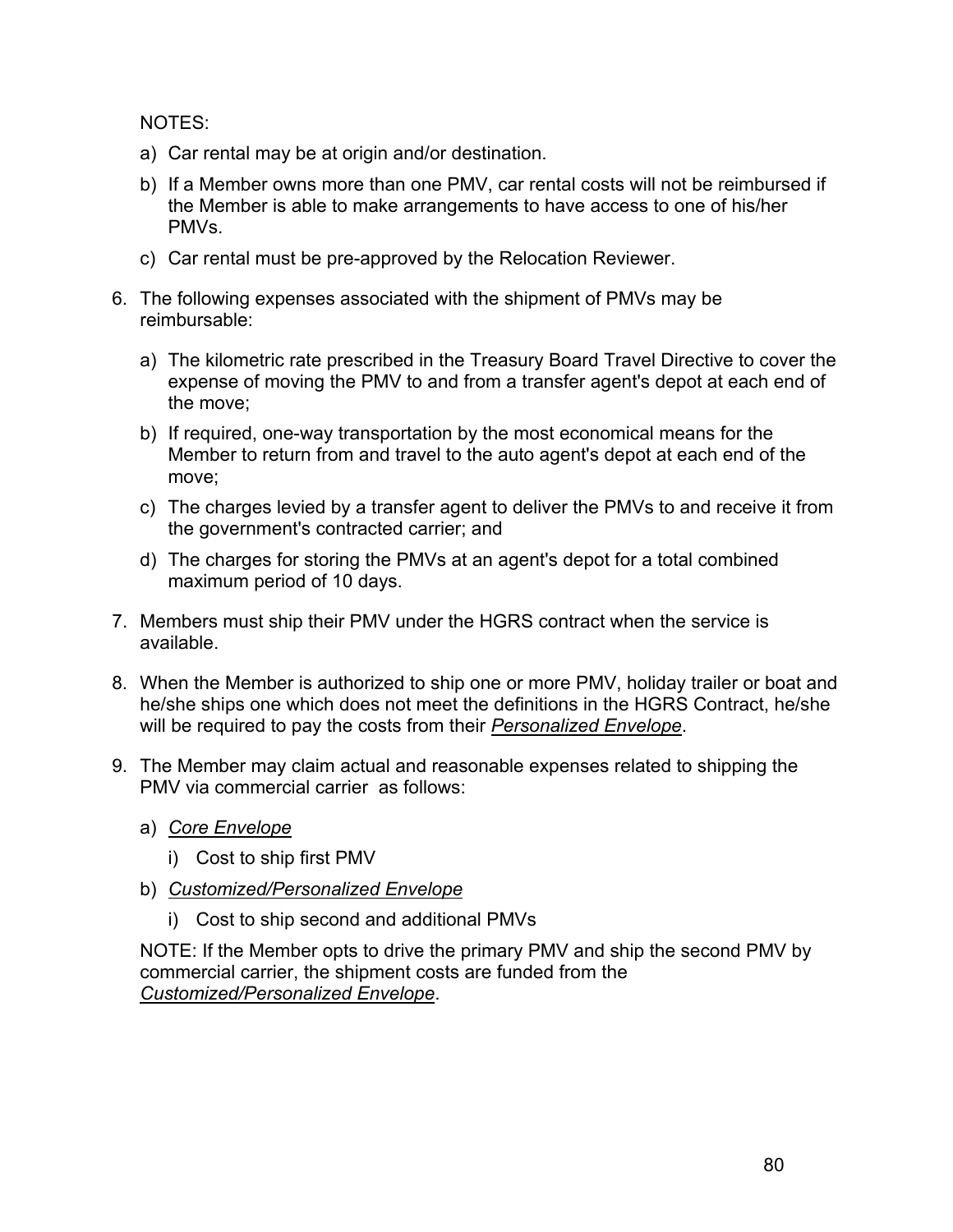#### **10.11. Shipment of Recreational Vehicle/Boat/Motorcycle/All-terrain Vehicle/Trailer/Snowmobile**

- 1. The costs to ship a recreational vehicle, boat, motorcycle, all-terrain vehicle, trailer or snowmobile may be reimbursed if they are purchased for personal use and registered in the Member's name or that of a dependant. They may be shipped as HG&E provided that the carrier will accept the machine(s) when properly serviced for the move. If the firm will not move the machine(s) as part of the HG&E, they may be shipped under Section 10.10.4.
	- a) *Customized/Personalized Envelope*
		- i) Reimbursement for actual and reasonable costs.

NOTE: The contracted carrier may be willing to ship the vehicles with the HG&E, but this does not absolve the Member of his/her financial responsibility.

## **10.12. Additional Shipping Expenses**

1. The Member is responsible for any additional costs beyond those established in the HGRS contract. Those who wish to ship items that fall outside the scope of the contract may do so and be reimbursed for actual expenses from the *Customized* or *Personalized Envelope* based on availability of funds.

## **10.13. Transportation of Pets**

- 1. The Member may claim actual and reasonable expenses for transportation of pets to the new location and any necessary kennel fees incurred while the Member is in interim accommodation.
	- a) *Customized/Personalized Envelope*
		- i) Actual and reasonable costs

## **10.14. Time Off for Packing**

1. The Member will be granted reasonable time off with pay, for the purpose of overseeing the packing, unpacking, loading and unloading of HG&E in accordance with RCMP policy. Such authority will not be unreasonably withheld.

## **10.15. Packing/Loading and Unloading/Unpacking**

- 1. When the Relocation Reviewer names the carrier, the Member will contact the firm and confirm times and dates for packing and loading of the HG&E.
- 2. It is the Member's responsibility to be present at the time of packing/loading and unloading/unpacking.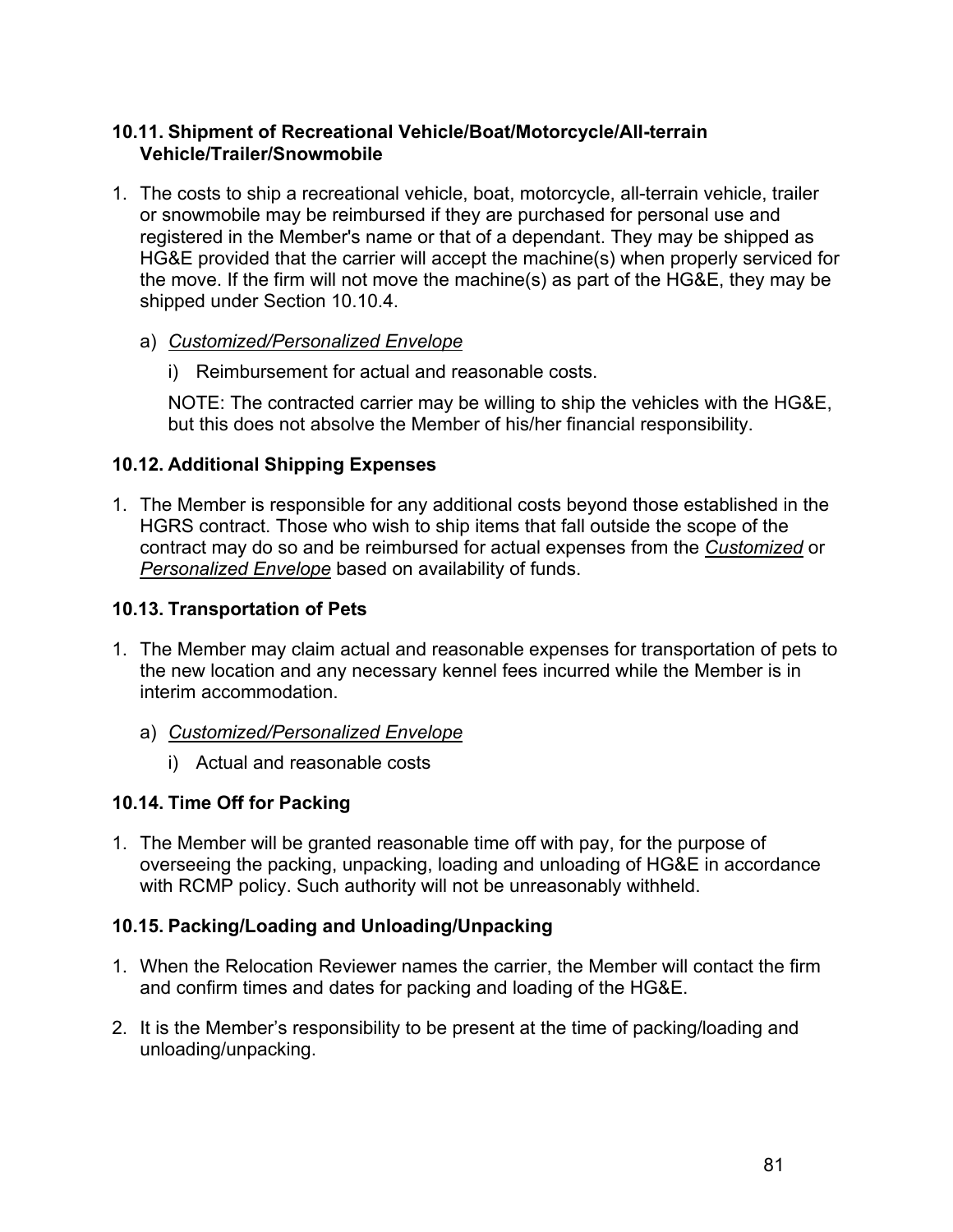3. The Member will sign paperwork at the conclusion of the unloading/unpacking only after 100% of the HG&E have been unpacked.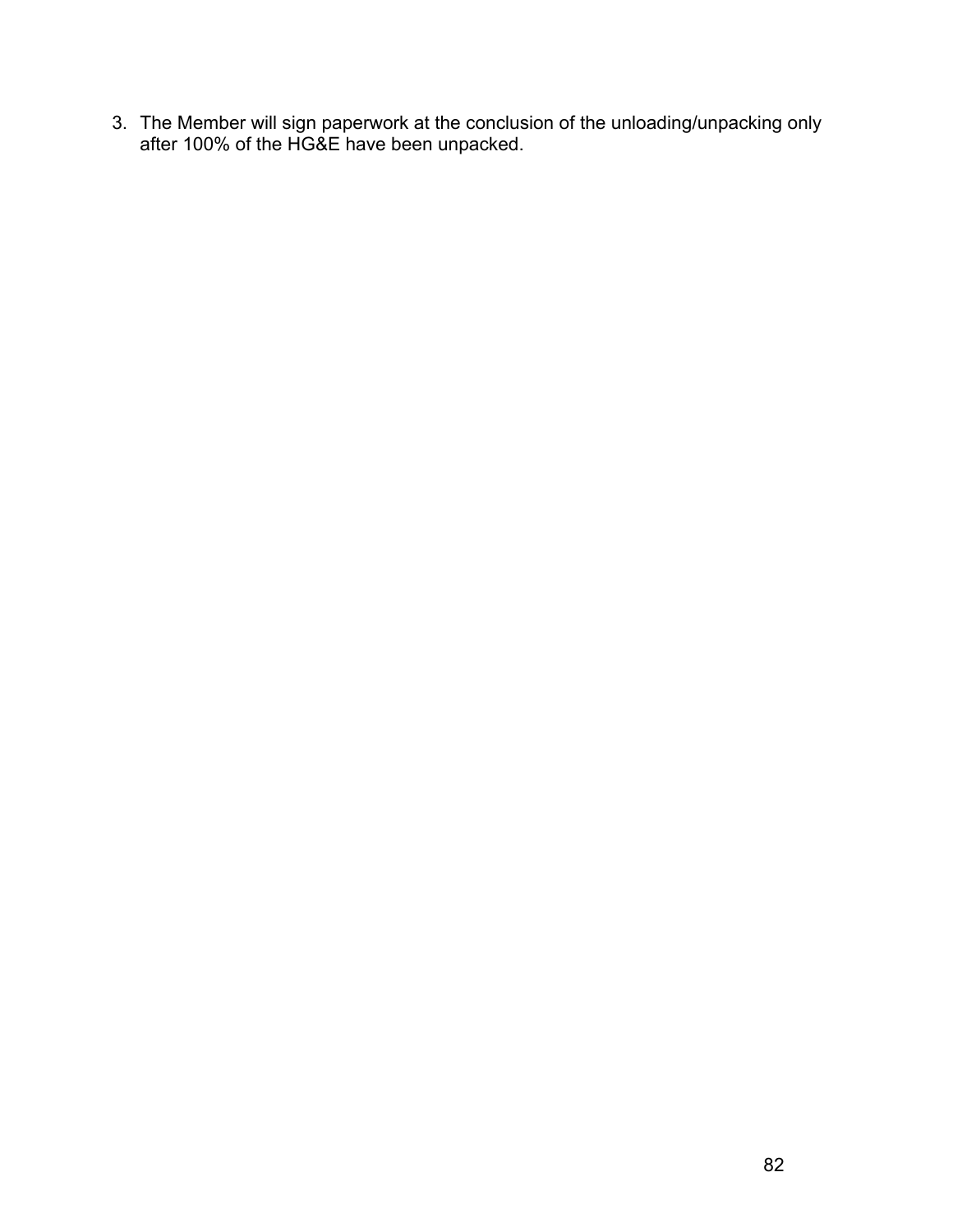## **Other Relocation Topics**

# *Section 11*

#### **11.01. Presale of Principal Residence**

- 1. A Member of the Musical Ride who sells his/her residence and within 6 months of that sale receives an official transfer notice necessitating a cost relocation will be allowed to participate in the IRP.
- 2. There may be situations where a Member is located in an area that may be subjected to an industry closure and it may be advantageous to the Member and the RCMP to act in anticipation. Under these exceptional circumstances and on a caseby-case basis, the DNC/delegate may approve the sale of a residence up to 6 months prior to the A-22A being issued.
- 3. Other Members, who are able to successfully sell their residence and within 3 months of that sale receive an authorized cost relocation, may be allowed to participate under the IRP.

## **11.02. Sundry Accountable Incidental Relocation Expenses**

- 1. The Member may claim for certain sundry incidental expenses incurred as a result of the relocation.
- 2. This is in addition to the expenses reimbursed under the non-accountable incidental relocation expenses allowance (\$650).
- 3. The following expenses will be reimbursed from the *Core Envelope*. The following list is all inclusive:
	- a) Basic connection/disconnection, including cancellation fees, of public utility services (telephone, electricity, natural gas, water and cable);
	- b) Basic connection/disconnection, including cancellation fees, of electrical equipment (in-home theatre system, computer system, one satellite dish and one receiver, up to two basic cellular telephone services, internet service, alarm system and hot-tub);
	- c) Payment of local licenses and includes the following mandatory associated expenses for the Member and all family members:
		- i) License fees, administration charges, photo charges, plastic encasing, public transit contribution, driver's abstract (when required for insurance purposes when transferring between provinces) and license plate fees;
		- ii) One Safety certificate and Emissions test per automobile when they are mandatory by provincial legislation before license plates can be obtained (excluding the cost of necessary repairs); and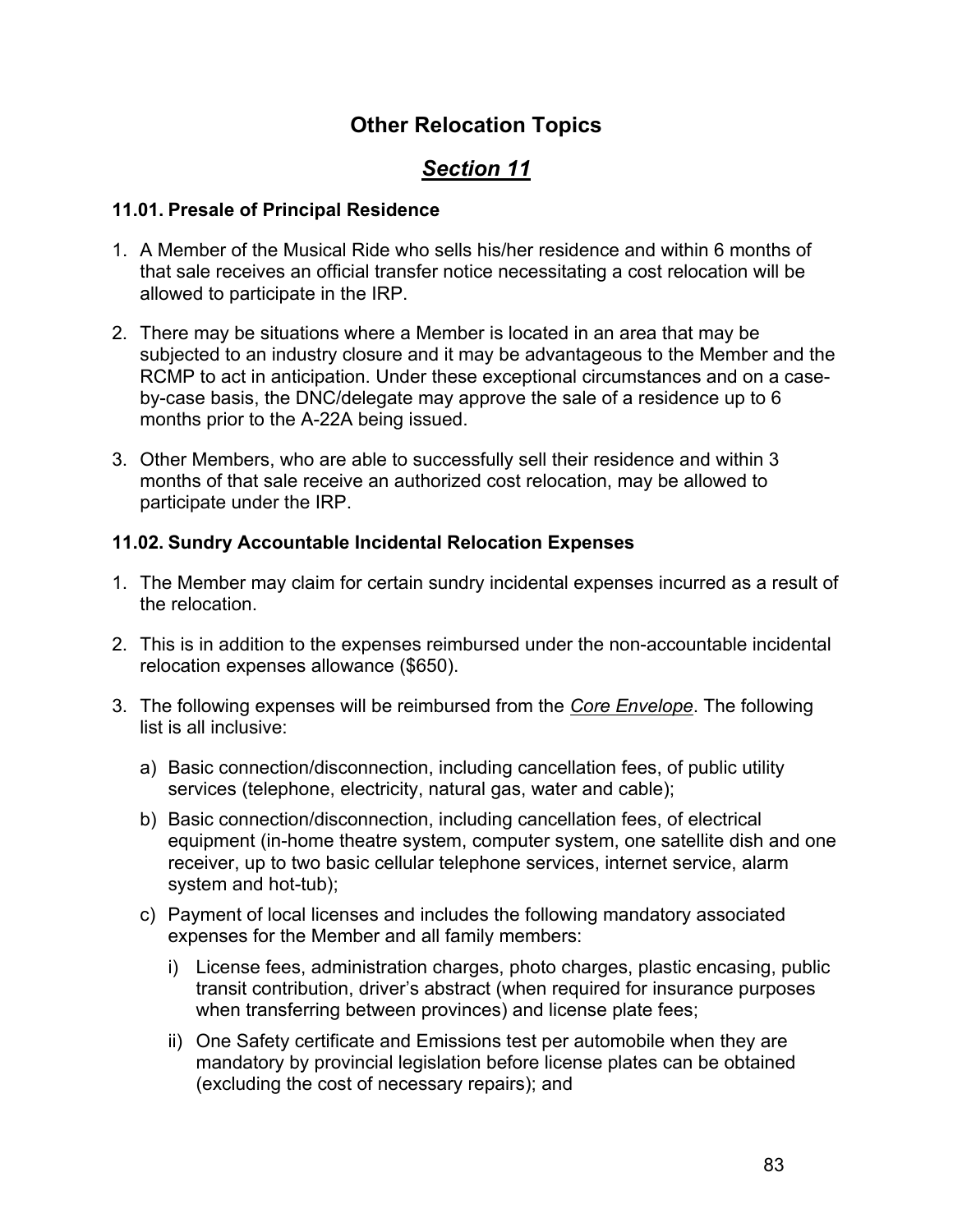- iii) Medical exam required to obtain a special category driver's licence if the licence is required for work reasons (e.g. Class 4 licence).
- d) Cost of altering locks at new residence labour only;
- e) Charges for post office change of address; and
- f) Cost to transfer medical and/or dental files to new primary Health Care Provider and/or dentist.

#### NOTES:

- 1. When the cost for shipping or driving a PMV is funded from the *Core Envelope*, the expenses associated with said vehicle are also reimbursed from the *Core Envelope*, e.g. licensing fees. This is also applicable to motorcycles and recreational vehicles. If the vehicle, motorcycle, etc., is shipped using funds from the *Customized Envelope* then the expenses associated with that vehicle will be reimbursed from the *Customized Envelope*.
- 2. All sundry relocation expenses for new residence construction are limited to the expenses which would have been reimbursed had a residence been purchased on the market.

#### **11.03. Home Renovations for the Disabled**

- 1. *Customized/Personalized Envelope*
	- a) A Member who is disabled or has a disabled spouse and/or dependants can be reimbursed expenses directly related to the disability for home renovations on the replacement principal residence to complete special modifications to allow proper access/use.

## **11.04. Spousal Services**

- 1. The benefits that Members may claim for spousal assistance in securing employment at the new place of duty are as follows:
	- a) *Customized/ Personalized Envelope*
		- i) Employment search;
		- ii) Employment assistance;
		- iii) Preparation of CV;
		- iv) Photocopy and transmittal costs for transcripts of academic records; and
		- v) Interview travel.
- 2. The provisions for interview travel are as follows:
	- a) A maximum of 2-days travel, including return travel and 3 days at location.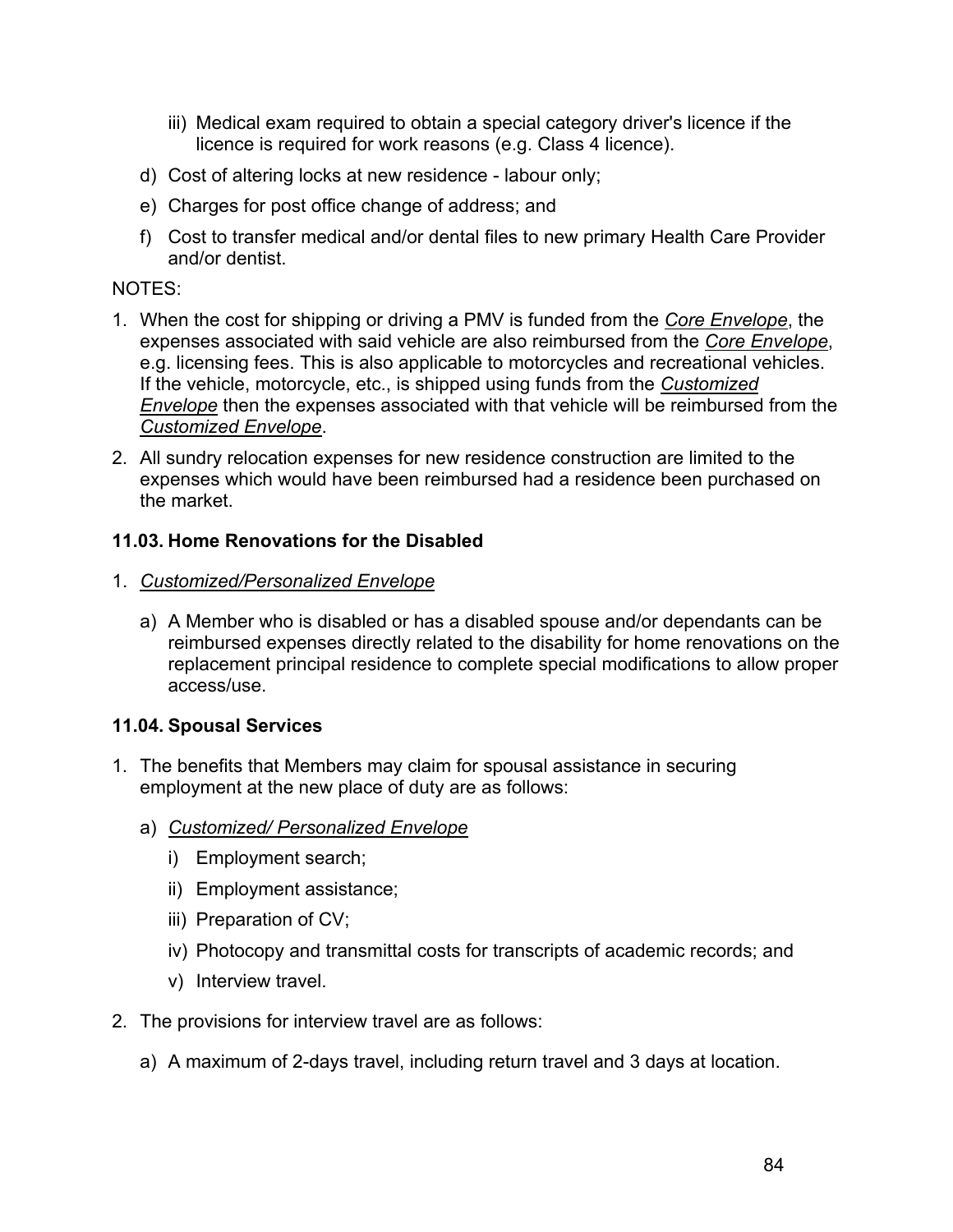- b) The spouse may claim actual and reasonable expenses for airfare, car rental/parking, hotel, meal allowances and daily incidental expense allowances.
- c) Expenses incurred for travel by PMV must be claimed using the Treasury Board Travel Directiv[e kilometric rates](http://publiservice.tbs-sct.gc.ca/pubs_pol/hrpubs/TBM_113/b_e.asp).
- d) Prior approval for travel must be granted by the Relocation Reviewer by submitting a detailed itinerary for the job search trip.
- e) If the Member wishes to accompany his/her spouse on the job search, expenses incurred by the Member will not be reimbursed.
- 3. A taxable benefit could result from these reimbursements subject to CRA policy and guidelines. Receipts should be kept in case of an audit by the CRA.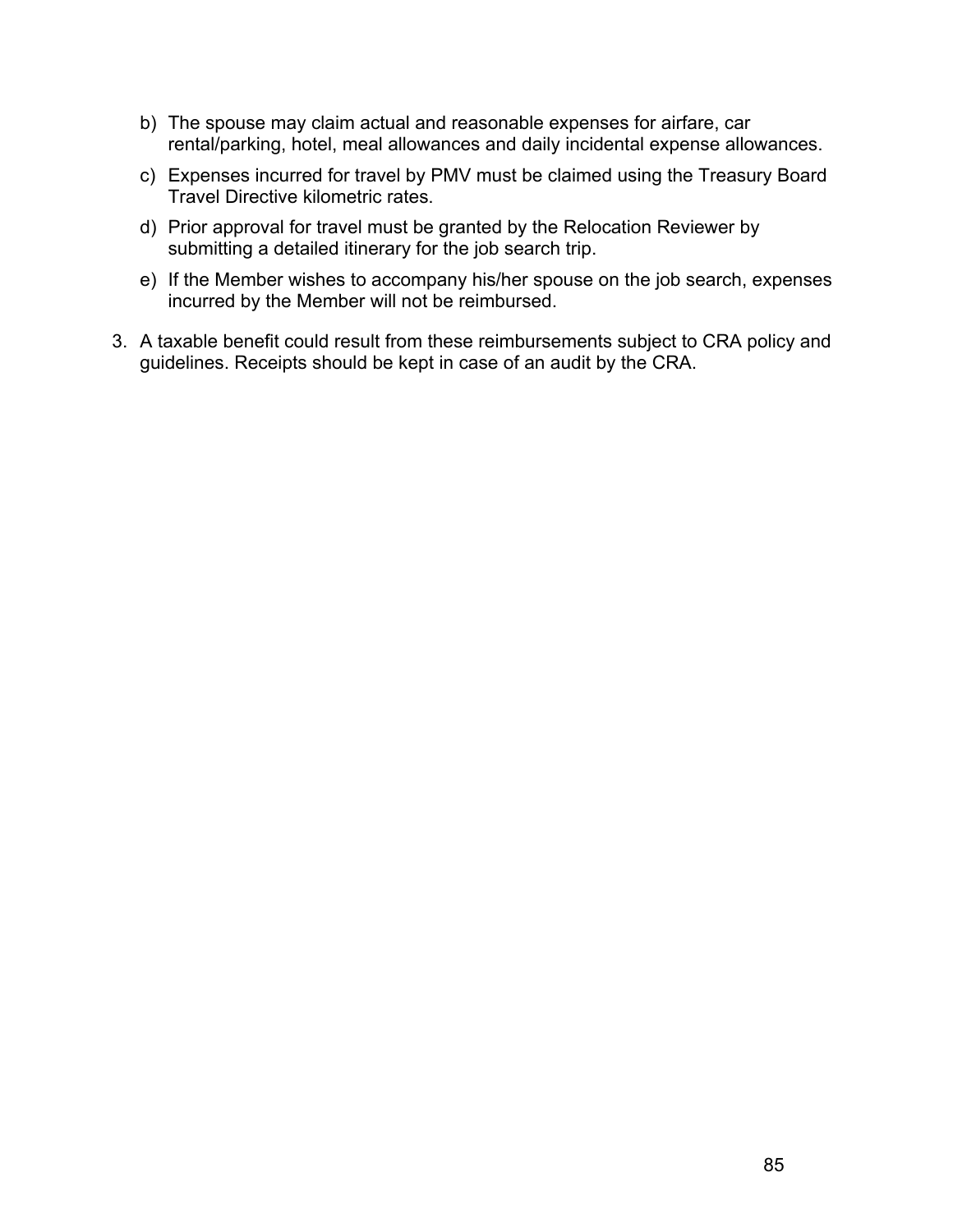## **Executive Group EX-Equivalent Appointees**

# *Section 12*

## **12.01. Purpose**

- 1. In conjunction with the applicable provisions described in the IRP, an EX-equivalent Member will qualify for the supplementary benefits described in this Section.
- 2. Members who are relocating due to a promotional transfer to an EX-equivalent position will be relocated under this section.
- 3. C/Supt. and above are considered EX-equivalents.

## **12.02. 10% Home Sale Assistance**

- 1. An EX-equivalent is entitled to home sale assistance. The difference between the appraised value and the actual selling price may be reimbursed to the Member to a maximum of 10% of the appraised value. This appraised value is to be determined by a certified appraisal.
- 2. Market value is to be based on appraisal as provided for under the IRP and is to be consistent with other IRP requirements. All instances of home sale assistance are to be submitted to the DNC/delegate for review and approval. The appraisal must be completed prior to listing the residence or the benefit will be forfeited.
	- a) *Core Envelope*
		- i) An EX-equivalent can reduce the selling price by up to 10% of appraised value;
		- ii) Limited to \$15,000; and
		- iii) No Home Equity Assistance Program benefits.
	- b) *Customized/Personalized Envelope*
		- i) Any amounts above \$15,000, subject to availability of funds.
- 3. Properties being sold for less than 95% of the appraised value require pre-approval. All such cases are to be submitted by the CRSP directly to the DNC/delegate.

## **12.03. TDRA Weekend Travel Home Every Two Weeks**

- 1. The weekend travel home every 2 weeks is maintained up to a 90-day period while on temporary dual residence assistance. Other provisions contained in Section 6 will continue to apply.
- 2. Should the period of separation from dependants go beyond 3 months, the Member will then be eligible for 2 additional trips home in accordance with the Treasury Board Travel Directive. This will be funded from the *Core Envelope*.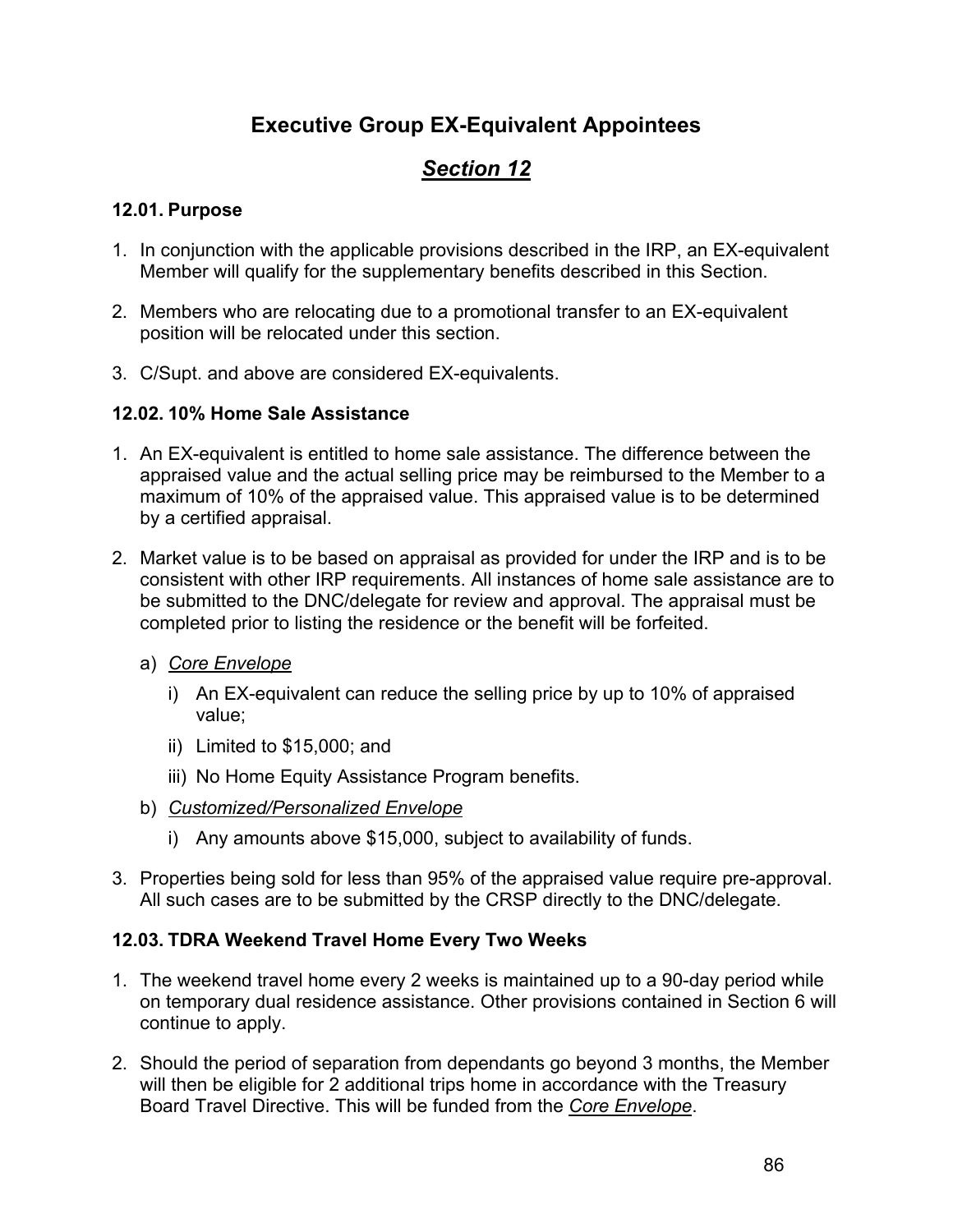- 3. This is applicable to the Member with a spouse and/or dependant(s) who remain in the residence at origin.
- 4. Travel arrangements will be made using the government contracted travel services. The Member is expected to make travel arrangements at least 30 days in advance to take advantage of the price reduction in advance bookings.
- 5. This benefit, and any subsequent reimbursement, is not processed by the CRSP.

#### **12.04. Disposal/Acquisition of Residence Costs**

1. Reasonable residence disposal and acquisition costs for a newly appointed EXequivalent may be claimed under the IRP.

#### **12.05. Enhanced EX-equivalent Services**

- 1. The EX-equivalent is entitled to an initial face-to-face consultation/interview, at RCMP expense, with the CRSP to assist with:
	- a) Preparation of HHT;
	- b) Post-HHT;
	- c) Final reconciliation; and
	- d) Counselling at Member's office (within the 5 regional office locations).

#### **12.06. RCMP EX-equivalent Entitlements**

- 1. An RCMP EX-equivalent retains the right to choose the regular IRP offered to the general Membership or opt to use the IRP EX Program.
- 2. An RCMP EX-equivalent, upon opting to participate in the IRP EX Program, is entitled to the following:
	- a) 1/12 of gross annual salary in lieu of the \$650 non-accountable relocation allowance permitted by CRA credited to the Personalized Envelope;
	- b) 1/12 of gross annual salary as a Relocation Allowance credited to the Personalized Envelope (RCMP regular relocation allowance);
	- c) 10% Home Sale Assistance (see Section 12.02); and
	- d) HEAP is not available under the EX Program.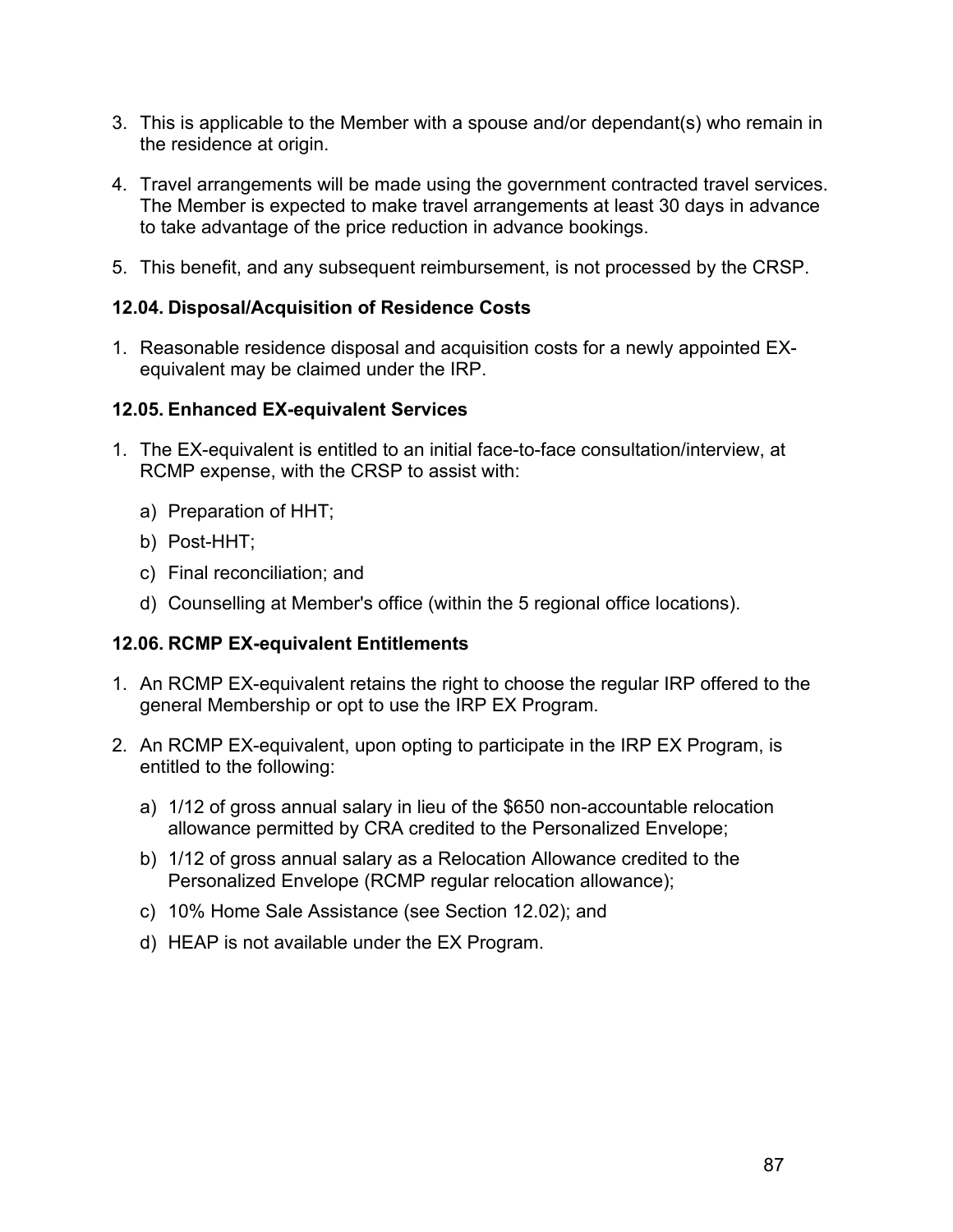## **Retiring/Retired RCMP Members**

# *Section 13*

## **13.01. Purpose**

1. The purpose is to assist retiring or retired Members to relocate at or near the end of their career with the RCMP.

## **13.02. Pre-retirement and Retirement Relocations**

- 1. A pre-retirement relocation is a relocation under *RCMP Regulations*, 1988, Section 79 which is started before a Member is discharged from the RCMP.
- 2. Pre-retirement relocation provisions are available for only 2 years after the date on which the 1733 has been approved by the CO/delegate.
- 3. Retirement relocation provisions under *RCMP Regulations*, Section 79(1) are available for only 2 years after the date on which the Member is discharged.
- 4. A one-year extension to the pre-retirement relocation or the retirement relocation may be authorized by the DNC/delegate if exceptional circumstances exist. No additional requests for extension beyond the one additional year will be accepted.
- 5. A Member can take a pre-retirement relocation or a retirement relocation, but not both.

## **13.03. Funding Overview**

- 1. Retirement Relocation benefits available to Retiring/Retired Members are restricted to this Section of the IRP unless specifically stated otherwise.
- 2. Expenses incurred before the 1733 has been approved by the CO/delegate will not be considered for reimbursement or payment on behalf of the Member, unless authorized by the DNC/delegate.
- 3. Form 1733 must include a retirement date which is not more than two years from the date the 1733 is approved by the CO/delegate.
- 4. No reimbursement or payment of retirement relocation expenses will be made until confirmation of the delivery of HG&E to a residence at the retirement location more than 40 km away or upon providing documentary proof of the purchase of a residence more than 40 km away.
- 5. If retirement relocation expenses are reimbursed or paid on behalf of a retiring Member who cancels his/her 1733, he/she may be required to repay the funds.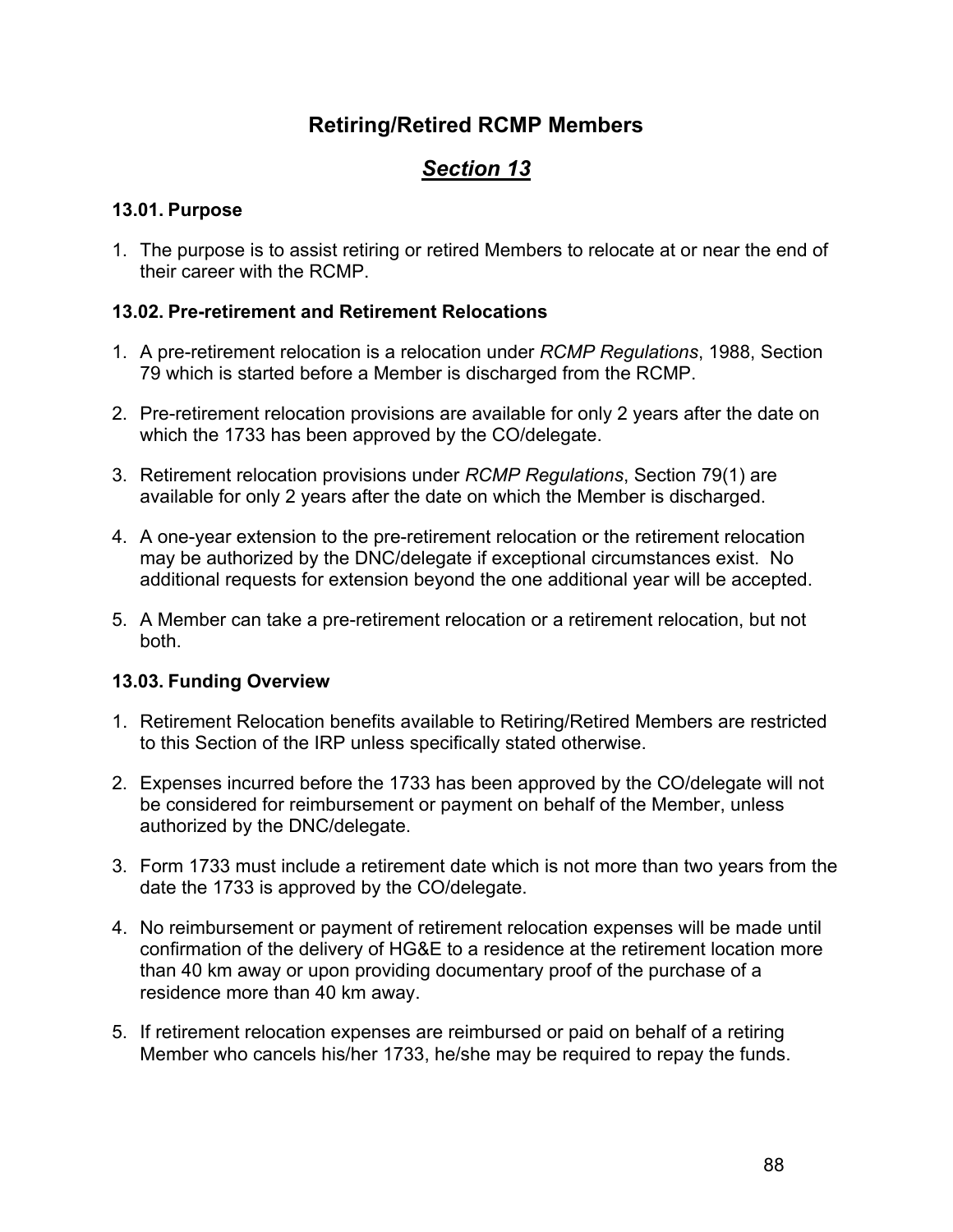- 6. If the Retiring/Retired Member plans to construct a retirement residence or has not taken possession of the residence, the HG&E may be shipped to a temporary storage facility and the reimbursement or payment of relocation expenses can be claimed under the following conditions:
	- a) Member is responsible for the storage costs of the HG&E; and
	- b) Member supplies documentation that he/she has purchased the retirement residence; or
	- c) Member supplies documentation that he/she has purchased the land where a residence will be built; and
	- d) Member supplies documents showing that arrangements have been made to build the retirement residence.
	- e) The storage facility is at or near destination.
- 7. For a listing of applicable and non-applicable benefits, see Appendix H.
- 8. *Customized* and *Personalized Envelope* funding is not applicable to retirement relocations.

#### **13.04. Qualifications for Pre-Retirement and Retirement Relocation**

- 1. Retirement relocation benefits may be available to any Member who satisfies all the following conditions:
	- a) Retiring Member must be eligible for a pension; and
	- b) The Member was required to relocate from his/her original home community at Crown expense to meet operational requirements during his/her career with the RCMP.

Note: Initial recruitment and cadet training at "Depot" Division are not considered relocation at Crown expense.

- 2. Retiring/Retired RCMP Members moving outside Canada when retired in Canada shall have their funding and benefits based on a hypothetical move from their current place of duty to the closest departure point from Canada that is closest to the member's retirement location. The closest departure point from Canada that is closest to the member's retirement location will be approved by the RCMP Relocation Reviewer.
	- a) All relocation benefits applying to Retiring/Retired RCMP Members who relocate within Canada will apply including, but not limited to, house hunting trip, sale and purchase of principal residence, non-accountable relocation allowance, sundry expenses and the movement of HG&E. All benefits are reimbursed in Canadian Funds as if the expenses had been incurred in Canada.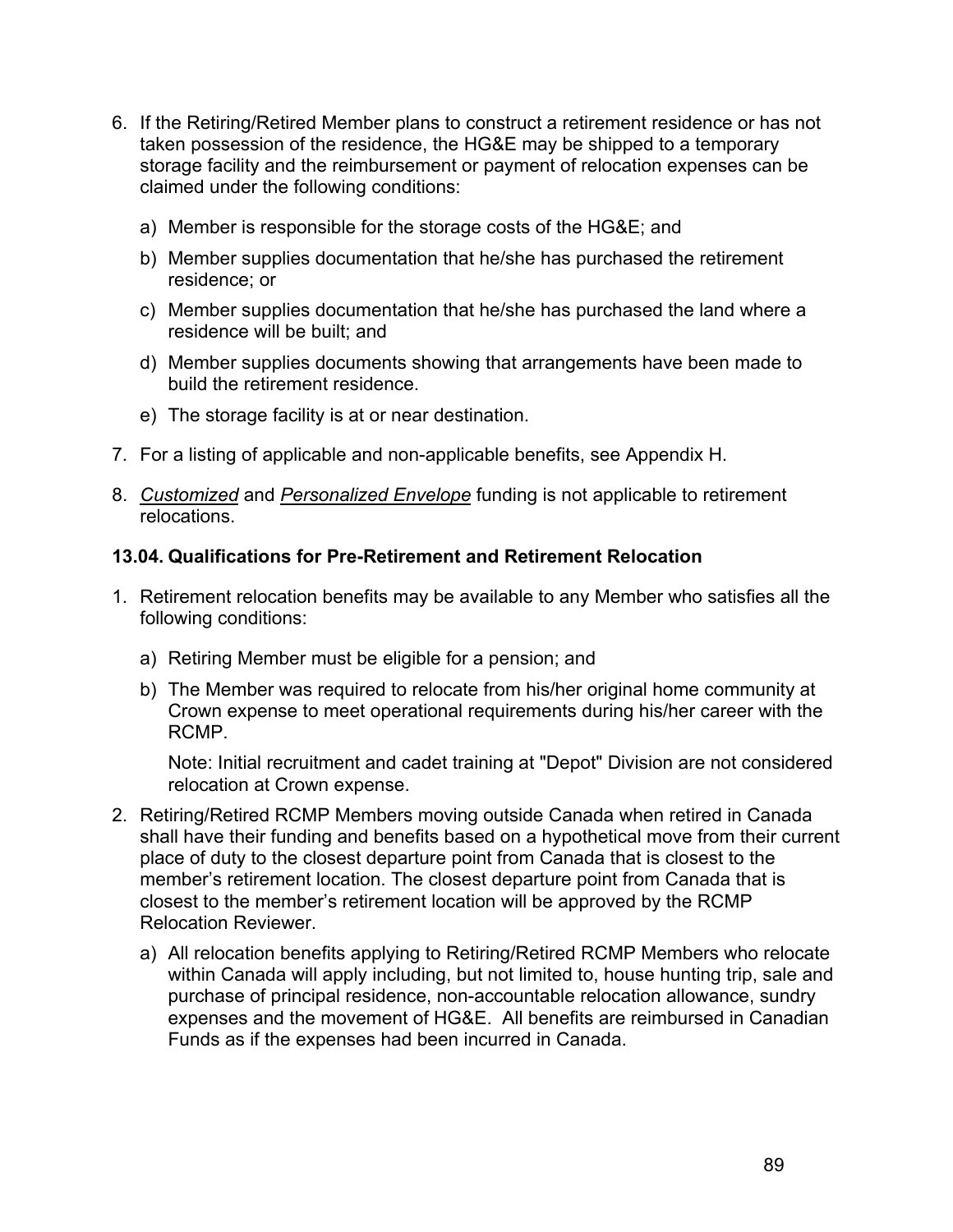Exception: To qualify for the purchase of a replacement residence outside Canada, the Retiring/RCMP Member must dispose of his/her principal residence in Canada.

- b) This provision applies to all Members who have retired and their two year period to exercise the relocation has not yet expired.
- 3. The Member, or Member couple, is only eligible for one pre-retirement/retirement relocation at Crown expense.
- 4. The first retiring Member of an RCMP Member couple should, in consultation with his/her spouse, decide whether to use retirement relocation provisions now or wait until the spouse retires.
- 5. Retirement relocations will be paid by the Crown only if the distance between the principal residence at the old place of duty and the replacement principal residence is at least 40 km.
- 6. Retirement relocations of less than 40 km will not be paid by the Crown unless it is to relocate the Member who is living in COH at the time of retirement.
- 7. If relocation expenses have been reimbursed from any other source following discharge/retirement, no claim is payable under the IRP provisions for that particular expense.
- 8. A Member who takes advantage of a pre-retirement relocation and does not retire within the two-year period must repay the expenses of the pre-retirement relocation.
- 9. If a retired Member is re-engaged by the RCMP and is required to relocate for operational reasons, the re-engaged Member will be afforded a second retirement relocation in accordance with the provisions contained in the Section.

#### **13.05. Authority to Relocate**

- 1. A discharge request (form 1733) must be submitted and approved by the CO/delegate before any expenses are incurred.
- 2. The Member will notify the Relocation Reviewer of his/her intent to relocate as soon as possible and provide the following:
	- a) A copy of the approved 1733;
	- b) A declaration of his/her retirement destination;
	- c) A declaration that the destination is a minimum of 40 km from his/her principal residence; and
	- d) A declaration that his/her spouse, if eligible for a retirement move, has not and will not take advantage of his/her own retirement move.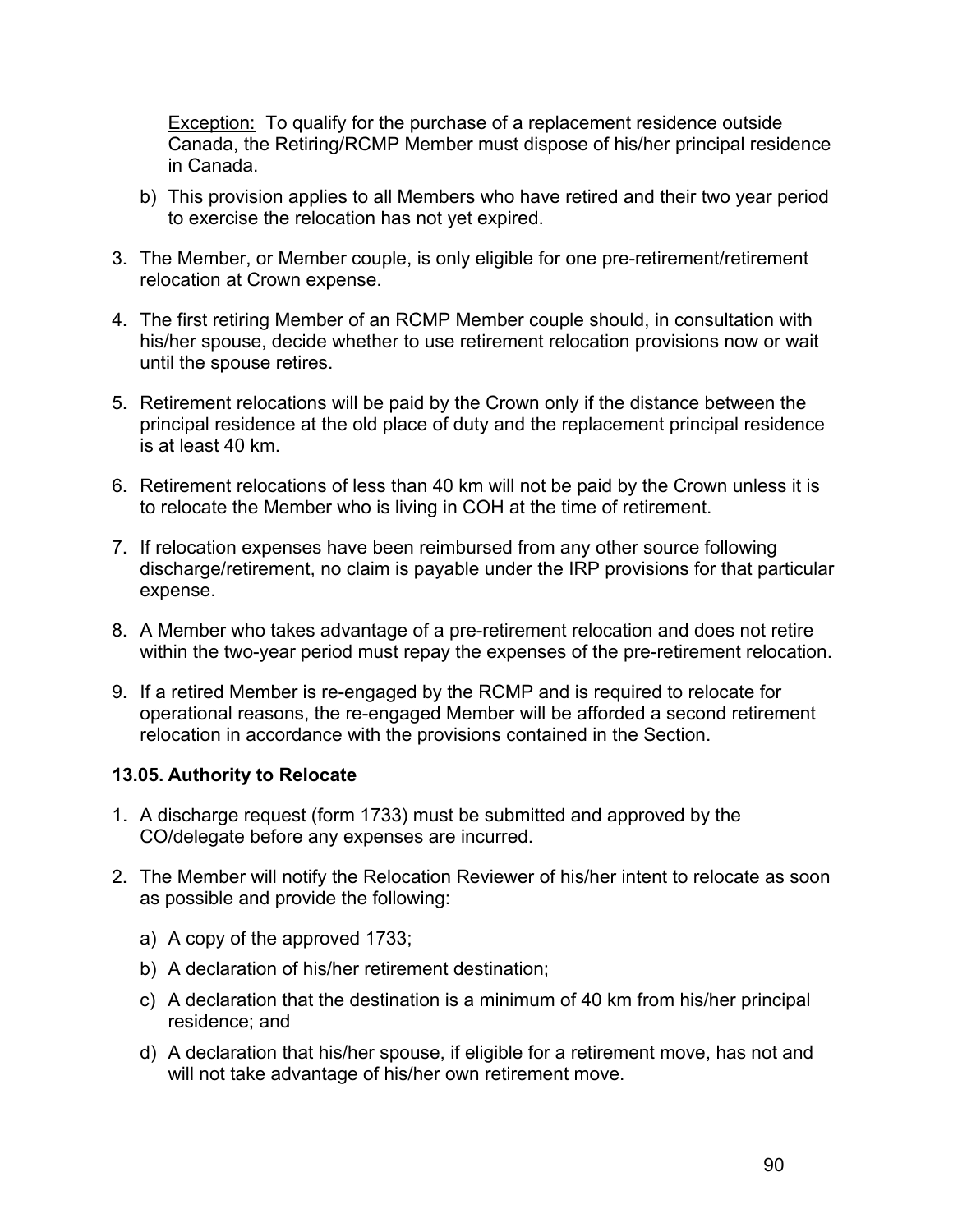3. The Relocation Reviewer is responsible for ensuring all criteria for a retirement relocation have been met before registering the Member with the CRSP.

### **13.06. House Hunting Trip**

- 1. A HHT must be pre-authorized by the Relocation Reviewer of the division from which the Member is discharged.
- 2. The duration of a HHT is up to 5 days (6 nights) at the new location plus 2 days of travel time.
- 3. Only under exceptional circumstances will an extended HHT be considered. Approval must be obtained from the Relocation Reviewer.

#### **13.07. Sale of Principal Residence**

1. The benefits available for the "**Sale of Residence**" for Retired/Retiring Members are as follows:

| <b>Benefit</b>                                                        | <b>Core Envelope</b>           | <b>Section</b><br><b>Reference</b> |
|-----------------------------------------------------------------------|--------------------------------|------------------------------------|
| Real estate commission                                                | Up to pre-negotiated<br>rates  |                                    |
| Appraisal fees if lot size exceeds limits<br>outlined in Section 3.04 | Up to pre-negotiated<br>rates  | 3.05                               |
| Appraisal fees if HEAP is applicable                                  | Up to pre-negotiated<br>rates  | 3.05                               |
| Legal fees and disbursements                                          | Up to pre-negotiated<br>rates  | 3.07                               |
| Land survey                                                           | <b>Actual costs</b>            | 3.07                               |
| Home Equity Assistance Program (HEAP)                                 | 80% of loss up to<br>\$15,000  | 3.09                               |
| Depressed market sale                                                 | <b>Actual expenses</b>         | 3.10                               |
| Private sale                                                          | Actual expenses                | 3.13                               |
| Professional cleaning of residence                                    | Up to \$100<br>excluding taxes | 1.11.5                             |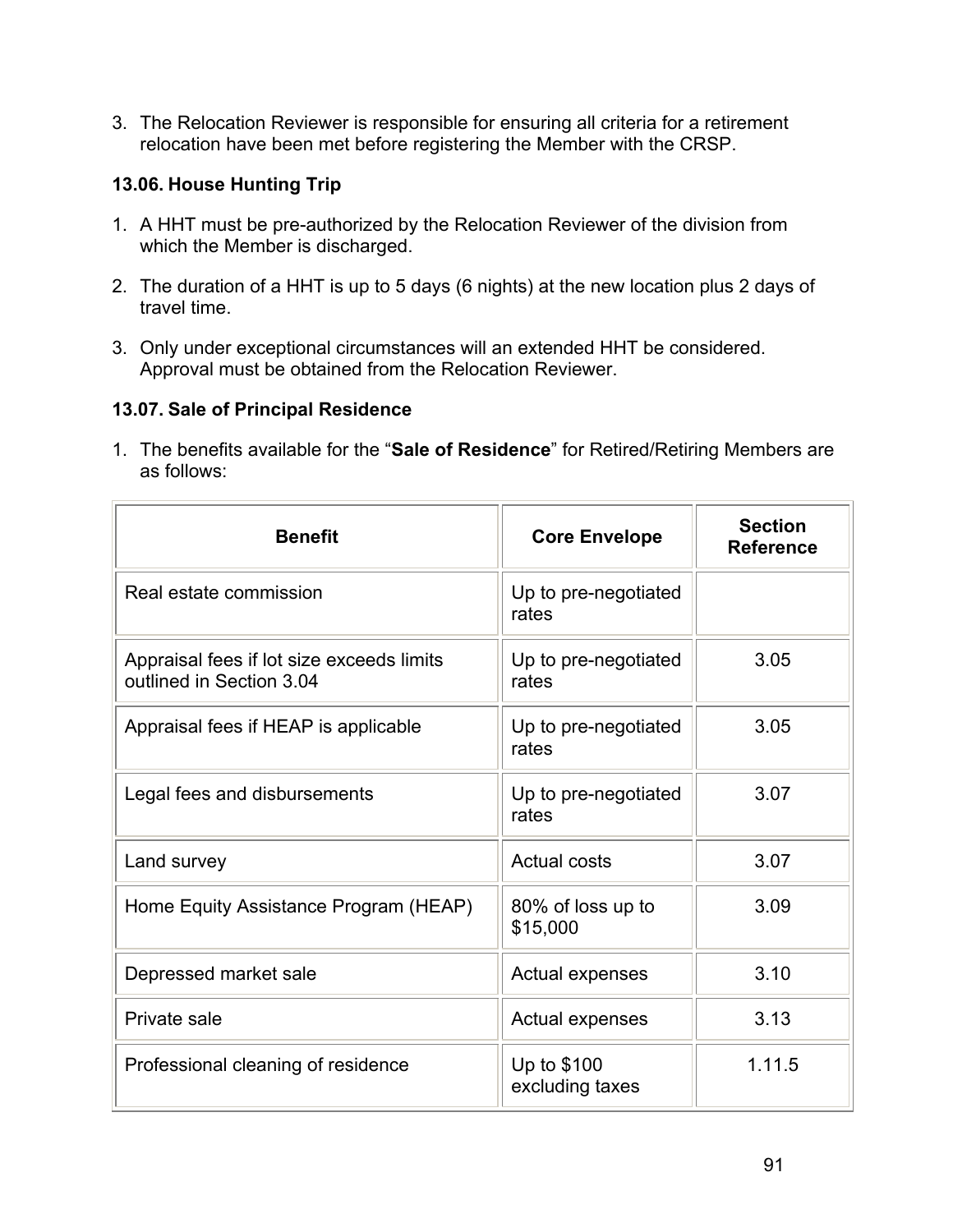### NOTES:

- 1. If the property being sold is larger than what is outlined in Section 3.04., an appraisal will be funded from the *Core Envelope* to identify the value of the residence and property covered by the IRP separately from the value of the portion that exceeds the limitations.
- 2. Real estate and legal fees for disposal of the principal residence will be reimbursed upon delivery of HG&E at permanent residence or upon documented proof of replacement residence being acquired at a location more than 40 km from the current residence.

## **13.08. Purchase of Residence**

| <b>Benefit</b>                    | <b>Core Envelope</b>                             | <b>Section</b><br><b>Reference</b> |
|-----------------------------------|--------------------------------------------------|------------------------------------|
| Legal fees and<br>disbursements   | Up to the established pre-negotiated<br>rates    | 5.11                               |
| Building/Structural<br>inspection | One inspection up to the pre-negotiated<br>rates | 5.12                               |
| Professional cleaning             | Up to \$100 excluding taxes                      | 1.11.5                             |

1. The benefits available for the "**Purchase of Residence**" for a Retired/Retiring Members are as follows:

## **13.09. Renting**

- 1. When renting at origin, a retiring Member may be eligible to claim a maximum of one month's rent in order to dispose of his/her rented residence.
- 2. At destination, RSA finding fees may be reimbursed for the following:
	- a) Actual and reasonable expenses for 1 RSA provided by professional rental firms up to the pre-negotiated IRP established fees for a maximum of 2 days.

NOTE: For locations where established rates and services have not been negotiated, reimbursement will be up to an amount equivalent to the prenegotiated IRP established fees per day for a maximum of 2 days.

3. A retiring Member may claim a maximum of 1 month's rent to secure his/her retirement residence prior to occupancy.

## **13.10. Accommodation/Meals/Incidentals**

1. The Retiring Member may claim up to 3 days for meals and accommodation during the packing and loading of his/her HG&E and cleaning of residence at origin only.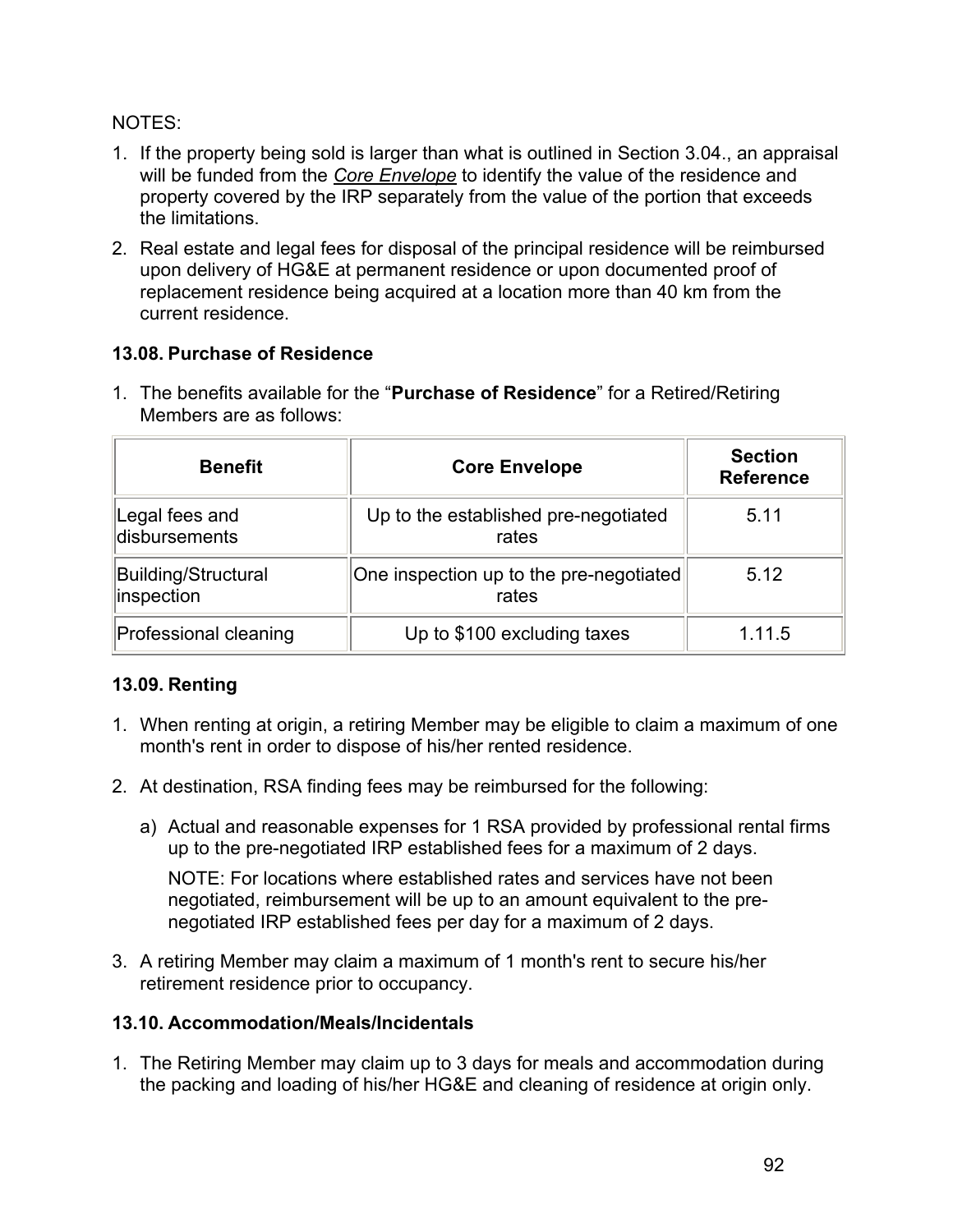- a) Actual and reasonable expenses for accommodation may be claimed but they cannot exceed those outlined in the PWGSC Accommodation and Car Rental Directory.
- b) Meal claims must not exceed the rates approved in the Treasury Board Travel **Directive**
- 2. The Member is not able to claim IAM&MRA expenses, including the days for unloading and unpacking of HG&E.

## **13.11. Non-Accountable Relocation Allowance (NARA)**

- 1. The Retiring Member will receive the \$650 NARA. No receipts are required.
- 2. The Member must submit the following memo to the CRSP to claim the NARA of \$650 :

"I certify that I have incurred incidental expenses in the amount of \$ which are wholly attributable to my relocation and not otherwise payable pursuant to the RCMP Integrated Relocation Program."

3. EX-equivalents are entitled to 1/12 of gross annual salary in lieu of the \$650 NARA less income tax.

### **13.12. Sundry Accountable Expenses**

- 1. The Retiring Member may claim the following expenses from the *Core Envelope*:
	- a) Basic connection/disconnection, including cancellation fees of telephone, electricity, water and cable services;
	- b) Basic connection/disconnection, including cancellation fees, of in-home theatre system, personal computer, internet service, and alarm system;
	- c) Driver's licence fees
		- i) For all drivers relocated under the IRP, the fees, driver's abstract and administration costs to change existing licences to the new Province or Territory.
	- d) Vehicle license and registration fees for a maximum of 2 vehicles
		- i) Licence and registration fees;
		- ii) One Safety certificate and Emissions test per automobile when they are mandatory by provincial legislation before license plates can be obtained (excluding the cost of necessary repairs);
	- e) Cost of altering external locks at new residence labour only;
	- f) Charges for post office change of address; and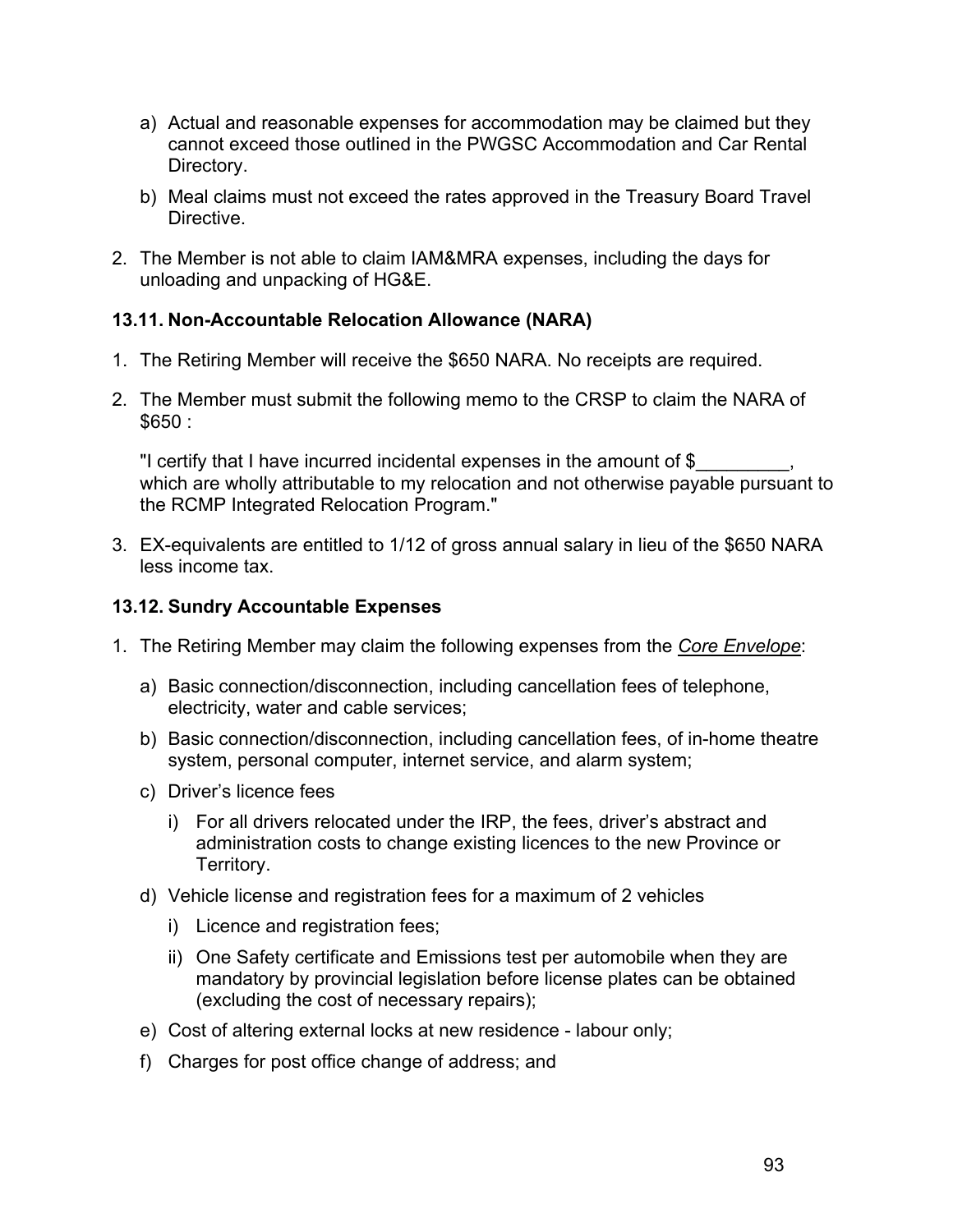g) Cost to transfer medical and/or dental files to new primary Health Care Provider and/or dentist.

#### **13.13. Retirement Relocation from Outside Canada**

- 1. A Member who intends to retire following the completion of a foreign posting is entitled to the same retirement relocation benefits as a Member who retires while serving in Canada, in accordance with the provisions contained in this Section. Excluded are relocation benefits which are available to the Member under the Foreign Service Directives and/or the Military Foreign Service Instructions.
- 2. As with Members who retire while serving in Canada, a Member who retires from a foreign posting has two years from the date the 1733 is approved by his/her CO/delegate to complete his/her retirement relocation. A one year extension may be authorized by the DNC/delegate if exceptional circumstances exist.
- 3. In order to qualify for relocation benefits, the retiring Member must relocate to a location within Canada.
- 4. A Member retiring to Canada from abroad must be registered with the CRSP. The CRSP will provide the Member with relocation counselling and will administer his/her relocation file to ensure that he/she receives relocation benefits in accordance with policy.
- 5. A Member retiring upon return to Canada is permitted to have his/her HG&E shipped to a temporary residence of their choice at Crown expense, preferably in the area that they plan to retire. If the Member exercises this option, he/she is responsible for all future costs to have his/her HG&E shipped to the Member's permanent retirement home within the two year time-frame.
- 6. If a Member receives the incidental relocation expense allowance of \$2,600 as per the Foreign Service Directives, he/she is not entitled to the \$650 NARA outlined in the IRP.
- 7. If the retiring member has a house to sell at his/her previous Headquarters in Canada, he/she will be required to dispose of his/her house before being authorized to take a HHT.
- 8. The Member may be able to claim IAM&MRA expenses if exceptional circumstances exist. A business case must be submitted to the DNC/delegate for pre-approval under the following conditions:
	- a) To minimize the need for IAM&MRA, the retiring Member is encouraged to take his/her HHT as far in advance as possible of the completion date of his/her foreign posting in order to maximize the potential of a door-to-door move.
	- b) Under no circumstances will IAM&MRA be approved for retiring Members who are building a new residence upon their return to Canada.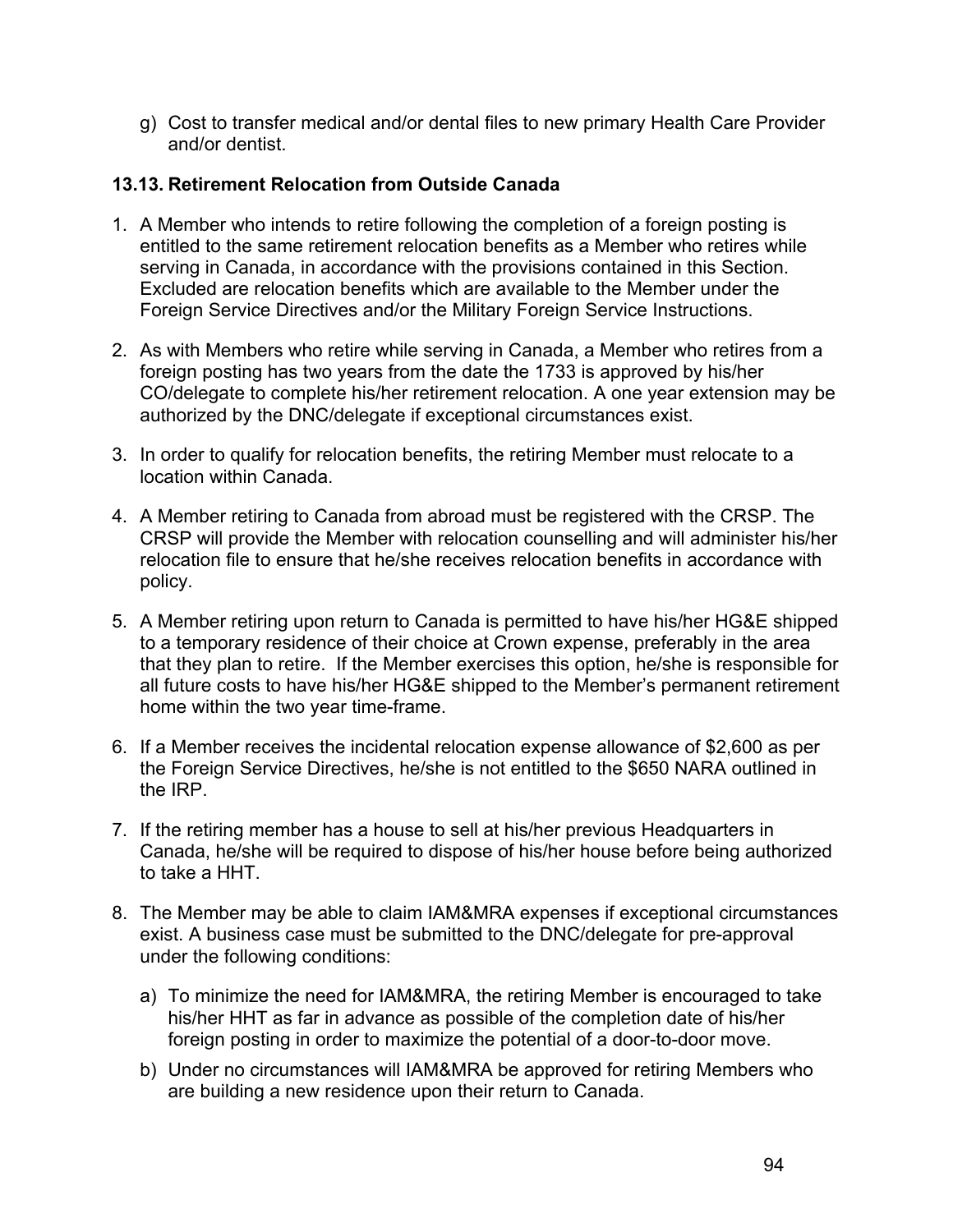## **Isolated Posts**

# *Section 14*

## **14.01. Purpose**

- 1. To assist Members who are relocating to an Isolated Post (IP), between Isolated Posts or from an Isolated Post.
- 2. To act as a supplement to the Isolated Posts and Government Housing Directive (IPGHD).
- 3. In the event that there is a discrepancy between the IRP and the IPGHD, the IPGHD will take precedence.

## **14.02. Principles of Reimbursement**

- 1. This section details the benefits under the IRP, in accordance with the IPGHD, that apply to Members who are relocated :
	- a) To an Isolated Post for a period of one year or more;
	- b) From an Isolated Post to another location, including another Isolated Post; or
	- c) On completion of their period of assignment to an Isolated Post.
- 2. A Member at an Isolated Post prior to IRP implementation on April  $1<sup>st</sup>$ , 1999 will be considered similar to a Member who has been relocated via the IRP going into an Isolated Post.
- 3. When a Member is relocated to an Isolated Post, both partial shipment and long term storage may be authorized by the Relocation Reviewer. Upon a subsequent transfer, the HG&E from the principal residence and LTS will be shipped to the new place of duty subject to the limitations in the IRP.

## NOTE:

If a Member has retained the former principal residence and his/her spouse and/or dependant(s) did not relocate to the IP and remained at the former principal residence with the HG&E, the HG&E from both the new and former principal residences will be shipped to the new place of duty upon a subsequent transfer.

4. Transferable savings for reduced weight are not applicable when the Crown has to pay storage costs.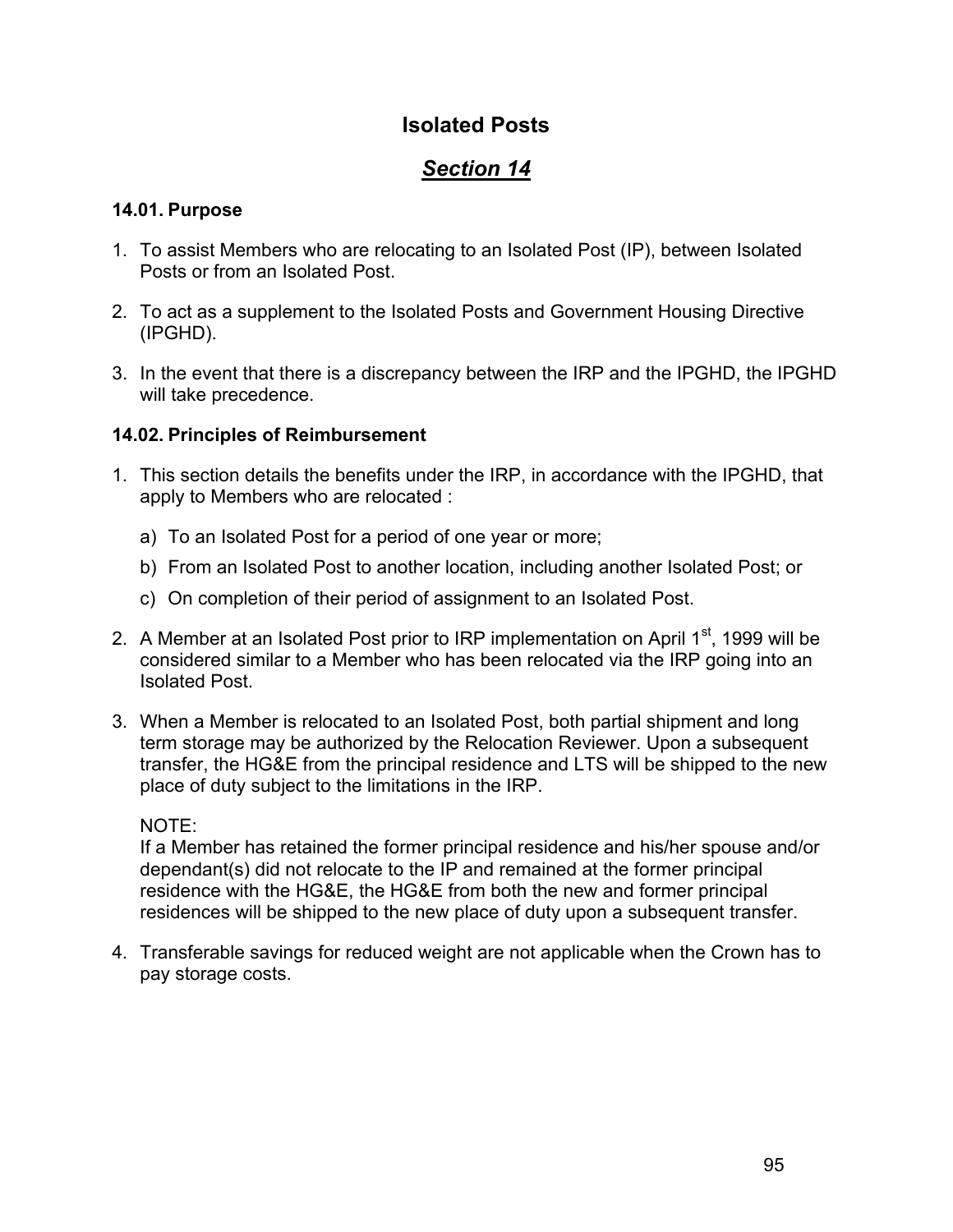## **14.03. Funding Overview**

|  |  |  |  |  | 1. The following table outlines the relocation benefits: |  |
|--|--|--|--|--|----------------------------------------------------------|--|
|--|--|--|--|--|----------------------------------------------------------|--|

| <b>Benefit</b>                | <b>Core Envelope</b>                                                                                                                                                 | <b>Customized/Personalized</b><br><b>Envelopes</b>                                                | <b>Section</b><br><b>Reference</b>      |
|-------------------------------|----------------------------------------------------------------------------------------------------------------------------------------------------------------------|---------------------------------------------------------------------------------------------------|-----------------------------------------|
| Weight<br><b>Restrictions</b> | Up to 20,000 lbs./9,072<br>kg                                                                                                                                        | In excess of 20,000<br>lbs./9,072 kg                                                              | 14.04                                   |
| Long-term<br>Storage          | Actual storage cost with<br>the combined<br>shipment/storage<br>weight not to exceed<br>20,000 lbs./9,072 kg                                                         | Weight in excess of 20,000<br>lbs./9,072 kg                                                       | 14.05                                   |
| Shipment of<br><b>PMV</b>     | Shipment of first PMV if<br>costs are authorized; or<br>Shipment of one<br>snowmobile or ATV; or<br>Storage costs of up to<br>two PMVs if shipment<br>not authorized | Shipment of a second<br>snowmobile or ATV if<br>Member relocates with<br>spouse and/or dependants | 10.10<br>$\boldsymbol{\alpha}$<br>14.08 |
| Meals &<br><b>Incidentals</b> | Member, spouse and/or<br>dependants                                                                                                                                  | <b>Extended family</b>                                                                            | $1.11.1$ ;<br>$8.02.1$ ;<br>and 9.04.1  |
| Accommodation                 | Member, spouse and/or<br>dependants                                                                                                                                  | <b>Extended family</b>                                                                            | 1.11.2 and<br>8.02.1                    |
| Transportation                | Member, spouse and/or<br>dependants                                                                                                                                  | <b>Extended family</b>                                                                            | 1.11.3 and<br>8.02.1                    |

## **14.04. Weight Restrictions to an Isolated Post**

- 1. When a Member is relocated to an Isolated Post, the RCMP shall arrange for and pay the cost of packing, insuring, shipping, in transit storage and unpacking of a reasonable quantity of personal and household effects as follows:
	- a) *Core Envelope:*
		- i) Maximum 20,000 lbs/9,071.94 kg
	- b) *Personalized Envelope:*
		- i) Weight in excess of 20,000 lbs./9,071.94 kg

NOTE: If the excess weight is beyond the Member's control, the DNC/delegate may waive the overweight charges.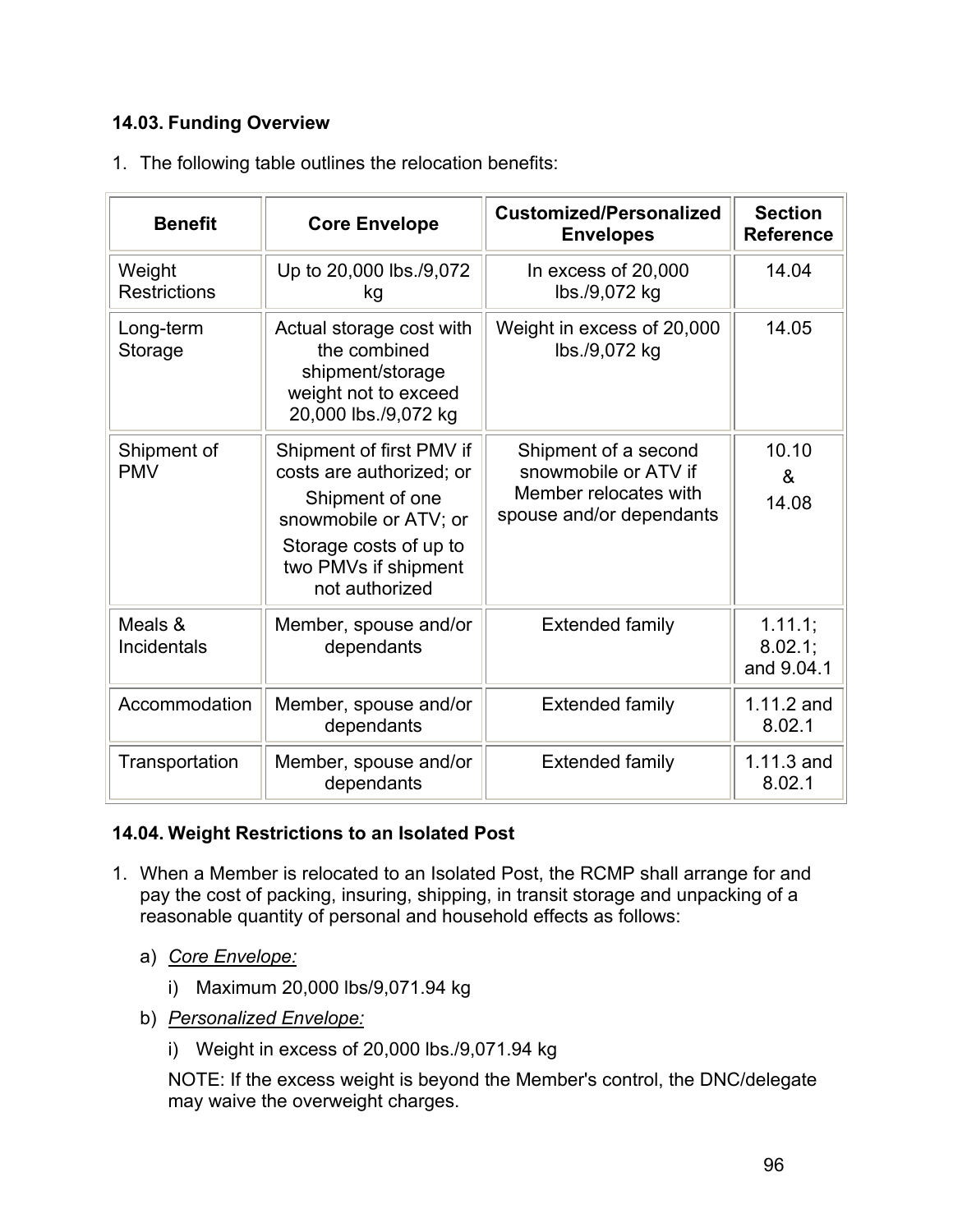- 2. When relocating to, from or between partly or fully furnished Isolated Post accommodation, the weight limits are:
	- a) 900 kg for the Member ; and
	- b) 900 kg for the spouse or first dependant; and
	- c) 225 kg for each additional dependant.
- 3. To compensate for the weight of the packing material, weight limitations may be increased by:
	- a) 15 % if the shipment is by air or road;
	- b) 25 % if the shipment is by rail; or
	- c) 30 % if the shipment is by watercraft.
- 4. The shipment of HG&E will be considered from the point of LTS upon a subsequent transfer.
- 5. When relocating from partly- or fully-furnished Isolated Post accommodation to nonisolation, the weight limits outlined in Section 14.04.2 apply from the Isolated Post to the point of departure.
- 6. When relocating from partly- or fully-furnished Isolated Post accommodation to unfurnished Isolated Post accommodation, the weight limits outlined in Section 14.04.2 apply to the entire move.

## **14.05. Long-term Storage**

- 1. When a Member is relocated to an Isolated Post, but in the opinion of the DNC/delegate, the shipment of HG&E or PMVs, or both, to the new place of duty is neither desirable nor in the public interest, the RCMP will pay for:
	- a) *Core Envelope:*
		- i) Packing, crating and cartage of the Member's HG&E to the nearest place where Government of Canada approved LTS facilities are available;
		- ii) Storage of the HG&E until they can or might be repossessed by the Member or an authorized dependant of the Member;
		- iii) Storage of up to two PMVs or one PMV and a camper/trailer in an adequate commercial LTS facility (the total storage cost will not exceed the cost of storing two PMVs); and
		- iv) Payment of a one-time storage preservation fee for such services as removing the battery, raising the PMV off the tires, applying lubricants as required, etc., for commercial storage of a PMV.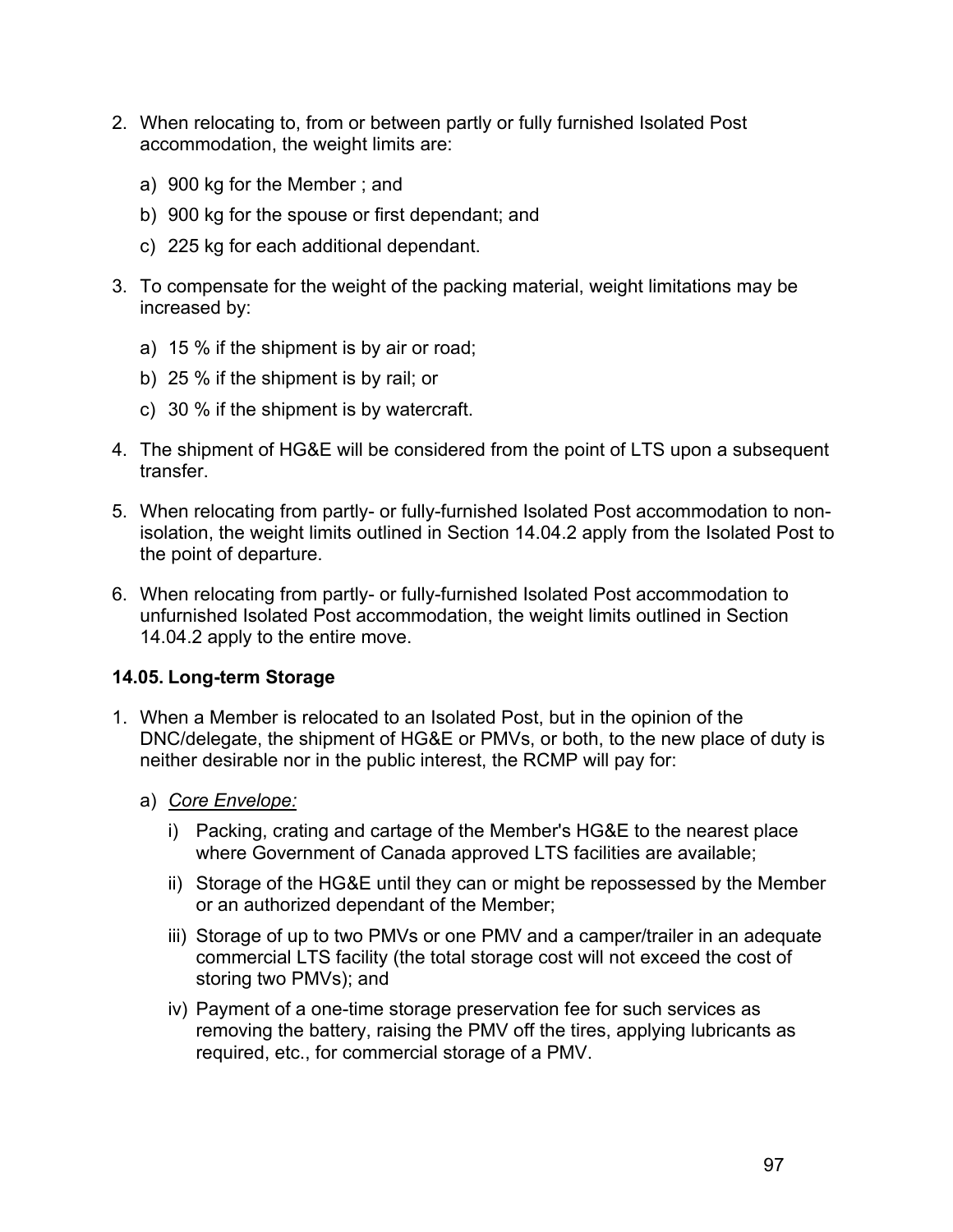NOTES:

- The transferable savings for reduced weight will not be provided when LTS is incurred.
- Approval to store a PMV at a location other than the nearest adequate commercial LTS facility must be received from the Relocation Reviewer. Approval is not automatic and must be cost effective.
- The combined shipment/storage weight is not to exceed 20,000 lbs/9,071.94 kg.
- 2. When the Member's HG&E have been stored and the Member is subsequently relocated to a location where the HG&E could be repossessed by the Member, spouse, or a dependant, the Relocation Reviewer may authorize the shipment of the HG&E from the place of storage to the Member's:
	- a) New place of duty;
	- b) Former residence from which the HG&E were placed in storage; or
	- c) Intended place of residence in Canada.

NOTE: This authorization will include the unpacking and uncrating of HG&E at the destination.

3. When reunited with furniture placed in LTS at public expense, the Member may be authorized to ship, with the LTS lot, any other acquired articles of HG&E at public expense. These additional HG&E must be shipped from the original LTS location and only the cost of transportation will be paid from public funds. The Member must notify the Relocation Reviewer of any additional HG&E, the additional weight and request authority to ship.

NOTES:

- a) The Member is responsible for delivery of the additional HG&E to the LTS location as well as any other costs, e.g. extra pick-up, crating, packing.
- b) The Relocation Reviewer will ensure that the additional weight and cost is adjusted on the movement of HG&E contract and the weight of the additional goods is reported on the in-transit insurance return.
- 4. The Member is personally responsible for all costs associated with removing portions of HG&E from LTS while they are being stored at government expense.
- 5. Upon departure from the Isolated Post, the number of qualifying rooms is of no consequence in determining the Customized Envelope since the Member's HG&E (previously stored) have to be transported from storage under the *Core Envelope*.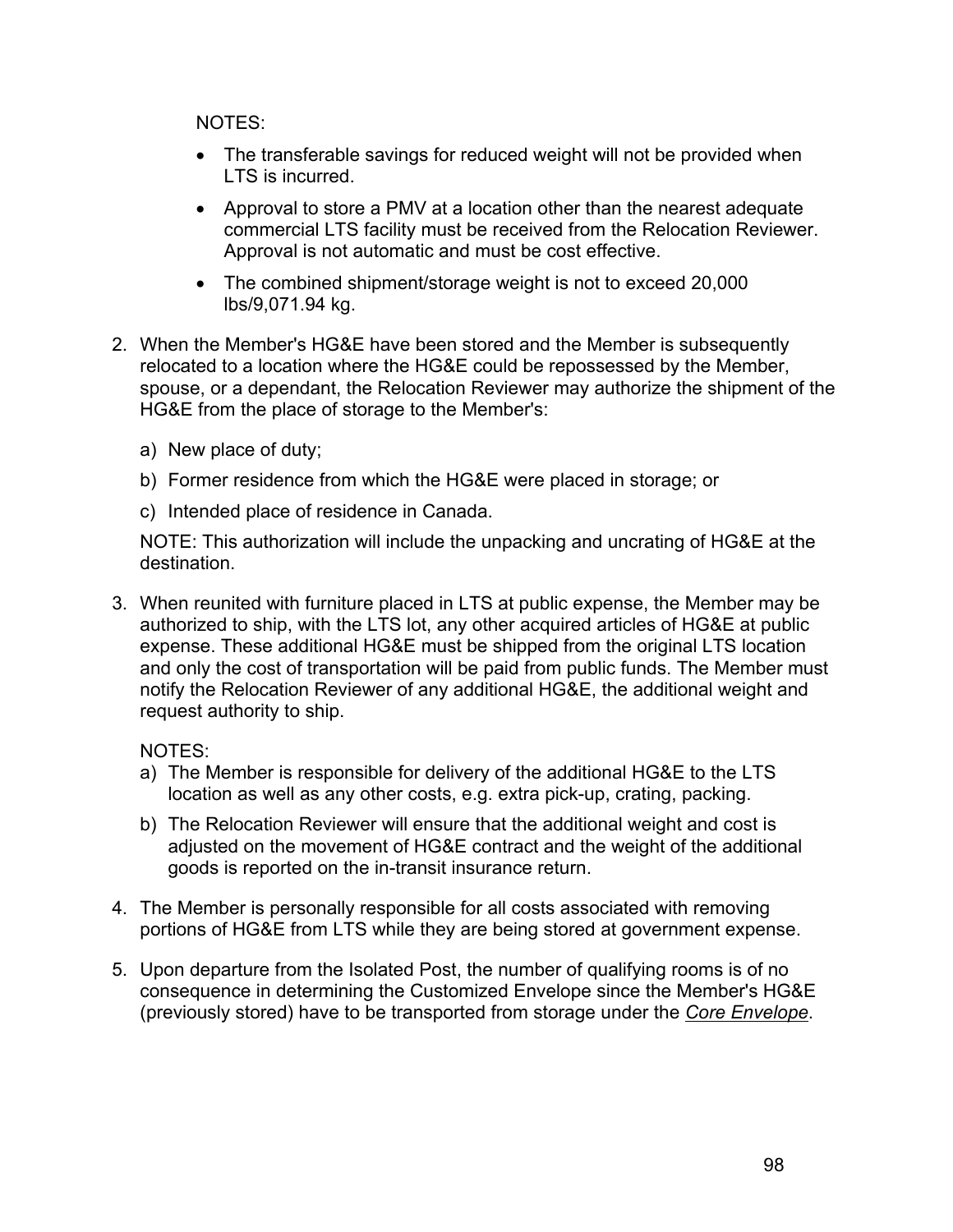- 6. A Member whose employment terminates while his/her HG&E are in storage:
	- a) Will be reimbursed storage costs up to seven days after the date of termination of employment; and up to 14 days in exceptional circumstances approved by the DNC/delegate; and
	- b) May, within a month of the date of termination of employment, have the RCMP ship these HG&E to the original point from which they were placed into storage, or any other location of the Member's choice, provided the cost is not greater than shipping them to the original point.

## **14.06. Savings from Reducing Long-term Storage Costs (for appliances only)**

1. A Member transferred to an Isolated Post and moving into COH where it is impossible to normally accommodate the major appliances is eligible for LTS at public expense. If the Member makes alternate arrangements (disposal or decide not to store the major appliances at public expense), he/she may be eligible for a savings incentive (See section 2.05.3.f).

## **14.07. Partial Shipping/Storage**

- 1. Storage of a portion of the Member's HG&E should only be authorized in exceptional circumstances or where the assigned COH will not accommodate all personal possessions. In those instances where storage is at public expense, there will be no transferable savings provided for weight reduction.
	- a) *Core Envelope*
		- i) Actual storage cost; and
		- ii) The combined shipment/storage weight not to exceed 20,000 lbs/9,071.94 kg
	- b) *Customized/Personalized Envelope*
		- i) Weight in excess of 20,000 lbs/9,071.94 kg placed in storage

NOTES:

1. The movement of partial HG&E must be done by an HGRS contracted service provider and authorized by the Relocation Reviewer.

2. When storage of a portion of a Member's HG&E is authorized, shipment of HG&E on a subsequent relocation will be authorized from both the principal residence and storage facility, in accordance with Section 14.05.

#### **14.08. Shipment of Personal Motor Vehicle to an Isolated Post**

- 1. The following restrictions apply to the shipment of a PMV to an Isolated Post (see also Section 10.10.):
	- a) If the Isolated Post is accessible by road, the sending division must determine if the receiving division permits the shipment of a PMV to the new location.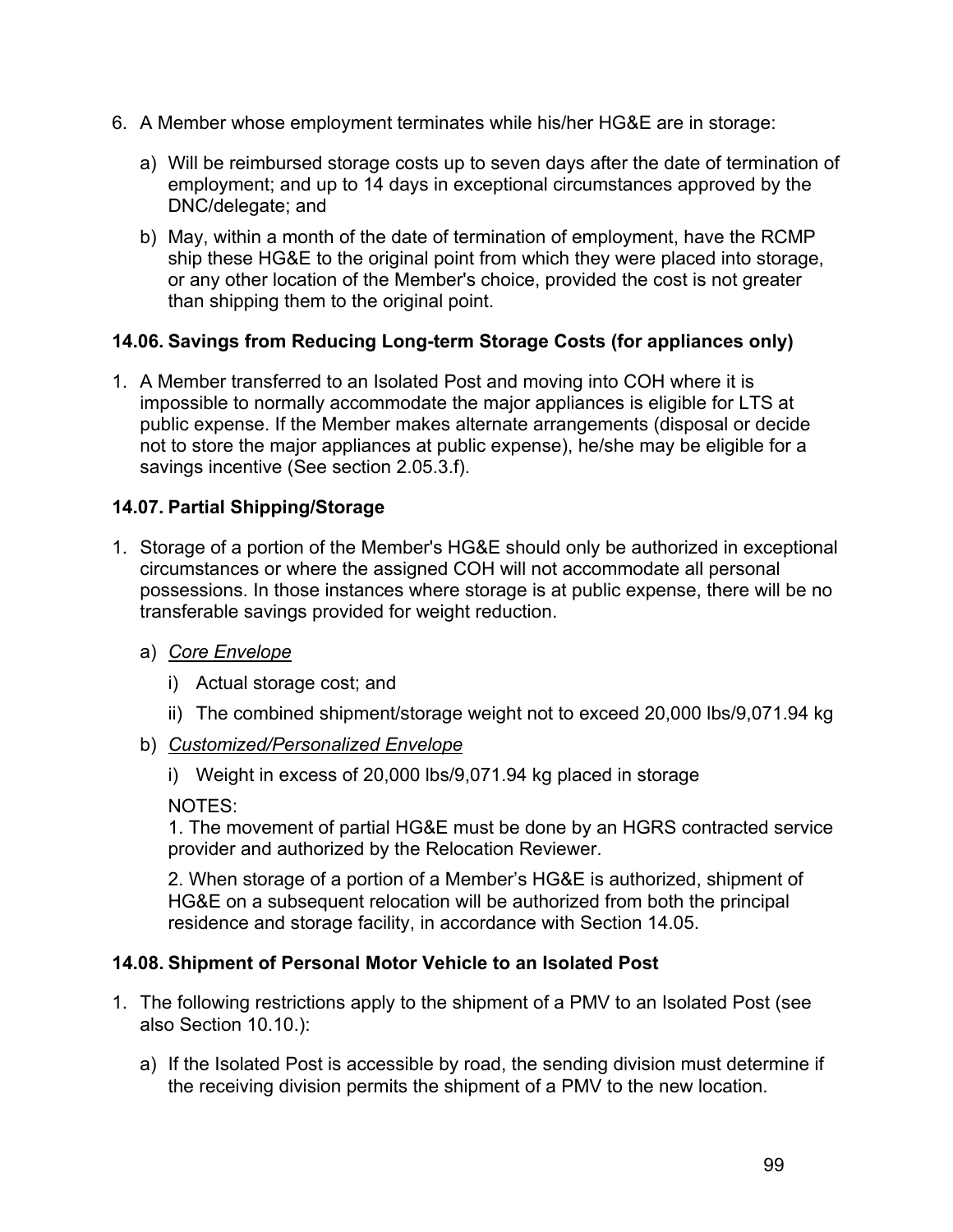- b) If the Isolated Post is not accessible by road, the shipment of a PMV will not normally be authorized. If the shipment of a PMV is not authorized, the Member is entitled to the following:
	- i) *Core Envelope*
		- Storage of PMV, maximum of two for a family.
		- Shipment of one snowmobile or ATV.
	- ii) *Customized/Personalized Envelope*
		- Shipment of a second snowmobile or ATV, if the Member relocates to an Isolated Post with dependants.
- 2. The RCMP will ship one PMV to Iqaluit by barge during the summer months and by air in other seasons.
- 3. The Member may be provided with a rental car during the time it takes to ship the PMV to and from Iqaluit. The costs will be funded from the following:
	- a) *Core Envelope*
		- i) Costs to ship PMV; and
		- ii) Rental car while PMV is being shipped.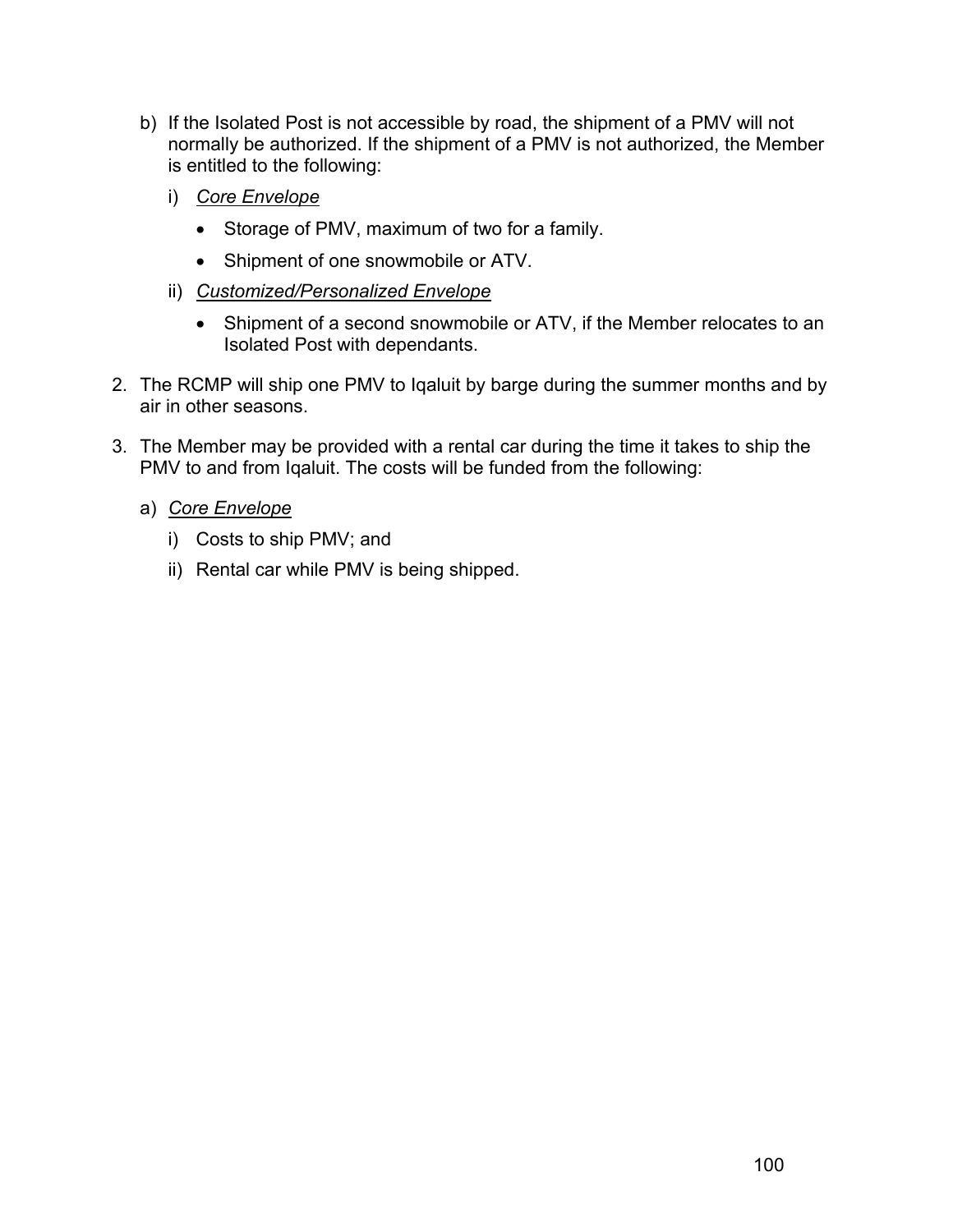# **Appendices**

# *Appendix A*

|                                         | <b>Authorization for Spouse to Represent Member</b> |                                                                                                                                                                                                                                |
|-----------------------------------------|-----------------------------------------------------|--------------------------------------------------------------------------------------------------------------------------------------------------------------------------------------------------------------------------------|
| Name:                                   |                                                     |                                                                                                                                                                                                                                |
| <b>Employee/Regiment</b>                |                                                     |                                                                                                                                                                                                                                |
| Number:                                 |                                                     |                                                                                                                                                                                                                                |
| <b>PID/Transfer Date:</b>               |                                                     |                                                                                                                                                                                                                                |
| <b>Service Provider File</b>            |                                                     |                                                                                                                                                                                                                                |
| Number:                                 |                                                     |                                                                                                                                                                                                                                |
|                                         |                                                     |                                                                                                                                                                                                                                |
|                                         |                                                     | I hereby authorize my spouse, the matter of the state of the state of the spouse of the state of the state of the state of the state of the state of the state of the state of the state of the state of the state of the stat |
|                                         |                                                     | relocation related decisions on my behalf as requested by the Regional Relocation Reviewer                                                                                                                                     |
| and/or the CRSP as required by the IRP. |                                                     |                                                                                                                                                                                                                                |
|                                         |                                                     |                                                                                                                                                                                                                                |
| Signed:                                 |                                                     |                                                                                                                                                                                                                                |
| Date:                                   |                                                     |                                                                                                                                                                                                                                |
|                                         |                                                     |                                                                                                                                                                                                                                |
|                                         |                                                     |                                                                                                                                                                                                                                |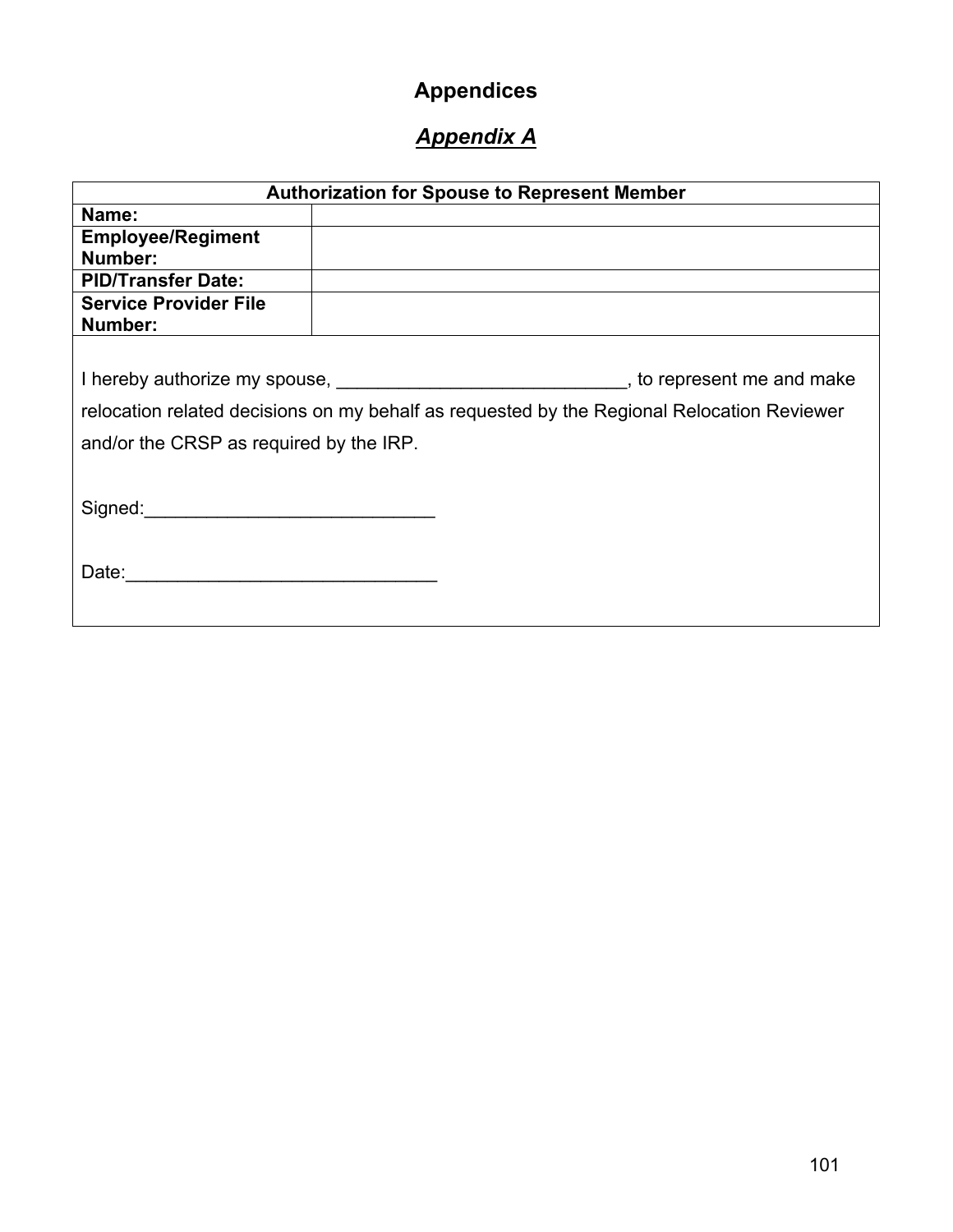# *Appendix B*

|                                                                                               | <b>Common Law Declaration</b> |                                                                                                |
|-----------------------------------------------------------------------------------------------|-------------------------------|------------------------------------------------------------------------------------------------|
| Name:                                                                                         |                               |                                                                                                |
| <b>Employee/Regiment</b>                                                                      |                               |                                                                                                |
| Number:                                                                                       |                               |                                                                                                |
| <b>PID/Transfer Date:</b>                                                                     |                               |                                                                                                |
| <b>Service Provider File</b>                                                                  |                               |                                                                                                |
| Number:                                                                                       |                               |                                                                                                |
| the RCMP IRP and for the relevant benefits to be accorded there under. We,                    |                               | This declaration will serve to designate an individual as a common-law partner for purposes of |
|                                                                                               |                               |                                                                                                |
|                                                                                               |                               | relationship is and has been demonstrated by our cohabitation in a conjugal relationship. This |
| relationship is and has been recognized for a period of at least one year in the community or |                               |                                                                                                |
| communities in which we have lived. This common law relationship commenced on                 |                               |                                                                                                |
| $\overbrace{\hspace{2.5cm}}$ , 20 $\overbrace{\hspace{2.5cm}}$ .                              |                               |                                                                                                |
|                                                                                               |                               |                                                                                                |
|                                                                                               |                               |                                                                                                |
|                                                                                               |                               |                                                                                                |
|                                                                                               |                               |                                                                                                |
|                                                                                               |                               |                                                                                                |
|                                                                                               |                               |                                                                                                |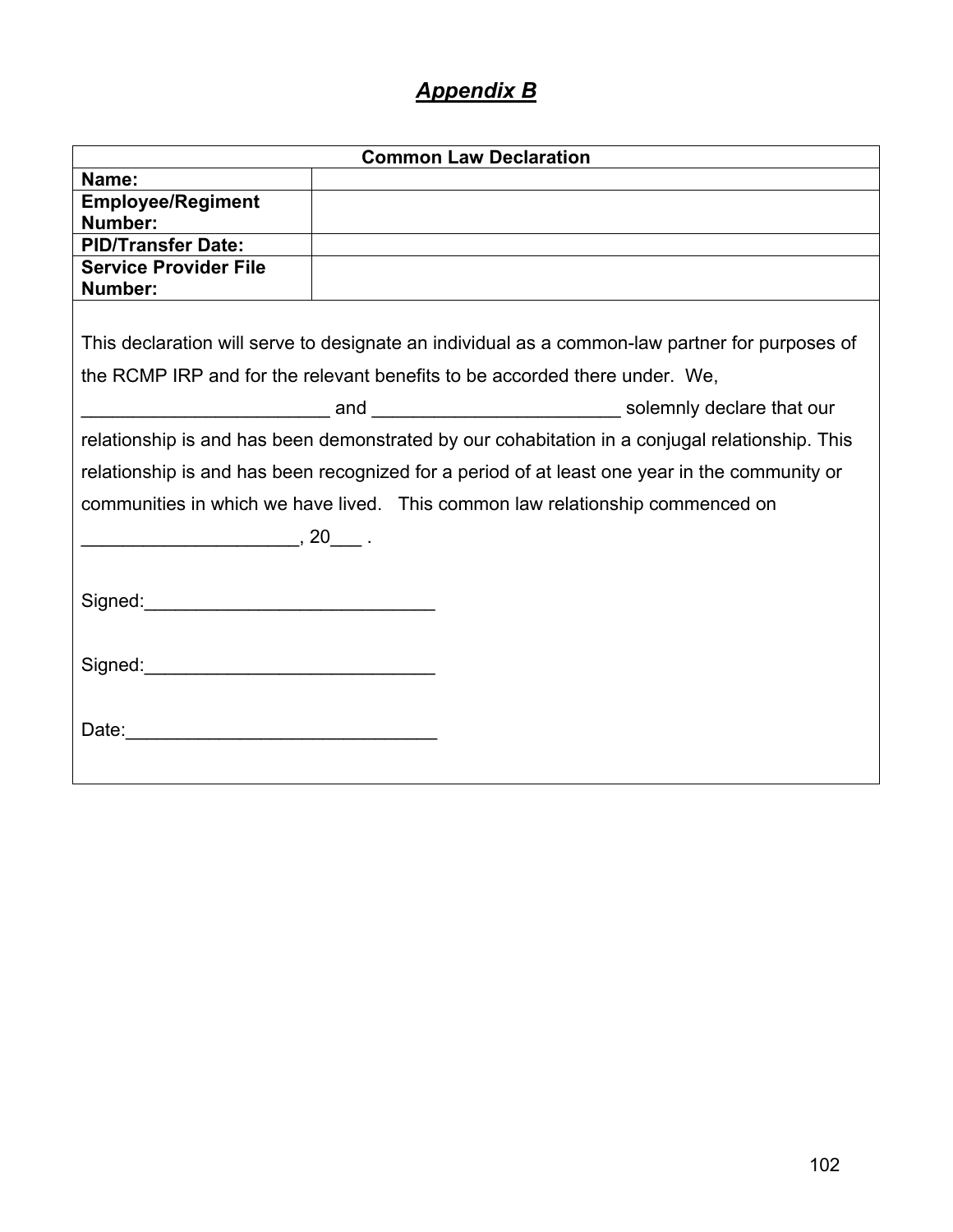# *Appendix C*

#### **Member Couples**

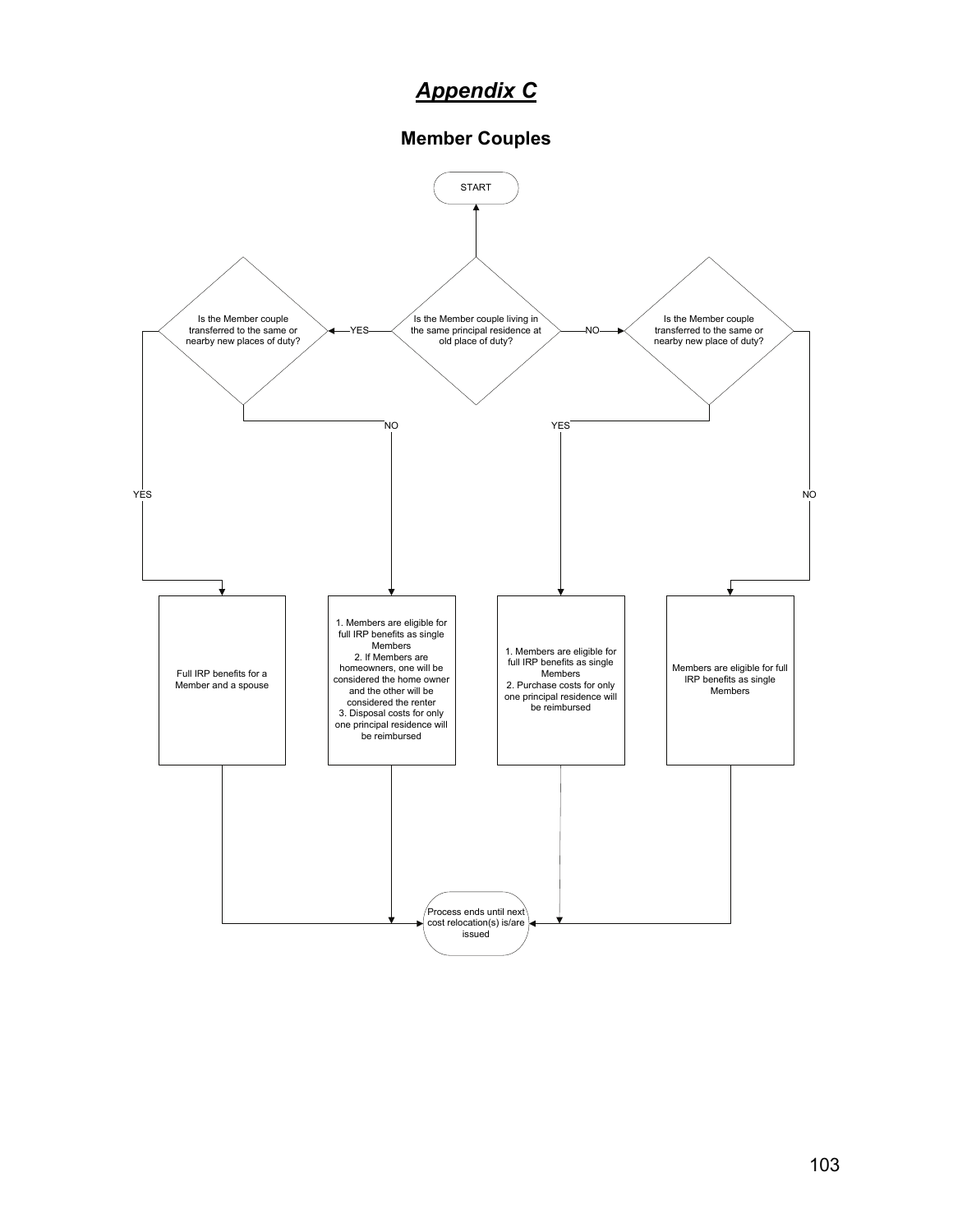# *Appendix D*

|                                                | Request to Delay Sale of Principal Residence at Old Place of Duty                                                                                                                                                                                                                                                                                                                                                                                                                                                                                                                                                                                                                                                                                                    |
|------------------------------------------------|----------------------------------------------------------------------------------------------------------------------------------------------------------------------------------------------------------------------------------------------------------------------------------------------------------------------------------------------------------------------------------------------------------------------------------------------------------------------------------------------------------------------------------------------------------------------------------------------------------------------------------------------------------------------------------------------------------------------------------------------------------------------|
| Name:                                          |                                                                                                                                                                                                                                                                                                                                                                                                                                                                                                                                                                                                                                                                                                                                                                      |
| <b>Employee/Regiment</b><br>Number:            |                                                                                                                                                                                                                                                                                                                                                                                                                                                                                                                                                                                                                                                                                                                                                                      |
| <b>PID/Transfer Date:</b>                      |                                                                                                                                                                                                                                                                                                                                                                                                                                                                                                                                                                                                                                                                                                                                                                      |
| <b>Service Provider File</b><br>Number:        |                                                                                                                                                                                                                                                                                                                                                                                                                                                                                                                                                                                                                                                                                                                                                                      |
| of sale on my principal residence located at:  | I understand that under the provisions of the Integrated Relocation Program, by requesting a delay                                                                                                                                                                                                                                                                                                                                                                                                                                                                                                                                                                                                                                                                   |
| as per Section 1.08.2.b).<br>5.<br>relocation. | 1. I accept all financial responsibility/risks resulting from delaying the sale of the above-<br>mentioned principal residence at old place of duty.<br>2. If not already completed, I will immediately register with RLRS and have an appraisal<br>performed on the above-mentioned principal residence, to establish the market value of the<br>residence. All disposal and other relocation expenses will be based on this appraised value,<br>3. I will not be seeking the Real Estate Incentive since the decision to sell the principal<br>residence at old place of duty has already been made.<br>4. I will not be eligible for TDRA or commuting assistance.<br>I understand that the delay of sale does not extend the 24-month time limit to complete the |
|                                                | Date:<br><u> 1980 - Johann Barnett, fransk politiker (</u>                                                                                                                                                                                                                                                                                                                                                                                                                                                                                                                                                                                                                                                                                                           |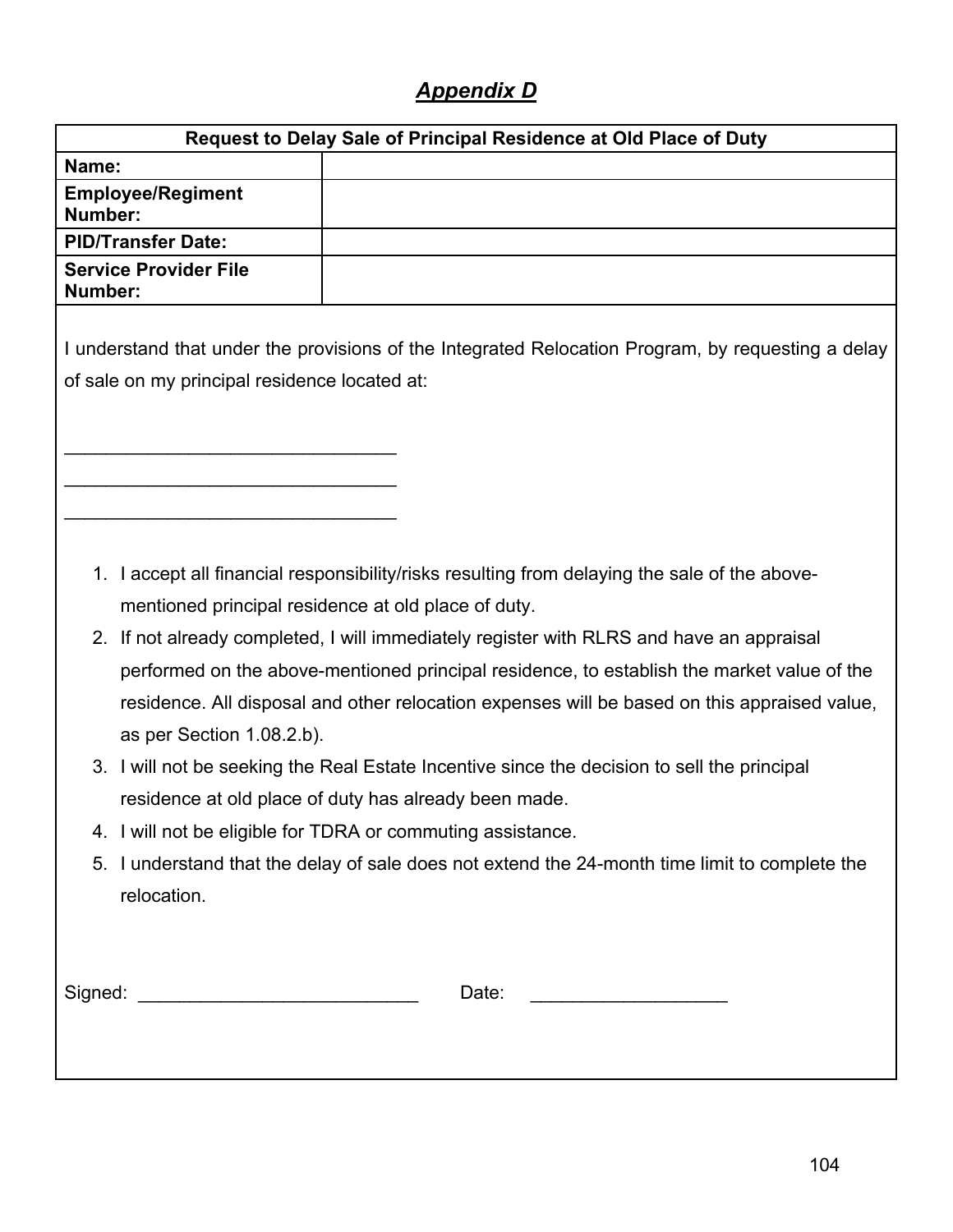# *Appendix E*

|                                                                   | <b>Retention of Principal Residence at Old Place of Duty</b>                                                                                                                                             |
|-------------------------------------------------------------------|----------------------------------------------------------------------------------------------------------------------------------------------------------------------------------------------------------|
| Name:                                                             |                                                                                                                                                                                                          |
| <b>Employee/Regiment</b>                                          |                                                                                                                                                                                                          |
| Number:                                                           |                                                                                                                                                                                                          |
| <b>PID/Transfer Date:</b>                                         |                                                                                                                                                                                                          |
| <b>Service Provider File</b><br>Number:                           |                                                                                                                                                                                                          |
|                                                                   |                                                                                                                                                                                                          |
|                                                                   | This is to confirm my retention of principal residence located at:                                                                                                                                       |
|                                                                   |                                                                                                                                                                                                          |
|                                                                   |                                                                                                                                                                                                          |
|                                                                   |                                                                                                                                                                                                          |
|                                                                   |                                                                                                                                                                                                          |
| transfer and relocation at Crown expense only.                    | I understand that under the provisions of the Integrated Relocation Program, by electing to retain<br>my principal residence, I am entitled to sell said residence at government expense on a subsequent |
|                                                                   | I further understand and agree that any future disposal costs will be based upon the appraised                                                                                                           |
| relocation.                                                       | value at that time and the maximum fees and rates outlined in the IRP in effect for the future                                                                                                           |
|                                                                   |                                                                                                                                                                                                          |
|                                                                   |                                                                                                                                                                                                          |
|                                                                   | I understand that if I receive an authorized transfer and relocation at Crown expense back to the                                                                                                        |
|                                                                   | location of said principal residence, the election to retain the principal residence expires. I also                                                                                                     |
|                                                                   | understand that the RCMP will only be responsible for the disposal costs of one principal residence                                                                                                      |
|                                                                   | per relocation. I also understand that my household effects will only be moved from one                                                                                                                  |
|                                                                   |                                                                                                                                                                                                          |
| location on a subsequent transfer.                                |                                                                                                                                                                                                          |
|                                                                   |                                                                                                                                                                                                          |
|                                                                   |                                                                                                                                                                                                          |
|                                                                   |                                                                                                                                                                                                          |
|                                                                   |                                                                                                                                                                                                          |
|                                                                   |                                                                                                                                                                                                          |
| Date:<br><u> 1980 - Johann Barbara, martxa amerikan bashkar (</u> |                                                                                                                                                                                                          |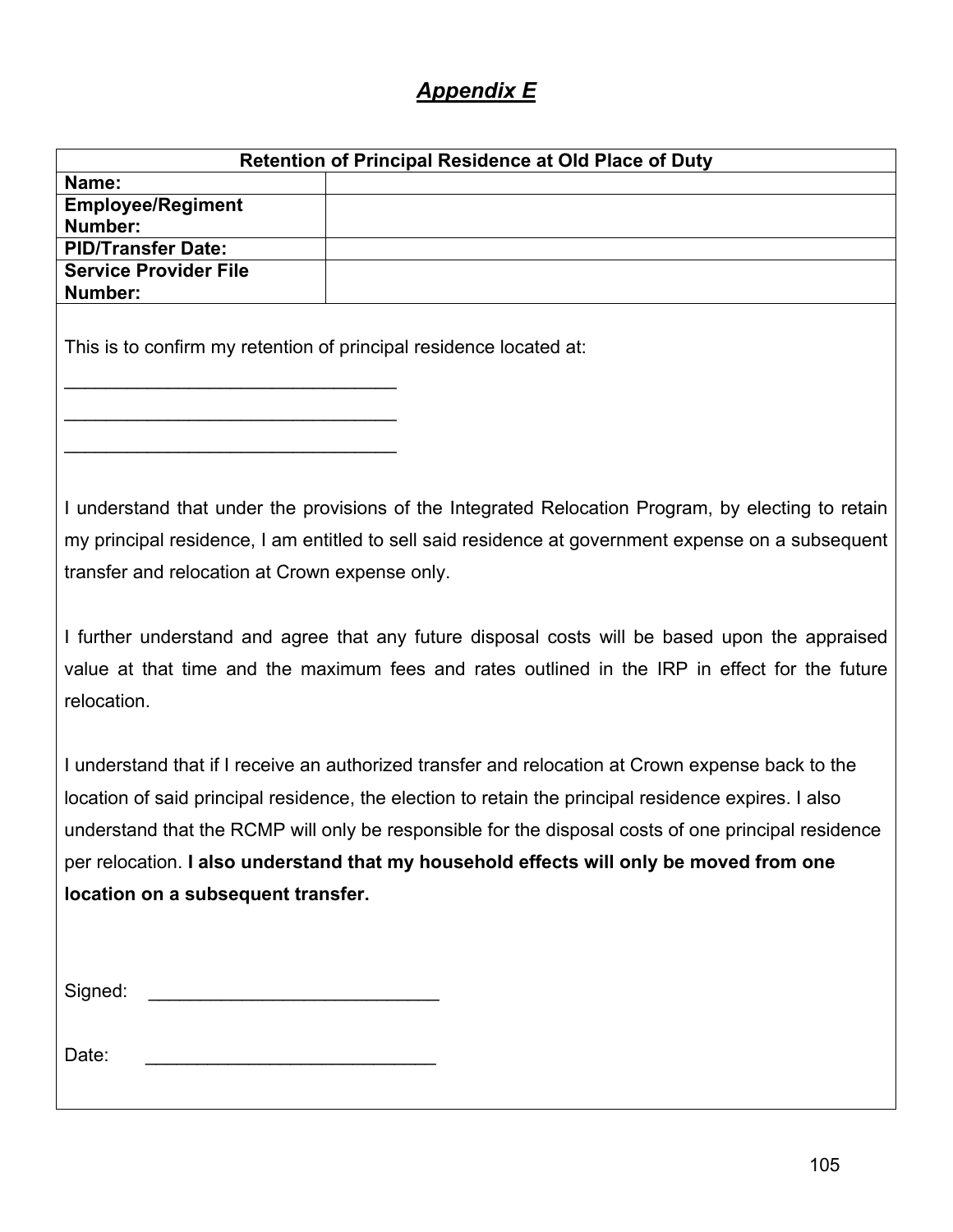## *Appendix F*

| <b>Real Estate Incentive</b> |  |
|------------------------------|--|
| Name:                        |  |
| <b>Employee/Regiment</b>     |  |
| Number:                      |  |
| <b>PID/Transfer Date:</b>    |  |
| <b>Service Provider File</b> |  |
| Number:                      |  |
|                              |  |

This is to confirm my election to accept the Real Estate Incentive for my principal residence located at:

I understand that under the provisions of the Integrated Relocation Program, by electing to accept the Real Estate Incentive, I will receive a credit equivalent to 80% of the real estate commission otherwise payable (taxes excluded) at the pre-negotiated rates, calculated on the appraised value. This credit, capped at \$12,000, will be credited to my *Personalized Envelope*.

I further understand and agree that in consideration of the above credit, I hereby waive the right to claim any costs associated with this residence from the Government of Canada. I understand that this waiver includes any and all future disposal costs and any potential future incentives for this property under the IRP, unless I reoccupy the property as a result of an authorized relocation at Crown expense. Then on a subsequent authorized relocation at Crown expense, this residence will be considered as my principal residence and I will be able to claim all related disposal costs or incentives for this property subject to the IRP applicable to the new relocation.

| Signed: |  |
|---------|--|
|         |  |

 $\overline{\phantom{a}}$  , which is a set of the set of the set of the set of the set of the set of the set of the set of the set of the set of the set of the set of the set of the set of the set of the set of the set of the set of th

 $\overline{\phantom{a}}$  , which is a set of the set of the set of the set of the set of the set of the set of the set of the set of the set of the set of the set of the set of the set of the set of the set of the set of the set of th

\_\_\_\_\_\_\_\_\_\_\_\_\_\_\_\_\_\_\_\_\_\_\_\_\_\_\_\_\_\_\_\_

Date: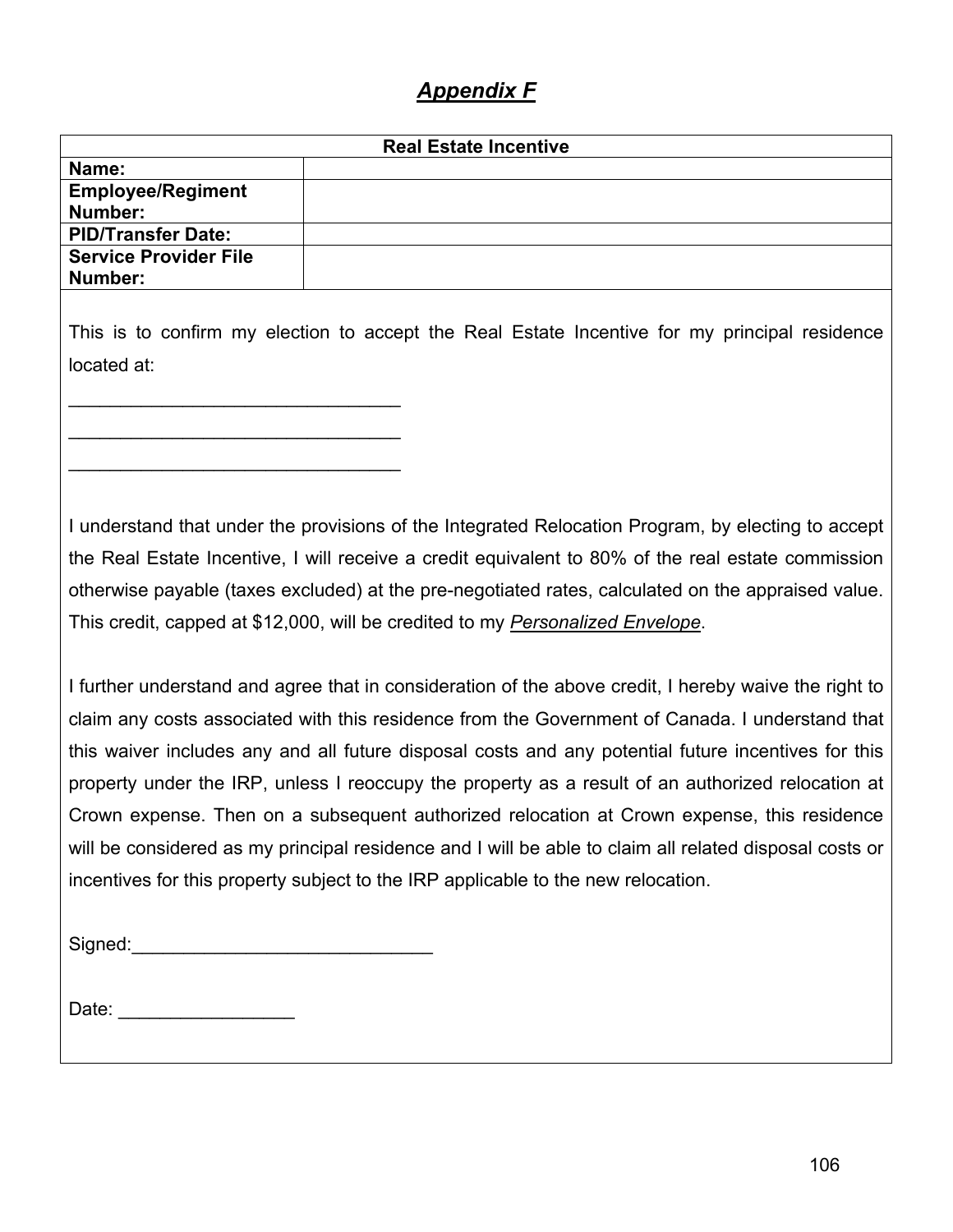# *Appendix G*

| HHT Prior to Sale of Principal Residence at Old Place of Duty                                                                                                                                                                  |                                                                                                 |
|--------------------------------------------------------------------------------------------------------------------------------------------------------------------------------------------------------------------------------|-------------------------------------------------------------------------------------------------|
| Name:                                                                                                                                                                                                                          |                                                                                                 |
| <b>Employee/Regiment</b>                                                                                                                                                                                                       |                                                                                                 |
| Number:                                                                                                                                                                                                                        |                                                                                                 |
| <b>PID/Transfer Date:</b>                                                                                                                                                                                                      |                                                                                                 |
| <b>Service Provider File</b>                                                                                                                                                                                                   |                                                                                                 |
| Number:                                                                                                                                                                                                                        |                                                                                                 |
|                                                                                                                                                                                                                                |                                                                                                 |
|                                                                                                                                                                                                                                | I understand that under the provisions of the Integrated Relocation Program, by proceeding on a |
| HHT prior to the sale of my principal residence located at:                                                                                                                                                                    |                                                                                                 |
|                                                                                                                                                                                                                                |                                                                                                 |
|                                                                                                                                                                                                                                |                                                                                                 |
|                                                                                                                                                                                                                                |                                                                                                 |
|                                                                                                                                                                                                                                |                                                                                                 |
|                                                                                                                                                                                                                                |                                                                                                 |
| I accept all financial responsibility/risks resulting from purchasing a residence at the new place of                                                                                                                          |                                                                                                 |
| duty before the one at origin is sold.                                                                                                                                                                                         |                                                                                                 |
|                                                                                                                                                                                                                                |                                                                                                 |
|                                                                                                                                                                                                                                |                                                                                                 |
| I further understand that the RCMP will not be responsible for any financial hardship which may                                                                                                                                |                                                                                                 |
| result from my proceeding on a HHT prior to the disposal of my primary residence.                                                                                                                                              |                                                                                                 |
|                                                                                                                                                                                                                                |                                                                                                 |
|                                                                                                                                                                                                                                |                                                                                                 |
| Signed: the contract of the contract of the contract of the contract of the contract of the contract of the contract of the contract of the contract of the contract of the contract of the contract of the contract of the co |                                                                                                 |
|                                                                                                                                                                                                                                |                                                                                                 |
|                                                                                                                                                                                                                                |                                                                                                 |
|                                                                                                                                                                                                                                |                                                                                                 |
|                                                                                                                                                                                                                                |                                                                                                 |
|                                                                                                                                                                                                                                |                                                                                                 |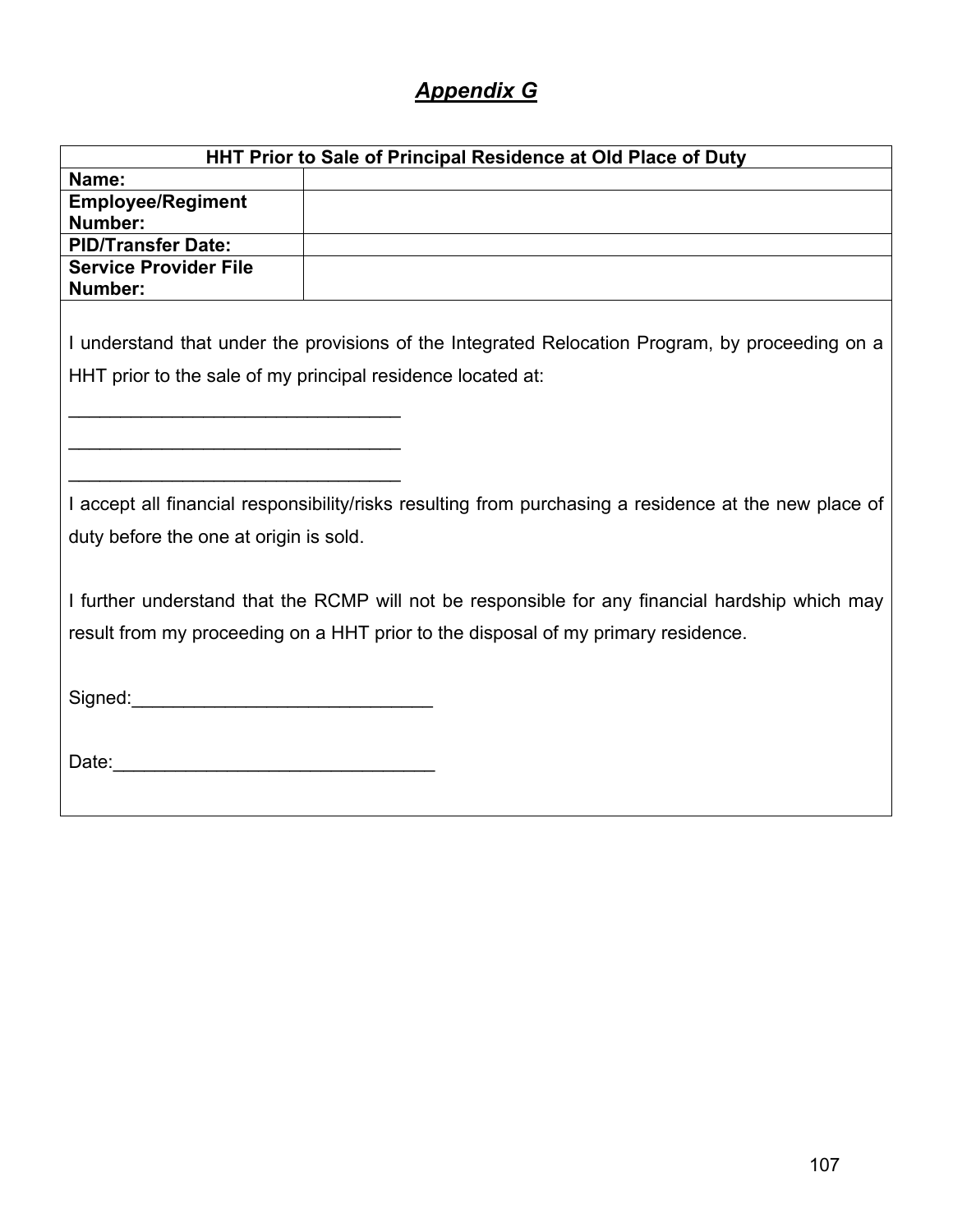# *Appendix H*

## **Retirement Relocation Applicable and Non-Applicable Benefits**

## **APPLICABLE BENEFITS**

Legal Fees and Disbursements (Disposal and Acquisition) Real Estate Fees Building/Structural Inspection (on purchase) Lease Liability/Rent In Advance of Move (one month maximum) House Hunting Trip / Destination Home Inspection Trip Car Rental for HHT Rental Search Assistance Shipment of HG&E (not to exceed 20,000 lbs) Dependant Care (Pack and Load only) Interim Accommodation (origin – pack/load/clean not to exceed 3 days) Travel to New Location Sundry Accountable Incidental Relocation Expenses Non-Accountable Relocation Allowance - \$650 Professional Cleaning(at origin and destination) Shipment of Personal Motor Vehicle (Maximum of 1 vehicle) Appraisal if lot size exceeds limits outlined in Section 3.04 Appraisal (if required for HEAP) Home Equity Assistance Program

## **NON-APPLICABLE BENEFITS**

Home Sale Assistance Retention of Residence at Old Place of Duty Real Estate Incentive Transferable Savings Relocation Allowance Attending Fees and Power of Attorney Bridge Financing Mortgage Breaking Penalty Marketing Incentives Mortgage Interest Differential Mortgage Loan Insurance Premium Interest on Short-Term Loan for Deposit Bridge Financing Mortgage Interest Buy-Down Marketing Incentives HHT – Dependents and/or extended family Extended HHT More than one HHT Car Rental (with the exception of HHT) Boarding of Pets during HHT IAM&MRA at the new location Extension of lease penalty payment Storage in Transit (SIT)